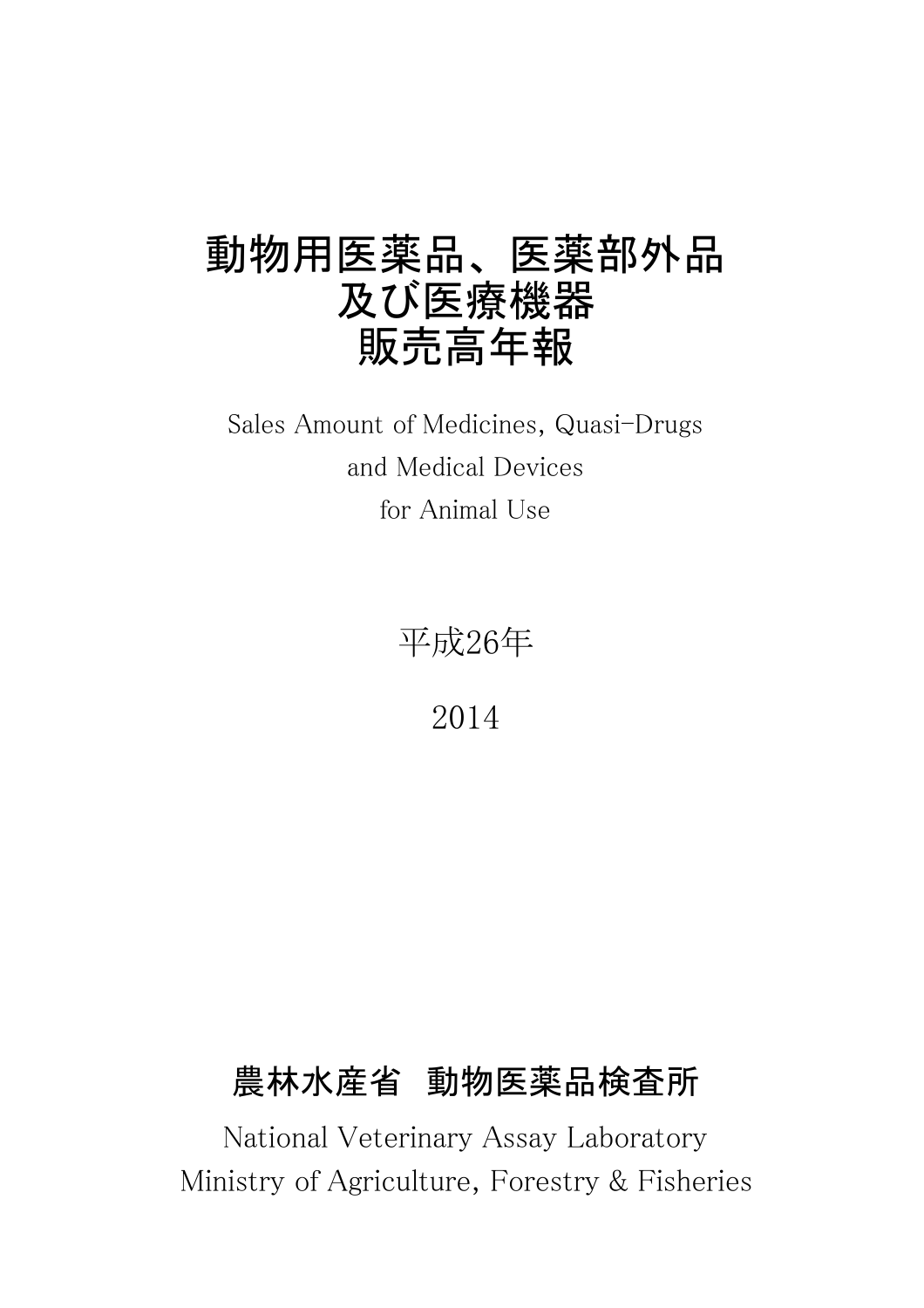## 目 次

## **Contents**

第 1 表 動物用医薬品(医薬部外品)・医療機器の販売高及び許可業者数の年次概況 Table 1 Annual Outlook of Medecines (Quasi-Drugs) for Animal Use and Medical Devices, Sales, Number of Licences

### 第 2 表 薬理作用別分類の販売高

Table 2 Sales Amount of Medicines Classified by Pharmacological Action

### 第 3 表 動物用医薬品の製造販売高

Table 3 Sales Amount of Manufactured Medicines for Animal Use

### 第 4 表 動物用医薬部外品の製造販売高

Table 4 Sales Amount of Manufactured Quasi-Drugs for Animal Use

### 第 5 表 動物用生物学的製剤の製造販売高

Table 5 Sales Amount of Manufactured Biological Products for Animal Use

#### 第 6 表 医療機器の製造販売高

Table 6 Sales Amount of Manufactured Medical Devices for Animal Use

- ※ 各表中、製造とは、製造工程のすべて又は包装・表示・保管の行程より以前の工程を 国内で行っている場合、輸入とは、包装・表示・保管のみを国内で行っているもの又は製 造工程の全てを海外で行っている場合を指す。
- ※ 各表に原薬は含まない。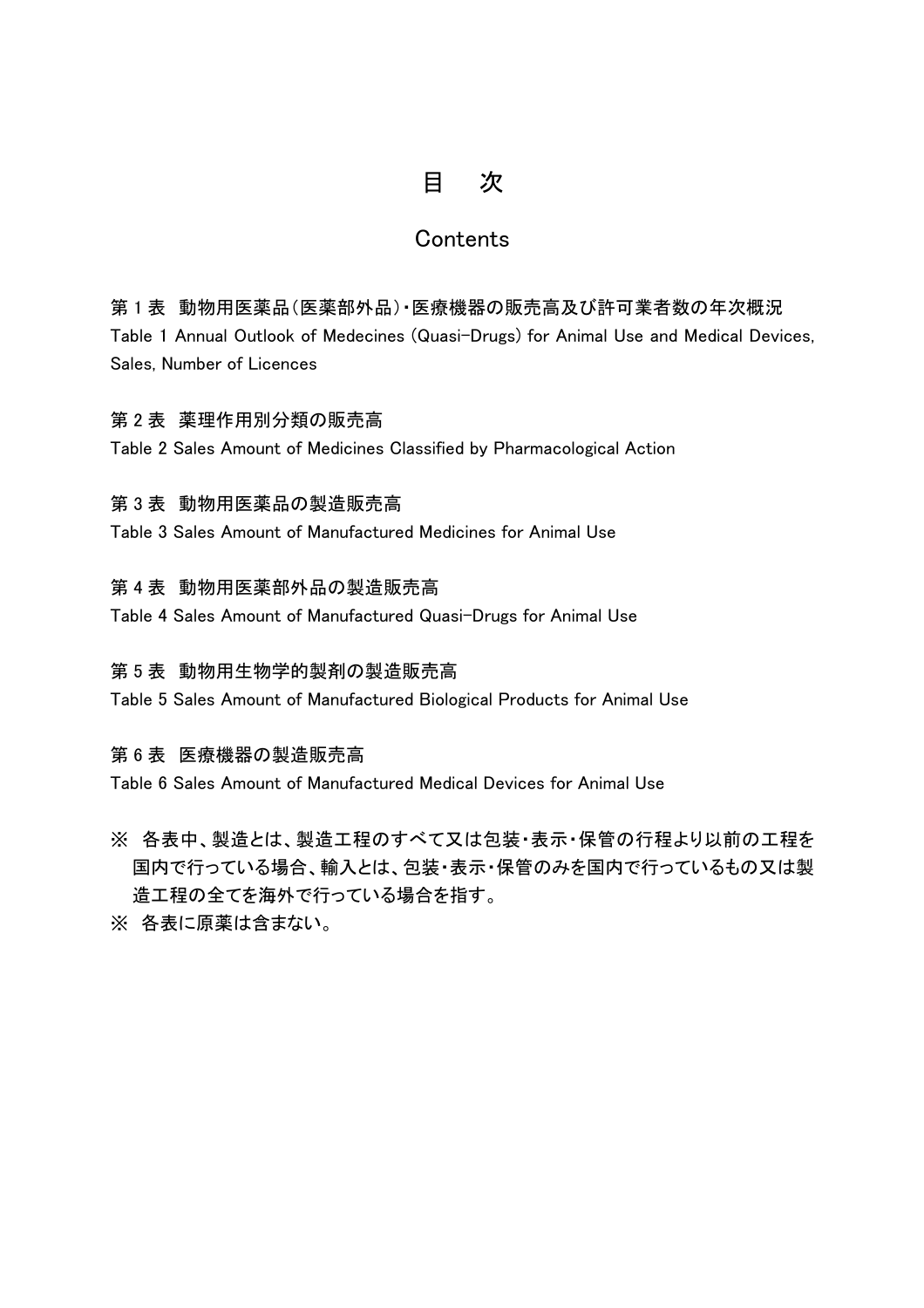| 第1表<br>Table 1  |                                   | 動物用医薬品(医薬部外品)・医療機器の販売高及び許可業者数の年次概況<br>Annual Outlook of Medecines (Quasi-Drugs) for Animal Use and Medical Devices, Sales, Number of Licences |                                  |                     | 金額単位:千円<br>Unit: $\angle 41,000$                   |
|-----------------|-----------------------------------|-----------------------------------------------------------------------------------------------------------------------------------------------|----------------------------------|---------------------|----------------------------------------------------|
| 年次<br>Year      |                                   | 区分<br>Classification                                                                                                                          | 許可数*<br>Number<br>of<br>Licences | 販売高<br>Sales Amount | 届出提出業者数**<br>Number of Company<br>Submitted Report |
|                 | 医薬品製造販売業                          | 医薬品 Medecines                                                                                                                                 | 195                              | 81,559,183          |                                                    |
|                 | Drug Marketing                    | 医薬部外品 Quasi-Drugs                                                                                                                             | 60                               | 2,494,274           |                                                    |
|                 | Approval Holder                   | 医療機器 Medical Devices                                                                                                                          | 244                              | 7.542.335           |                                                    |
| 平成22年<br>(2010) |                                   | 医薬品 Medecines                                                                                                                                 | 272                              |                     | 448                                                |
|                 | 製造業<br>Manufacturer               | 医薬部外品 Quasi-Drugs                                                                                                                             | 77                               |                     |                                                    |
|                 |                                   | 医療機器 Medical Devices                                                                                                                          | 337                              |                     |                                                    |
|                 |                                   | 計                                                                                                                                             | 1,185                            | 91,595,792          |                                                    |
|                 | 医薬品製造販売業                          | 医薬品 Medecines                                                                                                                                 | 171                              | 85,093,910          |                                                    |
|                 | Drug Marketing                    | 医薬部外品 Quasi-Drugs                                                                                                                             | 57                               | 2,723,786           |                                                    |
|                 | Approval Holder                   | 医療機器 Medical Devices                                                                                                                          | 222                              | 7,266,418           | 454                                                |
| 平成23年<br>(2011) |                                   | 医薬品 Medecines                                                                                                                                 | 240                              |                     |                                                    |
|                 | 製造業<br>Manufacturer               | 医薬部外品 Quasi-Drugs                                                                                                                             | 74                               |                     |                                                    |
|                 |                                   | 医療機器 Medical Devices                                                                                                                          | 293                              |                     |                                                    |
|                 |                                   | 計                                                                                                                                             | 1,057                            | 95,084,114          |                                                    |
|                 | 医薬品製造販売業                          | 医薬品 Medecines                                                                                                                                 | 182                              | 85,983,477          |                                                    |
|                 | Drug Marketing                    | 医薬部外品 Quasi-Drugs                                                                                                                             | 58                               | 2,259,079           |                                                    |
|                 | Approval Holder                   | 医療機器 Medical Devices                                                                                                                          | 251                              | 8,033,106           | 497                                                |
| 平成24年<br>(2012) |                                   | 医薬品 Medecines                                                                                                                                 | 271                              |                     |                                                    |
|                 | 製造業<br>Manufacturer               | 医薬部外品 Quasi-Drugs                                                                                                                             | 73                               |                     |                                                    |
|                 |                                   | 医療機器 Medical Devices                                                                                                                          | 337                              |                     |                                                    |
|                 |                                   | 計                                                                                                                                             | 1,172                            | 96,275,662          |                                                    |
|                 | 医薬品製造販売業                          | 医薬品 Medecines                                                                                                                                 | 173                              | 80,719,287          |                                                    |
|                 | Drug Marketing<br>Approval Holder | 医薬部外品 Quasi-Drugs                                                                                                                             | 58                               | 2,420,886           |                                                    |
| 平成25年           |                                   | 医療機器 Medical Devices                                                                                                                          | 237                              | 10.107.678          | 498                                                |
| (2013)          | 製造業                               | 医薬品 Medecines                                                                                                                                 | 258                              |                     |                                                    |
|                 | Manufacturer                      | 医薬部外品 Quasi-Drugs                                                                                                                             | 77                               |                     |                                                    |
|                 |                                   | 医療機器 Medical Devices                                                                                                                          | 328                              |                     |                                                    |
|                 |                                   | 計                                                                                                                                             | 1,131                            | 93,247,851          |                                                    |
|                 | 医薬品製造販売業                          | 医薬品 Medecines                                                                                                                                 | 165                              | 83,896,534          |                                                    |
|                 | Drug Marketing                    | 医薬部外品 Quasi-Drugs                                                                                                                             | 59                               | 3,888,404           |                                                    |
|                 | Approval Holder                   | 医療機器 Medical Devices                                                                                                                          | 253                              | 8,780,899           | 537                                                |
| 平成26年<br>(2014) | 製造業                               | 医薬品 Medecines                                                                                                                                 | 269                              |                     |                                                    |
|                 | Manufacturer                      | 医薬部外品 Quasi-Drugs                                                                                                                             | 81                               |                     |                                                    |
|                 |                                   | 医療機器 Medical Devices                                                                                                                          | 353                              |                     |                                                    |
|                 |                                   | 計                                                                                                                                             | 1,015                            | 96,565,837          |                                                    |

\* 許可数については年度集計

\*\* 届出提出業者数:動物用医薬品等取締規則第81条の届出の提出業者数 複数の許可を有している業者も1として集計 H22~23:「厚生労働大臣の許可による動物用医薬品」の販売高は含まない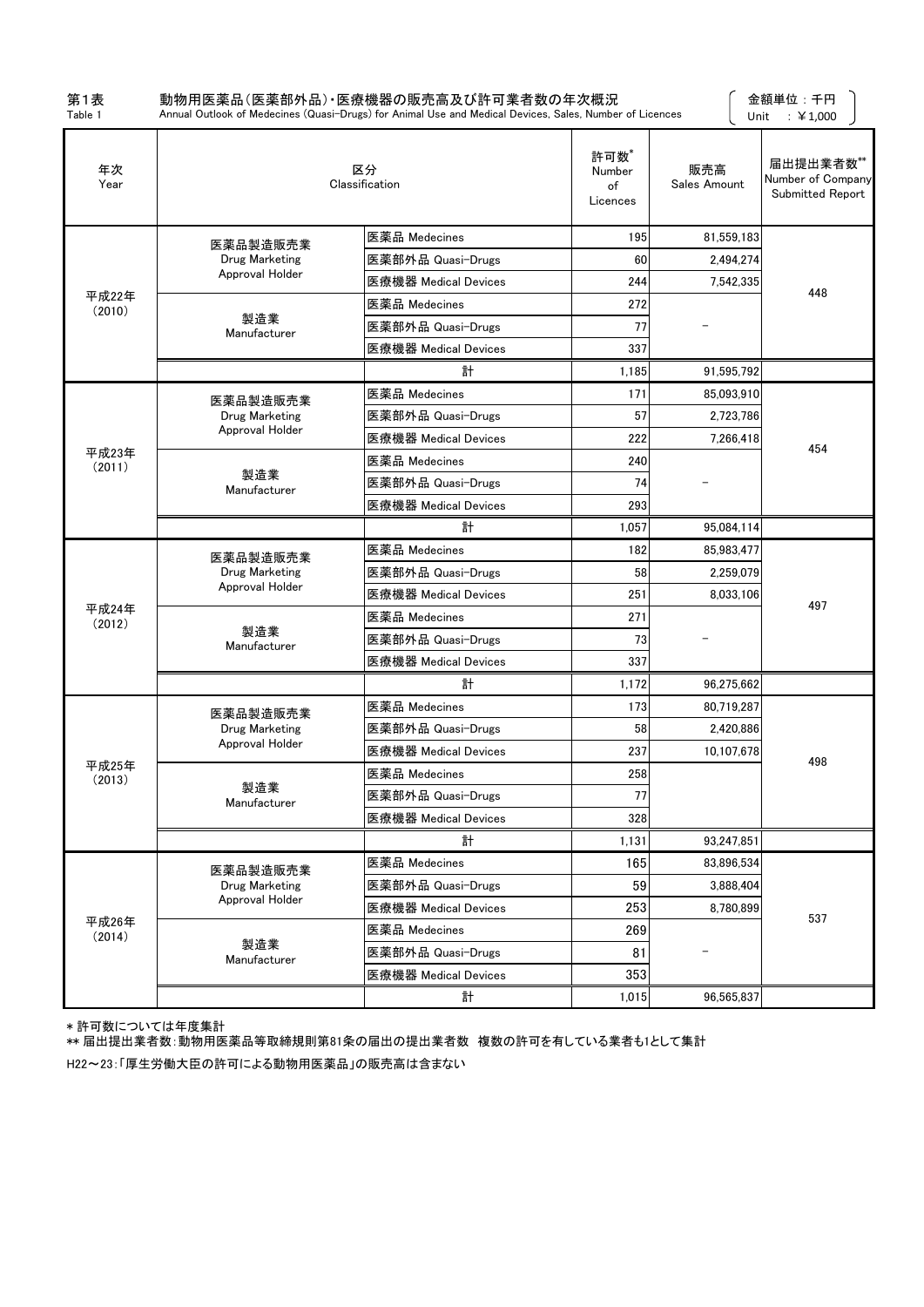#### 第2表 薬理作用別分類の販売高

Table 2 Sales Amount of Medicines Classified by Pharmacological Action 金額単位 : 千円 Unit : ¥1,000

| 分類番号<br>No. | 薬理作用別の分類<br>Classification by<br>Pharmacological Action                                                                    | 医薬品<br>Medicines | 医薬部外品<br>Quasi-Drugs | 計<br>Total | 販売高<br>百分率<br>% |
|-------------|----------------------------------------------------------------------------------------------------------------------------|------------------|----------------------|------------|-----------------|
| 8791        | 神経系用薬及びアレルギー用薬<br>Agents affecting nervous system                                                                          | 2,159,505        |                      | 2,159,505  | 2.5             |
| 8792        | 循環器官、呼吸器官及び泌尿器官系用薬<br>Agents affecting circulatory organs, respiratory organs and<br>urinary organs                        | 2,738,499        |                      | 2,738,499  | 3.1             |
| 8793        | 消化器官用薬<br>Agents affecting digestive organs                                                                                | 2,220,390        | 53,362               | 2,273,752  | 2.6             |
| 8794        | 繁殖用薬<br>Agents for breeding                                                                                                | 2,575,884        |                      | 2,575,884  | 2.9             |
| 8795        | 外用薬<br>Agents for external use                                                                                             | 2,613,956        | 818,086              | 3,432,042  | 3.9             |
| 8796        | 代謝性用薬<br>Agents affecting metabolism                                                                                       | 3,901,371        |                      | 3,901,371  | 4.4             |
| 8797        | 病原微生物及び内寄生虫用薬<br>Agents against pathogenic micro-organisms and parasites<br>(except biological products and disinfectants) | 24,867,058       |                      | 24,867,058 | 28.3            |
| 8798        | 生物学的製剤<br>Biological preparations                                                                                          | 31,983,935       |                      | 31,983,935 | 36.4            |
| 8799        | 治療を目的としない医薬品<br>Agents for not mainly purpose of therapeutic                                                               | 10,835,937       | 3,016,956            | 13,852,893 | 15.8            |
|             | 計<br>Total                                                                                                                 | 83,896,534       | 3,888,404            | 87,784,938 | 100.0           |
|             | 販売高百分率<br>%                                                                                                                | 95.6             | 4.4                  | 100.0      |                 |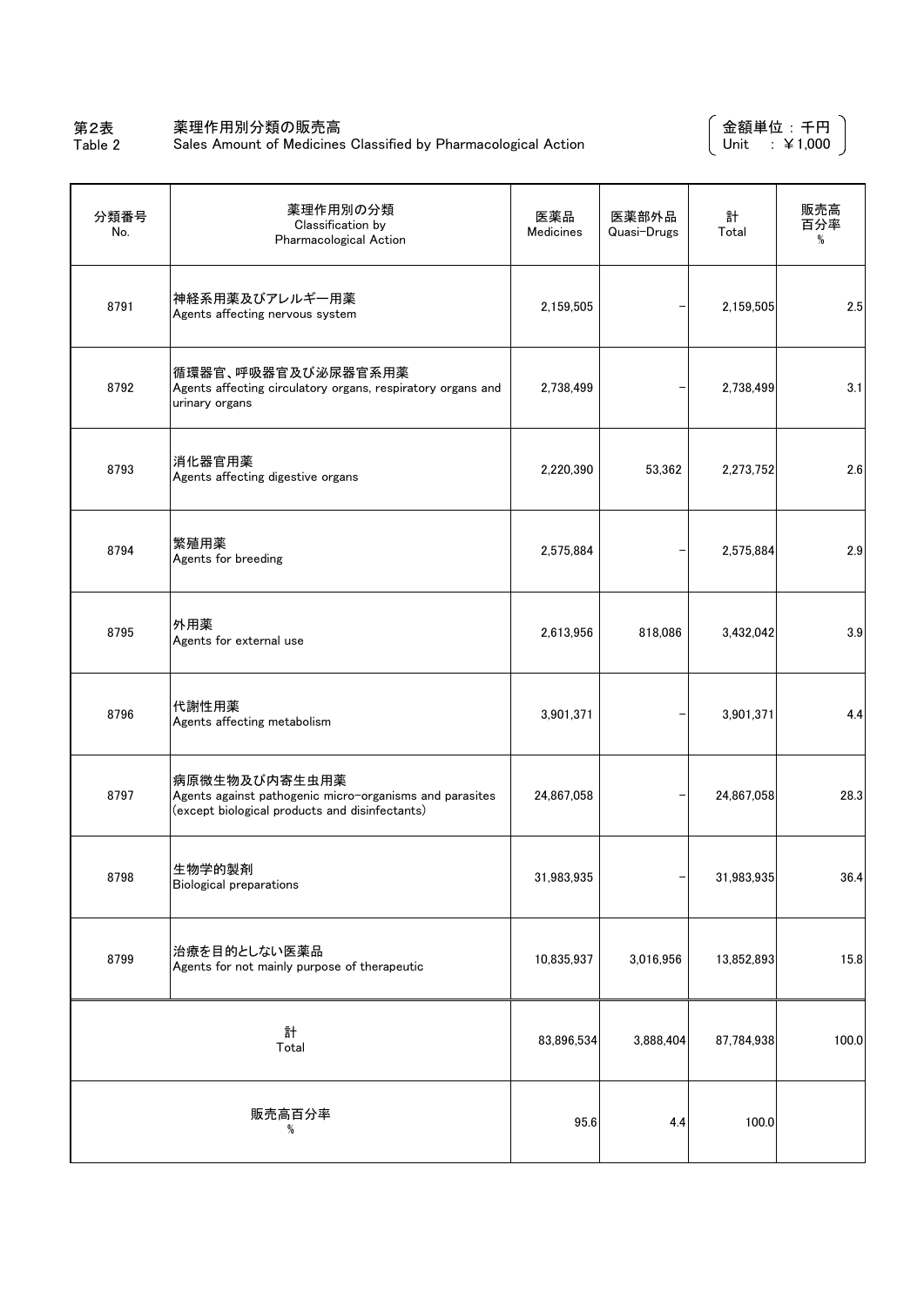第3表 動物用医薬品の製造販売高

Sales Amount of Manufactured Medicines for Animal Use

金額単位 : 千円 Unit : ¥1,000

| Table 3              | Sales Amount of Manufactured Medicines for Animal Use                             |              |                               |                     |                  |                      |                       | Unit : $\angle 1,000$ |
|----------------------|-----------------------------------------------------------------------------------|--------------|-------------------------------|---------------------|------------------|----------------------|-----------------------|-----------------------|
|                      | 薬理作用別の分類番号及び名称                                                                    | 剤型           | 単位                            | 品目数                 | 製造数量             | 輸入数量                 |                       | 販売高                   |
|                      | Number and Name Classified by Pharmacological Action                              | Dosage       | Unit                          | Number<br>of        | Manufacture<br>d | Imported<br>Quantity |                       | Sales                 |
|                      |                                                                                   |              |                               | Medicines           | Quantity         |                      | 数量<br>Quantity        | 金額<br>Amount          |
| 91_神経系用              | 9111 エーテル系製剤                                                                      | 液剤           |                               |                     |                  |                      |                       |                       |
| 薬                    | Ethers and preparations                                                           |              |                               |                     |                  |                      |                       |                       |
| Agents               | 9113 ケタミン系製剤                                                                      | 注射剤          |                               |                     |                  | 8,033                | 6,420                 | 184,164               |
| affecting<br>nervous | Ketamine, derivatives and preparations                                            |              |                               |                     | 0                |                      | 0                     | 0                     |
| system               | 9119 その他の全身麻酔剤<br>Other general anesthetics                                       | その他          |                               | 1                   | 1,002            |                      | 1,002                 | 18,585                |
|                      |                                                                                   | 液剤           | kg                            | $\mathbf{1}$        | 567              |                      | 467                   | 10,732                |
|                      |                                                                                   |              |                               | $\overline{2}$      |                  | 4,424                | 4,991                 | 94,178                |
|                      |                                                                                   | 注射剤          |                               | 5<br>$\mathbf{1}$   | 167              | 1,923                | 1.905                 | 104,614               |
|                      | 911 全身麻酔剤 合計                                                                      |              |                               |                     |                  |                      |                       |                       |
|                      | General anesthetics Subtotal                                                      |              |                               | 12                  | 1,736            | 14,380               | 14,785                | 412,273               |
|                      | 9121 バルビツール酸系, チオバルビツール酸系製剤 注射剤<br>Barbituric acids, thiobarbituric acids soluble |              |                               | 1                   |                  | 1,093                | 1,054                 | 35,408                |
|                      | 9129 その他の催眠鎮静剤                                                                    | 注射剤          |                               |                     |                  |                      |                       |                       |
|                      | Other hypnotis and sedatibes                                                      |              |                               | 11                  | 588              | 547                  | 1,310                 | 235,443               |
|                      |                                                                                   |              | 個<br>$\overline{\phantom{0}}$ |                     |                  |                      | 143                   | 358                   |
|                      | 912 催眠鎮静剤 合計                                                                      |              |                               |                     |                  |                      |                       |                       |
|                      | Hyponotics and sadatives Subtotal                                                 |              |                               | 14                  | 588              | 1,640                | 2,507                 | 271,208               |
|                      | 9131 サリチル酸系製剤 <br>Salicylic acids, derivatives and preparations                   | 注射剤          |                               | 5                   | 6,988            |                      | 7,469                 | 17,552                |
|                      |                                                                                   | 粒剤           | kg                            | $\overline{2}$      | 24               |                      | 24                    | 760                   |
|                      | 9132 ビラゾロン系製剤                                                                     | 注射剤          |                               |                     |                  |                      |                       |                       |
|                      | Pyrazolone, derivatives and preparation<br>9135 ビラビタール系及びサリチル酸系を主成分とす             | 注射剤          |                               | 3                   | 9,882            |                      | 9,198                 | 48,812                |
|                      | る製剤 Pyrabital, salicylic acids derivatives and                                    |              |                               |                     |                  |                      |                       |                       |
|                      | prepatations                                                                      |              |                               | $\mathbf{1}$        | 1,735            |                      | 1,684                 | 3,924                 |
|                      | 9139 その他の解熱鎮痛消炎剤                                                                  | チュアブル剤       |                               |                     |                  |                      |                       |                       |
|                      | Other antipyretics, analgesics and antiinflammatory                               |              | kg                            | 3                   | 0                | 0                    | 0                     | $\mathbf{0}$          |
|                      |                                                                                   | (空白)         | 個<br>個                        | 3<br>$\mathbf{1}$   | 0<br>26.706      | 637,500              | 522,060               | 38,239<br>14.382      |
|                      |                                                                                   | ペースト剤<br>懸濁剤 |                               | 3                   | 0                | 765                  | 26,634<br>649         | 71,355                |
|                      |                                                                                   | 散剤           | kg                            | 3                   | 3,780            | 10,000               | 7,360                 | 12,275                |
|                      |                                                                                   | 錠剤           | 個                             | 17<br>20            | 0                | 5,166,102            | 6,270,506             | 417,609               |
|                      | 913 解熱鎮痛消炎剤 合計                                                                    | 注射剤          |                               |                     | 9,054            | 4,173                | 10,920                | 674,499               |
|                      | Antipyretics, analgesics and antiinflammatory                                     |              |                               | 61                  | 58,169           | 5,818,540            | 6,856,505             | 1,299,407             |
|                      | 9153 マグネシウム塩製剤                                                                    | 注射剤          |                               |                     |                  |                      |                       |                       |
|                      | Magnesium salts and preparations<br>9162_アミノ安息香酸アルキルエステル製剤                        | 注射剤          |                               | 1                   | 2,636            |                      | 2,270                 | 4,086                 |
|                      | Alkyl aminobenzoates and preparations                                             |              |                               |                     | 150              |                      | 150                   | 1,028                 |
|                      | 9163_ジブカイン系製剤                                                                     | 注射剤          |                               |                     |                  |                      |                       |                       |
|                      | Dibcaine, derivatives and preparations<br>916 局所麻酔剤 合計                            |              |                               | 1                   | 1,924            |                      | 2,498                 | 8,942                 |
|                      | Local anesthetics Subtotal                                                        |              |                               | 3                   | 4,710            |                      | 4,918                 | 14,056                |
|                      | 9172 ネオスチグミン系製剤                                                                   | 注射剤          |                               |                     |                  |                      |                       |                       |
|                      | Neostigmine, derivatives and preparations<br> 9175 ベタネコール製剤                       | 注射剤          |                               | $\overline{2}$      | 1.009            |                      | 911                   | 5,309                 |
|                      | Bethanecol and preparations                                                       |              |                               | 1                   | 334              |                      | 351                   | 2,106                 |
|                      | 9179 その他の自律神経剤                                                                    | 錠剤           | 個                             |                     |                  |                      |                       |                       |
|                      | Other autonomic agents                                                            | 注射剤          |                               | 6                   | 0                | 401,400              | 347,010               | 18,240                |
|                      |                                                                                   |              |                               | $\mathbf{1}$        | 98               |                      | 91                    | 46,000                |
|                      | 917 自律神経剤 合計                                                                      |              | 個                             | $\mathbf{1}$        | 24,430           |                      | 47,000                | 15.505                |
|                      | Autonomic agents (Autonomics) Subtotal                                            |              |                               | 11                  | 25,871           | 401,400              | 395,363               | 87,161                |
|                      | 9190 その他の神経系用薬                                                                    | 錠剤           |                               |                     |                  |                      |                       |                       |
|                      | Other agents affecting nervous system                                             | 注射剤          | kg                            | 2<br>$\overline{7}$ | 384<br>48        | 50                   | 215<br>139            | 25,452<br>49.949      |
|                      | 919 その他の神経系用薬 合計                                                                  |              |                               |                     |                  |                      |                       |                       |
|                      | Other agents affecting nervous system Subtotal                                    |              |                               | 9                   | 432              | 50                   | 355                   | 75,401                |
|                      | 合計 Subtotal                                                                       |              |                               | 110                 | 91,505           | 6,236,010            | 7,274,432             | 2,159,505             |
| 92 循環器               | 9212 カフェイン系及びプリン系製剤                                                               | 注射剤          |                               |                     |                  |                      |                       |                       |
| 官, 呼吸器官              | Caffeine, purine, derivatives and preparations                                    |              |                               | $\overline{2}$      | 168              |                      | 212                   | 1,482                 |
| 及び泌尿器<br>官系用薬        | 9219 その他の強心剤<br>Other cardiotonics                                                | 錠剤           | 個                             | 6                   |                  | 38,484,860           | 37,226,410            | 1,622,885             |
| Agents               | 921_強心剤 合計                                                                        |              |                               |                     |                  |                      |                       |                       |
| affecting            | Cardiotonics Subtotal                                                             |              |                               | 8                   | 168              |                      | 38,484,860 37,226,622 | 1,624,367             |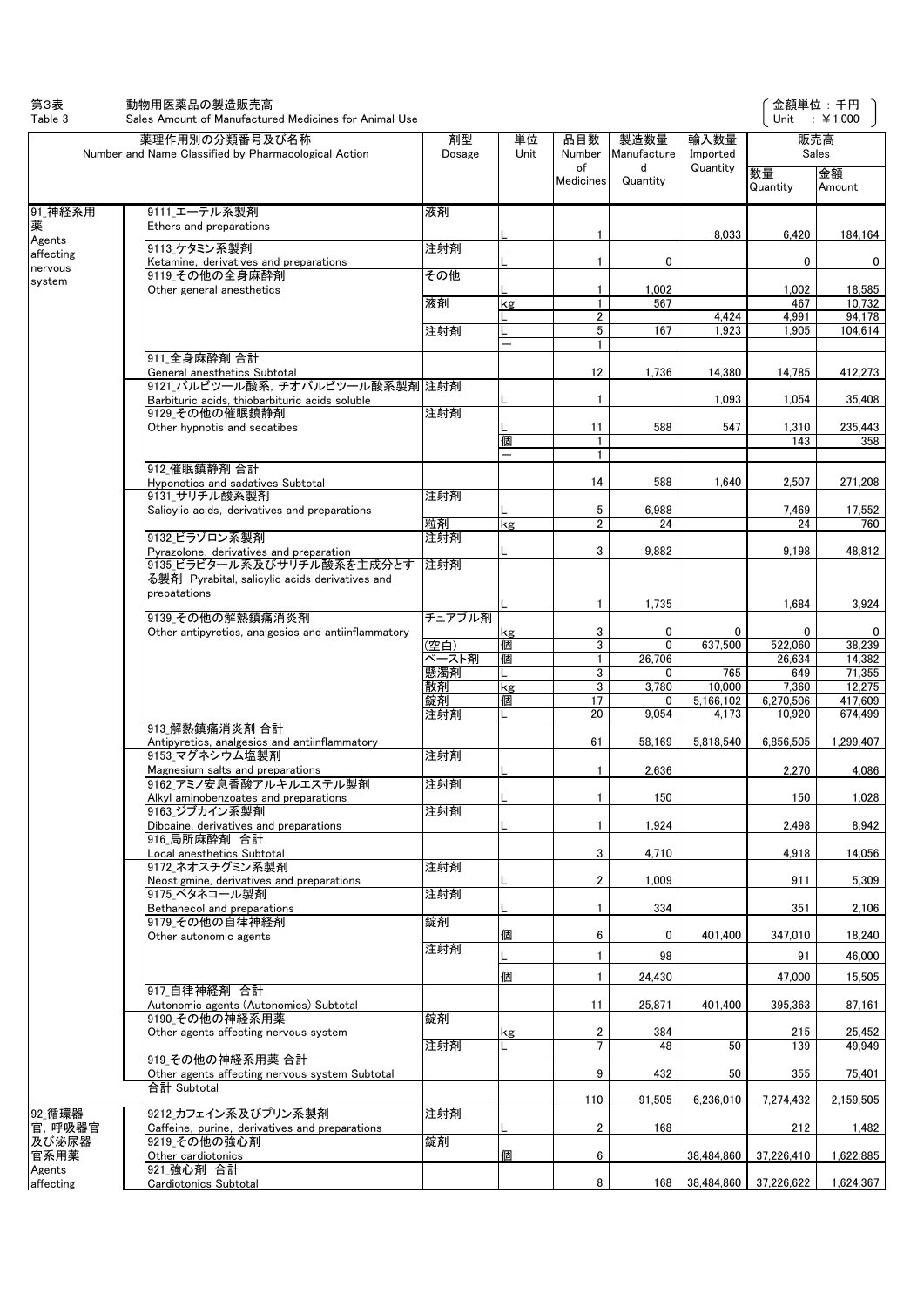| circulatory | 9229 その他の利尿剤                                                         | 散剤    |                          |                         |              |            |            |                   |
|-------------|----------------------------------------------------------------------|-------|--------------------------|-------------------------|--------------|------------|------------|-------------------|
| organs,     | Other diuretics                                                      |       | kg                       | 2                       | 3,825        |            | 5,923      | 5,298             |
| respiratory |                                                                      |       |                          |                         |              |            |            |                   |
| organs and  |                                                                      |       | 個                        | 1                       | 1,391        |            | 3,660      | 41,724            |
| urinary     |                                                                      | 注射剤   |                          | 1                       | $\mathbf{0}$ |            | 0          | $\overline{0}$    |
| organs      |                                                                      |       |                          |                         |              |            |            |                   |
|             |                                                                      | 舐剤    | 個                        |                         |              | 3.000      | 4,480      | 5,374             |
|             |                                                                      |       | kg                       | 1                       | 22,990       |            | 22,385     | 14,885            |
|             | 922_利尿剤 合計                                                           |       |                          |                         |              |            |            |                   |
|             | Diuretics Subtotal                                                   |       |                          | 6                       | 28,206       | 3,000      | 36,448     | 67,281            |
|             | 9232 エフェドリン及びマオウ製剤                                                   | 注射剤   |                          |                         |              |            |            |                   |
|             | Ephedrine, ephedra and preparations                                  |       |                          | 3                       | 14,853       |            | 13,111     | 110,272           |
|             | 9239_その他の鎮咳去たん剤                                                      | 注射剤   |                          | $\overline{2}$          | 692          |            | 698        | 4,174             |
|             | Other antitussives and expectorante                                  |       |                          | $\mathbf{1}$            | $\mathbf{0}$ |            | 0          | $\mathbf{0}$      |
|             |                                                                      |       |                          |                         |              |            |            |                   |
|             |                                                                      |       | 個                        | $\mathbf{1}$            | $\mathbf{0}$ |            | 0          | 0                 |
|             | 923 鎮咳去たん剤 合計                                                        |       |                          | 7                       | 15,545       |            | 13,809     |                   |
|             | Antitussives and expectorante Subtotal<br>9290 その他の循環器官, 呼吸器官及び泌尿器官系 | 液剤    |                          | $\overline{2}$          |              | 1,121      | 1,112      | 114,445<br>68,581 |
|             | 製剤                                                                   | 散剤    | kg                       | $\mathbf{1}$            | 21,557       |            | 16,683     | 8,847             |
|             | Other agents affecting circulatory organs, respiratory 錠剤            |       | kg                       | 8                       | 734          |            | 974        | 261,993           |
|             | organs and                                                           |       | 個                        | 11                      | 10,611,030   | 7.962.938  | 18,552,037 | 592,985           |
|             | urinary organs                                                       |       | $\overline{\phantom{0}}$ | $\overline{2}$          |              |            |            |                   |
|             | 929 その他の循環器官, 呼吸器官及び泌尿器官系                                            |       |                          |                         |              |            |            |                   |
|             | 製剤 合計                                                                |       |                          |                         |              |            |            |                   |
|             | Other agents affecting circulatory organs, respiratory               |       |                          |                         |              |            |            |                   |
|             | organs and urinary organs Subtotal                                   |       |                          |                         |              |            |            |                   |
|             |                                                                      |       |                          | 24                      | 10,633,321   | 7,964,059  | 18,570,806 | 932.406           |
|             | 合計 Subtotal                                                          |       |                          |                         |              |            |            |                   |
|             |                                                                      |       |                          | 45                      | 10,677,239   | 46,451,919 | 55,847,684 | 2,738,499         |
| 93_消化器官     | 9311 消化酵素製剤                                                          | 散剤    |                          |                         |              |            |            |                   |
| 用薬          | Digestive enzymes and preparations                                   |       | kg                       | 2                       | 2,920        |            | 2,810      | 3,373             |
| Agents      | 9312 酵母製剤                                                            | 散剤    |                          |                         |              |            |            |                   |
| affecting   | Yeast and preparations                                               |       | kg                       | 3                       | 193,795      |            | 184,621    | 105,464           |
| digestive   | 9316 制酸剤                                                             | ペースト剤 |                          |                         |              |            |            |                   |
| organs      | Antacids<br>9317 複合製剤                                                | 散剤    | kg                       | $\mathbf{1}$            | 0            | 174        | 174        | 56,560            |
|             | Mixed digestive preparations                                         |       | kg                       | 4                       | 52,549       |            | 52,046     | 127,352           |
|             |                                                                      | 錠剤    |                          |                         |              |            |            |                   |
|             |                                                                      |       | kg                       | $\overline{2}$          | 117          |            | 61         | 2,207             |
|             |                                                                      | 粒剤    | kg                       | $\overline{\mathbf{2}}$ | 72           |            | 68         | 2,278             |
|             | 9319 その他の健胃消化剤及び制酸剤                                                  | 散剤    |                          |                         |              |            |            |                   |
|             | Other stomachics, digestive and antacids                             | 錠剤    | kg                       | 3                       | 11,589       |            | 11,229     | 27,229            |
|             |                                                                      |       | 個                        | 1                       | 98           |            | 98         | 305               |
|             |                                                                      | 粒剤    | kg                       | $\mathbf{1}$            | 18,319       |            | 18,319     | 51,579            |
|             | 931 健胃消化剤及び制酸剤 合計                                                    |       |                          |                         |              |            |            |                   |
|             | Stomachics, digestive and antacids Subtotal                          |       |                          | 19                      | 279,459      | 174        | 269,427    | 376,345           |
|             | 9321 収斂剤                                                             | 散剤    |                          |                         |              |            |            |                   |
|             | Astringents and preparations                                         |       | kg                       | $\mathbf{1}$            | 16,160       |            | 15.698     | 18,445            |
|             | 9322 吸着剤                                                             | 散剤    |                          |                         |              |            |            |                   |
|             | Absorptives                                                          |       | kg                       |                         | 24,000       |            | 22,580     | 5,070             |
|             | 9323 生菌製剤                                                            | 散剤    |                          |                         |              |            |            |                   |
|             | Viable bacterial preparations                                        |       | kg                       | 9                       | 569,063      |            | 601,516    | 522,783           |
|             |                                                                      | 錠剤    | kg                       | 1                       | 924          |            | 937        | 67,468            |
|             | 9324 ベルベリン系製剤                                                        | 散剤    |                          | 2                       | 7,174        |            | 5,658      | 9,328             |
|             | Berberin, derivatives and preparations                               | 錠剤    | kg<br>kg                 | 3                       | 2,021        |            | 1,734      | 93,606            |
|             |                                                                      |       | 個                        | $\mathbf{1}$            | 2,560,500    | 0          | 2,560,500  | 27.269            |
|             |                                                                      | 注射剤   |                          | 3                       | 11,547       |            | 5,805      | 8,919             |
|             | 9325 消泡剤                                                             | 液剤    |                          |                         |              |            |            |                   |
|             | Antibubble and preparations                                          | 乳剤    |                          | $\overline{4}$          | 914          |            | 911        | 5,466             |
|             |                                                                      |       |                          | $\mathbf{1}$            | 560          |            | 495        | 3,153             |
|             | 9326_収斂剤と吸着剤を含む製剤                                                    | 散剤    | 個                        | 1                       |              |            |            |                   |
|             | Including astringents, absorptives and preparations<br>9327 複合整胃腸剤   | 散剤    |                          |                         | 19,481       |            | 19,134     | 5,358             |
|             | Mixed antistomach, antidiarrhoics and preparations                   |       | kg                       | 9                       | 97,986       |            | 95,645     | 209,004           |
|             | 9329 その他の整胃腸剤                                                        | 散剤    |                          |                         |              |            |            |                   |
|             | Other antistomach, antidiarrhoics and preparations                   | 錠剤    | kg                       | 5                       | 10,345       | 0          | 10,784     | 65,094            |
|             |                                                                      |       | kg                       | 3                       | 450          |            | 517        | 62,903            |
|             |                                                                      | 注射剤   |                          | 5                       | 3,745        | 3,474      | 6,505      | 86,417            |
|             |                                                                      |       | 個                        | $\mathbf{1}$            | 99,100       |            | 159,000    | 18,292            |
|             | 932_整胃腸剤(止瀉, 吸着, 消泡剤を含む。)合計                                          |       |                          |                         |              |            |            |                   |
|             | Antistomachics, antidiarrhoics (including absorptives,               |       |                          |                         |              |            |            |                   |
|             | antidiarrhoics, antibubble and preparations) Subtotal                |       |                          | 50                      | 3,423,968    | 3,474      | 3,507,418  | 1,208,574         |
|             | 9332 グアヤコール系製剤                                                       | 散剤    |                          |                         |              |            |            |                   |
|             | Guajacol, derivatives and preparations                               |       | kg                       | 1                       | 8,557        | 0          | 9,365      | 24,137            |
|             | 933_鎮吐剤,催吐剤合計                                                        |       |                          |                         |              |            |            |                   |
|             | Antiemetics and emetics Subtotal                                     |       |                          | $\mathbf{1}$            | 8,557        | 0          | 9,365      | 24,137            |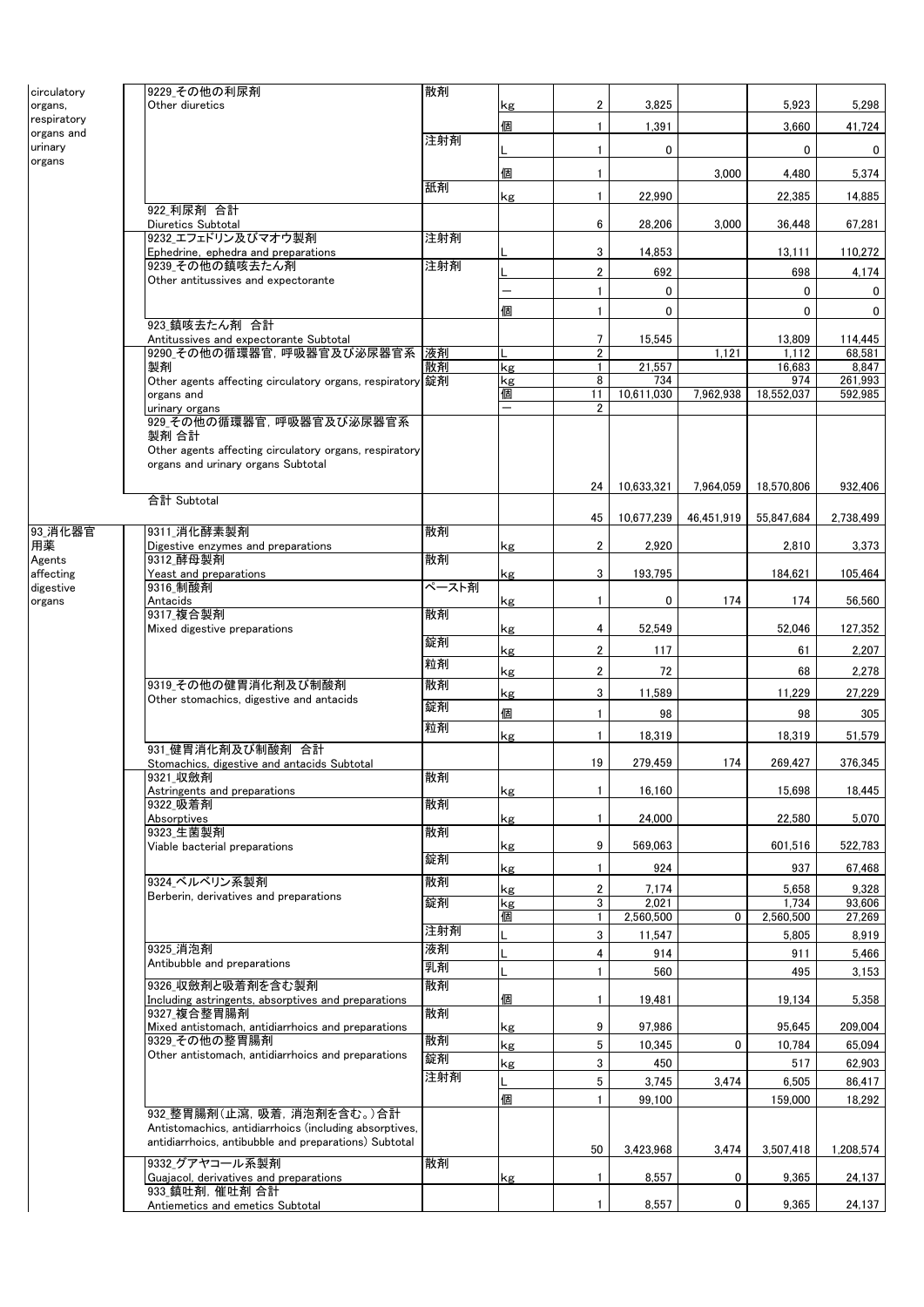|                       | 9351 胆汁酸製剤                                                                                         | 散剤    |    |                                |                |             |                |                 |
|-----------------------|----------------------------------------------------------------------------------------------------|-------|----|--------------------------------|----------------|-------------|----------------|-----------------|
|                       | Bile acid, derivatives preparation                                                                 |       | kg | 9                              | 59,667         |             | 29,880         | 122,425         |
|                       | 935 利胆剤 合計                                                                                         | 注射剤   |    | 5                              | 2,773          |             | 2,423          | 52,557          |
|                       | Cholagogues Subtotal                                                                               |       |    | 14                             | 62,440         |             | 32,303         | 174,981         |
|                       | 9369 その他鎮吐剤, 催吐剤                                                                                   | 錠剤    |    |                                |                |             |                |                 |
|                       | Other antiemetics and emetics                                                                      |       | 個  | 4                              | 0              | 192,688     | 206.308        | 55,294          |
|                       | 936 鎮吐剤, 催吐剤 合計                                                                                    | 注射剤   |    | $\mathbf{1}$                   | $\Omega$       | 404         | 494            | 150,024         |
|                       | Antiemetics and emetics Subtotal                                                                   |       |    | 5                              | 0              | 193,092     | 206,802        | 205,318         |
|                       | 9390 その他の消化器官用薬                                                                                    | 散剤    | kg | $\overline{2}$                 | 26.534         |             | 32,378         | 160,078         |
|                       | Other agents affecting digestive organs                                                            | 注射剤   |    | 3                              | 3,159          |             | 3,321          | 59,444          |
|                       | 939_その他の消化器官用薬 合計                                                                                  | 粒剤    | kg | $\mathbf{1}$                   | 166            |             | 166            | 11,513          |
|                       | Other agents affecting digestive organs Subtotal                                                   |       |    | 6                              | 29,859         |             | 35.865         | 231,035         |
|                       | 合計 Subtotal                                                                                        |       |    |                                |                |             |                |                 |
|                       |                                                                                                    |       |    | 95                             | 3,804,282      | 196,741     | 4,061,180      | 2,220,390       |
| 94 繁殖用薬<br>Agents for | 9411 胎盤性性腺刺激ホルモン製剤<br>Chorionic gonadotrophic hormone and preparations                             | 注射剤   |    | 17                             | 677            |             | 835            | 71,148          |
| breeding              | 9412 血清性性腺刺激ホルモン製剤                                                                                 | 注射剤   |    |                                |                |             |                |                 |
|                       | Equine gonadotropic hormone and preparations                                                       |       |    | 11                             | 3,181          |             | 3,351          | 290,473         |
|                       | 9413 脳下垂体前葉性性腺刺激ホルモン製剤                                                                             | 注射剤   |    |                                |                |             |                |                 |
|                       | Anterior pituitary gonadotrophic hormone and<br>preparations                                       |       |    | 5                              | 189            |             | 244            | 72,009          |
|                       | 9414 卵胞ホルモン製剤                                                                                      | 注射剤   |    |                                |                |             |                |                 |
|                       | Follicle stimulating hormone and preparations                                                      |       |    | 4                              | 638            |             | 612            | 36,729          |
|                       | 9415 黄体ホルモン製剤<br>Luteinizing hormone and preparations                                              | その他   | 個  | 3                              | 0              | 109.926     | 101,036        | 382,050         |
|                       |                                                                                                    | ペレット剤 | 個  | $\overline{2}$                 | 2,250          |             | 1,615          | 3,779           |
|                       |                                                                                                    | 注射剤   | L  | $7\overline{ }$                | 398            | 5           | 377            | 23,461          |
|                       |                                                                                                    |       | 個  | $\mathbf{1}$                   |                | 200         | 121            | 1,936           |
|                       |                                                                                                    |       |    | $\mathbf{1}$                   |                |             |                |                 |
|                       | 9416 睾丸ホルモン製剤                                                                                      | 注射剤   |    |                                |                |             |                |                 |
|                       | Testicular hormone and preparations                                                                |       |    | 1                              | 0              |             | 14             | 7,128           |
|                       | 9417 合成発情物質製剤<br>Synthetic oestrogenic substionces and preparations                                | 注射剤   |    | $\overline{2}$                 |                |             |                | 0               |
|                       | 9418 複合ホルモン製剤                                                                                      | その他   | 個  | 1                              | 17,300         | 17,300      | 16,830         | 33,720          |
|                       | Mixed hormone and preparations                                                                     | 注射剤   |    | $\overline{2}$                 | 45             | 134         | 143            | 15,055          |
|                       |                                                                                                    |       | 個  |                                |                | 33,810<br>0 | 60,970<br>0    | 25,816<br>0     |
|                       | 9419 その他のホルモン製剤                                                                                    | 注射剤   |    | 24                             | 3,493          | 1,516       | 4,219          | 1,030,873       |
|                       | Other hormone preparations (except posterior                                                       |       |    |                                |                |             |                |                 |
|                       | pituitary hormone and preparations)                                                                |       | 個  | 3                              | 20,014         | 4,100       | 31,610         | 81,019          |
|                       | 941 ホルモン製剤(脳下垂体後葉ホルモン剤を除                                                                           |       |    |                                |                |             |                |                 |
|                       | く。)合計                                                                                              |       |    |                                |                |             |                |                 |
|                       | Hormone preparations (except posterior-pituitary<br>hormone and preparations) Subtotal             |       |    |                                |                |             |                |                 |
|                       | 9421_スパルテイン製剤                                                                                      | 注射剤   |    | 86                             | 48,184         | 166,991     | 221,976        | 2,075,197       |
|                       | Sparteine and preparation                                                                          |       |    | 1.                             |                |             |                | $\mathbf{0}$    |
|                       | 9422 脳下垂体後葉ホルモン製剤                                                                                  | 注射剤   |    |                                |                |             |                |                 |
|                       | Posterior pituitary hormone and preparations                                                       |       |    | 5                              | 1,909          |             | 2,795          | 96,733          |
|                       | 9429 その他の子宮収縮剤<br>Other oxytonics                                                                  | 注射剤   |    | $\mathbf{1}$                   | 1,157          |             | 1,105          | 27.809          |
|                       | 942 子宮収縮剤 合計                                                                                       |       |    |                                |                |             |                |                 |
|                       | Oxytocics Subtotal                                                                                 |       |    | $7\overline{ }$                | 3.066          |             | 3.900          | 124,542         |
|                       | 9433 ハロゲン系製剤<br>Halogen derivatives and prepara-tions                                              | 液剤    |    | $\mathbf{1}$                   | 8,022          |             |                | 8,456           |
|                       | 943 子宮膣内殺菌剤(抗生物質製剤, サルファ剤, ニ                                                                       |       |    |                                |                |             | 7,881          |                 |
|                       | トロフラン系製剤を                                                                                          |       |    |                                |                |             |                |                 |
|                       | 除く。) 合計                                                                                            |       |    |                                |                |             |                |                 |
|                       | Disinfectants for uterus and vagina (except<br>antibiotics, sulfonamide and nitrofuran derivatives |       |    |                                |                |             |                |                 |
|                       | and preparations) Subtotal                                                                         |       |    | $\mathbf{1}$                   | 8,022          |             | 7,881          | 8,456           |
|                       | 9449 その他の乳房炎用剤                                                                                     | 液剤    |    |                                |                |             |                |                 |
|                       | Other agents for mastitist                                                                         |       | kg | $\mathbf{1}$                   | 0              |             |                | 1,218           |
|                       |                                                                                                    |       |    | $\mathbf{1}$                   | 497            |             | 439            | 32,421          |
|                       | 944_乳房炎用剤(抗生物質製剤, サルファ剤を除く。)                                                                       |       |    |                                |                |             |                |                 |
|                       | 合計                                                                                                 |       |    |                                |                |             |                |                 |
|                       | Agents for mastitis (except antibiotics, sulfonamide<br>derivatives and preparations) Subtotal     |       |    |                                |                |             |                |                 |
|                       | 9451 人工授精用剤                                                                                        | 散剤    |    | $\overline{2}$                 | 497            |             | 440            | 33,639          |
|                       | Agents for artificial inseminations                                                                |       | kg | $\overline{2}$                 | 1,490          | 0           | 1,330          | 10,330          |
|                       | 945 人工授精用剤 合計                                                                                      |       |    |                                |                |             |                |                 |
|                       | Agents for artificial inseminations Subtotal                                                       |       |    |                                |                |             |                |                 |
|                       | 9490 その他の繁殖用薬                                                                                      | 液剤    |    | $\overline{2}$<br>$\mathbf{1}$ | 1,490<br>3,700 | 0           | 1,330<br>4,152 | 10,330<br>6,602 |
|                       | Other agents for breeding                                                                          | 注射剤   | Г  | $\overline{2}$                 | 0              | 1,784       | 1,548          | 317,118         |
|                       |                                                                                                    |       |    | $\overline{2}$                 |                |             |                |                 |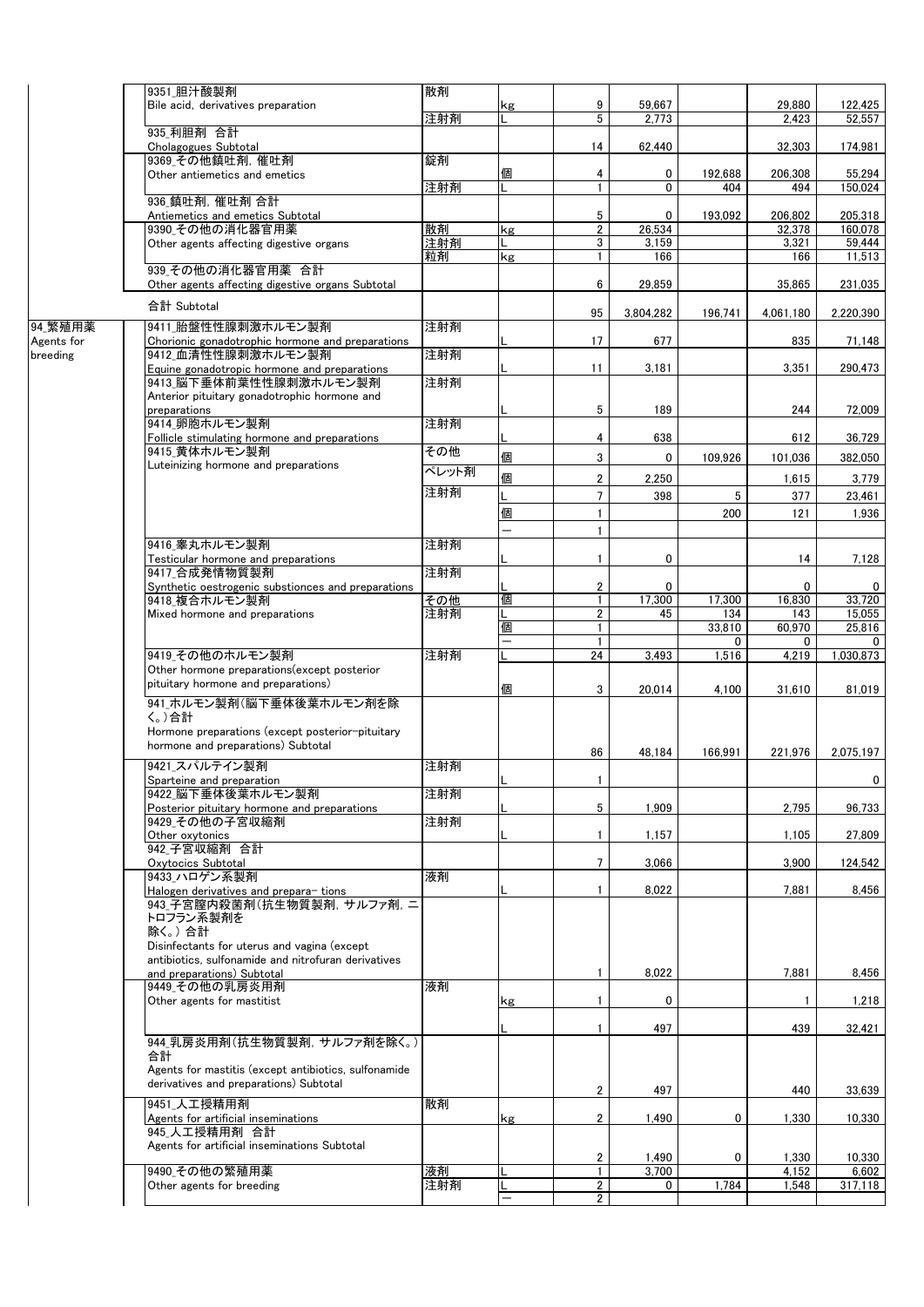|                     | 949 その他の繁殖用薬 合計<br>Other agents for breeding Subtotal                                                    |           |    |                         |                  |           |                   |                   |
|---------------------|----------------------------------------------------------------------------------------------------------|-----------|----|-------------------------|------------------|-----------|-------------------|-------------------|
|                     | 合計 Subtotal                                                                                              |           |    | 5                       | 3,700            | 1,784     | 5,700             | 323,719           |
| 95 外用薬              | 9511_ヨウ素化合物製剤                                                                                            | チンキ剤      |    | 103                     | 64,959           | 168,775   | 241,227           | 2,575,884         |
| Agents for          | lodine compounds and preparations                                                                        | 液剤        |    | $\mathbf{1}$            | 275              |           | 285               | 354               |
| external use        |                                                                                                          |           | kg | $\overline{7}$          | 227,672          |           | 230,606           | 58,277            |
|                     |                                                                                                          |           |    | 35                      | 500,480          | 4,254,236 | 5,079,931         | 1,569,700         |
|                     |                                                                                                          | 注射剤       |    | $\mathbf{1}$            | 8,843            | 0         | 18,635            | 37,270            |
|                     |                                                                                                          | 軟膏剤       | kg | $\mathbf{1}$            |                  |           | 3                 | 34                |
|                     | 9519 その他の外皮用殺菌消毒剤                                                                                        | その他       |    | $\mathbf{1}$            | 20,528           |           | 18,526            | 39,893            |
|                     | Other antimicrobials for dermatologic use                                                                | 液剤        |    | 10                      | 35,934           | 8,195     | 45,188            | 62,283            |
|                     |                                                                                                          | 散剤        |    | $\mathbf{1}$            | 790              |           |                   | 4,026             |
|                     |                                                                                                          | 軟膏剤       | kg |                         |                  |           | 790               |                   |
|                     | 951 外皮用殺菌消毒剤 合計                                                                                          |           | kg | $\mathbf{1}$            | 569              |           | 524               | 1,596             |
|                     | Antimicrobials for dermatologic use Subtotal                                                             |           |    | 58                      | 795,091          | 4,262,431 | 5,394,489         | 1,773,433         |
|                     | 9521 化膿性疾患用製剤                                                                                            | ペースト剤     |    |                         |                  |           |                   |                   |
|                     | Dermatics for purulence and preparations<br>952 化膿性疾患用剤(抗生物質製剤, サルファ剤, ニ                                 |           | kg | 1                       | 3,177            | 0         | 3.127             | 11,023            |
|                     | トロフラン系製剤を除く。)合計                                                                                          |           |    |                         |                  |           |                   |                   |
|                     | Dermatics for purulence (except antibiotics,                                                             |           |    |                         |                  |           |                   |                   |
|                     | sulfonamide and nitroguran derivatives and<br>preparations) Subtotal                                     |           |    |                         |                  |           |                   |                   |
|                     |                                                                                                          |           |    | 1                       | 3,177            | 0         | 3,127             | 11,023            |
|                     | 9531 サリチル酸メチル製剤<br>Methyl salicylate and preparations                                                    | 液剤<br>軟膏剤 | kg | $\mathbf{1}$<br>4       | 20,310<br>98,398 | 0         | 21,357<br>102,700 | 41,271<br>120.459 |
|                     | 9532 抗ヒスタミン製剤                                                                                            | 液剤        |    | $\overline{\mathbf{2}}$ | 0                |           | 0                 | 0                 |
|                     | Anti-histaminics and preparations                                                                        | 軟膏剤       | kg | $\mathbf{1}$            | $\mathbf{0}$     |           | 0                 | $\overline{0}$    |
|                     | 9536 皮ふ刺激剤                                                                                               | 液剤        |    | $\mathbf{1}$            | 4,716            | 0         | 4,707             | 5,059             |
|                     | Stimulants for epidermis<br>9537 外用ホルモン剤                                                                 | 液剤        |    |                         |                  |           |                   |                   |
|                     | Hormone preparations for external use                                                                    |           |    | 4                       | 514              | 4,552     | 4,050             | 91,268            |
|                     | 953 鎮痛, 鎮痒, 収斂, 消炎剤 合計<br>Analgesics, anti-itchings, astringents and<br>antiinflammatory agents Subtotal |           |    | 13                      | 123,937          | 4,552     | 132,813           | 258,058           |
|                     | 9541 サリチル酸系製剤                                                                                            | その他       |    |                         |                  |           |                   |                   |
|                     | Salicylic acids, derivatives and preparations                                                            | 液剤        |    | 1                       | 4,147            |           | 3,307             | 16,365            |
|                     | 9544 硫黄化合物製剤                                                                                             | 懸濁剤       |    | 3                       | 399              | 11,169    | 9,755             | 40,452            |
|                     | Sulfur compounds and preparations                                                                        | 軟膏剤       | kg | $\mathbf{1}$            |                  | 0         | 0                 | 0                 |
|                     | 9549 その他の寄生性皮ふ疾患用剤                                                                                       | 液剤        | kg | $\mathbf{1}$            | 1,436            |           | 1,629             | 6,842             |
|                     | Other anti-dermoinfectives                                                                               |           | kg | 3                       | 1,411,040        | 0         | 1,377,020         | 262,441           |
|                     |                                                                                                          |           | L  | 3                       | 1,325            | 6.602     | 18,658            | 227,991           |
|                     |                                                                                                          |           | 個  | 1                       | 1,530            |           | 1,616             | 905               |
|                     |                                                                                                          | 軟膏剤       | 個  | $\mathbf{1}$            | 13,002           |           | 13,106            | 6,881             |
|                     | 954 寄生性皮ふ疾患用剤 合計                                                                                         |           |    |                         |                  |           |                   |                   |
|                     | Anti-dermoinfectives Subtotal<br>9559 その他の皮ふ軟化剤                                                          | 液剤        |    | 14                      | 1,432,878        | 17,771    | 1,425,091         | 561,876           |
|                     | Other emollients                                                                                         |           |    | 1                       | 390              |           | 545               | 2,723             |
|                     | 955 皮ふ軟化剤(腐食剤を含む。)合計<br>Emollients (including caustics) Subtotal                                         |           |    | $\mathbf{1}$            | 390              |           | 545               | 2,723             |
|                     | 9581 蹄用剤                                                                                                 | 軟膏剤       |    |                         |                  |           |                   |                   |
|                     | Agents for hoots                                                                                         |           | kg | 1                       | 1,052            |           | 922               | 6,843             |
|                     | 958_皮ふ保護剤(合計)<br>Agents for protective skin Subtotal                                                     |           |    |                         |                  |           |                   |                   |
|                     | 合計 Subtotal                                                                                              |           |    | 1                       | 1,052            | 0         | 922               | 6,843             |
|                     |                                                                                                          |           |    | 88                      | 2,356,525        | 4,284,754 | 6,956,987         | 2,613,956         |
| 96 代謝性用             | 9612 副腎ホルモン剤                                                                                             | 注射剤       |    |                         |                  |           |                   |                   |
| 薬                   | Adrenal hormone preparations<br>9614_甲状腺, 副甲状腺ホルモン剤(抗甲状腺ホルモ                                              | 液剤        |    | 13                      | 12,537           |           | 11,202            | 158,653           |
| Agents<br>affecting | ン製剤を除く。)                                                                                                 |           |    |                         |                  |           |                   |                   |
| metabolism          | Thyroid and para-thyroid hormone preparations                                                            |           |    |                         |                  |           |                   |                   |
|                     | (except agents<br>anti-thyroid)                                                                          |           | 個  | $\mathbf{1}$            |                  | 9,612     | 7,764             | 37,152            |
|                     | 9615 たん白同化ホルモン剤 Anabolic steroid                                                                         | 注射剤       |    |                         |                  |           |                   |                   |
|                     | hormone and preparations                                                                                 |           |    | $\mathbf{1}$            | 0                |           | 0                 | $\overline{0}$    |
|                     | 9616 混合ホルモン剤<br>Mixed hormone preparations                                                               | 注射剤       |    | $\mathbf{1}$            | 0                |           | 0                 | $\overline{0}$    |
|                     | 9619 その他のホルモン剤                                                                                           | カプセル剤     |    |                         |                  |           |                   |                   |
|                     | Other hormone preparations                                                                               | 錠剤        | kg | 3<br>$\mathbf{1}$       |                  | 649       | 624               | 345,731           |
|                     |                                                                                                          |           | kg |                         | 18               |           | 18                | 17,693            |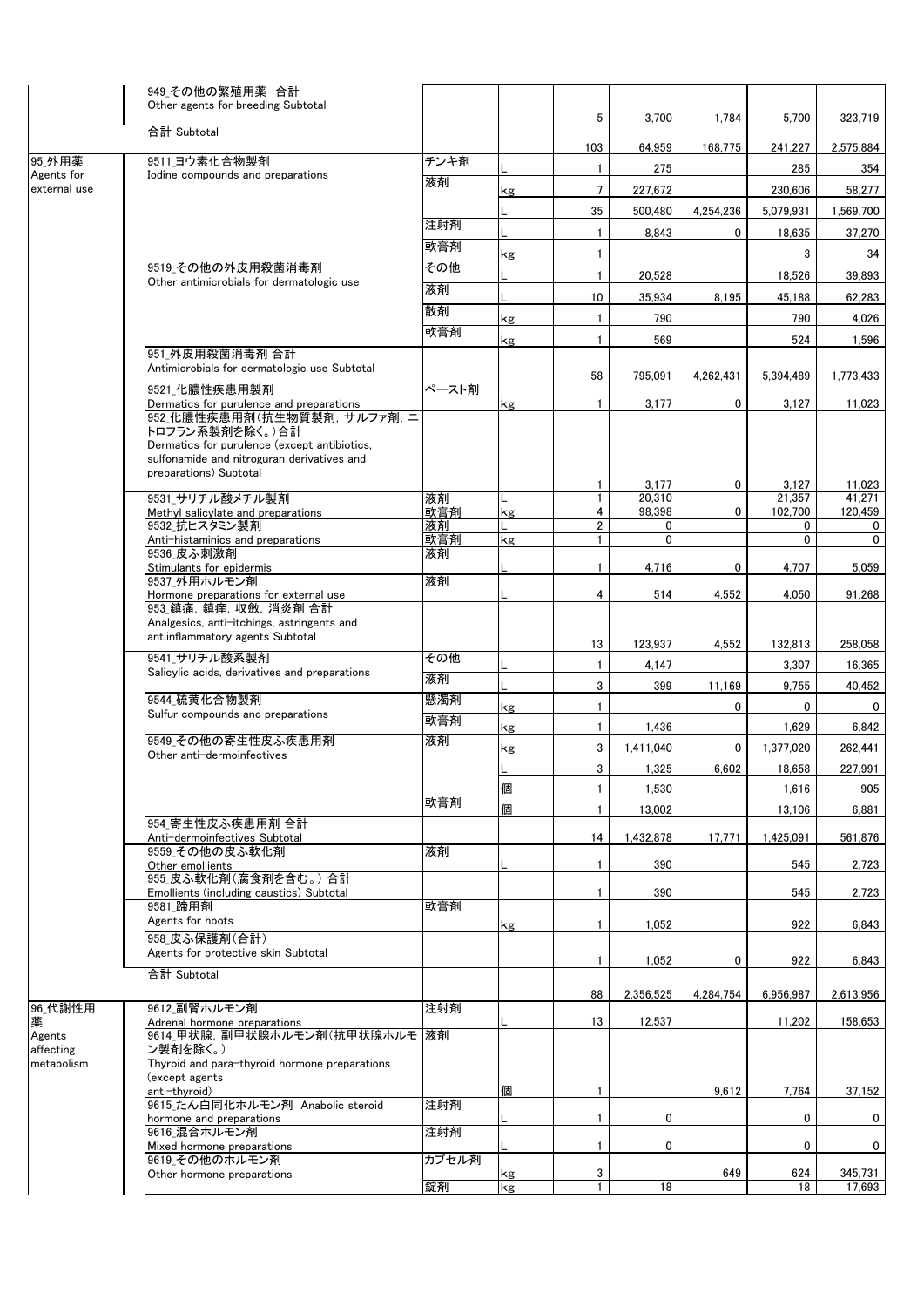| 961 ホルモン剤(繁殖及び外用に用いるホルモン製                                            |       |    |                         |           |         |                     |             |
|----------------------------------------------------------------------|-------|----|-------------------------|-----------|---------|---------------------|-------------|
| 剤を除く。)合計<br>Agents affecting metabolism Subtotal                     |       |    |                         |           |         |                     |             |
| 9621 ビタミンA及びD製剤                                                      | 注射剤   |    | 20                      | 12,555    | 10,261  | 19.607              | 559,229     |
| Vitamin A, D and preparations                                        |       |    | 4                       | 270       | 339     | 638                 | 53,068      |
| 9622 ビタミンB1製剤                                                        | 注射剤   |    | $\overline{7}$          | 6,957     | 8,251   | 15,028              | 86,282      |
| Vitamin B1 and preparations<br>9623_ビタミンB製剤(ビタミンB1製剤を除く。)            | 散剤    |    | $\mathbf{1}$            |           |         |                     |             |
| Vitamin B and preparations (except vitamin B1                        |       | kg | $\mathbf{1}$            | 62,560    | 0       | 1,538,450           | 65,752      |
| preparations)                                                        | 注射剤   |    | 5                       | 2,619     | 0       | 2,662               | 14,842      |
| 9624 ビタミンC製剤                                                         | 注射剤   |    |                         |           |         |                     |             |
| Vitamin C and preparations<br>9625 ビタミンE製剤                           | 液剤    |    | $\overline{\mathbf{c}}$ | 0         |         | $\mathbf 0$         | 0           |
| Vitamin E and preparations                                           | 散剤    |    | $\mathbf{1}$            | 0         |         | $\mathbf 0$         | 0           |
|                                                                      | 注射剤   | kg | 4<br>$\mathbf{1}$       | 4,272     |         | 7,364               | 17.170      |
|                                                                      | 油剤    |    | $\mathbf{1}$            | 455<br>0  |         | 432<br>$\mathbf{0}$ | 10,531<br>0 |
| 9626 ビタミンK製剤                                                         | 液剤    |    | $\mathbf{1}$            | 0         |         | 423                 | 797         |
| Vitamin K and preparations                                           | 注射剤   |    | 1                       | 560       |         | 604                 | 8,764       |
| 9627 混合ビタミン製剤                                                        | 液剤    |    | 10                      | 29,099    | 46,610  | 98,620              | 228,069     |
| Mixed vitamin preparations                                           | 散剤    | kg | $\mathbf{1}$            | 0         |         | $\mathbf 0$         | $\Omega$    |
|                                                                      | 注射剤   |    | 13                      | 3,455     | 2,858   | 6,839               | 157,813     |
| 9629 その他のビタミン剤                                                       | 注射剤   |    |                         |           |         |                     |             |
| Other vitamin preparations                                           |       |    | $\mathbf{1}$            |           |         |                     |             |
| 962 ビタミン類 合計<br>Vitamin preparetions Subtotal                        |       |    | 54                      | 110,245   | 58,058  | 1,671,058           | 643,089     |
| 9631 カルシウム製剤(ヨウ化カルシウム及び臭化カ                                           | ペースト剤 | kg | $\mathbf{1}$            |           | 13,967  | 15,589              | 23,817      |
| ルシウムを除く。)<br>Calcium compounds and preparations (except              | 散剤    |    | 3                       |           |         |                     |             |
| calcium iodid and calcium bromide)                                   | 注射剤   | kg |                         | 0         | 0       | 0                   | 0           |
| 9632 ハロゲン化合物製剤                                                       | 注射剤   |    | 14                      | 283,067   |         | 298,116             | 252,818     |
| Halogen compounds and preparations                                   |       |    | 6                       | 6,166     |         | 7,179               | 10,216      |
| 9634 金属化合物製剤 Mineral compounds and                                   | 液剤    |    | $\mathbf{1}$            | 1,088     |         | 800                 | 13,822      |
| preparations                                                         | 注射剤   |    | 8                       | 23,215    | 0       | 21,950              | 163,091     |
|                                                                      |       | 個  | $\mathbf{1}$            |           | 14,582  | 12,865              | 12,865      |
| 9639 その他の無機質製剤                                                       | 注射剤   |    |                         |           |         |                     |             |
| Other mineral and preparations<br>963 無機質製剤 合計                       |       |    | 3                       | 8,135     | 1,769   | 9,212               | 33,130      |
| Mineral and preparations Subtotal                                    |       |    | 37                      | 321,671   | 30.318  | 365,711             | 509,759     |
| 9641 ブドウ糖製剤<br>Dextrose and preparations                             | 注射剤   |    | 23                      | 471,150   |         | 491,911             | 134,748     |
| 9643 キシリトール製剤                                                        | 注射剤   |    |                         |           |         |                     |             |
| Xylitol and preparations                                             |       |    | 10                      | 45,945    |         | 44.240              | 34,307      |
| 9644_生理食塩液類製剤<br>Physiological saline solutions and preparations     | 注射剤   |    | 11                      | 879,945   |         | 861,656             | 181,356     |
| 9645 デキストラン系製剤                                                       | 液剤    |    |                         |           |         |                     |             |
| Dextran, derivatives and preparations<br>9649 その他の糖類剤及び血液代用剤         | 錠剤    |    | 6                       | 97,870    |         | 104.790             | 67,625      |
| Other saccharide preparations and blood substitutes                  | 注射剤   | 個  | $\mathbf{1}$            | 0         | 136,704 | 203,664             | 20.804      |
| 964 糖類剤及び血液代用剤 合計                                                    |       |    | 6                       | 582,885   |         | 581,518             | 149,034     |
| Saccharide preparations and blood substitutes                        |       |    | 57                      | 2,077,795 | 136,704 | 2,287,778           | 587,873     |
| 9659 その他の止血剤                                                         | 液剤    |    | $\mathbf{1}$            | 9,189     | 0       | 9,277               | 89,382      |
| Other hemostatics                                                    | 注射剤   |    | $\mathbf{1}$            | 1,943     |         | 1,614               | 14,525      |
|                                                                      | 散剤    | 個  | $\mathbf{1}$            |           | 33,600  | 32,111              | 43,861      |
| 965 止血剤 合計                                                           |       |    |                         |           |         |                     |             |
| Hemostastics Subtotal                                                |       |    | 3                       | 11,132    | 33.600  | 43.002              | 147,767     |
| 9671 メチオニン製剤<br>Methionine and preparations                          | 注射剤   |    | 3                       | 11,735    |         | 12,919              | 17,009      |
| 9674 タウリン製剤                                                          | 注射剤   |    |                         |           |         |                     |             |
| Taurine and preparations<br>9676 その他のアミノ酸製剤                          | 散剤    |    | 6                       | 11,579    |         | 11,805              | 21,361      |
| Other amino acid and preparations                                    |       | kg | 6                       | 13,466    |         | 38,400              | 68,913      |
| 9679_その他の肝臓疾患用剤及び解毒剤<br>Other agents for liver disease and antidotes | 液剤    |    | 1                       | 87,306    |         | 81,455              | 43,171      |
|                                                                      | 散剤    | kg | 1                       | 820       | 0       | 746                 | 47,635      |
|                                                                      | 注射剤   |    | 10                      | 151,416   |         | 141,269             | 142,022     |
|                                                                      | 粒剤    |    |                         |           |         |                     |             |
| 967 肝臓疾患用剤及び解毒剤 合計                                                   |       | kg | $\overline{2}$          | 0         |         | $\mathbf 0$         | 0           |
| Agents for liver disease and antibodies Subtotal                     |       |    | 29                      | 276,321   | 0       | 286,592             | 340,111     |
| 9681 ジフェンヒドラミン系製剤                                                    | 注射剤   |    | 1                       | 0         |         | 0                   |             |
| Diphenhydramine, derivatives and preparauons                         |       |    |                         |           |         |                     | 0           |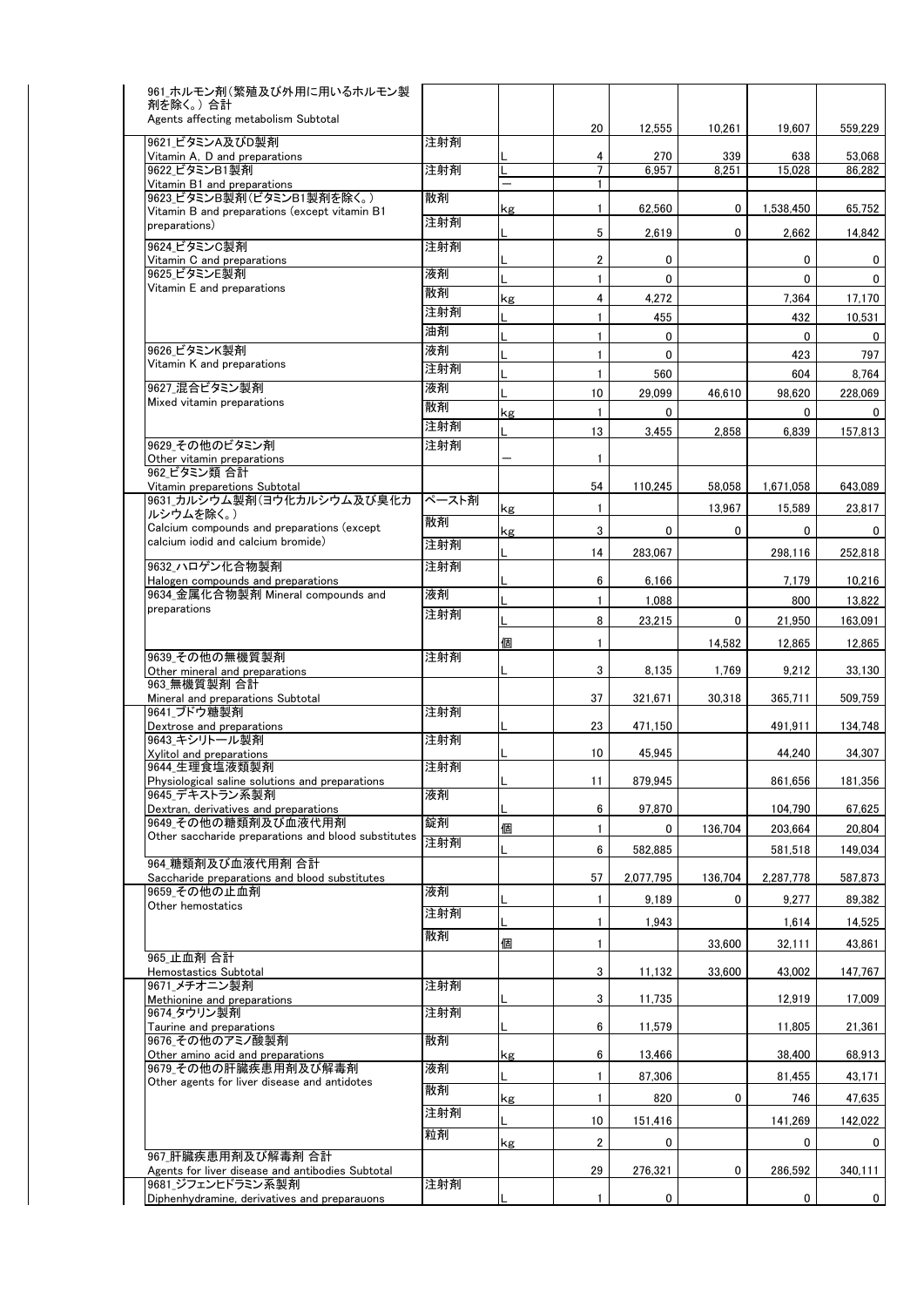|                | 9682 クロルフェニラミン系製剤                                                            | 注射剤         |                          |                     |              |                  |                |                   |
|----------------|------------------------------------------------------------------------------|-------------|--------------------------|---------------------|--------------|------------------|----------------|-------------------|
|                | Chlorpheniramine, derivatives and preparations                               |             |                          | $\mathbf{1}$        | 143          |                  | 0              | 0                 |
|                | 9683 たん白製剤                                                                   | 注射剤         |                          |                     |              |                  |                |                   |
|                | Protein preparations                                                         |             | 個                        | 6<br>$\overline{4}$ | 21           |                  | 8<br>2,413,350 | 16,582            |
|                | 9689 その他のアレルギー用剤<br>Oher antillergic agents                                  | カプセル剤<br>液剤 |                          | 1                   |              | 2,580,480<br>106 |                | 423,821<br>51,732 |
|                | 968_アレルギー用剤(非特異性免疫原製剤を含む。)                                                   |             |                          |                     |              |                  | 105            |                   |
|                | 合計                                                                           |             |                          |                     |              |                  |                |                   |
|                |                                                                              |             |                          |                     |              |                  |                |                   |
|                | Antiallergic agents (including nonspecific antigen<br>preparations) Subtotal |             |                          | 13                  |              |                  |                | 492,135           |
|                | 9691_総合代謝性用薬                                                                 | 注射剤         |                          |                     | 164          | 2,580,586        | 2,413,464      |                   |
|                | Combined preparations for metabolic disease                                  |             |                          | $\mathbf{1}$        | 37           |                  | 37             | 515               |
|                | 9694 臓器製剤                                                                    | 注射剤         |                          |                     |              |                  |                |                   |
|                | Organotherapeutics                                                           |             |                          | 5                   | 0            |                  | 0              | $\mathbf 0$       |
|                | 9696_有機酸製剤                                                                   | 液剤          |                          | $\mathbf{1}$        | 5,759        |                  | 5,103          | 4,508             |
|                | Organic acid and preparations                                                | 散剤          | kg                       | $\mathbf{1}$        | 1,455        |                  | 1,403          | 1,428             |
|                |                                                                              | 注射剤         |                          | $\overline{2}$      | 15,540       |                  | 7,950          | 6,570             |
|                | 9699 他に分類きれない代謝性用薬                                                           | カプセル剤       | kg                       | $\mathbf{2}$        | 341          |                  | 341            | 218,820           |
|                | Agents affecting metabolism, n.e.c                                           | その他         | $\overline{\phantom{0}}$ | $\mathbf{1}$        |              |                  |                |                   |
|                |                                                                              | 液剤          | $\overline{\phantom{0}}$ | $\mathbf{1}$        | $\mathbf{0}$ | 0                | 0              | 0                 |
|                |                                                                              | 散剤          | kg                       | 5                   | 53,821       |                  | 55,405         | 107,342           |
|                |                                                                              | 注射剤         |                          | 4                   |              | 886              | 860            | 182,427           |
|                |                                                                              | 軟膏剤         | kg                       | $\mathbf{1}$        |              | 194              | 194            | 99,798            |
|                | 969_その他の代謝性用薬 合計                                                             |             |                          |                     |              |                  |                |                   |
|                | Other agents affecting metabolism Subtotal                                   |             |                          | 24                  | 76,952       | 1,080            | 71.293         | 621,408           |
|                | 合計 Subtotal                                                                  |             |                          |                     |              |                  |                |                   |
|                |                                                                              |             |                          | 237                 | 2,886,836    | 2,850,607        | 7,158,506      | 3,901,371         |
| 97 病原微生        | 9711 注射に用いるサルファ剤                                                             |             |                          |                     |              |                  |                |                   |
| 物及び内寄          | Sulfonamide preparations for injection use                                   |             |                          |                     |              |                  |                |                   |
| 生虫用薬(生         | 97114_ピリミジン核を有するサルファ剤                                                        | 散剤          |                          |                     |              |                  |                |                   |
| 物学的製剤,         | Sulfonamide preparations with pyrimidin                                      |             | kg                       | $\mathbf{1}$        | 2,745        |                  | 1,740          | 15,984            |
| 消毒剤を除          |                                                                              | 注射剤         |                          | 8                   | 10,179       |                  | 9.981          | 32.040            |
| く。)            |                                                                              |             |                          |                     |              |                  |                |                   |
| Agents         |                                                                              |             |                          | 3                   |              |                  |                |                   |
| against        | 97117 複合製剤                                                                   | 注射剤         |                          | 3                   | 657          | 450              | 715            | 25,762            |
| pathogenic     | Mixed (sulfonamide) preparations                                             |             | 個                        | $\mathbf{1}$        |              |                  | 1,460          |                   |
| microorganis   |                                                                              |             |                          |                     |              | 1.660            |                | 2,003             |
| ms and         | 9712 経口及び飼料に添加して用いるサルファ剤                                                     |             |                          |                     |              |                  |                |                   |
| parasites      | Sulfonamide preparations for personal and feed                               |             |                          |                     |              |                  |                |                   |
| (except        | additive use                                                                 |             |                          |                     |              |                  |                |                   |
| biological     | 97123 イソキサゾール核を有するサルファ剤                                                      | 散剤          |                          |                     |              |                  |                |                   |
| products and   | Sulfonamide preparations with isoxazole                                      |             | kg                       | 4                   | 506,280      | 0                | 489,880        | 132,709           |
| disinfectants) | 97124 ピリミジン核を有するサルファ剤                                                        | 散剤          |                          |                     |              |                  |                |                   |
|                | Sulfonamide preparations with pyrimidin                                      |             |                          | 19                  |              | 0                |                |                   |
|                | 97127 複合製剤                                                                   | 液剤          | kg                       |                     | 157,492      |                  | 128,335        | 287,344           |
|                | Mixed (sulfonamide) preparations                                             |             |                          | $\overline{2}$      | 33,725       | 0                | 48,900         | 156,295           |
|                |                                                                              | 散剤          |                          | 3                   | 261,960      |                  | 279.460        | 183,258           |
|                |                                                                              |             | <u>kg</u>                |                     |              |                  |                |                   |
|                |                                                                              |             | kg                       | 15                  | 265,017      | 0                | 261,648        | 99,826            |
|                |                                                                              |             | 個                        | $\mathbf{1}$        | 0            |                  | 0              | 0                 |
|                |                                                                              |             |                          |                     |              |                  |                |                   |
|                |                                                                              |             |                          | $\overline{2}$      |              |                  |                |                   |
|                |                                                                              | 錠剤          | kg                       | $\overline{2}$      |              | 0                | 0              | $\overline{0}$    |
|                | 9713 外用・注入・挿入剤として用いるサルファ剤                                                    |             |                          |                     |              |                  |                |                   |
|                | Sulfonamide preparations for external use, pessaries                         |             |                          |                     |              |                  |                |                   |
|                | and                                                                          |             |                          |                     |              |                  |                |                   |
|                | suppositories                                                                |             |                          |                     |              |                  |                |                   |
|                | 97136 複合製剤                                                                   | 液剤          |                          |                     |              |                  |                |                   |
|                | Mixed (sulfonamide) preparations                                             |             |                          | $\mathbf{1}$        | 116          | 0                | 116            | 297               |
|                |                                                                              | 散剤          | kg                       | 3                   | 293          | 0                | 293            | 3,165             |
|                | 97139 その他の外用・注入・挿入剤として用いるサル                                                  | 液剤          |                          |                     |              |                  |                |                   |
|                | ファ剤                                                                          |             |                          |                     |              |                  |                |                   |
|                | Other sulfonamide preparations for external use.                             |             |                          |                     |              |                  |                |                   |
|                | Pessaries and                                                                |             |                          |                     |              |                  |                |                   |
|                | suppositories                                                                |             |                          | $\mathbf{1}$        | 1,917        | 0                | 2,111          | 11,466            |
|                | 971 サルファ剤 合計                                                                 |             |                          |                     |              |                  |                |                   |
|                | Sulfonamide Subtotal                                                         |             |                          | 69                  | 1,240,381    | 2,110            | 1,224,639      | 950,148           |
|                | 9723 ニトロフラゾン製剤                                                               | 散剤          |                          | 1                   | 65           |                  | 65             | 260               |
|                | Nitroflazone preparations                                                    |             | kg                       |                     |              |                  |                |                   |
|                |                                                                              | 粒剤          | kg                       | $\mathbf{1}$        | 746          |                  | 746            | 18,194            |
|                | 9724 ニフルスチレン酸ナトリウム製剤                                                         | 散剤          |                          |                     |              |                  |                |                   |
|                | Sodium nifurstyrenate preparations                                           | 粒剤          | kg                       | 6                   | 3,259        |                  | 3,165          | 14,540            |
|                |                                                                              |             | kg                       | 4                   | 11,083       | 0                | 10,755         | 66,718            |
|                | 972 ニトロフラン系製剤 合計                                                             |             |                          |                     |              |                  |                |                   |
|                | Agents affecting nitrofuran Subtotal                                         |             |                          | 12                  | 15,152       | 0                | 14,729         | 99,711            |
|                | 9731 チアンフェニコール製剤                                                             | 液剤          |                          | 4                   | 0            |                  | 0              | 0                 |
|                | Thiamphenicol and preparations                                               | 散剤          |                          |                     |              |                  |                |                   |
|                |                                                                              |             | kg                       | 34                  | 747,980      | 0                | 765,105        | 286,097           |
|                |                                                                              | 注射剤         |                          | 6                   | 4,473        |                  | 4,461          | 135,887           |
|                |                                                                              |             |                          |                     |              |                  |                |                   |
|                |                                                                              |             | 個                        |                     |              | 16,200           | 11,726         | 66,588            |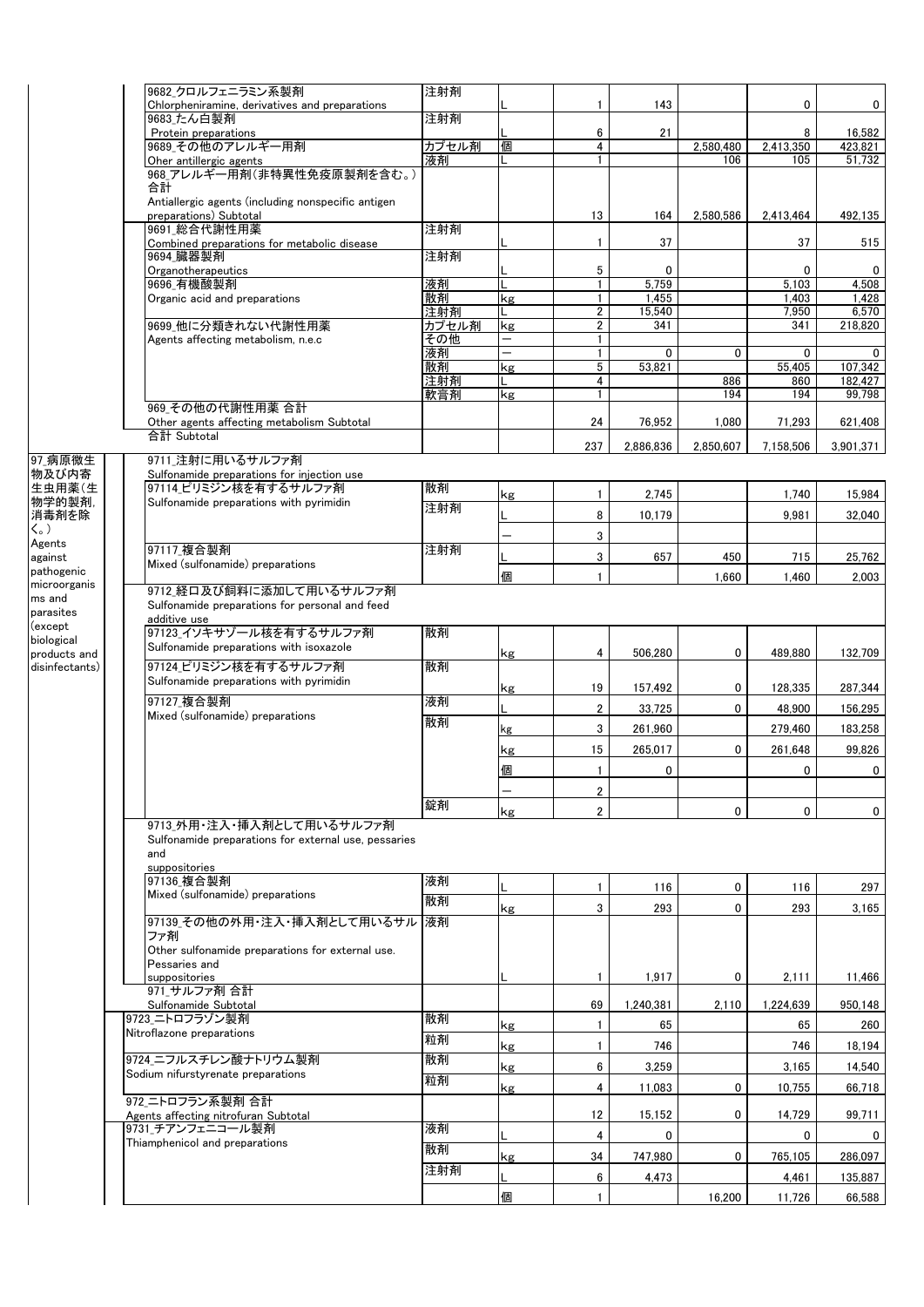|                                                              | 液剤        |              |                         |              |           |           |                      |
|--------------------------------------------------------------|-----------|--------------|-------------------------|--------------|-----------|-----------|----------------------|
| 9732 オキソリン酸製剤<br>Oxolinic acid and preparations              |           | kg           | $\mathbf{1}$            | 2,715        |           | 2,715     | 4,660                |
|                                                              | 懸濁剤       |              | 5                       | 1,800        |           | 1,345     | 16,704               |
|                                                              | 散剤        |              | 4                       | 7,648        |           | 7,572     | 17,370               |
|                                                              | 油剤        | kg           | 14                      | 24,862       |           | 13,642    | 44,223               |
|                                                              | 粒剤        |              | $\mathbf{1}$            | 0            |           | 145       | 1,160                |
| 9734_キノロン系製剤                                                 | 液剤        | kg           | $\mathbf{1}$            | 103          |           | 103       | 547                  |
| Quinolone, derivatives and preparations                      | 散剤        |              | 6                       | 20,100       | 11,046    | 30,528    | 566,913              |
|                                                              | 錠剤        | kg           | 4                       | 73,827       |           | 41.940    | 39,402               |
|                                                              |           | kg           | 18                      | 1,201        | 994       | 2,225     | 817,460              |
|                                                              |           | 個            | 6                       | 3,720,250    | 455,850   | 1,169,550 | 70,908               |
|                                                              | 注射剤       | <sup>-</sup> | 3                       | 0            | 0         | 0         | 0                    |
|                                                              | 軟膏剤       |              | 12                      | 10,939       | 21,753    | 32,322    | 1,749,515            |
|                                                              | 粒剤        | kg           | 1                       | 1,991        |           | 2,321     | 302,210              |
| 9739 その他の合成抗菌剤                                               | 液剤        | kg           | $\mathbf{1}$            | 138          | 0         | 83        | 8,300                |
| Other synthetic antimicrobials                               | 散剤        |              | 8                       | 86,113       | 11,568    | 94,617    | 259,560              |
|                                                              |           | kg           | $\overline{7}$          | 602,559      |           | 606,080   | 441,871              |
|                                                              | 注射剤       | —            | 3                       |              |           |           |                      |
|                                                              | 粒剤        |              | 6                       | 19,005       |           | 19,241    | 553,660              |
| 973 合成抗菌剤 合計                                                 |           | kg           | 1                       | 2,945        | 0         | 2,945     | 5,822                |
| Synthetic antimicrobials Subtotal                            |           |              | 147                     | 5,328,647    | 517,411   | 2,808,665 | 5,388,857            |
| 9741_アミノキノリン製剤<br>Aminoquinoline and preparations            | 注射剤       |              | $\overline{\mathbf{c}}$ | 0            |           | 0         | 0                    |
| 9745_抗チアミン系製剤                                                | 注射剤       |              |                         |              |           |           |                      |
| Antithiamine, derivatives and preparations<br>9746_複合製剤      | 散剤        |              | $\mathbf{1}$            | 0            |           | 12        | 202                  |
| Mixed preparations                                           | 注射剤       | kg           | 9                       | 19,311       |           | 19,611    | 35,357               |
|                                                              |           | kg           | $\mathbf{1}$            |              | 0         | 4         | 6,998                |
| 9749 その他の抗原虫剤                                                | 懸濁剤       |              | $\overline{\mathbf{c}}$ | 0            |           | 0         | 0                    |
| Other antiprotozoan agents                                   |           |              | $\overline{2}$          |              | 13,756    | 13,450    | 645,600              |
|                                                              |           |              |                         |              |           |           |                      |
|                                                              | 散剤        | kg           | 11                      | 38,800       |           | 38,843    | 105,067              |
|                                                              | 注射剤       |              | 3                       | 186          |           | 276       | 6,269                |
| 974_抗原虫剤 合計<br>Antiprotozoan agents Subtotal                 |           |              |                         |              |           |           |                      |
|                                                              |           |              | 31                      | 58,297       | 13,756    | 72,196    | 799,493              |
| 9751 ピペラジン系製剤<br>Piperazine and preparations                 | その他       | kg           | $\overline{2}$          | 112          |           | 115       | 721                  |
|                                                              | 液剤        |              | $\overline{2}$          | 47           |           | 56        |                      |
|                                                              |           | 個            | 1                       | 11,719       |           | 12,851    | 4,048                |
|                                                              | 散剤        | kg           | $\mathbf{1}$            | 0            |           | 0         |                      |
|                                                              |           | 個            | $\mathbf{1}$            | 19,292       |           | 22,965    | 7,234                |
|                                                              | 錠剤        | kg           | 3                       | 17           |           | 18        | 921                  |
|                                                              |           | 個            | $\overline{2}$          | 17,622       |           | 16,346    | 6,293                |
| 9752 チアベンダゾール系製剤                                             | 懸濁剤       |              | 1                       |              | 0         | 578       | 228<br>0<br>2,618    |
| Thiabendazole derivatives and preparations                   | 散剤        |              | 4                       |              | 0         | 315,216   | 249,340              |
|                                                              | 錠剤        | kg           | $\mathbf{1}$            | 339,796<br>0 |           | 0         | 0                    |
| 9755_ヒ素化合物製剤                                                 | 注射剤       | 個            |                         |              |           |           |                      |
| Arsenic compounds and preparations                           |           | kg           | 1                       | 0            | 0         | 0         | 0                    |
| 9757_複合製剤                                                    | チュアブル剤    |              | $\mathbf{1}$            | 0            | 0         | 0         | 0                    |
| Mixed preparations                                           |           | kg           | 8                       | 24,508       |           | 23,171    | 533,762              |
|                                                              | 散剤        | 個            | 12                      | 0            | 4,872,660 | 1,823,652 | 175,290              |
|                                                              | 錠剤        | kg           | $\mathbf{1}$            | 720          |           | 697       | 4,043                |
|                                                              | 粒剤        | 個            | 6                       |              | 401,763   | 848,710   | 122,733              |
|                                                              |           | kg           | $\overline{2}$          | 47           |           | 47        | 1,552                |
| 9759_その他の内寄生虫駆除剤<br>Other anthelmintics for digestive organs | その他       | 個            | 6                       | 514,960      | 0         | 29,600    | 5,352                |
|                                                              | チュアブル剤    | 個            | 8                       | 8,741,560    | 0         | 2,106,660 | 263,558              |
|                                                              | ペースト剤     | kg           | 4                       | 0            | 566       | 564       |                      |
|                                                              | 液剤<br>懸濁剤 |              | 16                      | 19,739       | 29,783    | 42,937    | 111,174<br>1,403,136 |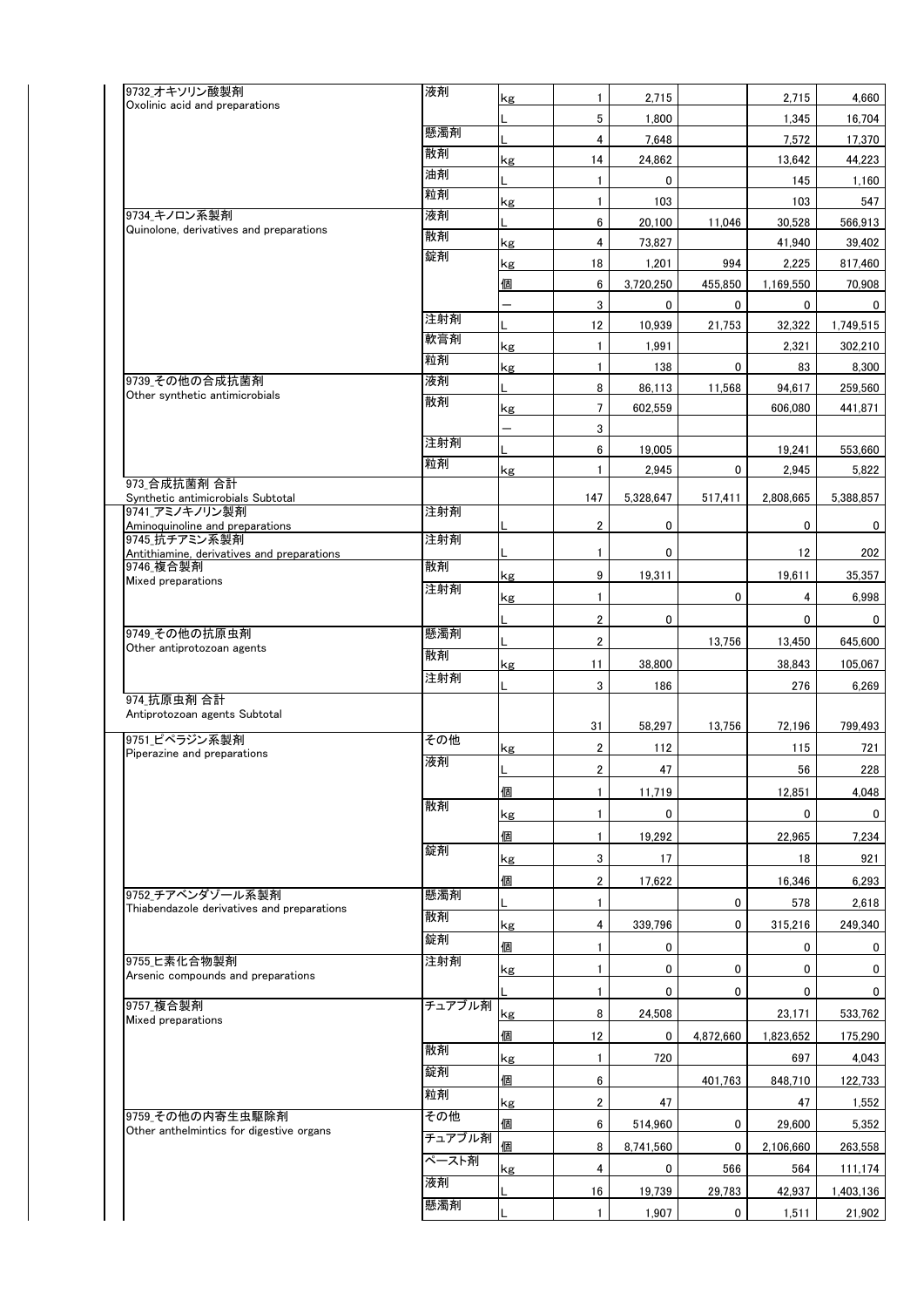|                                                                                                         | 散剤    | kg | 20             | 65,051       | 13,803      | 85,532       | 369,153   |
|---------------------------------------------------------------------------------------------------------|-------|----|----------------|--------------|-------------|--------------|-----------|
|                                                                                                         | 錠剤    | kg | 18             | 564          | 318         | 898          | 247,855   |
|                                                                                                         |       | 個  | 24             | 6,732,336    | $\mathbf 0$ | 7,399,072    | 837,859   |
|                                                                                                         | 注射剤   | kg | $\overline{2}$ | 0            | 43          | 10           | 282,198   |
|                                                                                                         |       |    | 12             | 660          |             | 4,582        |           |
|                                                                                                         |       |    |                |              | 2,873       |              | 267,123   |
|                                                                                                         | 粒剤    |    | $\mathbf{1}$   |              | 0           | 0            | 0         |
| 975 内寄生虫駆除剤 合計                                                                                          |       | kg | 5              | 33,844       | $\mathbf 0$ | 27,694       | 85,586    |
| Anthelmintics for digestive organs Subotal                                                              |       |    | 166            | 16,524,501   | 5,321,809   | 12,763,481   | 5,003,678 |
| 9761 注射に用いる抗生物質製剤                                                                                       |       |    |                |              |             |              |           |
| Antibiotic preparations for injection use<br>97611_主としてグラム陽性菌に作用するもの:ペニシ                                | 懸濁剤   |    |                |              |             |              |           |
| リン等                                                                                                     | 注射剤   |    | $\overline{2}$ | 13,559       |             | 13,447       | 59,107    |
| Antibiotic preparations acting mainly on gram-<br>positive bacteria; penicillin, etc.                   |       |    | 3              | 14,874       | 25,566      | 38,573       | 187,094   |
| 97612 主としてグラム陰性菌に作用するもの:コリス                                                                             | 注射剤   | 個  | $\mathbf{1}$   | 33,800       | 0           | 31,640       | 15,187    |
| チン等                                                                                                     |       |    |                |              |             |              |           |
| Antibiotic preparations acting mainly on gram-<br>negaitive bacteria; colistin, etc.                    |       |    | 2              | 46           | 2,257       | 2,213        | 441,261   |
| 97613_主としてグラム陽性・陰性菌に作用するもの:                                                                             | 液剤    |    | 3              |              |             |              |           |
| アンピシリン等                                                                                                 | 注射剤   |    |                | 0            | 2,757       | 2,418        | 33,327    |
| Antibiotic preparations acting mainly on gram-<br>positive and gram-negative bacteria; ampicillin, etc. |       | kg | 14             | 4,083        | 6,782       | 12,315       | 3,025,679 |
|                                                                                                         |       |    | $\overline{7}$ | 697          | 5,307       | 9,041        | 199,360   |
| 97614_主としてグラム陽性菌, マイコプラズマに作用                                                                            | 散剤    | —  | $\overline{2}$ | $\mathbf{0}$ |             | $\mathbf{0}$ | 0         |
| するもの :エリスロマイシン. タイロシン等                                                                                  | 注射剤   |    | $\mathbf{1}$   |              |             |              |           |
| Antibiotic preparations acting mainly on gram-<br>positive bacteria mycoplasma; erithrimycin, tylosin,  |       | kg | 4              | 1,738        |             | 1,738        | 24,333    |
| etc.                                                                                                    |       | L  | 12             | 6,364        |             | 4,775        | 295,159   |
|                                                                                                         |       |    | $\mathbf{1}$   |              |             |              |           |
| 97615 主としてグラム陽性・陰性菌. リケッチア. クラ<br>ミジアに作用するもの:クロラムフェニコール, テトラサ                                           | 注射剤   |    |                |              |             |              |           |
| イクリン等                                                                                                   |       |    |                |              |             |              |           |
| Antibiotic preparations acting mainly on gram-                                                          |       |    | 9              | 9,419        | 1,564       | 13,313       | 215,081   |
| positive and gramnegative bacteria, rickettsia and<br>chlamydia; chloramphenicol, tetracycline, etc.    |       |    |                |              |             |              |           |
|                                                                                                         |       |    | 2              |              |             |              |           |
| 97616_主として抗酸菌に作用するもの:ストレプトマイ 注射剤                                                                        |       |    |                |              |             |              |           |
| シン. カナマイシン等<br>Antibiotic preparations acting mainly on acid-fast                                       |       |    | 10             | 13.478       | 8,045       | 18,706       | 207,258   |
| bacteria; streptomysin, kanamysin, etc.                                                                 |       |    |                |              |             |              |           |
|                                                                                                         |       |    | 4              |              |             |              |           |
| 97618 複合抗生物質製剤(サルファ剤等を含有する                                                                              | 懸濁剤   |    |                |              |             |              |           |
| ものを含む。)<br>Mixed antibiotic prepararions (including sulfonamide.                                        | 注射剤   |    | 1              | 2,449        |             | 2,512        | 18,968    |
| Preparations, etc.)                                                                                     |       | kg | 2              | 211          | 600         | 844          | 106,671   |
|                                                                                                         |       |    |                |              |             |              |           |
|                                                                                                         |       |    | 4              | 8,634        | 1,836       | 10,795       | 104,746   |
| 97619 その他の注射に用いる抗生物質製剤<br>Other antibiotic preparations for injecton use                                | 注射剤   | kg | 2              | 192          | 0           | 160          | 30,119    |
|                                                                                                         |       |    | $\mathbf{1}$   | 0            |             | 0            | 0         |
| 9762 経口及び飼料に添加して用いる抗生物質製剤<br>Antibiotics preparations for peroral and feed additive                     |       |    |                |              |             |              |           |
| use                                                                                                     |       |    |                |              |             |              |           |
| 97621 主としてグラム陽性菌に作用するもの:ペニシ                                                                             | 散剤    |    |                |              |             |              |           |
| リン等<br>Antibiotic preparations acting mainly on gram-                                                   | 粒剤    | kg | 13             | 621,680      | 0           | 599,350      | 287,323   |
| positive bacteria; penicillin, etc.                                                                     |       | kg | 3              | 4,135        |             | 2,800        | 2,981     |
| 97622_主としてグラム陰性菌に作用するもの:コリス                                                                             | 散剤    |    |                |              |             |              |           |
| チン等<br>Antibiotic preparations acting mainly on gram-                                                   |       |    |                |              |             |              |           |
| negaitive bacteria; colistin, etc.                                                                      |       | kg | 17             | 367,742      | 0           | 360,197      | 204,887   |
| 97623 主としてグラム陽性・陰性菌に作用するもの:<br>アンピシリン等                                                                  | カプセル剤 | 個  | $\mathbf{1}$   | 0            | 612,000     | 1,132,200    | 11,322    |
| Antibiotic preparations acting mainly on gram-                                                          | 液剤    | L  | $\mathbf{1}$   | 352          | 0           | 352          | 3,396     |
| positive and gram-negative bacteria; ampicillin, etc.                                                   | 散剤    | kg | 40             | 549,587      | 22,285      | 580,835      | 804,219   |
|                                                                                                         |       | 個  | $\mathbf{1}$   |              | 15,558      | 17,143       | 24,066    |
|                                                                                                         |       |    | 4              |              | 0           | 0            | 0         |
|                                                                                                         | 錠剤    | kg | $\overline{7}$ | 1,026        | 2,392       | 3,241        | 151,660   |
|                                                                                                         |       |    |                |              |             |              |           |
|                                                                                                         |       | 個  | 4              | 1,427,300    | 1,140,700   | 2,205,700    | 118,686   |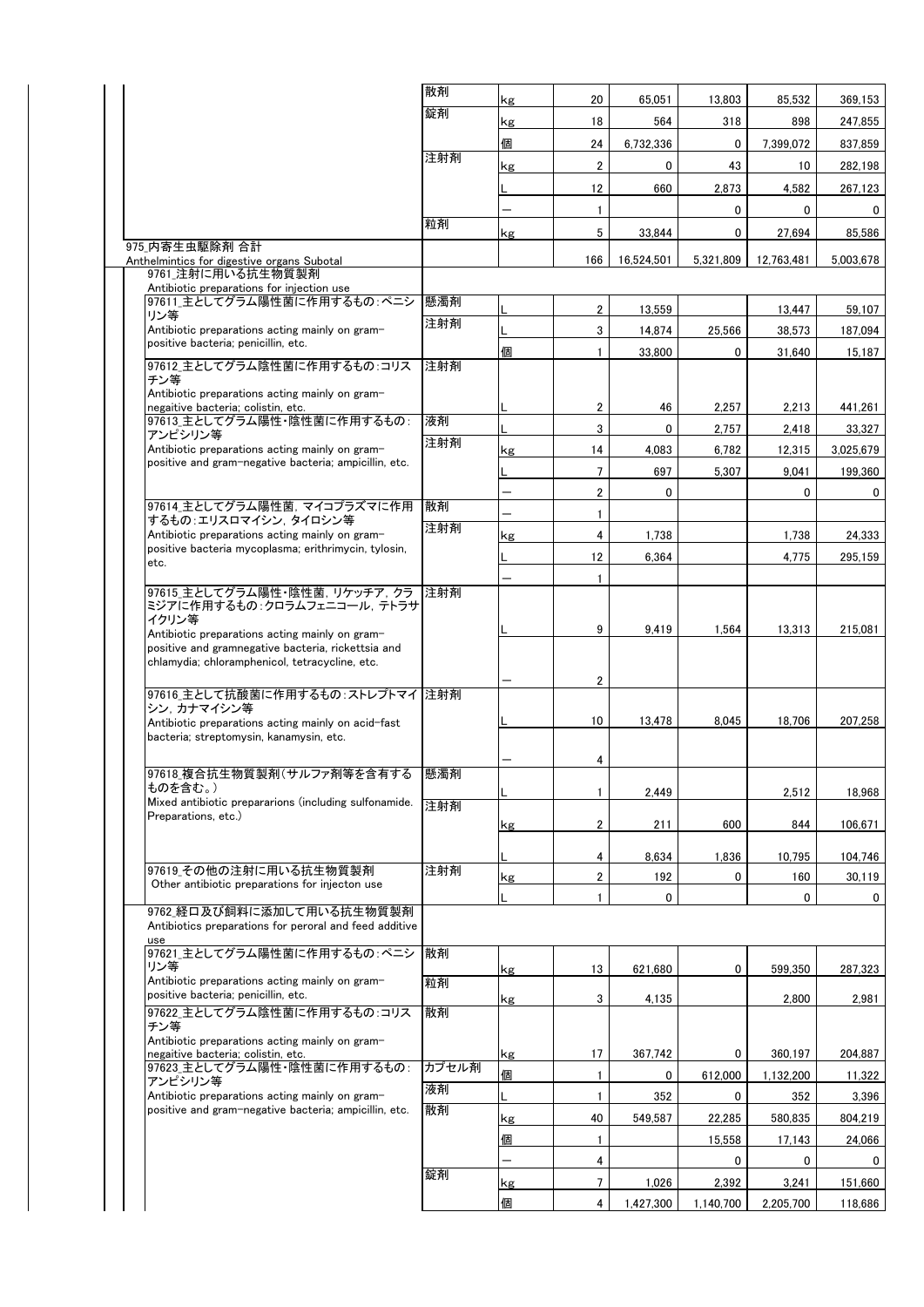|                                                                         | 粒剤        | kg                       | 6                       | 18,819    | 0                 | 12.869      | 39,039       |
|-------------------------------------------------------------------------|-----------|--------------------------|-------------------------|-----------|-------------------|-------------|--------------|
| 97624 主としてグラム陽性菌. マイコプラズマに作用                                            | ペースト剤     | 個                        | $\mathbf{1}$            |           | 11,250            | 7,322       | 9,645        |
| するもの:エリスロマイシン, タイロシン等<br>Antibiotic preparations acting mainly on gram- | 液剤        |                          |                         |           |                   |             |              |
| positive bacteria mycoplasma; erithrimycin, tylosin,                    | 散剤        |                          | 3                       | 603       | 1,634             | 2,277       | 66,433       |
| etc.                                                                    |           | kg                       | 3                       | 43,580    |                   | 43,778      | 37,157       |
|                                                                         |           | kg                       | 87                      | 1,329,708 | 298,025           | 1,658,214   | 1,417,380    |
|                                                                         |           |                          | 2                       |           |                   |             |              |
|                                                                         | 錠剤        |                          |                         |           |                   |             |              |
|                                                                         |           | kg                       | $\mathbf{1}$            |           | 451               | 404         | 33,723       |
|                                                                         |           |                          | $\mathbf{1}$            |           | 0                 | 0           | 0            |
|                                                                         | 注射剤       |                          | $\overline{2}$          | 184       | 230               | 498         | 18,599       |
|                                                                         | 粒剤        |                          |                         |           |                   |             |              |
|                                                                         |           | kg                       | 15                      | 115,100   | 37,092            | 113,771     | 95,569       |
|                                                                         |           |                          | $\overline{\mathbf{c}}$ |           |                   |             |              |
| 97625_主としてグラム陽性・陰性菌, リケッチア, クラ<br>ミジアに作用するもの:クロラムフェニコール, テトラサ           | ペースト剤     | kg                       | $\overline{\mathbf{2}}$ | 0         |                   | 0           | 0            |
| イクリン等                                                                   | 液剤        |                          | $\overline{\mathbf{c}}$ | 0         |                   | 0           | 0            |
| Antibiotic preparations acting mainly on gram-                          | 散剤        |                          |                         |           |                   |             |              |
| positive and gramnegative bacteria, rickettsia and                      |           | kg                       | 3                       | 31,380    |                   | 26,523      | 24,831       |
| chlamydia: chloramphenicol, tetracycline, etc.                          |           | kg                       | 74                      | 3,037,898 | 0                 | 2,983,334   | 1,476,177    |
|                                                                         |           | $\overline{\phantom{0}}$ | 3                       |           |                   |             |              |
|                                                                         | 注射剤       |                          |                         |           |                   |             |              |
|                                                                         | 粒剤        | 個                        | $\mathbf{1}$            |           | 40,626            | 38,667      | 38,146       |
|                                                                         |           | kg                       | 4                       | 16,000    |                   | 16.310      | 18,177       |
| 97626 主として抗酸菌に作用するもの: ストレプトマイ                                           | 粒剤        |                          |                         |           |                   |             |              |
| シン.カナマイシン等<br>Antibiotic preparations acting mainly on acid-fast        |           |                          |                         |           |                   |             |              |
| bacteria; streptomysin, kanamysin, etc.                                 |           | kg                       | 1                       | 1,919     |                   | 1,584       | 5,709        |
| 97627 主としてカビに作用するもの : ナイスタチン等                                           | 液剤        |                          |                         |           |                   |             |              |
| Antibiotic preparations acting mainly on mold;<br>nystatin, etc.        |           |                          | 1                       | 0         |                   | 0           | 0            |
| 97628_複合抗生物質製剤(サルファ剤等を含有する                                              | 液剤        |                          |                         |           |                   |             |              |
| ものを含む。)Mixed antibiotic prepararions                                    |           |                          | $\mathbf{1}$            | 2,285     | 0                 | 2,285       | 2,939        |
| (including sulfonamide. Preparations, etc.)                             | 散剤        | kg                       | 17                      | 436,810   |                   | 443,628     | 278,792      |
| 97629_その他の経口及び飼料に添加して用いる抗生  散剤                                          |           |                          |                         |           |                   |             |              |
| 物質製剤                                                                    | 錠剤        | kg                       | 18                      | 600,088   | 0                 | 614,350     | 382,101      |
| Other antibiotic preparations for peroral and feed<br>additive use      |           | kg                       | 3                       | 2,068     |                   | 2,047       | 146,834      |
|                                                                         | 粒剤        | kg                       | $\mathbf{1}$            | 216       | 0                 | 209         | 12,540       |
| 9763 外用, 注入, 挿入剤として用いる抗生物質製剤                                            |           |                          |                         |           |                   |             |              |
| Antibiotic preparations for external use, pessaries                     |           |                          |                         |           |                   |             |              |
| and suppositories<br>97631_主としてグラム陽性菌に作用するもの:ペニシ                        | ール剤 kg    |                          | 1                       |           |                   |             | 0            |
| リン等                                                                     | エアゾ<br>液剤 | 個                        | $\mathbf{1}$            | 0<br>0    | 255,612           | 0<br>72,264 | 24,497       |
| Antibiotic preparations acting mainly on gram-                          | 軟膏剤       | kg                       | $\overline{7}$          | 0         | 496               | 1,207       | 49,245       |
| positive bacteria; penicillin, etc.                                     |           |                          | 5                       | 2,175     |                   | 1,759       | 17,053       |
| 97633_主としてグラム陽性・陰性菌に作用するもの:<br>アンピシリン等                                  | その他       | kg<br>個                  | 3<br>$\overline{2}$     | 0         | 3,837<br>$\Omega$ | 3,833<br>0  | 221,073<br>0 |
| Antibiotic preparations acting mainly on gram-                          | 軟膏剤       | kg                       | 16                      | 3,095     | 5.845             | 10.098      | 444,014      |
| positive and gramnegative bacteria; ampicillin, etc.                    | 油剤        | kg                       | 5                       | 5.048     |                   | 6,208       | 351.434      |
| 97634_主としてグラム陽性菌, マイコプラズマに作用                                            | 散剤        |                          |                         |           |                   |             |              |
| するもの:エリスロマイシン, タイロシン等<br>Antibiotic preparations acting mainly on gram- | 注射剤       | kg                       | $\mathbf{1}$            | 0         | 0                 | 0           | 0            |
| positive bacteria mycoplasma; erithrimycin, tylosin,                    |           |                          | $\mathbf{1}$            |           |                   | 0           | 0            |
| etc.                                                                    | 軟膏剤       |                          |                         |           |                   |             |              |
| 97635_主としてグラム陽性・陰性菌, リケッチア, クラ                                          | 液剤        | kg                       | 2                       | 210       |                   | 200         | 15,296       |
| ミジアに作用するもの:クロラムフェニコール等                                                  |           | kg                       | $\mathbf{1}$            | 6,308     |                   | 2,080       | 20,799       |
| Antibiotic preparations acting mainly on gram-                          | 錠剤        |                          |                         |           |                   |             |              |
| positive and gramnegative bacteria, rickettsia and                      |           | kg                       | 1                       |           |                   | 50          | 1,207        |
| chlamydia; chloramphenicol, tetracycline, etc.                          | 軟膏剤       |                          |                         |           |                   |             |              |
| 97636_主として抗酸菌に作用するもの: ストレプトマイ                                           | エアゾール剤    | kg                       | $\mathbf{1}$            | 45        |                   | 26          | 1,749        |
| シン.カナマイシン等                                                              |           |                          | $\mathbf{1}$            | 0         |                   | 0           | 0            |
| Antibiotic preparations acting mainly on acid-fast                      | 液剤        | kg                       |                         |           |                   |             |              |
| bacteria; streptomysin, kanamysin, etc.                                 |           |                          | 1                       | 0         | 446               | 601         | 7,215        |
| 97637 主としてカビに作用するもの: ナイスタチン等                                            | 懸濁剤       |                          |                         |           |                   |             |              |
| Antibiotic preparations acting mainly on mold;                          |           |                          | 1                       | 133       |                   | 133         | 9,280        |
| nystatin, etc.                                                          | 軟膏剤       |                          |                         |           |                   |             |              |
|                                                                         |           |                          |                         |           |                   |             |              |
|                                                                         |           |                          | $\mathbf{1}$            |           | 214               | 216         | 18,715       |
|                                                                         | 油剤        |                          | $\mathbf{1}$            | 3,494     |                   | 2,700       | 42,000       |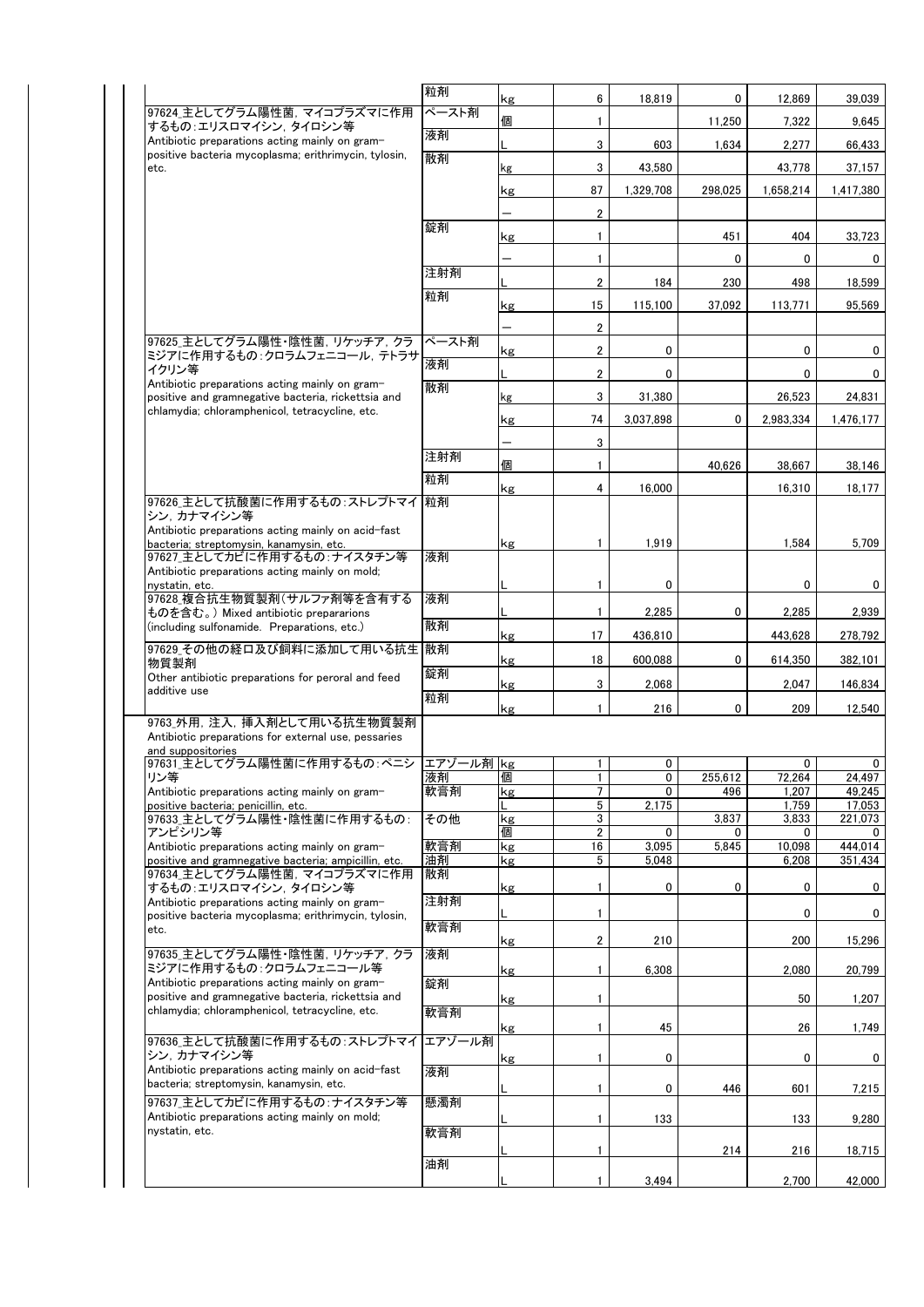|                           | 97638_複合抗生物質製剤(サルファ剤等を含有する<br>ものを含む。)                    | エアゾール剤 | kg | 1                       | 0           |             | 0           | 0           |
|---------------------------|----------------------------------------------------------|--------|----|-------------------------|-------------|-------------|-------------|-------------|
|                           | Mixed antibiotic prepararions (including sulfonamide.    |        | —  | 1                       |             |             |             |             |
|                           | Preparations, etc.)                                      | その他    |    |                         | 0           |             | 0           | 0           |
|                           |                                                          | 液剤     | kg |                         |             |             |             |             |
|                           |                                                          |        | kg | 1                       |             | 2,456       | 2,219       | 82,039      |
|                           |                                                          |        |    | $\overline{2}$          | 511         | 38,691      | 44,896      | 229,743     |
|                           |                                                          |        | 個  | 1                       |             | 0           | 0           | 0           |
|                           |                                                          |        |    | $\overline{2}$          |             |             |             |             |
|                           |                                                          | 軟膏剤    | kg | 4                       | 210         |             | 233         | 13,912      |
|                           |                                                          |        |    | $\overline{\mathbf{2}}$ | 2,011       | 2,011       | 2,012       | 93,448      |
|                           |                                                          |        |    | 3                       |             |             |             |             |
|                           |                                                          | 油剤     | kg | 6                       | 3,063       | 879         | 4,072       | 120,128     |
|                           | 97639_その他の外用, 注入, 挿入剤として用いる抗                             | 液剤     | kg |                         |             | 3,561       | 1,664       | 83,461      |
|                           | 生物質製剤<br>Other antibiotic preparations for external use, | 液剤     |    | $\overline{2}$          | 1,521       |             | 1,186       | 17,833      |
|                           | pessaries and suppositories                              | 軟膏剤    | kg | 3                       | 0           | 2,207       | 3,347       | 50,047      |
|                           | 976 抗生物質製剤 合計                                            |        |    |                         |             |             |             |             |
|                           | Antibiotic preparations Subtotal                         |        |    |                         |             |             |             |             |
|                           | 9790_その他の病原微生物及び内寄生虫用薬                                   | ペースト剤  |    | 514                     | 8,745,848   | 2,553,212   | 11,193,381  | 12,589,870  |
|                           | Other agents pathogenic micro-organisms and parasites    | 散剤     | kg | 1                       |             | 248         | 206         | 31,839      |
|                           |                                                          | 錠剤     |    | 1                       | 1,980       |             | 60          | 0           |
|                           | 979_その他の病原微生物及び内寄生虫用薬 合計                                 |        | 個  | $\overline{1}$          | 667,800     |             | 667.800     | 3,461       |
|                           | Other agents pathogenic micro-organisms and parasites    |        |    |                         |             |             |             |             |
|                           | Subtotal<br>合計 Subtotal                                  |        |    | 3                       | 669,780     | 248         | 668,066     | 35,300      |
|                           |                                                          |        |    |                         |             |             |             |             |
| 99_治療を主                   | 9911 ビタミン製剤                                              |        |    | 942                     | 32,582,606  | 8,408,545   | 28,745,158  | 24,867,058  |
| 目的としない                    | Vitamin preparations                                     |        |    |                         |             |             |             |             |
| 医薬品<br>Agents for         | 99116 混合ビタミン剤<br>Mixed Vitamin preparations              | 液剤     |    | 6                       | 82,762      |             | 86,342      | 84,988      |
| not mainly                |                                                          | 散剤     | kg | 4                       | 0           |             | 0           | 0           |
| purpose of<br>therapeutic | 99119_その他のビタミン製剤 Other vitamin preparati 散剤              |        | kg | $\overline{\mathbf{2}}$ | 0           |             | $\mathbf 0$ | 0           |
|                           |                                                          | 注射剤    |    |                         |             |             |             |             |
|                           | 99129 その他のミネラル類製剤 Other minerals and                     | 舐剤     |    |                         |             |             |             |             |
|                           | preparations                                             |        | kg | 8                       |             | 8.350.404   | 7,813,040   | 768,406     |
|                           | 991 飼料に添加して用いる製剤(抗生物質製剤及びサル<br>ファ剤を除く。)合計                |        |    |                         |             |             |             |             |
|                           | Feed additive use preparations (except antibiotic,       |        |    |                         |             |             |             |             |
|                           | sulfonamide<br>derivatives and preparations) Subtotal    |        |    |                         |             |             |             |             |
|                           |                                                          |        |    | 21                      | 82,762      | 8,350,404   | 7,899,382   | 853,394     |
|                           | 9921 アルコール及びアルデヒド製剤<br>Alchol, aldehyde and preparations | 液剤     | kg | $\mathbf{1}$            | $\mathbf 0$ | 104,526     | 107,334     | 114,891     |
|                           |                                                          |        |    | 6                       | 124,060     | 0           | 121,380     | 149,153     |
|                           | 9923 逆性石けん製剤<br>Invert soap and preparations             | 液剤     |    | 23                      | 1,726,686   | 0           | 1,753,244   | 721,490     |
|                           |                                                          |        | —  | 6                       | 0           |             | 0           | 0           |
|                           |                                                          | 散剤     | kg | $\mathbf{1}$            |             |             |             |             |
|                           |                                                          |        |    | $\mathbf{1}$            |             |             |             |             |
|                           |                                                          | (空白)   | kg | $\mathbf{1}$            | 98,100      |             | 89,560      | 85,393      |
|                           | 9929 その他の殺菌消毒剤                                           | エアゾール剤 | 個  | $\overline{\mathbf{2}}$ | $\mathbf 0$ | 0           | 0           | 0           |
|                           | Other agents for disinfections                           | その他    | 個  | 6                       | 0           | 0           | 0           | $\mathbf 0$ |
|                           |                                                          | 液剤     | kg | $\mathbf{1}$            |             |             | 1,950       | 1,773       |
|                           |                                                          |        | L  | 4                       | 165,982     | 1,180       | 162,149     | 81,736      |
|                           |                                                          |        | 個  | $\overline{2}$          | 96,885      | 0           | 96,885      | 12,131      |
|                           |                                                          | 散剤     | kg | $\overline{\mathbf{c}}$ |             | 209,680     | 206,733     | 301,871     |
|                           |                                                          | 錠剤     | kg | 1                       | 2,000       | 0           | 6,820       | 8,442       |
|                           | 992 殺菌消毒剤 合計                                             |        |    |                         |             |             |             |             |
|                           | Amphoteric soap and preparations Subtotal<br>9932 有機リン製剤 | その他    |    | 57                      | 2,213,713   | 315,386     | 2,546,054   | 1,476,880   |
|                           | Organic phosphorus and preparations                      | 液剤     | kg | $\mathbf{1}$            | $\mathbf 0$ |             | 0           | 0           |
|                           |                                                          |        |    | 3                       | 30,294      | $\mathbf 0$ | 29,389      | 28,917      |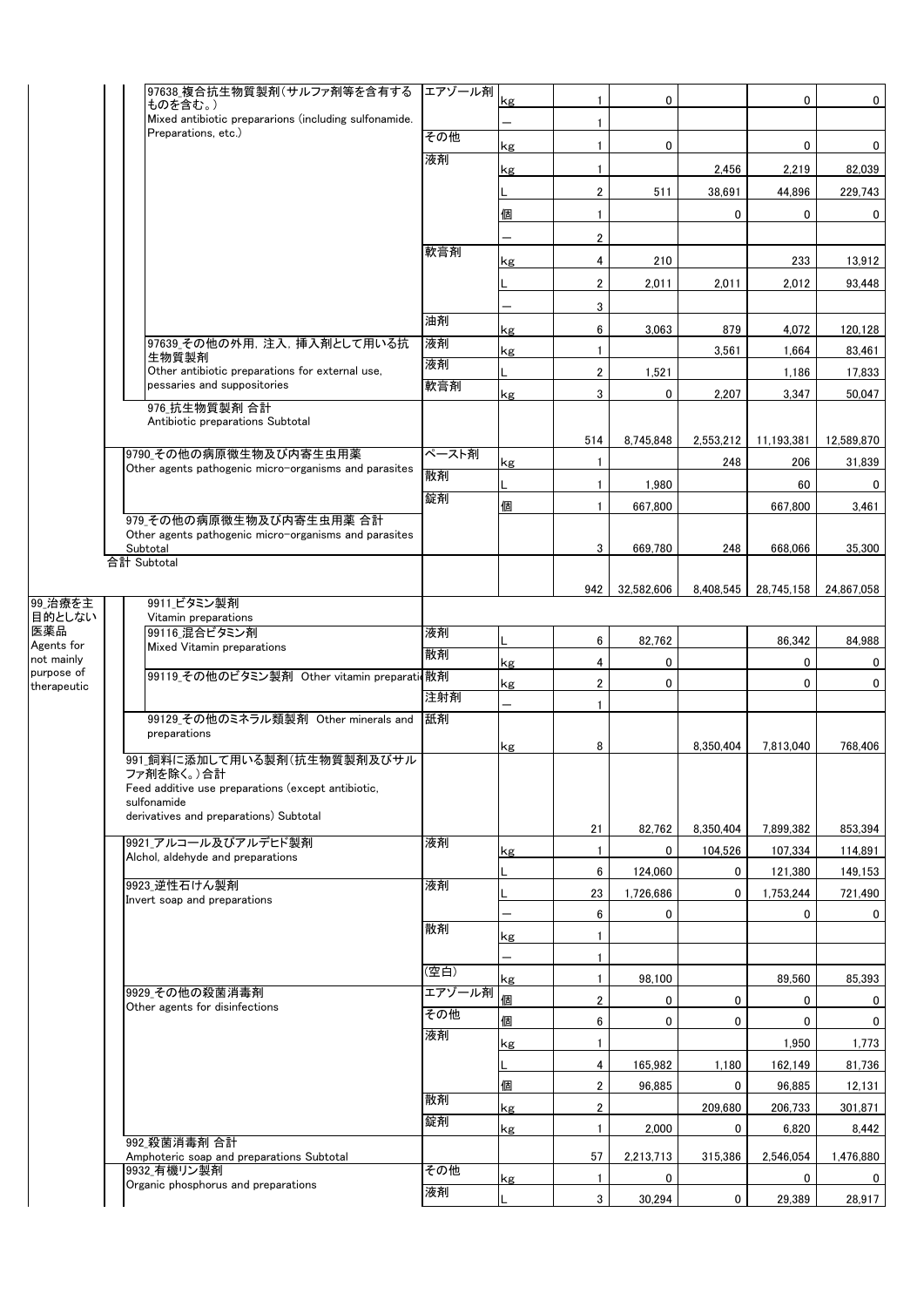|                                                                               | 散剤     | kg      | 6                       | 128,005          | 0             | 115,375          | 293,126          |
|-------------------------------------------------------------------------------|--------|---------|-------------------------|------------------|---------------|------------------|------------------|
|                                                                               | 首輪剤    | 個       | 3                       | 0                |               | 0                | 0                |
|                                                                               | 乳剤     | kg      | $\mathbf{1}$            | 0                | 0             | 0                | 0                |
|                                                                               |        |         | $\overline{7}$          | 26,424           | 0             | 23,040           | 16,608           |
|                                                                               | 油剤     | L       | $\mathbf{1}$            | 0                | $\mathbf 0$   | 0                | 0                |
|                                                                               | 粒剤     | kg      | $\mathbf{1}$            | 725              |               | 725              | 3,795            |
| 9933 除虫菊製剤・有機リン酸等含有製剤<br>Mixed prepararions of pyrecthrum, organic phosphorus | 散剤     | kg      | $\mathbf{1}$            | 10               |               | 130              | 50               |
| and preparations                                                              | 乳剤     | kg      | $\overline{7}$          | 0                | 0             | 0                | 0                |
|                                                                               | 粒剤     |         | $\overline{\mathbf{c}}$ | 1,306            | 0             | 1,025            | 8,846            |
| 9935 カーバメイト系製剤                                                                | 液剤     | kg      | $\overline{\mathbf{c}}$ | 4,820            | 0             | 4,323            | 5,529            |
| Carbamate, derivatives and preparations                                       | 散剤     |         | $\mathbf{1}$            |                  |               | 0                | 0                |
|                                                                               | 首輪剤    | kg<br>個 | 5<br>4                  | 75,542           | 0             | 89,647           | 188,512          |
|                                                                               | 乳剤     |         | 1                       | 20,672           | 0<br>0        | 24,384<br>20,672 | 23,316<br>21,402 |
| 9936 ジクロルベンゼン系製剤                                                              | 乳剤     |         |                         |                  |               |                  |                  |
| Dichilorobenzene, derivatives and preparations<br>9931 除虫菊製剤(合成を含む。)          | その他    |         | 2                       | 149,830          |               | 152,938          | 61,156           |
| Pyrethrum and preparations (includind synthetic)                              | 液剤     | 個       | 6                       | 103,220          | 0             | 98,520           | 116,736          |
|                                                                               |        | kg      | $\mathbf{1}$            | 7,333            | $\mathbf 0$   | 7,320            | 31,153           |
|                                                                               |        | Г       | 3                       | 20.386           | 17,180        | 33.654           | 275,735          |
|                                                                               | 懸濁剤    | kg      | $\mathbf{1}$            | 2,960            | 0             | 3,070            | 21,092           |
|                                                                               | 乳剤     | kg      | $\mathbf{1}$            | 2,896            | 0             | 2,896            | 13,375           |
|                                                                               |        | Г       | 3                       | 22,172           | $\mathbf 0$   | 23,069           | 112,842          |
|                                                                               | 油剤     | Г       | 1                       | 3,398            |               | 2,457            | 26,677           |
| 9939 その他の防虫剤, 殺虫剤<br>Other insecticides and insect repellents                 | エアゾール剤 | Г       | 1                       | 0                | 6,588         | 6,587            | 46,143           |
|                                                                               | その他    | 個       | 1                       |                  | 35,777        | 32,470           | 93,468           |
|                                                                               | 液剤     | L       | 25                      | 27,327           | 7,011         | 34,142           | 4,528,634        |
|                                                                               |        | 個       | 1                       |                  | 11,520        | 6,900            | 2,997            |
|                                                                               | 散剤     | kg      | 4                       | 3,396            | 15,220        | 26.186           | 141,966          |
|                                                                               |        | 個       | $\overline{2}$          | 20,160           |               | 368,106          | 185,093          |
|                                                                               | 首輪剤    | 個       | 2                       |                  | 4,728         | 1,890            | 1,312            |
|                                                                               | 錠剤     | 個       | 13                      | 446,620          | 18,660        | 1,180,248        | 767,699          |
|                                                                               | 注射剤    | L       | 2                       |                  | 5             | 2                | 7,257            |
|                                                                               | 油剤     | L       | 2                       | 6,970            | 0             | 6,128            | 84,296           |
|                                                                               | 粒剤     | kg      | 12                      | 200,605          | 16,684        | 284.888          | 295,124          |
|                                                                               | チュアブル剤 | 個       | 4                       | $\mathbf{0}$     | 661,440       | 650,760          | 396,656          |
| 993 防虫剤, 殺虫剤 合計<br>Insecticides and insect-repellents Subtotal<br>9952 尿検査用試薬 | その他    |         | 133                     | 1,305,070        | 794,813       | 3,230,940        | 7,799,512        |
| Reagents for urine tests                                                      |        | kit     | $\overline{2}$          |                  | 0             | 690              | 36               |
| 9953_乳汁検査用試薬<br>Reagents for milk tests                                       | その他    | kit     | $\mathbf{1}$            | $\mathbf 0$      |               | 0                | 0                |
|                                                                               | 液剤     | 個       | 1                       | 5,400            | 0             | 5,400            | 19,427           |
| 9955 微生物感受性試薬                                                                 | その他    | L       | 1                       | 45,515           |               | 43,941           | 49,389           |
| Reagents for bacterial sensitivity tests<br>995 診断用試薬 合計                      |        | 個       | 6                       | 3,800            |               | 3,800            | 5,310            |
| Diagnostic reagents Subtotal<br>9999_上記のどれにも該当しない医薬品(インターフェロ                  | 散剤     | kg      | 11<br>$\overline{2}$    | 54,715<br>21,963 | 0<br>$\Omega$ | 53,831<br>8,400  | 74,162<br>21,000 |
| ン、抗がん剤<br>等)<br>Pharmaceutical products (interferon, anticancer agent)        |        |         |                         |                  |               |                  |                  |
| which correspond to nothing mentioned above                                   |        | 個       | $\mathbf{1}$            | 21,963           |               | 8,400            | 21,000           |
|                                                                               | 錠剤     | 個       | 3                       | 0                | 105,140       | 85,780           | 53,209           |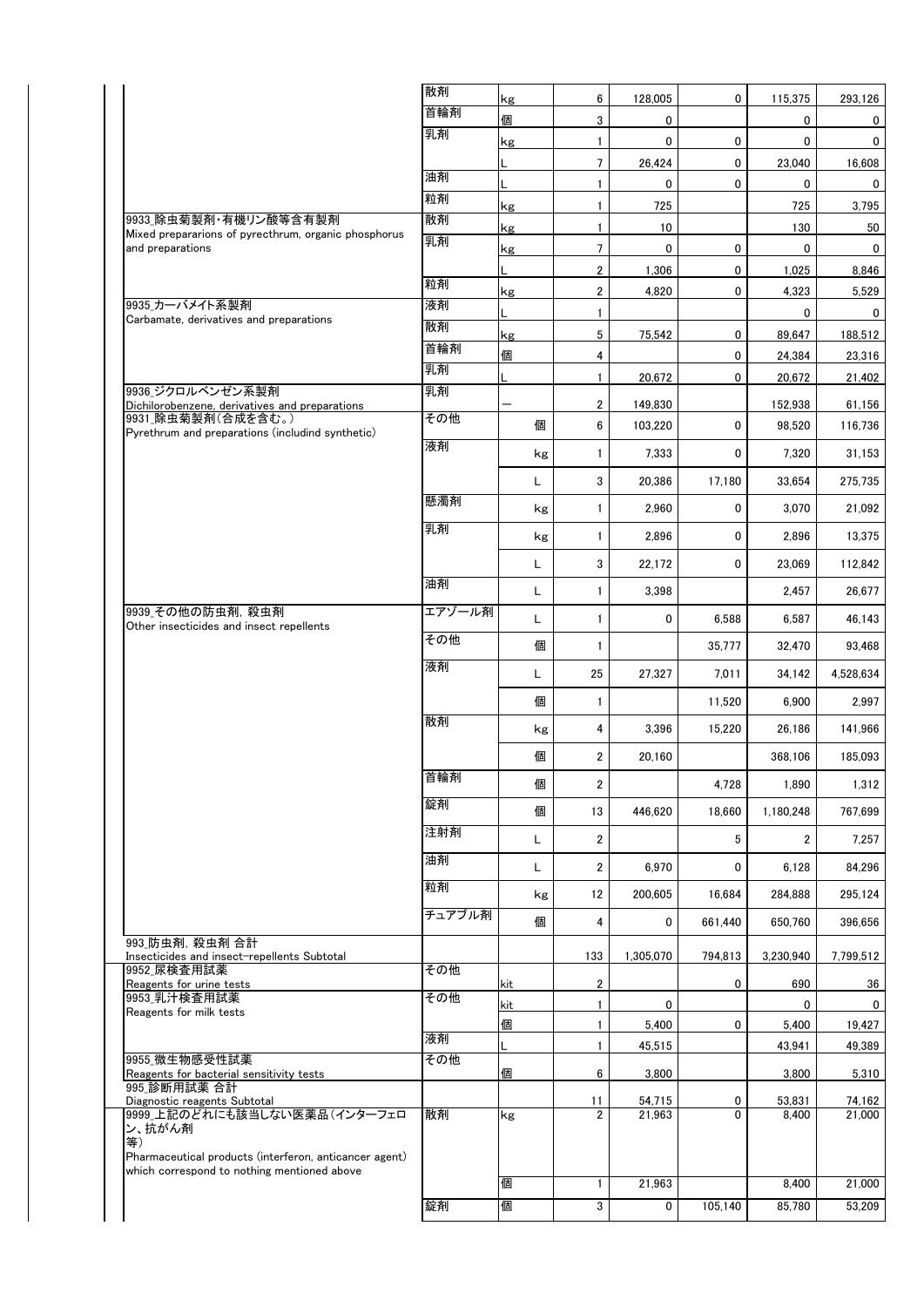|                                                                                | 注射剤 |     | 527       |           | 460        | 536.780    |
|--------------------------------------------------------------------------------|-----|-----|-----------|-----------|------------|------------|
| 999 その他の治療を主目的としない医薬品 合計<br>Other agents for not mainly purpose of therapeutic |     |     |           |           |            |            |
| Subtotal                                                                       |     |     | 44.453    | 105.140   | 103.040    | 631.989    |
| 合計 Subtotal                                                                    |     |     |           |           |            |            |
|                                                                                |     | 230 | 3.700.712 | 9.565.743 | 13.833.246 | 10.835.937 |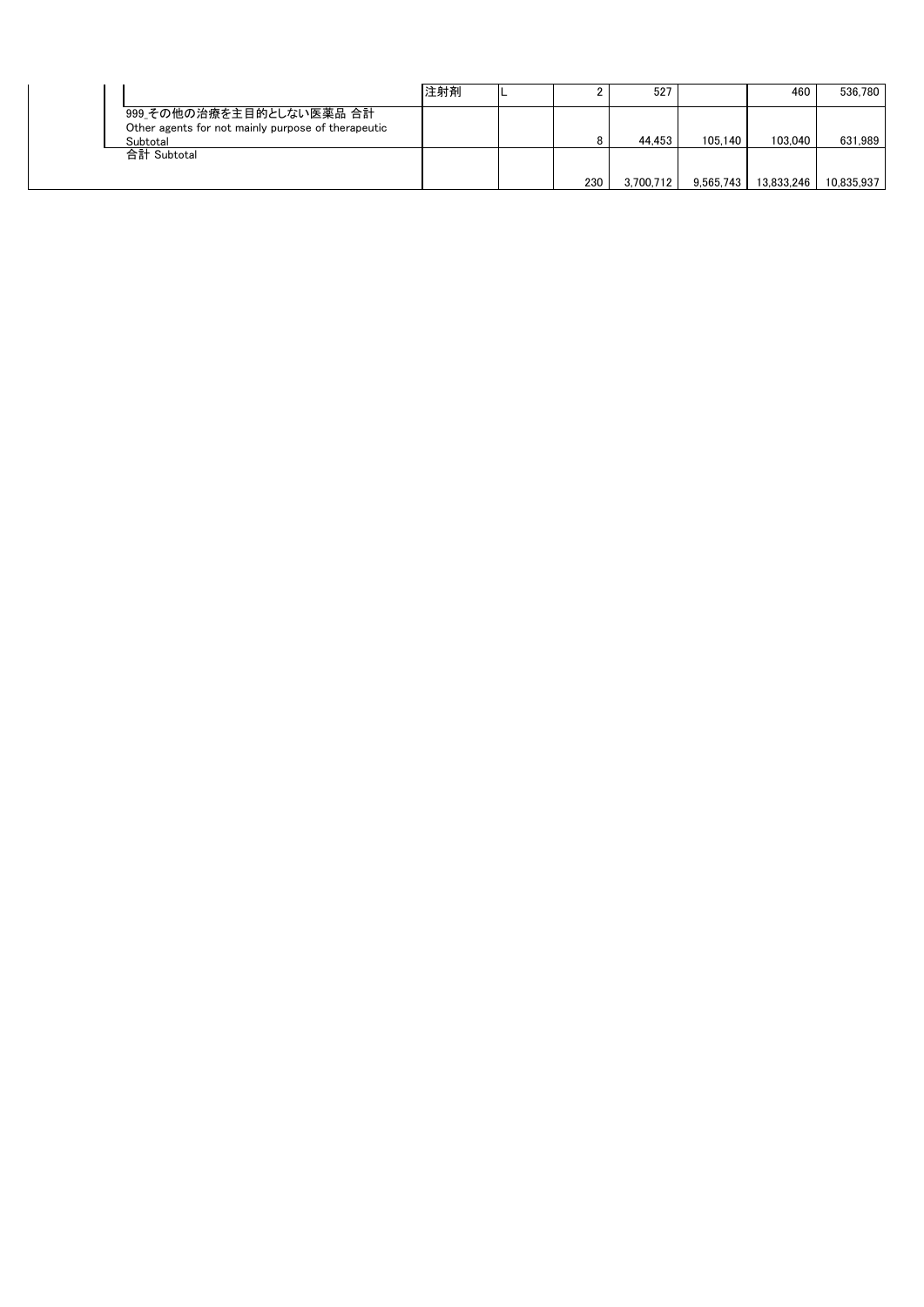| 第4表<br>Table 4      | 動物用医薬部外品の製造販売高<br>Sales Amount of Manufactured Quasi-Drugs for Animal Use         |        |                          |                      |                      |                  | 金額単位:千円<br>Unit: ¥1.000 |              |
|---------------------|-----------------------------------------------------------------------------------|--------|--------------------------|----------------------|----------------------|------------------|-------------------------|--------------|
| Action              | 薬理作用別の分類番号及び名称<br>Number and Name Classified by Pharmacological                   | 剤型     | 単位                       | 品目数<br>Number        | 製造数量<br>Manufactured | 輸入数量<br>Imported | 販売高<br>Sales            |              |
|                     |                                                                                   | Dosage | Unit                     | of<br>Medicines      | Quantity             | Quantity         | 数量<br>Quantity          | 金額<br>Amount |
| 93_消化<br>器官用薬       | 9343 油脂製剤<br>Oil and preparations                                                 | 舐剤     | 個                        | $\overline{2}$       | 26.587               |                  | 26,335                  | 11,061       |
| Agents<br>affecting | 9349_その他の下剤<br>Other purgatives                                                   |        | kg                       | $\mathbf{1}$         | 4,492                | 4,492            | 3,977                   | 34.772       |
| digestive<br>organs |                                                                                   | ペースト剤  | 個                        | 1                    |                      | 2,028            | 1,623                   | 7,300        |
|                     | 934_下剤 合計<br>Purgatives Subtotal                                                  |        |                          | 4                    | 31,079               | 6,520            | 31.935                  | 53,133       |
|                     | 9372 流動パラフィン製剤<br>Liguid praffine and preparations                                | ペースト剤  | kg                       | 1                    |                      | 3,000            | 233                     | 229          |
|                     | 9379 その他の浣腸剤<br>Other clysters                                                    | ペースト剤  | $\overline{\phantom{0}}$ | 1                    |                      | 0                | $\mathbf 0$             | 0            |
|                     | 937 浣腸剤 合計                                                                        |        |                          | 2                    | 0                    | 3,000            | 233                     | 229          |
|                     | <b>Clysters Subtotal</b><br>合計 Subtotal                                           |        |                          |                      |                      |                  |                         |              |
|                     |                                                                                   |        |                          | 6                    | 31,079               | 9,520            | 32.168                  | 53,362       |
| 95 外用<br>薬          | 9539 その他の鎮痛, 鎮痒, 収斂, 消炎<br>剤                                                      | エアゾール剤 | 個                        | 1                    | 4,992                |                  | 2,595                   | 1,453        |
| Agents              | Other analgesics, anti-itchings,                                                  | 液剤     |                          | 4                    | 1,685                | 0                | 1,856                   | 9,444        |
| for<br>external     | astringents and inflammatory agents                                               | 散剤     | kg                       | $\mathbf{1}$         | 188                  |                  | 212                     | 5,797        |
| use                 |                                                                                   | 軟膏剤    | kg                       | 4                    | 25,200               | 0                | 23,225                  | 29,571       |
|                     | 953 鎮痛, 鎮痒, 収斂, 消炎剤 合計                                                            |        | 個                        | $\mathbf{1}$         | 26,939               |                  | 25,876                  | 11,774       |
|                     | Analgesics, anti-itchings, astringents and<br>antiinflammatory agents<br>Subtotal |        |                          | 11                   | 59,004               | 0                | 53,764                  | 58,039       |
|                     | 9561 硫黄製剤, 硫化物製剤<br>Sulfur preparations, sulfide                                  | その他    | kg                       | $\mathbf{1}$         | 3,060                |                  | 2,211                   | 5,600        |
|                     | preparations                                                                      | 液剤     |                          | $\mathbf{1}$         |                      | 0                | 0                       | $\Omega$     |
|                     |                                                                                   | 懸濁剤    |                          | 1                    |                      | 0                | 0                       | $\Omega$     |
|                     | 9562 皮ふ洗浄剤<br>Disinfectants preparations                                          |        | kg                       | 4                    | 1,726,940            | 0                | 1,774,200               | 217,933      |
|                     |                                                                                   | 液剤     |                          | 72                   | 66,473               | 124,118          | 163,534                 | 310,469      |
|                     |                                                                                   |        | 個                        | $\overline{2}$       | 15,228               |                  | 15,228                  | 2,200        |
|                     |                                                                                   | 散剤     |                          | 15<br>$\overline{2}$ | 485                  |                  | 410                     | 338          |
|                     | 9569_その他の浴剤及び皮ふ洗浄剤                                                                | その他    | kg<br>L                  | 4                    | 1,984                |                  | 1,341                   | 4,507        |
|                     | Other bath and disinfectants<br>preparations                                      |        | L                        | 17                   | 2.014                | 1,086            | 3,033                   | 2,444        |
|                     |                                                                                   | 液剤     |                          | 9                    |                      |                  |                         |              |
|                     |                                                                                   |        | kg                       | $\overline{2}$       | 513                  | 0                | 513                     | 5,594        |
|                     |                                                                                   | 散剤     | L                        | 1                    | 0                    | 0                | 0                       | 0            |
|                     |                                                                                   | 粒剤     | L                        | 1                    | $\mathbf{0}$         | 0                | 0                       | $\mathbf{0}$ |
|                     |                                                                                   |        | L                        | $\mathbf{1}$         |                      |                  |                         |              |
|                     | 956 浴剤及び皮ふ洗浄剤 合計<br>Bath and disinfectants preparations<br>Subtotal               |        |                          | 133                  | 1,816,697            | 125,204          | 1,960,469               | 549,086      |
|                     | 9572 複合製剤<br>Mixed repellants                                                     | 軟膏剤    | kg                       | 1                    | 1                    |                  | $\overline{2}$          | 14           |
|                     | 9579 その他の嫌忌剤<br>Other repellants                                                  | エアゾール剤 | 個                        | $\mathbf{1}$         | 0                    | 0                | 0                       | 0            |
|                     | 957 嫌忌剤 合計<br>Repellants Subtotal                                                 |        |                          | 2                    | 1                    | 0                | 2                       | 14           |
|                     | 9589 その他の皮ふ保護剤                                                                    |        |                          |                      |                      |                  |                         |              |
|                     | Other agents for protective skin                                                  | 軟膏剤    | kg                       | 1                    | 831                  |                  | 685                     | 2,542        |
|                     | 958 皮ふ保護剤 合計<br>Agents for protective skin Subtotal                               |        |                          | $\mathbf{1}$         | 831                  | 0                | 685                     | 2,542        |
|                     | 9590 その他の外用薬<br>Other agents for external skin                                    | その他    | L                        | 1                    | 2,219                |                  | 2,219                   | 5,326        |
|                     |                                                                                   | 液剤     | kg                       | 1                    | 0                    | 0                | 0                       | 0            |
|                     |                                                                                   |        |                          | 9                    | 8,446                |                  | 8,451                   | 174,714      |
|                     |                                                                                   | 乳剤     | L                        | 1                    | 419                  |                  | 419                     | 28,365       |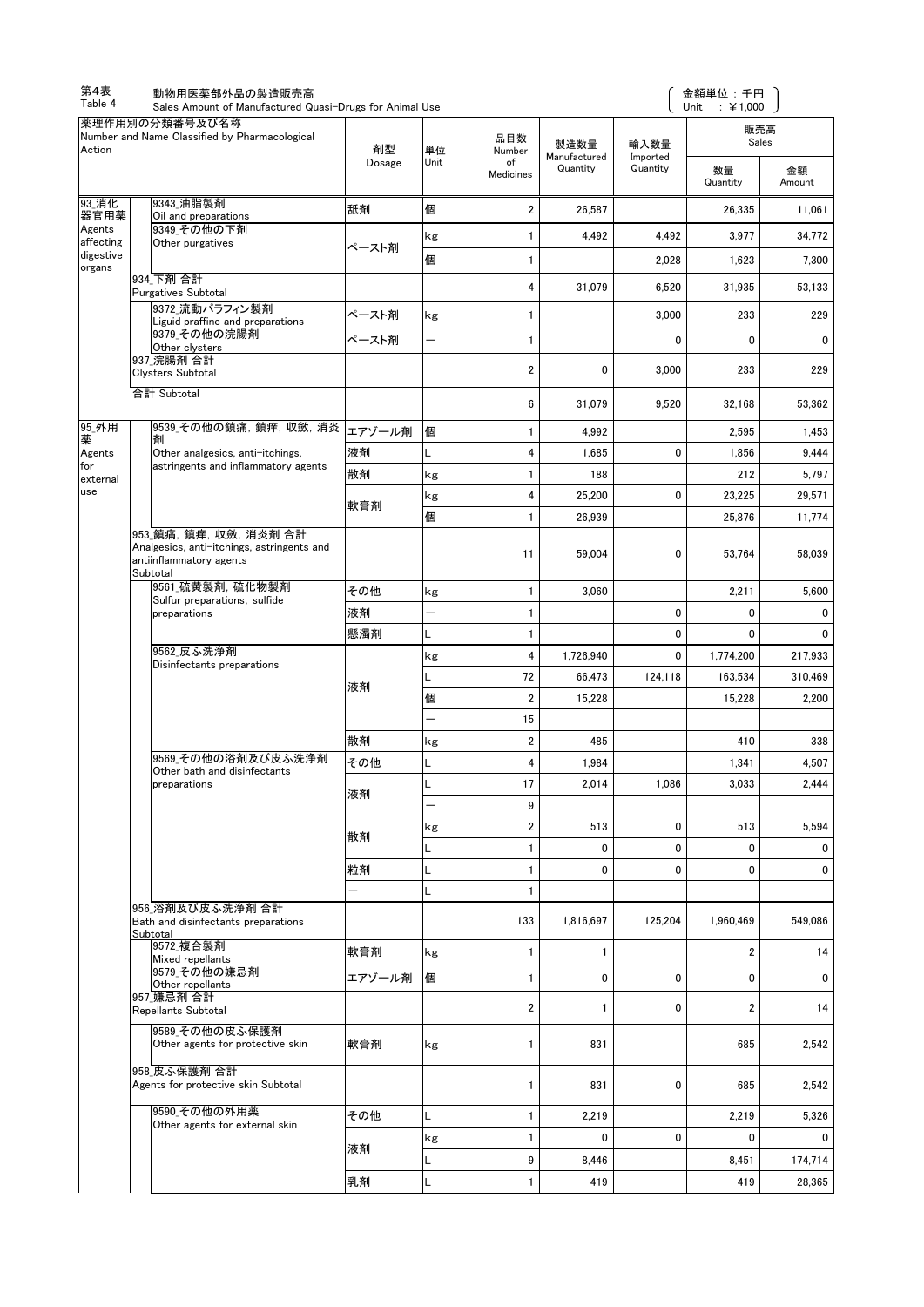|                                                           | 959 その他の外用薬 合計                                                                                                                                                                             |        |                          |                         |              |             |             |              |
|-----------------------------------------------------------|--------------------------------------------------------------------------------------------------------------------------------------------------------------------------------------------|--------|--------------------------|-------------------------|--------------|-------------|-------------|--------------|
|                                                           | Other agents for external skin Subtotal                                                                                                                                                    |        |                          | 12                      | 11,085       | 0           | 11,090      | 208,405      |
|                                                           | 合計 Subtotal                                                                                                                                                                                |        |                          | 159                     | 1,887,618    | 125,204     | 2,026,009   | 818,086      |
| 99 治療を                                                    | 9915_ビタミン, ミネラル, アミノ酸等複合<br>製剤                                                                                                                                                             | 液剤     | L                        | $\mathbf{1}$            | 0            |             | 63          | 31           |
| こ主し薬・<br>上にいい<br>こうにはいい                                   | Mixed vitamin, minerals and amino                                                                                                                                                          | 散剤     | kg                       | $\mathbf{1}$            | 62,220       |             | 62,220      | 8,689        |
| Agents<br>for not<br>mainly<br>purpose<br>of<br>therapeut | 991 飼料に添加して用いる製剤(抗生物質<br>製剤及びサルファ剤を除く。)<br>Feed additive use preparations (except<br>antibiotic, sulfonamide derivatives<br>and preparations) Amphoteric soap and<br>preparations Subtotal |        |                          | 2                       | 62,220       | 0           | 62,283      | 8,720        |
| ic                                                        | 9924_両性石けん製剤                                                                                                                                                                               |        | kg                       | $\mathbf{1}$            |              |             |             |              |
|                                                           | Amphoteric soap and preparations                                                                                                                                                           | 液剤     | L                        | 12                      | 102,416      | 0           | 63,434      | 44,584       |
|                                                           | 9926 ハロゲン塩製剤                                                                                                                                                                               |        | kg                       | $\mathbf{1}$            | 672          |             | 6,255       | 37,210       |
|                                                           | Halogen salts and preparations                                                                                                                                                             | 液剤     | L                        | $\overline{\mathbf{2}}$ | 13,920       | 144,360     | 125,126     | 155,839      |
|                                                           |                                                                                                                                                                                            | 散剤     | kg                       | 3                       | 14,000       | 0           | 14,000      | 9,170        |
|                                                           | 9927 複合製剤                                                                                                                                                                                  |        | kg                       | $\mathbf{1}$            | 37,504       |             | 36,672      | 28,323       |
|                                                           | Mixed prepararions                                                                                                                                                                         | 液剤     | L                        | 1                       | 0            | 0           | 0           | 0            |
|                                                           |                                                                                                                                                                                            | 散剤     |                          | $\mathbf{1}$            |              |             |             |              |
|                                                           |                                                                                                                                                                                            | 乳剤     | kg                       | 1                       | 41,380       | 0           | 41,380      | 35.857       |
|                                                           | 992_殺菌消毒剤 合計                                                                                                                                                                               |        |                          |                         |              |             |             |              |
|                                                           | Amphoteric soap and preparations Subtotal                                                                                                                                                  |        |                          | 23                      | 209,892      | 144,360     | 286,867     | 310,983      |
|                                                           | 9931 除虫菊製剤(合成を含む。)<br>Pyrethrum and preparations (includind                                                                                                                                | エアゾール剤 |                          | $\overline{\mathbf{2}}$ | $\mathbf{0}$ | 0           | 0           | $\mathbf{0}$ |
|                                                           | synthetic)                                                                                                                                                                                 |        | 個                        | 4                       | 40,224       | 0           | 40,224      | 14,309       |
|                                                           |                                                                                                                                                                                            |        |                          | 6                       |              |             |             |              |
|                                                           |                                                                                                                                                                                            | その他    | kg                       | 3                       | 0            | 0           | 0           | 0            |
|                                                           |                                                                                                                                                                                            |        |                          | $\mathbf{1}$            | 0            |             | 0           | 0            |
|                                                           |                                                                                                                                                                                            |        | 個                        | 11                      | 48,572       | 0           | 46,626      | 13,133       |
|                                                           |                                                                                                                                                                                            |        |                          | 37                      |              |             |             |              |
|                                                           |                                                                                                                                                                                            | 液剤     | L                        | 27                      | 175.420      | 0           | 97,598      | 53,676       |
|                                                           |                                                                                                                                                                                            |        | 個                        | 58                      | 1,215,009    | 0           | 1,223,646   | 161,360      |
|                                                           |                                                                                                                                                                                            |        |                          | 18                      |              | 0           | 0           | 0            |
|                                                           |                                                                                                                                                                                            | 散剤     | kg                       | 4                       | 4,668        | 0           | 4,598       | 17,213       |
|                                                           |                                                                                                                                                                                            |        | 個                        | 3                       | 0            | 0           | 0           | 0            |
|                                                           |                                                                                                                                                                                            |        | $\equiv$                 | $\overline{\mathbf{4}}$ | 0            | $\mathbf 0$ | $\mathbf 0$ | 0            |
|                                                           |                                                                                                                                                                                            | 首輪剤    | kg                       | 3                       | 875          |             | 796         | 26,977       |
|                                                           |                                                                                                                                                                                            |        | 個                        | 142                     | 285,720      |             | 285,720     | 74,428       |
|                                                           |                                                                                                                                                                                            |        | $\overline{\phantom{0}}$ | 32                      |              |             |             |              |
|                                                           |                                                                                                                                                                                            | 蒸散剤    | L                        | 3                       | 6,033        |             | 6,604       | 25.797       |
|                                                           |                                                                                                                                                                                            |        | 個                        | 14                      | 256,490      |             | 250,213     | 52,670       |
|                                                           |                                                                                                                                                                                            |        | $\overline{\phantom{0}}$ | 11                      |              |             |             |              |
|                                                           |                                                                                                                                                                                            | 乳剤     | L                        | $\mathbf{1}$            | 0            | 0           | 0           | 0            |
|                                                           |                                                                                                                                                                                            |        |                          | 6                       |              |             |             |              |
|                                                           |                                                                                                                                                                                            | 油剤     |                          | $\mathbf{1}$            |              |             |             |              |
|                                                           |                                                                                                                                                                                            | 粒剤     | $\overline{\phantom{0}}$ | $\mathbf{1}$            |              |             |             |              |
|                                                           |                                                                                                                                                                                            | 燻煙剤    | kg                       | 17                      | 3,653        | 832,331     | 1,045,048   | 564,756      |
|                                                           |                                                                                                                                                                                            |        | 個                        | 11                      | 1,984        | 165,248     | 186,583     | 55,568       |
|                                                           |                                                                                                                                                                                            |        |                          | 43                      | 0            | 0           | 0           | 0            |
|                                                           | 9939 その他の防虫剤. 殺虫剤<br>Other insecticides and insect                                                                                                                                         | エアゾール剤 | L                        | 3                       | 10,221       |             | 16,543      | 24,387       |
|                                                           | repellents                                                                                                                                                                                 |        | 個                        | $\mathbf{1}$            | 57,660       |             | 57,660      | 8,764        |
|                                                           |                                                                                                                                                                                            |        |                          | 11                      | 0            |             | 0           | 0            |
|                                                           |                                                                                                                                                                                            | その他    | 個                        | 4                       | 0            |             | 0           | $\mathbf 0$  |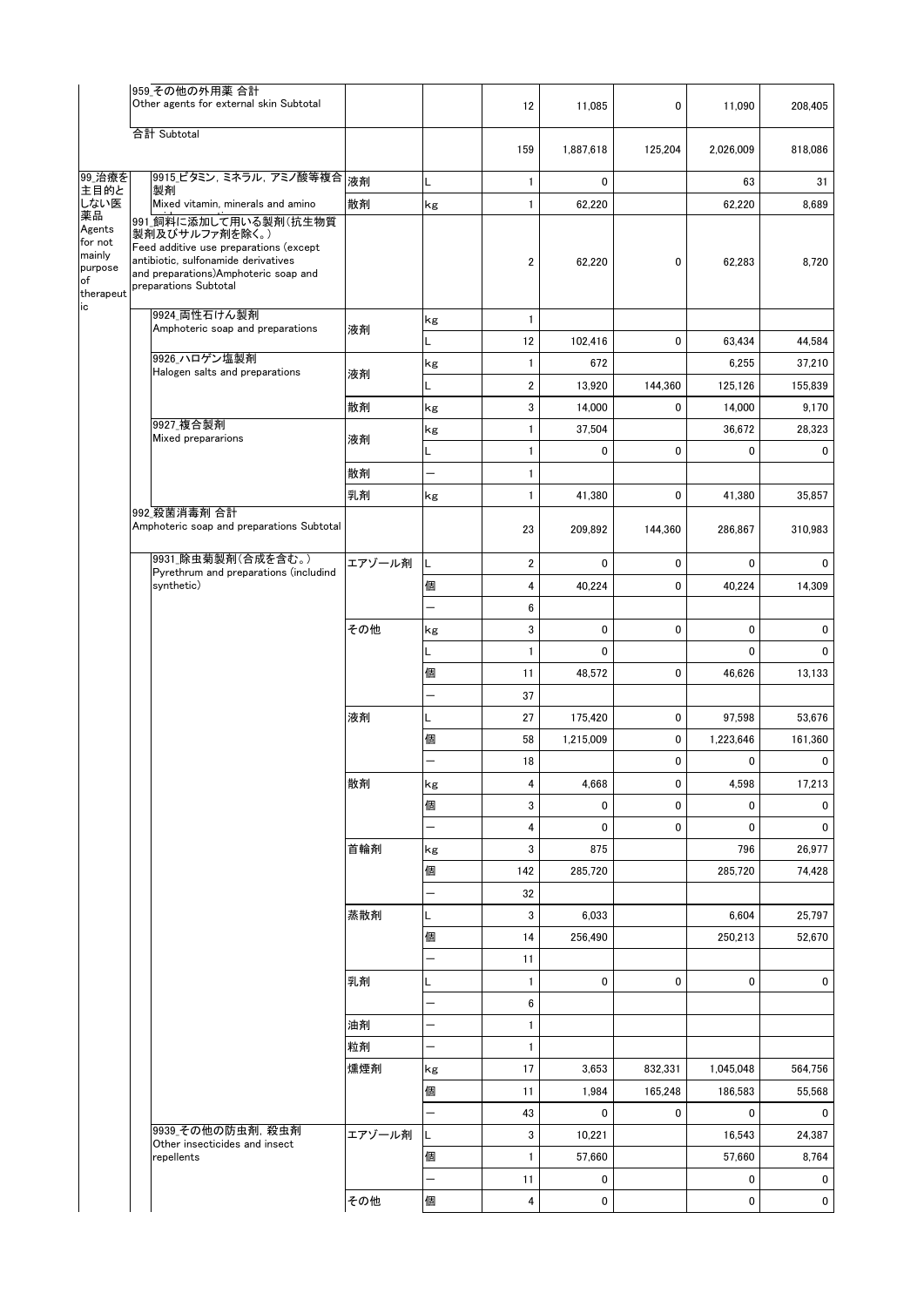|                                                                         |       | $\overline{\phantom{0}}$ | 5                       | $\mathbf 0$ |           | 0           | 0         |
|-------------------------------------------------------------------------|-------|--------------------------|-------------------------|-------------|-----------|-------------|-----------|
|                                                                         | 液剤    | kg                       | 43                      | 5,226       | 0         | 4,929       | 556,396   |
|                                                                         |       |                          | 26                      | 0           | 0         | 0           | 0         |
|                                                                         |       | 個                        | 22                      | 36,192      | 0         | 36,192      | 4,646     |
|                                                                         |       | $\overline{\phantom{0}}$ | 20                      | 0           |           | 0           | 0         |
|                                                                         | 散剤    | kg                       | 5                       | 2,294       | 0         | 1,392       | 3,942     |
|                                                                         |       | -                        | 1                       | 0           |           | 0           | 0         |
|                                                                         | 首輪剤   |                          | 6                       | 3,021       |           | 3,193       | 128,289   |
|                                                                         |       | kg                       |                         |             |           |             |           |
|                                                                         |       | 個                        | 55                      | 29.040      | 0         | 29,040      | 4,591     |
|                                                                         |       | —                        | 23                      | $\mathbf 0$ | 0         | 0           | 0         |
|                                                                         | 錠剤    | 個                        | $\overline{\mathbf{c}}$ |             | 0         | 0           | 0         |
|                                                                         | 乳剤    | L                        | 2                       | $\mathbf 0$ | 0         | 0           | 0         |
|                                                                         | 油剤    | kg                       | 1                       | 0           | 0         | $\mathbf 0$ | 0         |
|                                                                         | 粒剤    | kg                       | 9                       | 0           | 0         | 0           | 0         |
|                                                                         |       | -                        | 3                       |             |           |             |           |
| 993 防虫剤, 殺虫剤 合計<br>Insecticides and insect-repellents Subtotal          |       |                          | 705                     | 2,182,302   | 997,579   | 3,336,605   | 1,790,902 |
| 9943_クマリン系製剤<br>Cumarin, derivatives and preparations                   | 散剤    | kg                       | 1                       | 2,130       |           | 2,800       | 3,171     |
|                                                                         |       | —                        | 1                       |             |           |             |           |
|                                                                         | 錠剤    | kg                       | 1                       | 37,000      |           | 36,970      | 99,526    |
|                                                                         |       | kg                       | 2                       | 18,478      | 18,478    | 17,187      | 33,353    |
|                                                                         | 粒剤    | $\overline{\phantom{0}}$ | 1                       |             |           |             |           |
|                                                                         |       | kg                       | 2                       | 0           |           | 0           | 0         |
|                                                                         | 舐剤    | -                        | 1                       |             |           |             |           |
| 9944_タリウム及びバリウム化合物製剤<br>Thallium, barium, compounds and<br>preparations | 粒剤    |                          | 1                       |             |           |             |           |
| 9949_その他の殺そ剤                                                            | その他   | kg                       | 1                       | 0           | 0         | 0           | 0         |
| Other rodenticides                                                      | 粒剤    | kg                       | 1                       | 0           | 0         | 0           | 0         |
|                                                                         |       | kg                       | 2                       | 456         | 0         | 456         | 1,368     |
|                                                                         | 舐剤    | $\overline{a}$           | $\mathbf{1}$            |             |           |             |           |
| 994 殺そ剤 合計<br>Rodentickides Subtotal                                    |       |                          | 15                      | 58,064      | 18,478    | 57,413      | 137,418   |
| 9951_血液検査用試薬                                                            |       | kit                      | 1                       | 0           |           | 0           | 0         |
| Reagents for blood tests                                                | その他   | 個                        | 29                      | 1,030,940   | 3,281,887 | 4,110,606   | 537,369   |
|                                                                         |       | kit                      | 1                       | 40          |           | 19          | 3,692     |
|                                                                         | 液剤    | 個                        | 1                       | 850         | 0         | 850         | 25,500    |
|                                                                         | 懸濁剤   | 個                        | 1                       | 0           | 0         | 0           | 0         |
|                                                                         | -     | kit                      | 1                       |             | 399,570   | 344,000     | 75,979    |
| 9959 その他の診断用試薬                                                          |       | kit                      | 3                       | $\mathbf 0$ | 50        | 11          | 1,522     |
| Other diagnotic reagents                                                | その他   | L                        | 1                       | 0           |           | 0           | 0         |
|                                                                         |       | $\overline{\phantom{0}}$ | 5                       | 0           | 0         | 0           | 0         |
| 995 診断用試薬<br>Diagnostic reagents                                        |       |                          | 43                      | 1,031,830   | 3,681,507 | 4,455,486   | 644,062   |
| 9990 その他の治療を主目的としない医                                                    |       | kit                      | 1                       | 477         | 0         | 504         | 3,528     |
| 薬品<br>Other agents for not mainly purpose of その他                        |       | 個                        | 1                       | 0           |           | 0           | 0         |
| therapeutic                                                             |       | -                        | 2                       |             |           |             |           |
|                                                                         | ペースト剤 | 個                        | 1                       | 0           |           | 0           | 0         |
|                                                                         |       | kg                       | 1                       | 0           |           | 0           | 0         |
|                                                                         |       | L                        | 7                       | 37,367      | 0         | 73,401      | 87,544    |
|                                                                         | 液剤    | 個                        | 7                       | 0           | 0         | 0           | 0         |
|                                                                         |       |                          | 1                       |             |           |             |           |
|                                                                         | 散剤    | kg                       | 1                       | 0           | 0         | 0           | 0         |
|                                                                         |       |                          | 5                       |             |           |             |           |
|                                                                         |       | L                        |                         | 22,257      | 201       | 23,420      | 23,373    |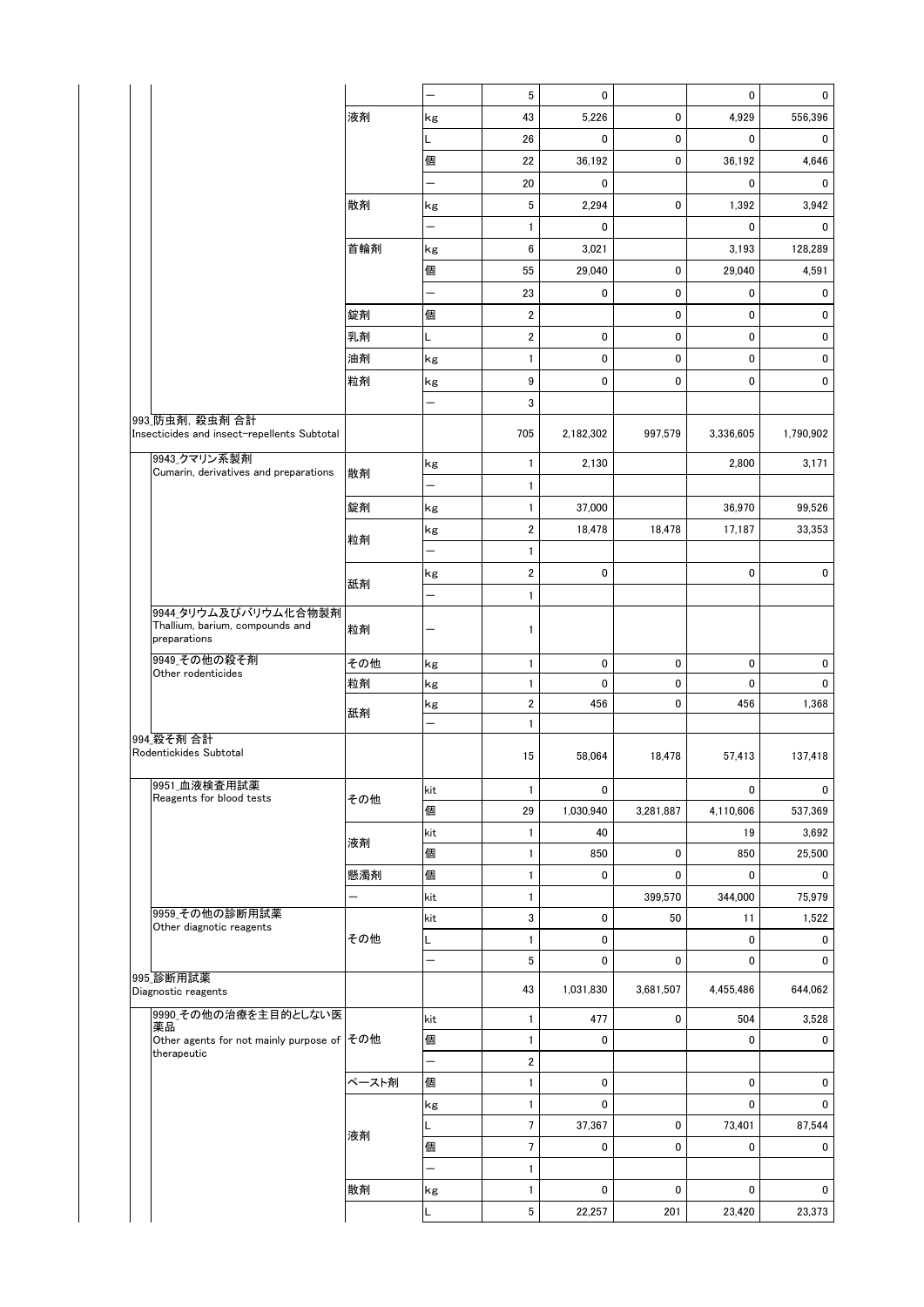|    |                                                                                         | 注射剤 | 個 |     |           | 301.900   | 465.555   | 10.426    |
|----|-----------------------------------------------------------------------------------------|-----|---|-----|-----------|-----------|-----------|-----------|
|    |                                                                                         |     |   |     |           |           |           |           |
| 合計 | 999_その他の治療を主目的としない医薬品<br>Other agents for not mainly purpose of<br>therapeutic Subtotal |     |   | 30  | 60.101    | 302.101   | 562.880   | 124.870   |
|    | 合計 Subtotal                                                                             |     |   | 818 | 3.604.410 | 5,144,025 | 8,761,534 | 3,016,956 |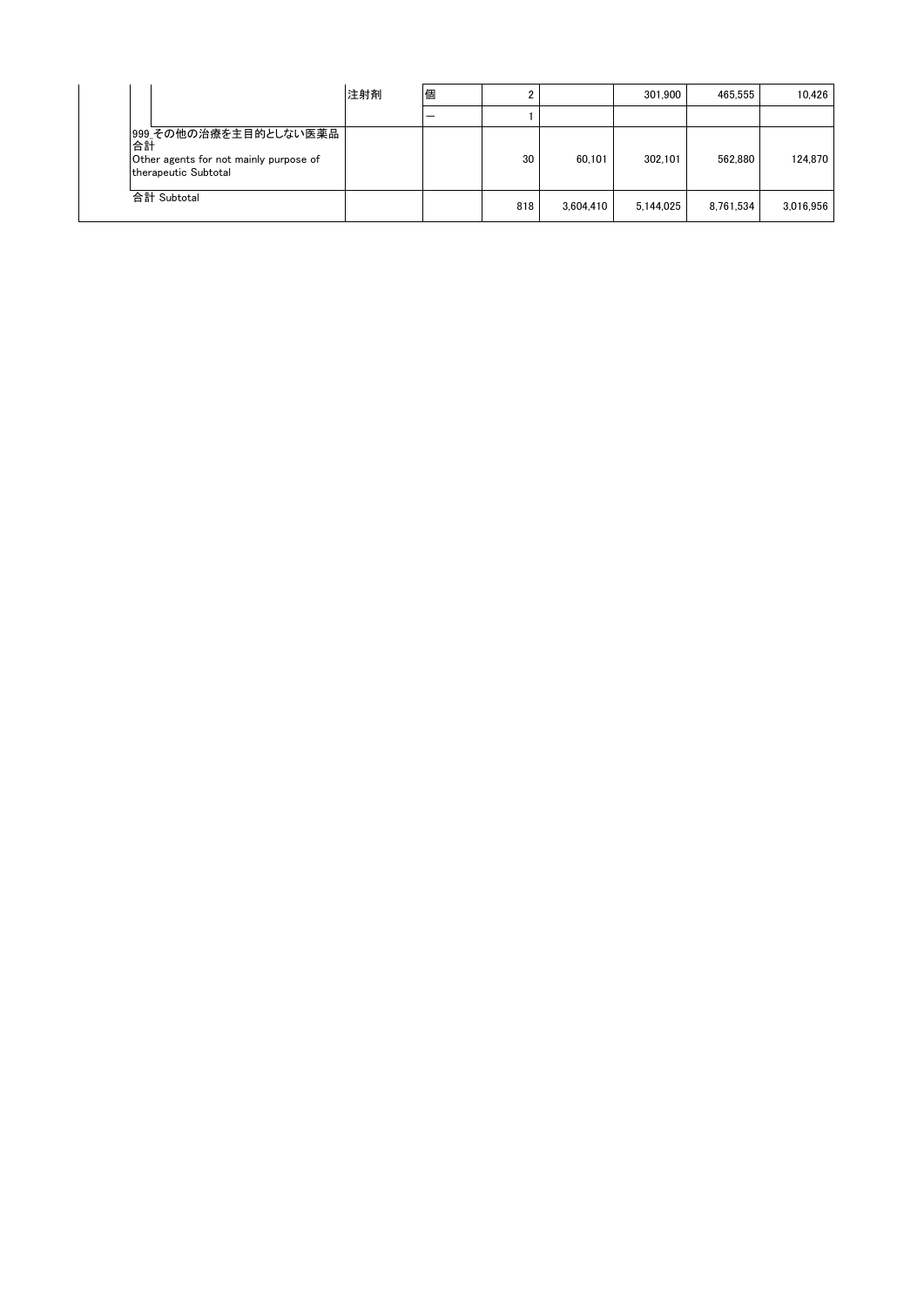|                           |                                                                                                                                      |              |                 |                    | 販売量、金額の情報            |                |              |
|---------------------------|--------------------------------------------------------------------------------------------------------------------------------------|--------------|-----------------|--------------------|----------------------|----------------|--------------|
|                           | 薬理作用別の分類番号及び名称<br>Number and Name Classified by Pharmacological Action                                                               | 単位           | 品目数<br>Number   | 製造数量<br>Manufactur | 輸入数量                 | Sales          | 販売高          |
|                           |                                                                                                                                      | Unit         | of<br>Medicines | ed<br>Quantity     | Imported<br>Quantity | 数量<br>Quantity | 販売高<br>Sales |
| 1.血清類<br>Serum            | 破傷風抗毒素<br><b>Tetanus Antitoxin</b>                                                                                                   |              | 2               | 22                 | $\Omega$             | 22             | 3,915        |
|                           | 馬パラチフス血清 Equine Paratyphoid Serum                                                                                                    |              | 1               |                    |                      |                |              |
|                           | 乾燥犬プラズマ                                                                                                                              | kg           |                 | 0                  | $\mathbf{0}$         | $\overline{0}$ | $\bf{0}$     |
|                           | Canine Plasma, Dried<br>合計 Subtotal                                                                                                  |              | 1               | 0                  | $\mathbf{0}$         | 0              | $\mathbf 0$  |
| 2年用ワク                     | アカバネ病生ワクチン                                                                                                                           |              | 4               | 22                 | $\Omega$             | 22             | 3,915        |
| ロット製剤を<br>除く)             | チン(シード  Akabane Disease Vaccine, Live                                                                                                | 千Dose        | $\mathbf{1}$    | 27                 |                      | 21             | 15,573       |
| <b>Bovine</b><br>Vaccines | 牛RSウイルス感染症生ワクチン                                                                                                                      |              |                 |                    |                      |                |              |
| (except for               | Bovine Respiratory Syncytial Virus Infection Vaccine, Live<br>牛アデノウイルス感染症生ワクチン                                                       | <b>千Dose</b> |                 | 63                 |                      | 56             | 23,610       |
| Seed)                     | Bovine Adenovirus Infection Vaccine, Live                                                                                            | $\mp$ Dose   |                 | 0                  | $\Omega$             | 0              | $\bf{0}$     |
|                           | 牛ウイルス性下痢-粘膜病生ワクチン                                                                                                                    |              |                 |                    |                      |                |              |
|                           | Bovine Viral Diarrhea-Mucosal Disease Vaccine. Live<br>牛コロナウイルス感染症(アジュバント加)不活化ワクチン                                                   | $\mp$ Dose   | 1               | 0                  | $\Omega$             | 0              | $\mathbf 0$  |
|                           | Bovine Coronavirus Infection Vaccine (adjuvant), Inactivated                                                                         |              |                 | 82                 |                      | 61             | 23,580       |
|                           | 牛コロナウイルス感染症(油性アジュバント加)不活化ワクチン<br>Bovine Coronavirus Infection Vaccine (Oil adjuvant), Inactivated                                    |              | $\mathbf{1}$    | 0                  |                      | $\overline{0}$ | $\bf{0}$     |
|                           | 牛伝染性鼻気管炎生ワクチン<br>Infectious Bovine Rhinotracheitis Vaccine, Live                                                                     | <b>千Dose</b> | 3               | 63                 | $\Omega$             | 44             | 9,620        |
|                           | 牛パラインフルエンザ生ワクチン                                                                                                                      |              |                 |                    |                      |                |              |
|                           | Bovine Parainfluenza Vaccine, Live                                                                                                   | $\mp$ Dose   |                 | $\Omega$           | $\Omega$             | 0              | 0            |
|                           |                                                                                                                                      |              |                 |                    |                      |                |              |
|                           | 牛流行熱生ワクチン<br>Bovine Ephemeral Fever Vaccine, Live                                                                                    |              |                 | 0                  |                      | 0              | 0            |
|                           |                                                                                                                                      | $\mp$ Dose   |                 | 0                  | $\Omega$             | $\overline{0}$ | $\mathbf 0$  |
|                           | 牛流行熱(アジュバント加)不活化ワクチン<br>Bovine Ephemeral Fever Vaccine (adjuvant), Inactivated                                                       | $\mp$ Dose   | 1               | 0                  |                      | 0              | $\mathbf 0$  |
|                           | 牛疫生ワクチン<br>Rinderpest Vaccine, Live                                                                                                  | $\mp$ Dose   | $\overline{2}$  | 0                  | $\overline{0}$       | 0              | 0            |
|                           | チュウザン病(アジュバント加)不活化ワクチン                                                                                                               |              |                 |                    |                      |                |              |
|                           | Chuzan Disease Vaccine (adjuvant), Inactivated                                                                                       |              | -1              | 0                  | $\Omega$             | $\overline{0}$ | 0            |
|                           |                                                                                                                                      | $\mp$ Dose   |                 | 0                  |                      | $\overline{0}$ | $\mathbf 0$  |
|                           | 牛流行熱・イバラキ病混合(アジュバント加)不活化ワクチン<br>Bovine Ephemeral Fever, Ibaraki Disease Vaccine (adjuvant), Inactivated                              |              | -1              | 0                  | $\overline{0}$       | 0              | 0            |
|                           |                                                                                                                                      |              |                 |                    |                      |                |              |
|                           | アカバネ病・チュウザン病・アイノウイルス感染症混合(アジュバント加)不活化                                                                                                | <b>千Dose</b> |                 | 0                  |                      | 0              | 0            |
|                           | ワクチン<br>Akabane Disease, Chuzan Disease, Ainovirus Infection Vaccine (adjuvant).                                                     |              |                 |                    |                      |                |              |
|                           | Inactivated<br>牛伝染性鼻気管炎・牛ウイルス性下痢–粘膜病・牛パラインフルエンザ混合生                                                                                   | 千Dose        | $\overline{2}$  | 782                |                      | 406            | 136,785      |
|                           | ワクチン<br>Infectious Bovine Rhinotracheitis, Bovine Viral Diarrhea-Mucosal Disease,<br>Bovine Parainfluenza Vaccine, Live              | <b>千Dose</b> | 3               | 0                  | $\mathbf{0}$         | $\overline{0}$ | 0            |
|                           | 牛伝染性鼻気管炎·牛ウイルス性下痢-粘膜病·牛パラインフルエンザ・牛RSウ<br>イルス感染症混合生ワクチン<br>Infectious Bovine Rhinotracheitis, Bovine Viral Diarrhea-Mucosal Disease,  |              |                 |                    |                      |                |              |
|                           | Bovine Parainfluenza, Bovine Respiratory Syncytial Virus Infection Vaccine,<br>Live                                                  | <b>千Dose</b> |                 | 42                 |                      | 37             | 28,290       |
|                           | 牛伝染性鼻気管炎・牛ウイルス性下痢–粘膜病・牛パラインフルエンザ・牛アデ<br>ノウイルス感染症混合生ワクチン<br>Infectious Bovine Rhinotracheitis, Bovine Viral Diarrhea-Mucosal Disease, |              |                 |                    |                      |                |              |
|                           | Bovine Parainfluenza, Bovine Adenovirus Infection Vaccine, Live                                                                      | $\mp$ Dose   |                 | 0                  | $\mathbf{0}$         | $\overline{0}$ | 0            |
|                           |                                                                                                                                      |              |                 |                    |                      |                |              |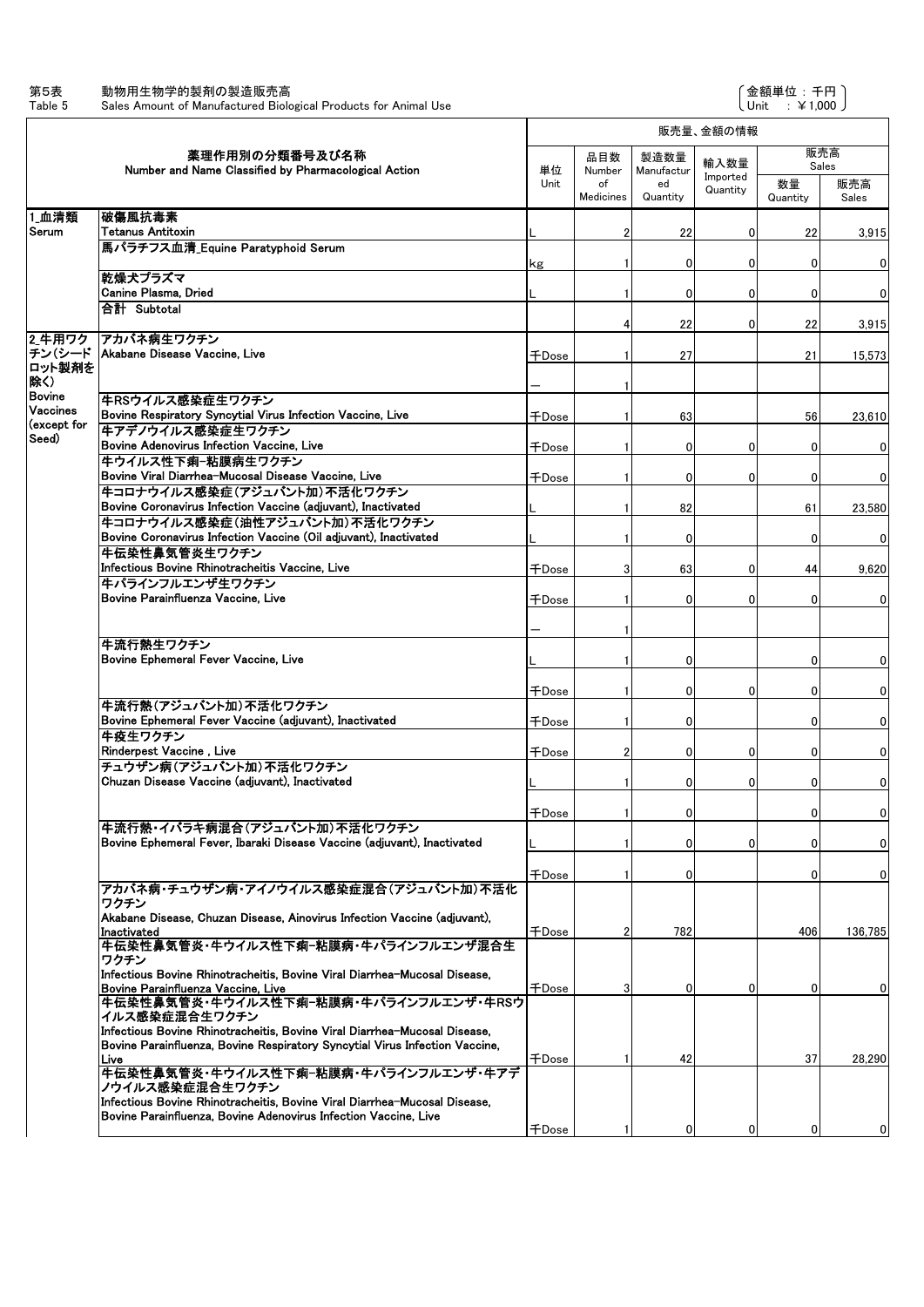|               | 牛伝染性鼻気管炎・牛ウイルス性下痢−粘膜病2価・牛パラインフルエンザ・牛                                                                                                                   |              |    |       |     |       |             |
|---------------|--------------------------------------------------------------------------------------------------------------------------------------------------------|--------------|----|-------|-----|-------|-------------|
|               | RSウイルス感染症混合(アジュバント加)不活化ワクチン<br>Infectious Bovine Rhinotracheitis, Bovine Viral Diarrhea-Mucosal Disease                                                |              |    |       |     |       |             |
|               | (bivalent), Bovine Parainfluenza, Bovine Respiratory Syncytial Virus Infection                                                                         |              |    | 0     | 336 | 474   | 199,172     |
|               | Vaccine (adjuvant). Inactivated                                                                                                                        |              |    |       |     |       |             |
|               |                                                                                                                                                        | 千Dose        | 2  | 625   |     | 466   | 352,735     |
|               | アカバネ病・イバラキ病・チュウザン病・アイノウイルス感染症・ピートンウイルス                                                                                                                 |              |    |       |     |       |             |
|               | 感染症混合(アジュバント加)不活化ワクチン                                                                                                                                  |              |    |       |     |       |             |
|               | Akabane Disease, Ibaraki Disease, Chuzan Disease, Ainovirus Infection,<br>Peatonvirus Infection Vaccine (adjuvant), Inactivated                        |              |    | 0     |     | 30    | 10,710      |
|               | 牛伝染性鼻気管炎·牛ウイルス性下痢-粘膜病·牛パラインフルエンザ·牛RSウ                                                                                                                  |              |    |       |     |       |             |
|               | イルス感染症・牛アデノウイルス感染症混合生ワクチン                                                                                                                              |              |    |       |     |       |             |
|               | Infectious Bovine Rhinotracheitis, Bovine Viral Diarrhea-Mucosal Disease,                                                                              |              |    |       |     |       |             |
|               | Bovine Parainfluenza, Bovine Respiratory Synctial Virus Infection, Bovine<br>Adenovirus Infection Vaccine, Live                                        | <b>千Dose</b> | 2  | 840   | 0   | 1,029 | 848,783     |
|               | 牛伝染性鼻気管炎・牛ウイルス性下痢-粘膜病2価・牛パラインフルエンザ・牛                                                                                                                   |              |    |       |     |       |             |
|               | RSウイルス感染症・牛アデノウイルス感染症混合ワクチン                                                                                                                            |              |    |       |     |       |             |
|               | Infectious Bovine Rhinotracheitis, Bovine Viral Diarrhea-Mucosal<br>Disease(bivalent), Bovine Parainfluenza, Bovine Respiratory Synctial Virus         |              |    |       |     |       |             |
|               | Infection, Bovine Adenovirus infection Vaccine, Mixed                                                                                                  |              |    |       |     |       |             |
|               |                                                                                                                                                        | <b>FDose</b> |    | 285   |     | 276   | 270,360     |
|               | 牛伝染性鼻気管炎・牛ウイルス性下痢-粘膜病2価・牛パラインフルエンザ・牛                                                                                                                   |              |    |       |     |       |             |
|               | RSウイルス感染症・牛アデノウイルス感染症混合生ワクチン                                                                                                                           |              |    |       |     |       |             |
|               | Infectious Bovine Rhinotracheitis, Bovine Viral Diarrhea-Mucosal<br>Disease(bivalent), Bovine Parainfluenza, Bovine Respiratory Synctial Virus         |              |    |       |     |       |             |
|               | Infection, Bovine Adenovirus infection Vaccine, Mixed, Live                                                                                            |              | 1  | 68    |     | 23    | 21,420      |
|               | 牛サルモネラ症(サルモネラ・ダブリン・サルモネラ・ティフィムリウム)(アジュバ                                                                                                                |              |    |       |     |       |             |
|               | ント加)不活化ワクチン                                                                                                                                            |              |    |       |     |       |             |
|               | Bovine Salmonellosis (Salmonella dublin, Salmonella typhimurium) Vaccine<br>(adiuvant) Inactivated                                                     |              | 3  | 281   | 481 | 320   | 40,166      |
|               | 牛大腸菌性下痢症(K99保有全菌体·FY保有全菌体·31A保有全菌体·O78全                                                                                                                |              |    |       |     |       |             |
|               | 菌体)(アジュバント加)不活化ワクチン                                                                                                                                    |              |    |       |     |       |             |
|               | Bovine Colibacillosis (K99, FY, 31A, O78) Vaccine (adjuvant), Inactivated                                                                              |              |    | 253   |     | 209   | 35,011      |
|               | 気腫疽不活化ワクチン                                                                                                                                             |              |    |       |     |       |             |
|               | <b>Blackleg Vaccine, Inactivated</b>                                                                                                                   |              |    | 0     |     | 0     | 0           |
|               | 炭疽生ワクチン_Anthrax Vaccine, Live                                                                                                                          |              |    |       |     |       |             |
|               | ヒストフィルス・ソムニ(ヘモフィルス・ソムナス)感染症・パスツレラ・ムルトシダ                                                                                                                |              |    |       |     |       |             |
|               | 感染症・マンヘミア・ヘモリチカ感染症混合(アジュバント加)不活化ワクチン                                                                                                                   |              |    |       |     |       |             |
|               | Histophilus somni (Haemophilus somnus) , Pasteurella multocida and<br>Mannheimia haemolytica Infections Vaccine (adjuvant), Inactivated                |              |    |       |     |       |             |
|               |                                                                                                                                                        |              |    | 255   |     | 281   | 105,170     |
|               | 牛ロタウイルス感染症3価·牛コロナウイルス感染症·牛大腸菌性下痢症(K99                                                                                                                  |              |    |       |     |       |             |
|               | 精製線毛抗原)混合(アジュバント加)不活化ワクチン<br>Bovine Rotavirus Infection (trivalent)-Bovine Coronavirus Infection, Bovine                                               |              |    |       |     |       |             |
|               | Collibacillosis (K99 purified piliantigen) Vaccine (adjuvant), Inactivated                                                                             |              |    |       |     |       |             |
|               |                                                                                                                                                        |              |    | 252   |     | 221   | 276,470     |
|               | 牛伝染性鼻気管炎・牛ウイルス性下痢-粘膜病・牛パラインフルエンザ・牛RS                                                                                                                   |              |    |       |     |       |             |
|               | ウイルス感染症・牛アデノウイルス感染症・牛ヒストフィルス・ソムニ(ヘモフィル                                                                                                                 |              |    |       |     |       |             |
|               | ス・ソムナス)感染症混合(アジュバント加)ワクチン                                                                                                                              |              |    |       |     |       |             |
|               | Infectious Bovine Rhinotracheitis, Bovine Viral Diarrhea-Mucosal Disease,<br>Bovine Parainfluenza, Bovine Respiratory Synctial Virus Infection, Bovine |              | 1  | 64    |     | 0     | $\mathbf 0$ |
|               | Histophilus somni (Haemophilus somnus) Infection Vaccine (adjuvant),                                                                                   |              |    |       |     |       |             |
|               | Mixed                                                                                                                                                  |              |    |       |     |       |             |
|               |                                                                                                                                                        | <b>千Dose</b> | -1 | 0     |     | 0     | $\mathbf 0$ |
|               | 合計 Subtotal                                                                                                                                            |              |    |       |     |       |             |
|               |                                                                                                                                                        |              |    |       |     |       |             |
| 3_馬用ワク        | ウエストナイルウイルス感染症(油性アジュバント加)不活化ワクチン_West Nile                                                                                                             |              | 46 | 3,981 | 817 | 3,953 | 2,397,456   |
| チン(シード        | Virus Vaccine (Oil adjuvant), Inactivated                                                                                                              |              |    |       |     |       |             |
| ロット製剤を        |                                                                                                                                                        |              | 1  | 0     | 0   | 0     | 0           |
| 除く)<br>Equine | 馬インフルエンザ不活化ワクチン<br> Equine Influenza Vaccine Inactivated                                                                                               |              |    |       |     |       |             |
| Vaccines      | 馬ウイルス性動脈炎不活化ワクチン(アジュバント加溶解用液)                                                                                                                          |              | 5  | 48    | 0   | 49    | 42,202      |
| (except for   | Equine Viral Arteritis Vaccine (adjuvant), Inactivated                                                                                                 |              |    | 3     | 0   | 3     | 10,320      |
| Seed)         | 馬鼻肺炎(アジュバント加)不活化ワクチン                                                                                                                                   |              |    |       |     |       |             |
|               | Equine Rhinopneumonitis Vaccine (adjuvant), Inactivated                                                                                                | <b>千Dose</b> |    | 12    | 0   | 8     | 53,368      |
|               | ゲタウイルス感染症不活化ワクチン<br>Equine Getahvirus Infection Vaccine, Inactivated                                                                                   |              |    |       |     |       |             |
|               | 馬インフルエンザ不活化・日本脳炎不活化・破傷風トキソイド混合(アジュバント                                                                                                                  |              |    | 0     | 0   | 0     | $\mathbf 0$ |
|               | 加)ワクチン                                                                                                                                                 |              |    |       |     |       |             |
|               | Equine Influenza, Japanese Encephalitis and Tetanus Toxoid Combined                                                                                    |              |    |       |     |       |             |
|               | Vaccine (adjuvant), Inactivated<br>合計 Subtotal                                                                                                         |              | 4  | 42    | 0   | 50    | 92,463      |
|               |                                                                                                                                                        |              | 13 | 106   | 0   | 110   |             |
|               |                                                                                                                                                        |              |    |       |     |       | 198,352     |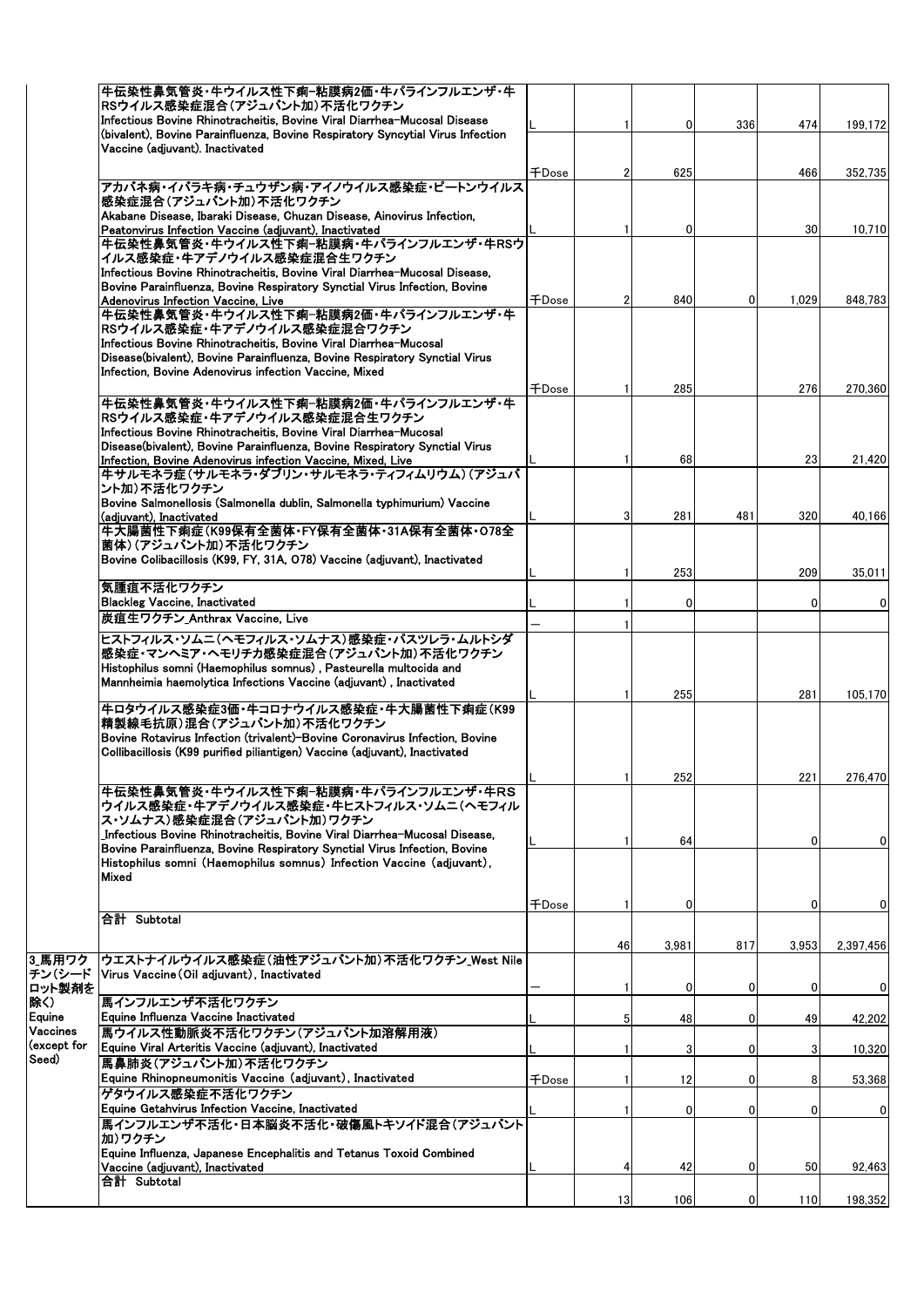|               | 4. 豚用ワク   豚コレラ生ワクチン                                                                                                 |                     |   |                |          |                |                |
|---------------|---------------------------------------------------------------------------------------------------------------------|---------------------|---|----------------|----------|----------------|----------------|
|               | チン(シード Hog Cholera Vaccine, Live                                                                                    | 千Dose               |   | $\Omega$       |          | $\Omega$       | $\overline{0}$ |
| ロット製剤を<br>除く) |                                                                                                                     |                     |   |                |          |                |                |
| Swine         | 豚インフルエンザ(アジュバント加)不活化ワクチン                                                                                            |                     |   |                |          |                |                |
| Vaccines      | Swine Influenza Vaccine (adjuvant), Inactivated                                                                     |                     |   | 0              | $\Omega$ | 0              | $\overline{0}$ |
| (except for   | 豚オーエスキー病(gI-、tk+)生ワクチン(アジュバント加溶解用液)<br>Swine Aujeszky's Disease (Type gl-, tk+) Vaccine (adjuvant), Live            | 千Dose               |   | $\mathbf{0}$   |          | 0              | $\overline{0}$ |
| Seed)         | 豚オーエスキー病(gl-、tk-)生ワクチン                                                                                              |                     |   |                |          |                |                |
|               | Swine Aujeszky's Disease (Type gI-, tk-) Vaccine, Live                                                              | <b><i>FDose</i></b> |   | $\mathbf{0}$   |          | $\Omega$       | $\overline{0}$ |
|               | 豚オーエスキー病(gl-、tk-)生ワクチン(酢酸トコフェロールアジュバント加溶解                                                                           |                     |   |                |          |                |                |
|               | 用液)                                                                                                                 |                     |   |                |          |                |                |
|               | Swine Aujeszky's Disease (Type gl-, tk-) Vaccine (Tocopherolacetate                                                 |                     |   |                |          |                |                |
|               | adiuvant). Live                                                                                                     | <b>千Dose</b>        | 2 | 0              | 4,544    | 4,025          | 281.774        |
|               | 豚オーエスキー病(gI-、gX-)(油性アジュバント加)不活化ワクチン<br>Swine Aujeszky's Disease (Type gI-, gX-) Vaccine (Oil adjuvant), Inactivated |                     |   |                |          |                |                |
|               |                                                                                                                     |                     |   | 0              |          | 0              | $\mathbf 0$    |
|               | 豚サーコウイルス(2型)感染症(1型ー2型キメラ)(デキストリン誘導体アジュバ                                                                             |                     |   |                |          |                |                |
|               | ント加)不活化ワクチン                                                                                                         |                     |   |                |          |                |                |
|               | Porcine Circovirus (Type 2) Infection (Type 1, type 2 chimera) Vaccine                                              |                     |   |                |          |                |                |
|               | (Dextrin derivative adjuvant), Inactivated<br>豚サーコウイルス(2型・組換え型)感染症(カルボキシビニルポリマーアジュバ                                 |                     |   | $\Omega$       | 5,558    | 3,197          | 399,701        |
|               | ント加)不活化ワクチン                                                                                                         |                     |   |                |          |                |                |
|               | Porcine Circovirus (Type 2-recombinant) Infection Vaccine                                                           |                     |   |                |          |                |                |
|               | (Carboxyvinylpolymer adjuvant) Inactivated                                                                          |                     |   |                | 2,514    | 3,970          | 1,190,910      |
|               | 豚サーコウイルス(2型・組換え型)感染症(酢酸トコフェロール・油性アジュバン                                                                              |                     |   |                |          |                |                |
|               | ト加)不活化ワクチン                                                                                                          |                     |   |                |          |                |                |
|               | Porcine Circovirus (Type 2-recombinant) Infection Vaccine<br>(Tocopherolacetate Oil adjuvant) Inactivated           |                     |   |                | 7.885    | 10,227         | 1,266,888      |
|               | 豚サーコウイルス(2型)感染症不活化ワクチン(油性アジュバント加懸濁用液)                                                                               |                     |   |                |          |                |                |
|               | Porcine Circovirus (Type 2) Infection Vaccine (Oil adjuvant) Inactivated                                            |                     |   |                |          |                |                |
|               |                                                                                                                     |                     |   | $\mathbf{0}$   | 507      | 723            | 227,745        |
|               | 豚伝染性胃腸炎生ワクチン(子豚用)                                                                                                   |                     |   |                |          |                |                |
|               | Swine Transmissible Gastroenteritis Vaccine, Live (for piglet)<br>豚伝染性胃腸炎生ワクチン(母豚用)                                 | $\mp$ Dose          |   | $\Omega$       |          | 0              | $\overline{0}$ |
|               | Swine Transmissible Gastroenteritis Vaccine, Live (for sow)                                                         | <b>千Dose</b>        |   | 380            |          |                |                |
|               | 豚パルボウイルス感染症生ワクチン                                                                                                    |                     |   |                |          | 81             | 23,888         |
|               | Porcine Parvovirus Vaccine, Live                                                                                    | <b>千Dose</b>        |   | 59             |          | 34             | 14,387         |
|               | 豚パルボウイルス感染症不活化ワクチン                                                                                                  |                     |   |                |          |                |                |
|               | Porcine Parvovirus Vaccine, Inactivated                                                                             |                     |   | 131            |          | 311            | 45,895         |
|               | 豚パルボウイルス感染症(油性アジュバント加)不活化ワクチン                                                                                       |                     |   |                |          |                |                |
|               | Porcine Parvovirus Vaccine (Oil adjuvant), Inactivated                                                              |                     |   | $\mathbf{0}$   | $\Omega$ | 0              | $\mathbf{0}$   |
|               | 豚繁殖・呼吸障害症候群生ワクチン<br>Porcine Reproductive and Respiratory Syndrome Vaccine, Live                                     |                     |   |                |          |                |                |
|               |                                                                                                                     |                     |   |                | 2,539    | 2,608          | 643,777        |
|               |                                                                                                                     | $\mp$ Dose          |   | 0              |          | 0              | $\mathbf 0$    |
|               | 日本脳炎・豚パルボウイルス感染症混合生ワクチン                                                                                             |                     |   |                |          |                |                |
|               | Japanese Encephalitis, Porcine Parvovirus Vaccine, Live                                                             | <b>千Dose</b>        | 2 | 521            |          | 528            | 182,510        |
|               | 豚伝染性胃腸炎・豚流行性下痢混合生ワクチン                                                                                               |                     |   |                |          |                |                |
|               | Swine Transmissible Gastroenteritis, Porcine Epidemic Diarrhea Vaccine, Live                                        |                     |   |                |          |                |                |
|               |                                                                                                                     | <b>千Dose</b>        |   | 1,525          |          | 1,126          | 450,869        |
|               | 豚丹毒(アジュバント加)不活化ワクチン<br>Swine Erysipelas Vaccine (adjuvant), Inactivated                                             |                     |   |                | 2,001    | 1,324          | 17,147         |
|               | 豚丹毒(酢酸トコフェロールアジュバント加)不活化ワクチン                                                                                        |                     |   |                |          |                |                |
|               | Swine Erysipelas Vaccine (Tocopherolacetate adjuvant), Inactivated                                                  |                     |   | 0              | 1,520    | 932            | 35,427         |
|               |                                                                                                                     |                     |   |                |          |                |                |
|               | 豚丹毒(油性アジュバント加)不活化ワクチン                                                                                               |                     |   |                |          |                |                |
|               | Swine Erysipelas Vaccine (Oil adjuvant), Inactivated                                                                |                     |   | 0              |          | 0              | $\mathbf 0$    |
|               | 豚丹毒(アジュバント加)ワクチン(組換え型)                                                                                              |                     |   |                |          |                |                |
|               | Swine Erysipelas Vaccine (adjuvant recombinant)                                                                     | <b>千Dose</b>        |   | 2,544          |          | 1,886          | 42,372         |
|               | 豚アクチノバシラス・プルロニューモニエ(1・2・5型、組換え型毒素)感染症(ア                                                                             |                     |   |                |          |                |                |
|               | ジュバント加)不活化ワクチン<br>Porcine Actinobacillus pleuropneumoniae (Serotype 1, 2, 5 · recombinant                           |                     |   |                |          |                |                |
|               | toxin) Infection Vaccine (adjuvant), Inactivated                                                                    |                     |   | 4,328          | 0        | 2,466          | 306,860        |
|               | 豚増殖性腸炎生ワクチン                                                                                                         |                     |   |                |          |                |                |
|               | Porcine Proliferative Enteropathies Vaccine, Live                                                                   |                     |   | 0              | 457      | 525            | 131,343        |
|               | 豚ボルデテラ感染症(アジュバント加)不活化ワクチン                                                                                           |                     |   |                | $\Omega$ |                |                |
|               | Swine Bordetellosis Vaccine (adjuvant), Inactivated<br>豚ボルデテラ感染症精製(アフィニティークロマトグラフィー部分精製)不活化ワ                        |                     |   | $\Omega$       |          | 0              | $\mathbf{0}$   |
|               | クチン(油性アジュバント加溶解用液)                                                                                                  |                     |   |                |          |                |                |
|               | Swine Bordetellosis Vaccine (Oil adjuvant partially purifird by affinity                                            |                     |   |                |          |                |                |
|               | chromatography), Inactivated                                                                                        | <b>千Dose</b>        |   | 0              |          | 0              | $\overline{0}$ |
|               | ヘモフィルス・パラスイス(5型)感染症(アジュバント加)不活化ワクチン<br>Haemophilus Parasuis (Seroype 5) Infection Vaccine (adjuvant) Inactivated    |                     |   |                |          |                |                |
|               |                                                                                                                     |                     |   | $\overline{0}$ | $\Omega$ | $\overline{0}$ | $\mathbf{0}$   |
|               |                                                                                                                     |                     |   |                |          |                |                |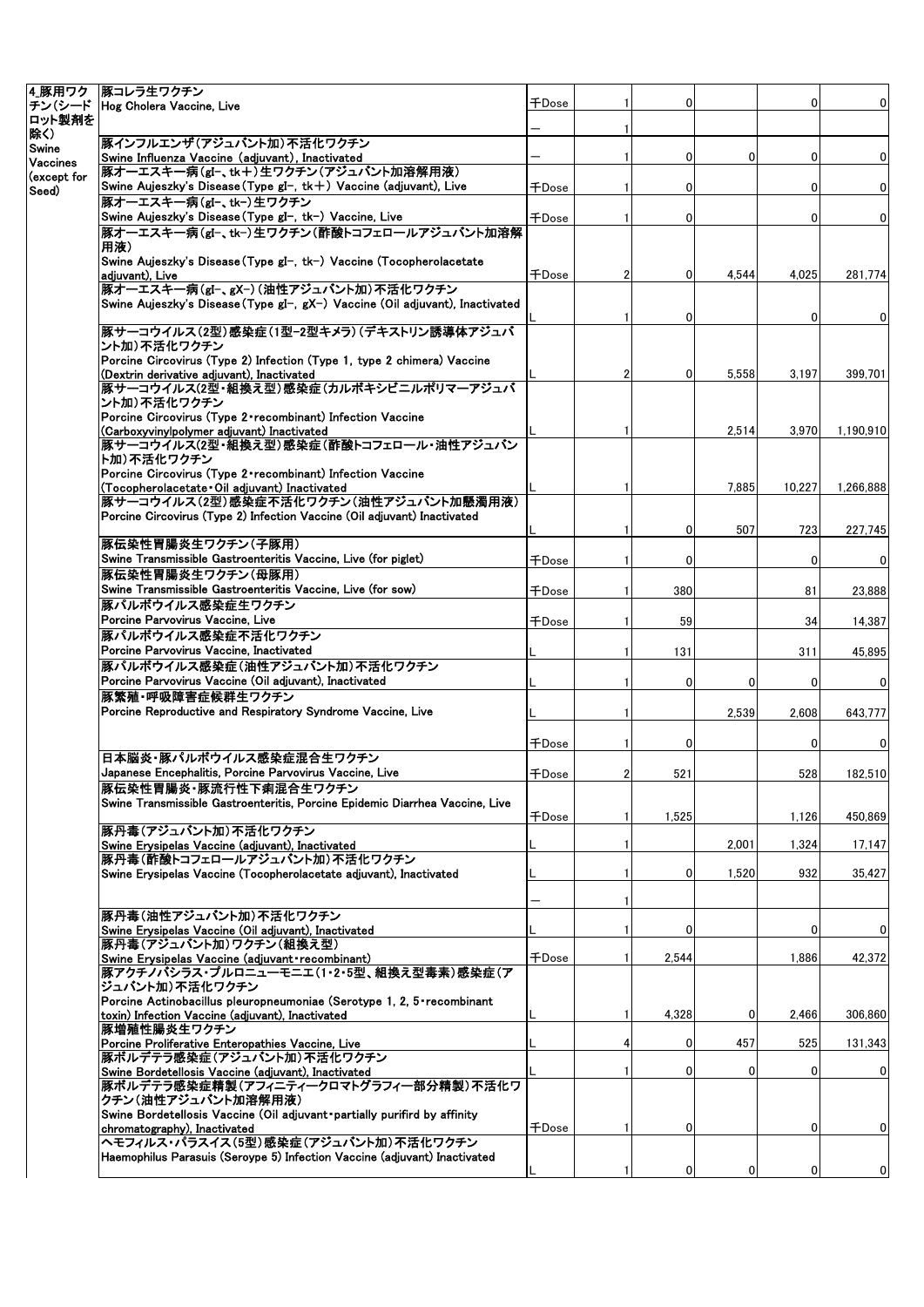| マイコプラズマ・ハイオニューモニエ感染症(カルボキシビニルポリマーアジュバ                                                                                                                                                                                                                                                                           |              |              |              |                |        |              |
|-----------------------------------------------------------------------------------------------------------------------------------------------------------------------------------------------------------------------------------------------------------------------------------------------------------------|--------------|--------------|--------------|----------------|--------|--------------|
| ント加)不活化ワクチン<br>Mycoplasma hyopneumoniae Infection Vaccine (Carboxyvinylpolymer                                                                                                                                                                                                                                  |              |              |              |                |        |              |
| adjuvant), Inactivated                                                                                                                                                                                                                                                                                          |              | 1            |              |                | 542    | 102,923      |
| マイコプラズマ・ハイオニューモニエ感染症(油性アジュバント加)不活化ワクチ                                                                                                                                                                                                                                                                           |              |              |              |                |        |              |
| Mycoplasma hyopneumoniae Infection Vaccine (Oil adjuvant), Inactivated                                                                                                                                                                                                                                          |              | $\mathbf{1}$ | $\Omega$     | 0              | 0      | 0            |
| マイコプラズマ・ハイオニューモニエ感染症(アジュバント・油性アジュバント加)<br>不活化ワクチン                                                                                                                                                                                                                                                               |              |              |              |                |        |              |
| Mycoplasma hyopneumoniae Infection Vaccine (adjuvant, Oil adjuvant),<br>Inactivated                                                                                                                                                                                                                             |              |              |              |                |        |              |
| マイコプラズマ・ハイオニューモニエ感染症(カルボキシビニルポリマーアジュバ<br>ント・油性アジュバント加)不活化ワクチン                                                                                                                                                                                                                                                   |              | 1            |              | 2,401          | 574    | 37,270       |
| Mycoplasma hyopneumoniae Infection Vaccine (Carboxyvinylpolymer<br>adiuvant. Oil adiuvant). Inactivated                                                                                                                                                                                                         |              |              |              |                |        |              |
| 豚アクチノバシラス・プルロニューモニエ感染症(1型部分精製・無毒化毒素)・                                                                                                                                                                                                                                                                           |              |              | 0            | $\overline{0}$ | 0      | <sup>0</sup> |
| 豚丹毒混合(酢酸トコフェロールアジュバント加)不活化ワクチン_Porcine<br>Actinobacillus pleuropneumoniae (partially purified outer membrane protein<br>of Serotype 1, toxoid) Infection, Swine Erysipelas Vaccine<br>(Tocopherolacetate adjuvant), Inactivated                                                                                 |              |              |              |                |        |              |
|                                                                                                                                                                                                                                                                                                                 |              |              |              | 2,382          | 867    | 68,096       |
| 豚アクチノバシラス・プルロニューモニエ(1・2・5型、組換え型毒素)感染症・マイ<br>コプラズマ・ハイオニューモニエ感染症混合(アジュバント加)不活化ワクチン<br>Porcine Actinobacillus pleuropneumoniae (Serotype 1, 2, 5·recombinant<br>toxin) Infection, Mycoplasma hyopneumoniae Infection Vaccine (adjuvant),                                                                           |              |              |              |                |        |              |
| Inactivated                                                                                                                                                                                                                                                                                                     |              | 1            | 6,117        | $\mathbf{0}$   | 2.528  | 193,984      |
| 豚ボルデテラ感染症・豚パスツレラ症混合(アジュバント加)不活化ワクチン<br>Swine Bordetellosis, Swine Pasteurellosis Vaccine (adjuvant), Inactivated                                                                                                                                                                                                |              | 1            | $\mathbf{0}$ | $\overline{0}$ | 0      | 0            |
| クロストリジウム・パーフリンゲンス(アジュバント加)トキソイド                                                                                                                                                                                                                                                                                 |              |              |              |                |        |              |
| Clostridium perfringens toxoid (adjuvant)                                                                                                                                                                                                                                                                       |              |              | <sup>0</sup> |                | 0      | $\Omega$     |
| 豚ボルデテラ感染症精製(アフィニティークロマトグラフィー部分精製)・パスツレ<br>ラ・ムルトシダトキソイド・豚丹毒(組換え型)混合(油性アジュバント加)不活化<br>ワクチン<br>Swine Bordetellosis Vaccine (Partially purifird by affinity<br>chromatography) Pasteurella multocida toxoid, Swine Erysipelas<br>(recombinant) Vaccine (Oil adjuvant), Inactivated                                  |              |              |              |                |        |              |
| 豚ボルデテラ感染症・豚パスツレラ症(粗精製トキソイド) マイコプラズマ・ハイ                                                                                                                                                                                                                                                                          | <b>千Dose</b> | 1            | 30           |                | 19     | 6,577        |
| オニューモニエ感染症混合(アジュバント加)不活化ワクチン<br>Swine Bordetellosis, Swine Pasteurellosis toxoid(rough purified), Mycoplasma<br>hyopneumoniae Vaccine (adjuvant), Inactivated                                                                                                                                                   |              |              |              |                |        |              |
| 豚コレラ・豚丹毒混合生ワクチン                                                                                                                                                                                                                                                                                                 |              |              | 2,249        |                | 1,759  | 140,431      |
| Hog Cholera, Swine Erysipelas Vaccine, Live                                                                                                                                                                                                                                                                     | 個            |              | $\Omega$     |                | 0      | 0            |
| 豚インフルエンザ・豚丹毒混合(油性アジュバント加)不活化ワクチン                                                                                                                                                                                                                                                                                | $\mp$ Dose   | 4            | 0            | 0              | 0      | $\Omega$     |
| Swine Influenza, Swine Erysipelas Vaccine (Oil adjuvant), Inactivated                                                                                                                                                                                                                                           | <b>千Dose</b> | 1            | $\Omega$     | 899            | 672    | 80,640       |
| 豚サーコウイルス(2型・組換え型)感染症(カルボキシビニルポリマーアジュバ<br>ント加)不活化ワクチン・マイコプラズマ・ハイオニューモニエ感染症(カルボキシ<br>ビニルポリマーアジュバント加)不活化ワクチン<br>Porcine Circovirus (Type 2-recombinant) Infection Vaccine<br>(Carboxyvinylpolymer adjuvant) inactivated- Mycoplasma hyopneumoniae<br>Infection Vaccine (Carboxyvinylpolymer adjuvant), Inactivated |              |              |              |                |        |              |
| 豚サーコウイルス(2型・組換え型)感染症・マイコプラズマ・ハイオニューモニエ                                                                                                                                                                                                                                                                          |              |              |              |                | 98     | 22,363       |
| 感染症混合(カルボキシビニルポリマーアジュバント加)不活化ワクチン<br>Porcine Circovirus (Type 2-recombinant) Infection, Mycoplasma<br>hyopneumoniae (Carboxyvinylpolymer adjuvant), Inactivated                                                                                                                                                 |              | $\mathbf{1}$ |              | 4,537          | 6,983  | 1,588,587    |
| 豚パルボウイルス感染症・豚丹毒・豚レプトスピラ病(イクテロヘモラジー・カニ                                                                                                                                                                                                                                                                           |              |              |              |                |        |              |
| コーラ・グリッポチフォーサ・ハージョ・ブラティスラーバ・ポモナ)混合(アジュバ<br>ント・油性アジュバント加)不活化ワクチン                                                                                                                                                                                                                                                 | <b>千Dose</b> | 1            | 0            | $\mathbf{0}$   | 0      | 0            |
| Swine Parvovirus Infection, Swine Erysipelas, Porcine Leptospirosis(L<br>.icterohaemorrhagiae,L .canicola,L .grippotyphosa,L. hardjo,L .bratislava,L<br>.pomona) Vaccine (adjuvant•oil adjuvant) Inactivated                                                                                                    |              |              |              |                |        |              |
| 合計 Subtotal                                                                                                                                                                                                                                                                                                     |              | 1            | 0            | $\mathbf{0}$   | 0      | 0            |
|                                                                                                                                                                                                                                                                                                                 |              | 56           | 17,885       | 37,745         | 48,006 | 7,502,366    |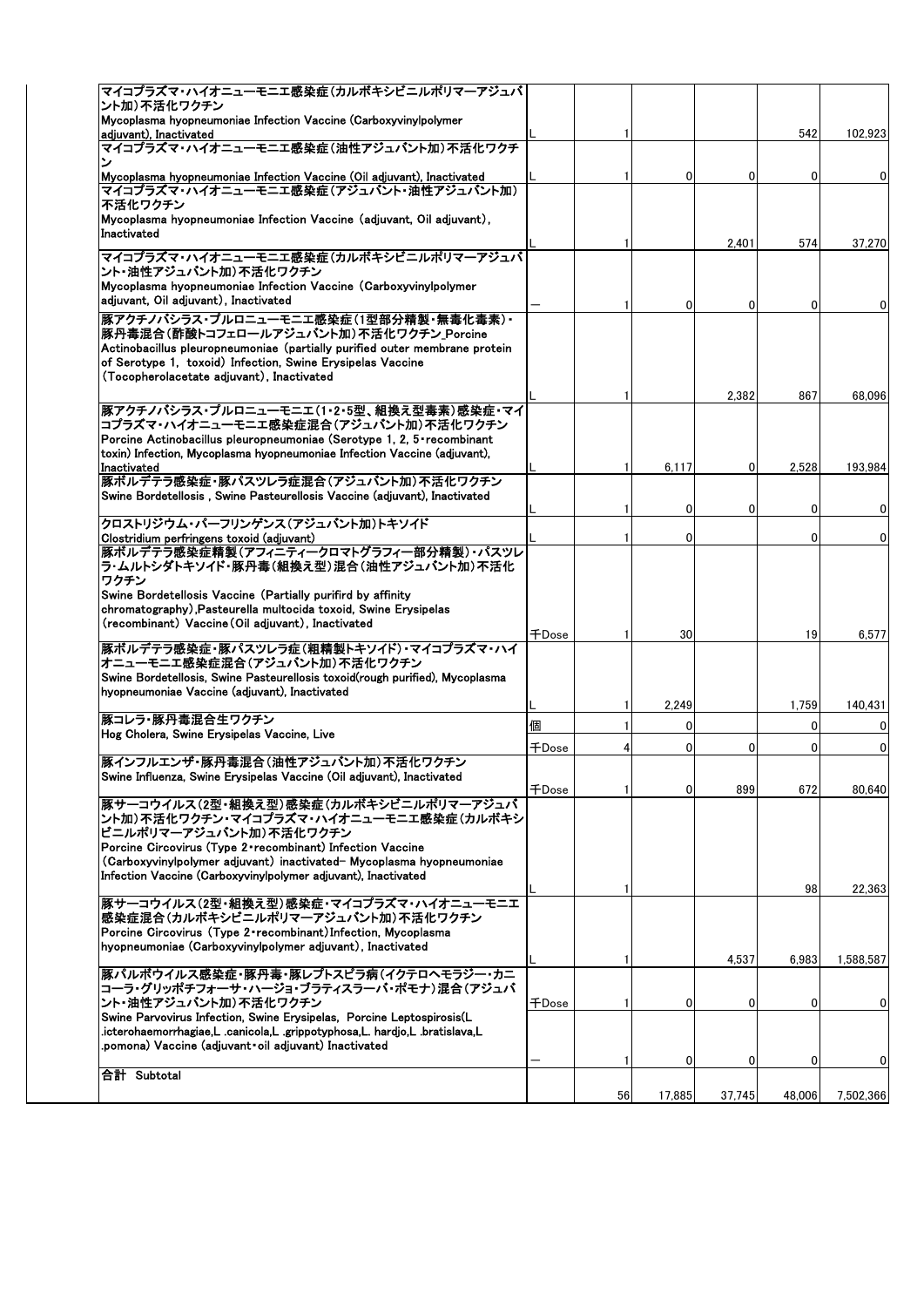| 5 鶏用ワク               | 鶏痘生ワクチン                                                                                                                                   |                     |     |             |                |                |                |
|----------------------|-------------------------------------------------------------------------------------------------------------------------------------------|---------------------|-----|-------------|----------------|----------------|----------------|
|                      | チン(シード  Fowl Pox Vaccine, Live<br>ロット製剤を 産卵低下症候群-1976(アジュバント加)不活化ワクチン                                                                     | $\mp$ Dose          | 2   | $\Omega$    |                | $\overline{0}$ | $\mathbf 0$    |
| 除く)                  | Egg Drop Syndrome-1976 Vaccine (adiuvant) Inactivated                                                                                     |                     |     | $\Omega$    |                | 0              | $\overline{0}$ |
| Avian<br>Vaccines(ex | 産卵低下症候群-1976(油性アジュバント加)不活化ワクチン                                                                                                            |                     |     |             |                |                |                |
| cept for             | Egg Drop Syndrome-1976 Vaccine (Oil adjuvant) Inactivated                                                                                 |                     | 3   | 2,756       |                | 1,449          | 45,926         |
| Seed)                |                                                                                                                                           |                     |     |             |                |                |                |
|                      | 鳥インフルエンザ(油性アジュバント加)不活化ワクチン                                                                                                                |                     |     |             |                |                |                |
|                      | Avian Influenza Vaccine (Oil adjuvant) Inactivated                                                                                        |                     | 3   | 1,103       | $\Omega$       | 1,026          | 33,842         |
|                      |                                                                                                                                           | <b>千Dose</b>        |     | 0           | 0              | $\overline{0}$ | $\mathbf{0}$   |
|                      |                                                                                                                                           |                     |     |             |                | $\overline{0}$ | $\mathbf{0}$   |
|                      | トリニューモウイルス感染症生ワクチン                                                                                                                        |                     |     |             |                |                |                |
|                      | Avian Pneumovirus Infection Vaccine, Live<br>トリニューモウイルス感染症(油性アジュバント加)不活化ワクチン                                                              | $\mp$ Dose          |     |             | 19,798         | 38,850         | 41,716         |
|                      | Avian Pneumovirus Infection Vaccine (Oil adjuvant) Inactivated                                                                            |                     |     |             | 996            | 941            | 14,579         |
|                      | トリレオウイルス感染症生ワクチン<br>Avian Reovirus Infection Vaccine, Live                                                                                | <b>千Dose</b>        |     |             | 2,300          | 1,180          | 8,757          |
|                      | トリレオウイルス感染症(アジュバント加)不活化ワクチン                                                                                                               |                     |     |             |                |                |                |
|                      | Avian Reovirus Infection Vaccine (adjuvant) Inactivated<br>ニューカッスル病生ワクチン                                                                  |                     |     |             | 2,004          | 990            | 27,118         |
|                      | Newcastle Disease Vaccine. Live                                                                                                           | 千Dose               | 2   | $\Omega$    | 360,370        | 342,620        | 130,196        |
|                      | ニューカッスル病(油性アジュバント加)不活化ワクチン<br>Newcastle Disease Vaccine (Oil adjuvant) Inactivated                                                        |                     |     |             |                |                |                |
|                      | 鶏伝染性気管支炎生ワクチン                                                                                                                             |                     |     | 0           |                | 567            | 7,760          |
|                      | Avian Infectious Bronchitis Vaccine, Live                                                                                                 | <b>+Dose</b>        |     | $\Omega$    | 20,380         | 19.690         | 8,742          |
|                      |                                                                                                                                           |                     |     |             |                | 0              | $\mathbf{0}$   |
|                      | 鶏伝染性ファブリキウス嚢病生ワクチン(ひな用)                                                                                                                   |                     |     |             |                |                |                |
|                      | Avian Infectious Bursal Disease Vaccine, Live (for chicks)<br>鶏伝染性ファブリキウス嚢病生ワクチン(ひな用中等毒)                                                  | 千Dose               | 3   | 0           |                | 0              | $\overline{0}$ |
|                      | Avian Infectious Bursal Disease Vaccine, Live (for chicks, intermediate                                                                   | $\mp$ Dose          |     | 25.934      |                | 9,277          | 27,573         |
|                      | type)                                                                                                                                     |                     |     |             |                |                |                |
|                      | 鶏伝染性ファブリキウス嚢病(抗血清加)生ワクチン                                                                                                                  |                     |     |             |                | 0              | $\mathbf{0}$   |
|                      | Avian Infectious Bursal Disease Vaccine (with antiserum) Live                                                                             |                     |     | $\Omega$    | 0              | 0              | $\mathbf{0}$   |
|                      | 鶏脳脊髄炎生ワクチン<br>Avian Encephalomyelitis Vaccine, Live                                                                                       | $\mp$ Dose          |     | $\mathbf 0$ |                | $\overline{0}$ | $\mathbf{0}$   |
|                      | マレック病(七面鳥ヘルペスウイルス)生ワクチン                                                                                                                   |                     |     |             |                |                |                |
|                      | Marek's Disease (Turkey Herpesvirus) Vaccine, Live<br>マレック病(マレック病ウイルス1型)凍結生ワクチン                                                           | $\mp$ Dose          | 3   | $\mathbf 0$ | $\Omega$       | 0              | $\mathbf{0}$   |
|                      | Marek's Disease (Type 1) Vaccine, Frozen, Live                                                                                            | <b><i>千Dose</i></b> |     | 0           | $\Omega$       | 0              | $\mathbf{0}$   |
|                      | マレック病(マレック病ウイルス1型・七面鳥ヘルペスウイルス)凍結生ワクチン<br>Marek's Disease (Type 1, Turkey Herpesvirus) Vaccine, Frozen, Live                               | <b><i>FDose</i></b> | 1 I |             |                | 7.074          | 16,801         |
|                      | マレック病(マレック病ウイルス2型・七面鳥ヘルペスウイルス)凍結生ワクチン                                                                                                     |                     |     | 7,410       |                |                |                |
|                      | Marek's Disease (Type 2, Turkey Herpesvirus) Vaccine, Frozen, Live<br>ニューカッスル病・鶏伝染性気管支炎混合生ワクチン                                            | <b>千Dose</b>        |     | $\Omega$    |                | 0              | $\mathbf 0$    |
|                      | Newcastle Disease, Avian Infectious Bronchitis Vaccine, Live                                                                              | $\mp$ Dose          |     | 21,209      |                | 13,257         | 8,990          |
|                      | ニューカッスル病・マレック病(ニューカッスル病ウイルス由来F蛋白遺伝子導入<br>マレック病ウイルス1型)凍結生ワクチン                                                                              |                     |     |             |                |                |                |
|                      | Newcastle Disease, Marek's Disease (Marek's Disease virus Type 1                                                                          |                     |     |             |                |                |                |
|                      | expressing Newcastle disease virus F protein gene) Vaccine, Frozen, Live                                                                  | 千Dose               |     | $\Omega$    |                | 0              | $\mathbf 0$    |
|                      | ニューカッスル病・鶏伝染性気管支炎混合(アジュバント加)不活化ワクチン                                                                                                       |                     |     |             |                |                |                |
|                      | Newcastle Disease, Avian Infectious Bronchitis Vaccine (adjuvant)<br>Inactivated                                                          |                     |     | 0           | 0              | 0              | $\mathbf 0$    |
|                      | 鶏脳脊髄炎・鶏痘混合生ワクチン                                                                                                                           |                     |     |             |                |                |                |
|                      | Avian Encephalomyelitis, Fowl Pox Vaccine, Live<br>ニューカッスル病・鶏伝染性気管支炎・産卵低下症候群-1976混合(油性アジュ                                                 | <b>千Dose</b>        |     |             | 8,000          | 15,661         | 39,378         |
|                      | バント加)不活化ワクチン                                                                                                                              |                     |     | 0           |                | 0              |                |
|                      | Newcastle Disease, Avian Infectious Bronchitis, Egg Drop Syndrome-1976<br>Vaccine (Oil adjuvant) Inactivated                              |                     |     |             | 0              |                | 0              |
|                      |                                                                                                                                           | <b>千Dose</b>        |     |             | $\overline{0}$ | 7,277          | 72,770         |
|                      | ニューカッスル病・鶏伝染性気管支炎2価・鶏伝染性ファブリキウス嚢病混合                                                                                                       |                     |     |             |                |                |                |
|                      | (油性アジュバント加)不活化ワクチン<br>Newcastle Disease, Avian Infectious Bronchitis (bivalent), Avian Infectious                                         |                     |     |             |                |                |                |
|                      | Bursal Disease Vaccine (Oil adjuvant) Inactivated                                                                                         |                     |     |             |                |                |                |
|                      | ニューカッスル病・鶏伝染性気管支炎 ・産卵低下症候群-1976・トリニューモウ                                                                                                   |                     |     |             |                |                |                |
|                      | イルス感染症混合(油性アジュバント加)不活化ワクチン                                                                                                                |                     |     |             |                |                |                |
|                      | Newcastle Disease, Avian Infectious Bronchitis, Egg Drop Syndrome-1976,<br>Avian Pneumovirus Infection Vaccine (Oil adjuvant) Inactivated |                     |     |             |                |                |                |
|                      |                                                                                                                                           |                     |     | ŋ           | 1,444          | 1,361          | 31,109         |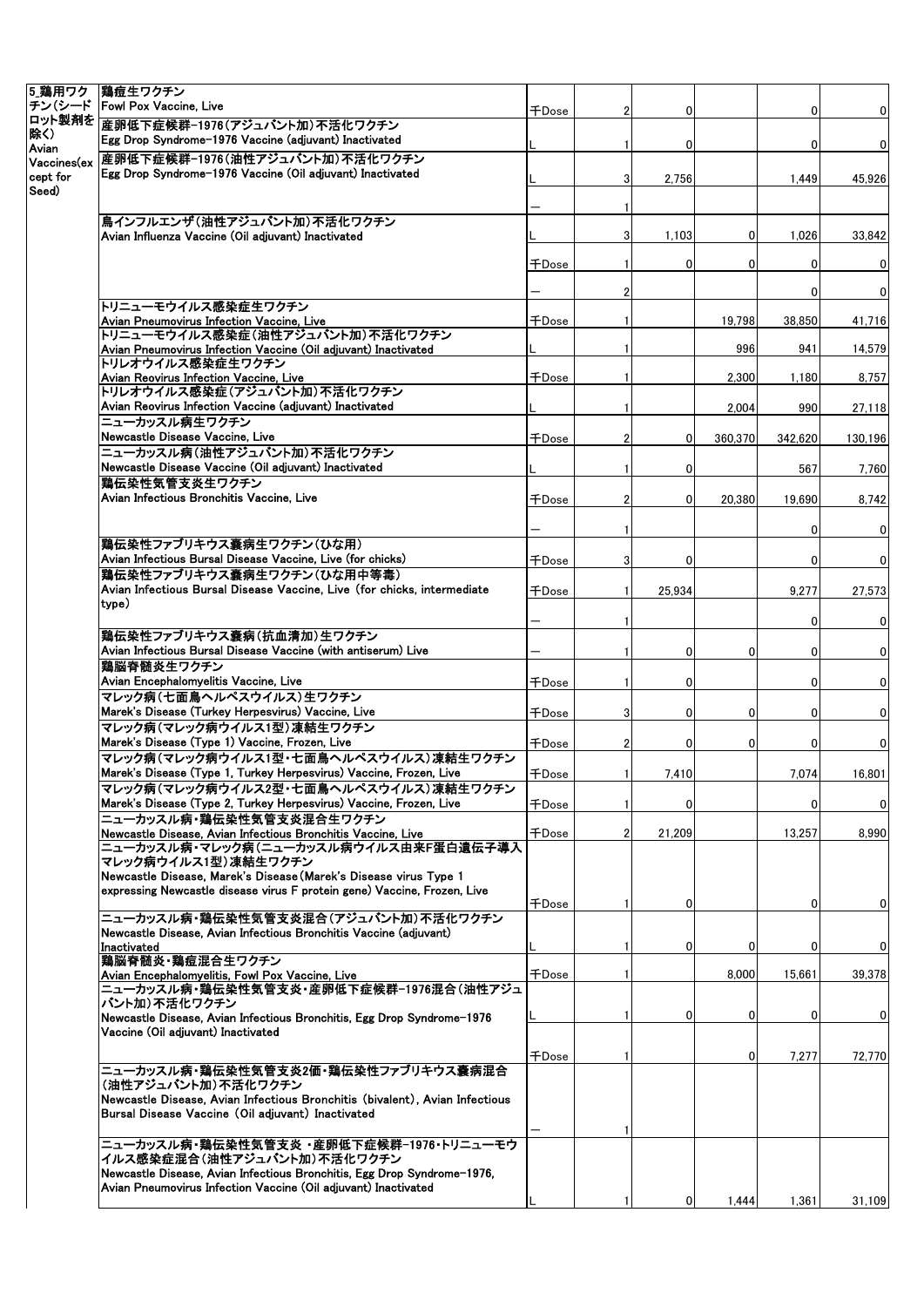| ニューカッスル病・鶏伝染性気管支炎2価・産卵低下症候群−1976・トリニューモ<br>ウイルス感染症混合(油性アジュバント加)不活化ワクチン                                       |              |   |              |        |          |              |
|--------------------------------------------------------------------------------------------------------------|--------------|---|--------------|--------|----------|--------------|
| Newcastle Disease, Avian Infectious Bronchitis (bivalent), Egg Drop                                          |              |   |              |        |          |              |
| Syndrome-1976, Avian Pneumovirus Infection Vaccine (Oil adjuvant)                                            |              |   |              |        |          |              |
| Inactivated                                                                                                  |              |   |              |        |          |              |
| ニューカッスル病・鶏伝染性気管支炎2価・鶏伝染性ファブリキウス嚢病・トリ                                                                         |              |   |              |        |          |              |
| ニューモウイルス感染症混合(油性アジュバント加)不活化ワクチン                                                                              |              |   |              |        |          |              |
| Newcastle Disease, Avian Infectious Bronchitis (bivalent), Avian Infectious                                  |              |   |              |        |          |              |
| Bursal Disease, Avian Pneumovirus Infection Vaccine (Oil adjuvant)                                           |              |   |              |        |          |              |
| Inactivated                                                                                                  |              |   |              | 1,000  | 1,212    |              |
| 鶏サルモネラ症(サルモネラ・エンテリティディス)(油性アジュバント加)不活化                                                                       |              |   |              |        |          | 66,720       |
| ワクチン                                                                                                         |              |   |              |        |          |              |
| Poultry Salmonellosis(S. enteritidis) Vaccine (Oil adjuvant), Inactivated                                    | <b>FDose</b> |   | $\Omega$     | 5.600  | 5,520    | 48,120       |
| 鶏サルモネラ症(サルモネラ・エンテリティディス・サルモネラ・ティフイムリウム)                                                                      |              |   |              |        |          |              |
| (アジュバント加)不活化ワクチン                                                                                             |              |   |              |        |          |              |
| Poultry Salmonellosis(S. enteritidis, S. typhimurium) Vaccine (adjuvant),                                    |              |   | 816          |        | 839      | 32,110       |
| Inactivated                                                                                                  |              |   |              |        |          |              |
|                                                                                                              |              |   |              |        |          |              |
| 鶏サルモネラ症(サルモネラ・エンテリティディス・サルモネラ・ティフイムリウム)                                                                      |              |   |              |        |          |              |
| (油性アジュバント加)不活化ワクチン                                                                                           |              |   |              |        |          |              |
| Poultry Salmonellosis(S. enteritidis, S. typhimurium) Vaccine (Oil adjuvant),                                |              |   |              |        |          |              |
| Inactivated                                                                                                  |              |   | 0            |        | 3        | 73           |
| 鶏サルモネラ症(サルモネラ・インファンティス・サルモネラ・エンテリティディス・                                                                      |              |   |              |        |          |              |
| サルモネラ・ティフィムリウム)(油性アジュバント加)不活化ワクチン                                                                            |              |   |              |        |          |              |
| Poultry Salmonellosis(S.infantis, S. enteritidis, S. typhimurium) Vaccine (Oil                               |              |   |              |        |          |              |
| adiuvant). Inactivated                                                                                       |              |   |              |        |          |              |
| 鶏大腸菌症生ワクチン                                                                                                   | <b>千Dose</b> |   | 3,110        |        | 3,411    | 33,445       |
| Poultry Colibacillosis Vaccine, Live                                                                         |              |   |              |        |          |              |
|                                                                                                              | 千Dose        |   | 36,654       | 0      | 4,832    | 15,929       |
| 鶏大腸菌症(078全菌体破砕処理)(脂質アジュバント加)不活化ワクチン                                                                          |              |   |              |        |          |              |
| Poultry Colibacillosis (O78 whole bacterial cell fragmented) Vaccine(Lipid                                   |              |   |              |        |          |              |
| adjuvant), Inactivated                                                                                       |              |   | 471          |        | 358      | 20,380       |
| 鶏大腸菌症(組換え型F11線毛抗原·ベロ細胞毒性抗原)(油性アジュバント加)                                                                       |              |   |              |        |          |              |
| 不活化ワクチン<br>Poultry Colibacillosis (F11 recombinant flagellar antigen and Vero-cell toxic                     |              |   |              |        |          |              |
| antigen) Vaccine(Oil adjuvant), Inactivated                                                                  |              |   |              | 750    | 580      | 11,979       |
| 鶏伝染性コリーザ(A型)(アジュバント加)不活化ワクチン                                                                                 |              |   |              |        |          |              |
| Avian Infectious Coryza (Type A) Vaccine (adjuvant), Inactivated                                             | $\mp$ Dose   |   | 0            |        | $\Omega$ | $\mathbf{0}$ |
| マイコプラズマ・シノビエ感染症凍結生ワクチン                                                                                       |              |   |              |        |          |              |
| Mycoplasma synoviae Vaccine, Frozen, Live                                                                    | 千Dose        |   |              | 19,294 | 8,900    | 182,450      |
| マイコプラズマ・ガリセプチカム感染症(油性アジュバント加)不活化ワクチン                                                                         |              |   |              |        |          |              |
| Mycoplasma gallisepticum Vaccine (Oil adjuvant), Inactivated                                                 |              |   |              |        |          |              |
| 鶏コクシジウム感染症(ネカトリックス)生ワクチン                                                                                     |              | 1 | $\mathbf{0}$ | 0      | 0        | $\mathbf 0$  |
| Chicken Coccidiosis (E.necatrix) Vaccine, Live                                                               | $\mp$ Dose   |   | 10.357       | 0      | 7,516    | 21,919       |
| ロイコチトゾーン病(油性アジュバント加)不活化ワクチン(組換え型)                                                                            |              |   |              |        |          |              |
| Leucocytozoonosis (recombinant) Vaccine (Oil adjuvant), Inactivated                                          |              |   |              |        |          |              |
|                                                                                                              |              |   | 0            | 0      | 0        | $\mathbf 0$  |
| 鶏コクシジウム感染症(アセルブリナ・テネラ・マキシマ)混合生ワクチン                                                                           |              |   |              |        |          |              |
| Chicken Coccidiosis (E.acervulina, E.tenella and E.maxima) Vaccine, Live                                     |              |   |              |        |          |              |
|                                                                                                              |              |   |              |        |          |              |
|                                                                                                              | 千Dose        |   | 41,217       | 0      | 43,443   | 128,909      |
| 鶏コクシジウム感染症(アセルブリナ・テネラ・マキシマ・ミチス)混合生ワクチン                                                                       |              |   |              |        |          |              |
| Chicken Coccidiosis (E.acervulina, E.tenella, E.maxima and E.mitis) Vaccine,                                 |              |   |              |        |          |              |
| Live                                                                                                         |              |   | 60           | 60     | 58       | 53,600       |
| ニューカッスル病・鶏伝染性コリーザ(A型)混合(アジュバント加)不活化ワクチ<br>ン                                                                  |              |   |              |        |          |              |
| Newcastle Disease, Avian Infectious Coryza (Type A) Vaccine (adjuvant),                                      |              |   |              |        |          |              |
|                                                                                                              |              |   | 3,000        |        | 0        | $\mathbf{0}$ |
| ニューカッスル病・鶏伝染性コリーザ(A・C型)混合(アジュバント加)不活化ワク                                                                      |              |   |              |        |          |              |
| チン                                                                                                           |              |   |              |        |          |              |
| Newcastle Disease, Avian Infectious Corvza (Type A&C) Vaccine (adiuvant).<br>Inactivated                     |              |   | 300          |        | 0        | $\mathbf{0}$ |
| ニューカッスル病・鶏伝染性気管支炎・鶏伝染性コリーザ(A・C型)混合(油性ア                                                                       |              |   |              |        |          |              |
| ジュバント加)不活化ワクチン                                                                                               |              |   |              |        |          |              |
| Newcastle Disease, Avian Infectious Bronchitis, Avian Infectious Coryza                                      |              |   |              |        |          |              |
| (Type A&C) Vaccine (Oil adjuvant) Inactivated                                                                |              | 2 | $\mathbf{0}$ | 0      | 0        | $\mathbf{0}$ |
| ニューカッスル病・鶏伝染性気管支炎2価・鶏サルモネラ症(サルモネラ・エンテ                                                                        |              |   |              |        |          |              |
| リティディス)混合(油性アジュバント加)不活化ワクチン                                                                                  |              |   |              |        |          |              |
| Newcastle Disease, Avian Infectious Bronchitis (bivalent), Poultry                                           |              |   | $\Omega$     | 0      | 0        |              |
| Salmonellosis(S. enteritidis) Vaccine (Oil adjuvant), Inactivated<br> ニューカッスル病・鶏伝染性気管支炎2価・鶏伝染性コリーザ(A・C型)混合(油 | <b>千Dose</b> |   |              |        |          | $\mathbf{0}$ |
| 性アジュハ゛ント加)不活化ワクチン                                                                                            |              |   |              |        |          |              |
| Newcastle Disease, Avian Infectious Bronchitis (bivalent), Avian Infectious                                  |              |   |              |        |          |              |
| Coryza (Type A&C) Vaccine (Oil adjuvant), Inactivated                                                        |              |   | 2,845        |        | 0        | 0            |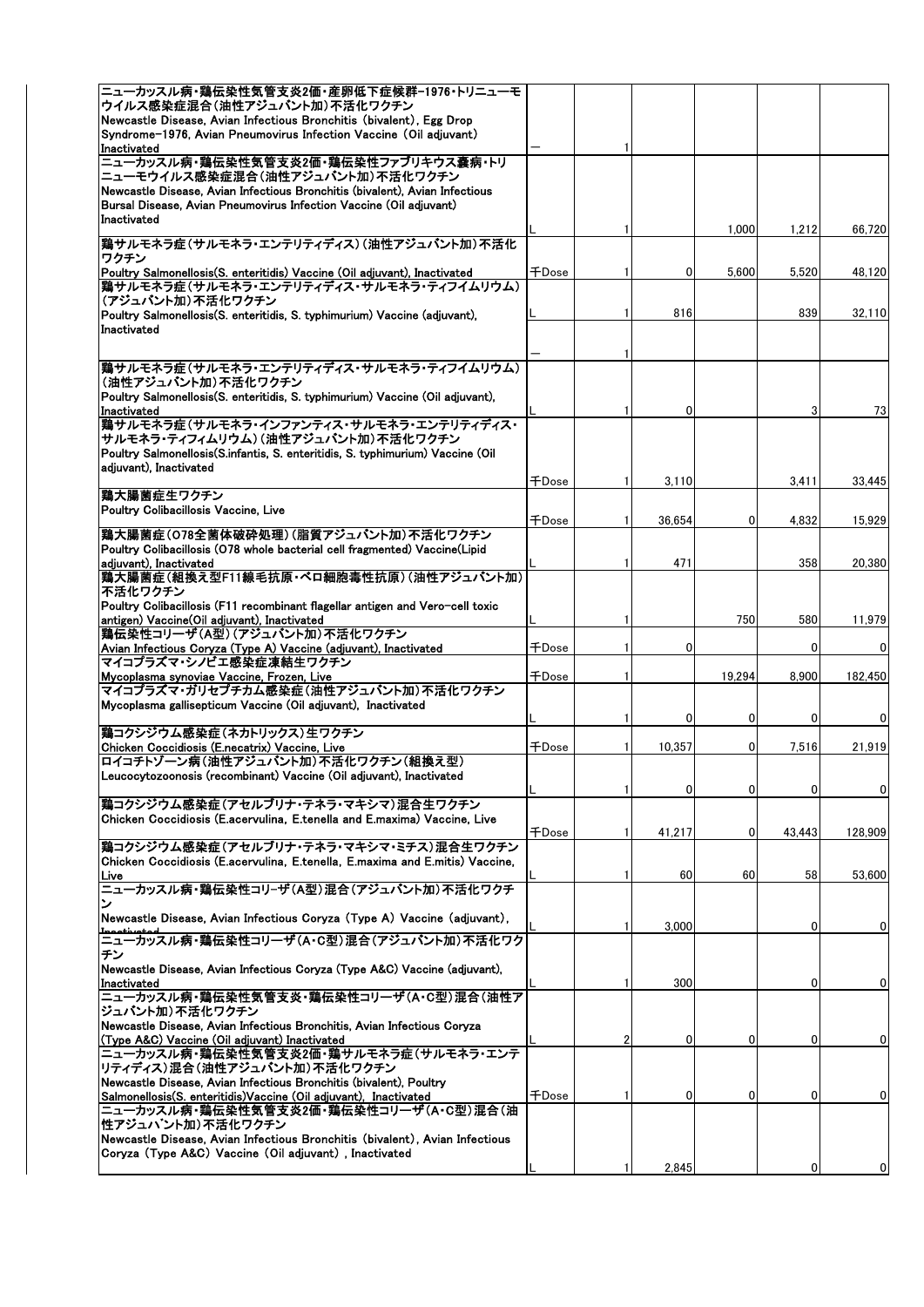|                         | ニューカッスル病・鶏伝染性気管支炎2価・マイコプラズマ・ガリセプチカム感染                                                                             |              |                |         |                |         |             |
|-------------------------|-------------------------------------------------------------------------------------------------------------------|--------------|----------------|---------|----------------|---------|-------------|
|                         | 症混合(油性アジュバント加)不活化ワクチン<br>Newcastle Disease, Avian Infectious Bronchitis (bivalent), Mycoplasma                    |              |                |         |                |         |             |
|                         | gallisepticum Vaccine (Oil adjuvant), Inactivated                                                                 | <b>千Dose</b> |                |         |                | 0       | 0           |
|                         | ニューカッスル病・鶏伝染性気管支炎2価・鶏伝染性コリーザ(A・C型)・マイコプ                                                                           |              |                |         |                |         |             |
|                         | ラズマ・ガリセプチカム感染症混合(油性アジュバント加)不活化ワクチン<br>Newcastle Disease, Avian Infectious Bronchitis (bivalent), Avian Infectious |              |                |         |                |         |             |
|                         | Coryza (Type A&C), Mycoplasma gallisepticum Vaccine (Oil adjuvant),                                               |              |                |         |                |         |             |
|                         | Inactivated                                                                                                       |              |                |         |                | 0       | 0           |
|                         | ニュ―カッスル病・鶏伝染性気管支炎2価・産卵低下症候群–1976・鶏伝染性コ<br>リーザ(A・C型組換え融合抗原)・マイコプラズマ・ガリセプチカム感染症混合                                   |              |                |         |                |         |             |
|                         | (油性アジュバント加)不活化ワクチン                                                                                                |              |                |         |                |         |             |
|                         | Newcastle Disease, Avian Infectious Bronchitis (bivalent), Egg Drop                                               |              |                |         |                |         |             |
|                         | Syndrome-1976, Avian Infectious Coryza (Type A&C), Mycoplasma                                                     |              |                |         |                |         |             |
|                         | gallisepticum Vaccine (Oil adjuvant), Inactivated                                                                 |              |                | 18,099  |                | 15,546  | 1,034,199   |
|                         | 合計 Subtotal                                                                                                       |              |                |         |                |         |             |
|                         |                                                                                                                   |              | 75             | 175,340 | 441,996        | 553,436 | 2,165,090   |
| 6_水産用ワ<br>クチン(シー        | イリドウイルス感染症不活化ワクチン<br>Iridovirus Infection Vaccine, Inactivated                                                    | $\mp$ Dose   |                | 5,320   | $\overline{0}$ | 5,320   | 77,255      |
| ドロット製剤                  | イリドウイルス病(油性アジュバント加)不活化ワクチン                                                                                        |              |                |         |                |         |             |
| を除く)                    | Iridovirus Infection Vaccine (Oil adjuvant), Inactivated                                                          |              |                |         | 125            | 20      | 3,730       |
| Fisheries               | まはたウイルス性神経壊死症不活化ワクチン                                                                                              |              |                |         |                |         |             |
| Vaccines<br>(except for | Viral Nervous Necrosis in Sevenband grouper Vaccine, Inactivated<br> あゆビブリオ病不活化ワクチン                               |              | $\overline{2}$ | 32      |                | 29      | 10,392      |
| Seed)                   | Vibriosis in Ayu Vaccine, Inactivated                                                                             |              |                |         |                | 0       | $\mathbf 0$ |
|                         | さけ科魚類ビブリオ病不活化ワクチン                                                                                                 |              |                |         |                |         |             |
|                         | Vibriosis in Salmonid Fish Vaccine, Inactivated                                                                   |              |                | 5,264   |                | 2,747   | 17,581      |
|                         | ひらめエドワジエラ症(多糖アジュバント加)不活化ワクチン<br>Edwardsiellosis in Flounder Vaccine(Polysaccharide adjuvant), inactivated         |              |                |         |                |         |             |
|                         |                                                                                                                   |              |                |         |                | 0       |             |
|                         | ひらめβ溶血性レンサ球菌症不活化ワクチン                                                                                              |              |                |         |                |         | $\mathbf 0$ |
|                         | $\beta$ Hemolytic Streptococcosis in Flounder Vaccine, Inactivated                                                |              | 2              | 100     |                | 124     | 12,064      |
|                         | ぶりα 溶血性レンサ球菌症不活化ワクチン                                                                                              |              |                |         |                |         |             |
|                         | Lactococcosis in Yellowtail Vaccine, Inactivated<br>ぶりα溶血性レンサ球菌症不活化ワクチン(注射型)                                      |              |                | 298     |                | 311     | 34,622      |
|                         | Lactococcosis in Yellowtail Vaccine, Inactivated (for injection)                                                  |              |                | 515     |                | 515     | 30,870      |
|                         | ぶりα溶血性レンサ球菌症(酵素処理)不活化ワクチン                                                                                         |              |                |         |                |         |             |
|                         | Lactococcosis in Yellowtail Vaccine (enzymatic treatment). Inactivated<br>ひらめストレプトコッカス・パラウベリス(Ⅰ型・Ⅱ型)感染症・β溶血性レンサ球  |              |                | ŋ       | $\Omega$       | 0       | $\mathbf 0$ |
|                         | 菌症混合不活化ワクチン                                                                                                       |              |                |         |                |         |             |
|                         | Streptococcus parauberis (Type I& II) Infection, $\beta$ Hemolytic                                                |              |                |         |                |         |             |
|                         | Streptococcosis in Flounder Vaccine, Inactivated                                                                  |              |                | 1,220   |                | 311     | 45,400      |
|                         | ぶりα溶血性レンサ球菌症・類結節症混合(油性アジュバント加)不活化ワクチ                                                                              |              |                |         |                |         |             |
|                         | Lactococcosis, Pseudotuberculosis in Yellowtail Vaccine (Oil adjuvant),                                           |              |                |         | 250            | 132     | 27,009      |
|                         | ぶりビブリオ病・α溶血性レンサ球菌症混合不活化ワクチン                                                                                       |              |                |         |                |         |             |
|                         | Vibriosis, Lactococcosis in Yellowtail Vaccine, Inactivated                                                       |              | 3              | 520     |                | 229     | 36,001      |
|                         | ぶりビブリオ病・α溶血性レンサ球菌症・ストレプトコッカス・ジスガラクチエ感染                                                                            |              |                |         |                |         |             |
|                         | 症混合不活化ワクチン<br>Vibriosis, Lactococcosis, Streptococcus dysgalactiae Infection in Yellowtail                        |              |                |         |                |         |             |
|                         | Vaccine (Oil adiuvant). Inactivated                                                                               |              |                | 0       |                | 20      | 3,690       |
|                         | ぶりビブリオ病・α溶血性レンサ球菌症・類結節症混合(油性アジュバント加)                                                                              |              |                |         |                |         |             |
|                         | 不活化ワクチン<br>Vibriosis, Lactococcosis, Pseudotuberculosis in Yellowtail Vaccine (Oil                                |              |                |         |                |         |             |
|                         | adiuvant). Inactivated                                                                                            |              | 1              |         |                | 285     | 64,092      |
|                         | イリドウイルス感染症・ぶりα溶血性レンサ球菌症混合不活化ワクチン                                                                                  |              |                |         |                |         |             |
|                         | Iridovirus Infection, Lactococcosis in Yellowtail Vaccine, Inactivated<br>イリドウイルス感染症・ぶりビブリオ病・α溶血性レンサ球菌症混合不活化ワク    | <b>FDose</b> | 1              | 0       | $\mathbf 0$    | 0       | $\mathbf 0$ |
|                         | チン                                                                                                                |              | $\overline{2}$ | 828     |                | 1,100   | 224,372     |
|                         | Iridovirus Infection. Vibriosis. Lactococcosis in Yellowtail Vaccine. Inactivated                                 |              |                |         |                |         |             |
|                         |                                                                                                                   | <b>千Dose</b> |                | 4,048   | $\overline{0}$ | 4,048   | 91,809      |
|                         | イリドウイルス病・ぶりビブリオ病・α 溶血性レンサ球菌症・類結節症混合(多糖<br>アジュバント加)不活化ワクチン                                                         |              |                |         |                |         |             |
|                         | Iridovirus Infection, Vibriosis, Lactococcosis, Pseudotuberculosis in Yellowtail                                  |              |                |         |                |         |             |
|                         | Vaccine (Polysaccharide adjuvant), Inactivated                                                                    |              |                | 94      |                | 94      | 32,780      |
|                         | イリドウイルス病・ぶりビブリオ病・α溶血性レンサ球菌症・類結節症混合(油性<br>アジュバント加)不活化ワクチン                                                          |              |                |         |                |         |             |
|                         | Iridovirus Infection, Vibriosis, Lactococcosis, Pseudotuberculosis in Yellowtail                                  |              |                |         |                |         |             |
|                         | Vaccine (Oil adjuvant), Inactivated                                                                               |              | 1              | 434     |                | 353     | 106,563     |
|                         | 合計 Subtotal                                                                                                       |              |                |         |                |         |             |
|                         |                                                                                                                   |              | 28             | 18,670  | 375            | 15,636  | 818,228     |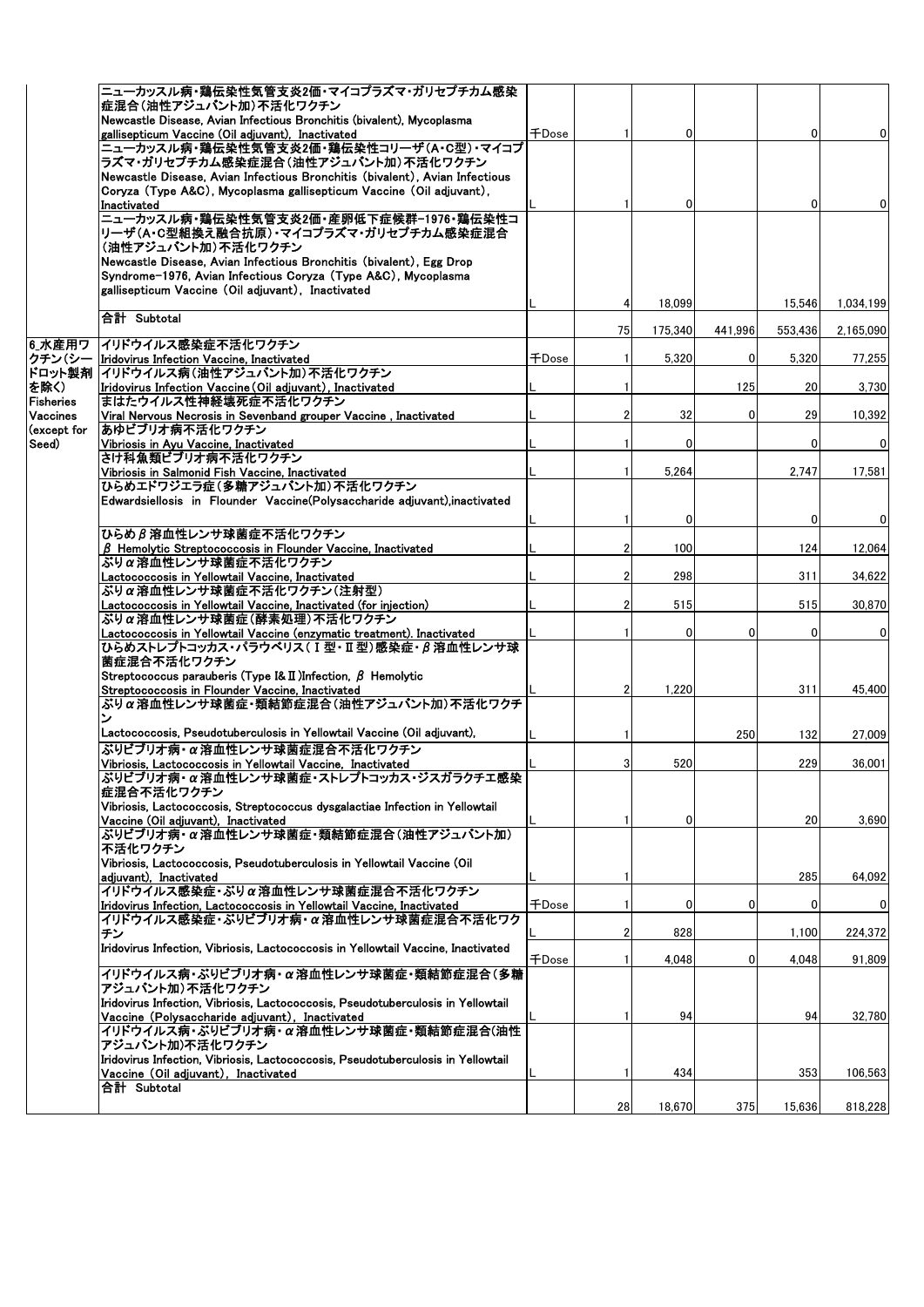| 7_犬用ワク                  | 大パルボウイルス感染症生ワクチン                                                                                                       |                     |              |                |          |       |             |
|-------------------------|------------------------------------------------------------------------------------------------------------------------|---------------------|--------------|----------------|----------|-------|-------------|
| チン(シード                  | Canine Parvovirus Infection Vaccine. Live                                                                              | 千Dose               |              | $\Omega$       |          | 0     | 0           |
| ロット製剤を                  |                                                                                                                        |                     |              |                |          |       |             |
| 除く)                     |                                                                                                                        |                     |              |                |          |       |             |
| Canine                  | 犬パルボウイルス感染症不活化ワクチン                                                                                                     |                     |              |                |          |       |             |
| Vaccines<br>(except for | Canine Parvovirus Infection Vaccine, Inactivated<br>ジステンパー・犬アデノウイルス(2型)感染症混合生ワクチン                                      | $\mp$ Dose          |              | $\mathbf{0}$   |          | 0     | 0           |
| Seed)                   | Canine Distemper, Canine Adenovirus (type 2) Vaccine, Live                                                             |                     |              |                |          |       |             |
|                         |                                                                                                                        | 千Dose               |              | 24             |          | 20    | 6,050       |
|                         | ジステンパー・犬パルボウイルス感染症混合生ワクチン                                                                                              |                     |              |                |          |       |             |
|                         | Canine Distemper, Canine Parvovirus Infection Vaccine, Live                                                            | $\mp$ Dose          |              |                | 70       | 54    | 24,936      |
|                         | ジステンパー・犬アデノウイルス(2型)感染症・犬パルボウイルス感染症混合生                                                                                  |                     |              |                |          |       |             |
|                         | ワクチン                                                                                                                   |                     |              |                |          |       |             |
|                         | Canine Distemper, Canine Adenoovirus (Type 2) Infection, Canine Parvovirus                                             |                     |              |                |          |       |             |
|                         | Infection Vaccine. Live                                                                                                | <b>千Dose</b>        |              |                | 21       | 16    | 7,090       |
|                         | ジステンパー・犬アデノウイルス(2型)感染症・犬パラインフルエンザ・犬パルボ<br>ウイルス感染症混合生ワクチン                                                               |                     |              |                |          |       |             |
|                         | Canine Distemper, Canine Adenoovirus (Type 2) Infection, Canine                                                        | <b>千Dose</b>        |              | 0              | 318      | 317   | 204,259     |
|                         | Parainfluenza, Canine Parvovirus Infection Vaccine Live                                                                |                     |              |                |          |       |             |
|                         |                                                                                                                        |                     |              |                |          |       |             |
|                         |                                                                                                                        |                     |              | 0              | 0        | 0     | 0           |
|                         | ジステンパー・犬アデノウイルス(2型)感染症・犬パラインフルエンザ・犬パルボ                                                                                 |                     |              |                |          |       |             |
|                         | ウイルス感染症・犬コロナウイルス感染症混合生ワクチン<br>Canine Distemper, Canine Adenovirus (Type 2) Infection, Canine                           |                     |              |                |          |       |             |
|                         | Parainfluenza, Canine Parvovirus Infection, Canine Coronavirus Infection                                               |                     |              |                |          |       |             |
|                         | Vaccine, Live                                                                                                          | $\mp$ Dose          | 2            | 0              |          | 0     | 0           |
|                         | ジステンパー・犬アデノウイルス(2型)感染症・犬パラインフルエンザ・犬パルボ                                                                                 |                     |              |                |          |       |             |
|                         | ウイルス感染症・犬コロナウイルス感染症混合ワクチン                                                                                              |                     |              |                |          |       |             |
|                         | Canine Distemper, Canine Adenovirus (Type 2) Infection, Canine                                                         | <b><i>FDose</i></b> |              |                | 166      | 259   | 183.507     |
|                         | Parainfluenza, Canine Parvovirus Infection, Canine Coronavirus Infection                                               |                     |              |                |          |       |             |
|                         | Vaccine, Mixed                                                                                                         |                     |              |                |          |       |             |
|                         |                                                                                                                        |                     |              | <sup>0</sup>   | 0        | 0     | 0           |
|                         | ジステンパー・犬アデノウイルス(2型)感染症・犬パラインフルエンザ・犬パルボ                                                                                 |                     |              |                |          |       |             |
|                         | ウイルス感染症・犬レプトスピラ病混合ワクチン<br>Canine Distemper, Canine Adenovirus (Type 2) Infection, Canine                               |                     |              |                |          |       |             |
|                         | Parainfluenza, Canine Parvovirus Infection, Canine Leptospirosis Vaccine,                                              |                     |              |                |          |       |             |
|                         | Mixed                                                                                                                  | $\mp$ Dose          |              |                | 65       | 30    | 23,715      |
|                         | ジステンパー・犬アデノウイルス(2型)感染症・犬パラインフルエンザ・犬パルボ                                                                                 |                     |              |                |          |       |             |
|                         | ウイルス感染症・犬レプトスピラ病(カニコーラ・コペンハーゲニー・ヘブドマディ                                                                                 |                     |              |                |          |       |             |
|                         | ス)混合ワクチン                                                                                                               |                     |              |                |          |       |             |
|                         | Canine Distemper, Canine Adenovirus (Type 2) Infection, Canine                                                         |                     |              |                |          |       |             |
|                         | Parainfluenza, Canine Parvovirus Infection, Canine Leptospirosis (L.canicola.<br>L. copenhagenv. L. hebdomadis). Mixed | $\mp$ Dose          |              | $\mathbf{0}$   |          | 0     | 0           |
|                         | ジステンパー・犬アデノウイルス(2型)感染症・犬パラインフルエンザ・犬パルボ                                                                                 |                     |              |                |          |       |             |
|                         | ウイルス感染症・犬コロナウイルス感染症・犬レプトスピラ病混合ワクチン                                                                                     |                     |              |                |          |       |             |
|                         | Canine Distemper, Canine Adenovirus (Type 2) Infection, Canine                                                         | <b>千Dose</b>        |              |                | 509      | 579   | 484.056     |
|                         | Parainfluenza, Canine Parvovirus Infection, Canine Coronavirus Infection,                                              |                     |              |                |          |       |             |
|                         | Canine Leptospirosis Vaccine, Mixed                                                                                    |                     |              |                |          |       |             |
|                         |                                                                                                                        |                     |              | $\Omega$       | $\Omega$ | 0     | $\mathbf 0$ |
|                         | ジステンパー・犬アデノウイルス(2型)感染症・犬パラインフルエンザ・犬パルボ                                                                                 |                     |              |                |          |       |             |
|                         | ウイルス感染症・犬コロナウイルス感染症・犬レプトスピラ病(カニコーラ・コペン                                                                                 |                     |              |                |          |       |             |
|                         | ハーゲニー・ヘブドマディス)混合ワクチン                                                                                                   |                     |              |                |          |       |             |
|                         | Canine Distemper, Canine Adenovirus (Type 2) Infection, Canine                                                         |                     |              |                |          |       |             |
|                         | Parainfluenza, Canine Parvovirus Infection, Canine Coronavirus Infection,                                              |                     |              |                |          |       |             |
|                         | Canine Leptospirosis (L.canicola, L. copenhageny, L. hebdomadis) Vaccine,<br>Mixed                                     | <b><i>FDose</i></b> | 2            | $\overline{0}$ |          | 148   | 102,120     |
|                         | ジステンパー・犬アデノウイルス(2型)感染症・犬パラインフルエンザ・犬パルボ                                                                                 |                     |              |                |          |       |             |
|                         | ウイルス感染症・犬コロナウイルス感染症・犬レプトスピラ病(カニコーラ・イクテ                                                                                 |                     |              |                |          |       |             |
|                         | ロヘモラジー・グリッポチフォーサ・ポモナ)混合(アジュバント加)ワクチン                                                                                   |                     |              |                |          |       |             |
|                         | Canine Distemper, Canine Adenovirus (Type 2) Infection, Canine                                                         |                     |              |                |          |       |             |
|                         | Parainfluenza, Canine Parvovirus Infection, Canine Coronavirus Infection,                                              |                     |              |                |          |       |             |
|                         | Canine Leptospirosis(L.canicola ,L.icterohaemorrhagiae,L.                                                              | $\mp$ Dose          |              | 0              | 68       |       |             |
|                         | grippotyphosa,L.pomona)Vaccine(adjuvant),Mixed<br>合計 Subtotal                                                          |                     |              |                |          | 74    | 65,800      |
|                         |                                                                                                                        |                     | 20           | 24             | 1,217    | 1,497 | 1,101,533   |
| 8.猫・ミンク                 | 猫白血病(アジュバント加)ワクチン(組換え型)                                                                                                |                     |              |                |          |       |             |
| 用ワクチン                   | Feline Leukemia (recombinant) Vaccine (adjuvant)                                                                       | 千Dose               |              |                | 10       | 14    | 17,443      |
| (シードロッ                  | 猫免疫不全ウイルス感染症(アジュバント加)不活化ワクチン                                                                                           |                     |              |                |          |       |             |
| ト製剤を除<br>K)             | Feline Immunodeficiency Virus Infection Vaccine (adjuvant), Inactivated<br> 猫ウイルス性鼻気管炎・猫カリシウイルス感染症・猫汎白血球減少症混合生ワ        | $\mp$ Dose          |              | $\Omega$       | 34       | 11    | 15,001      |
| Feline・Mink  クチン        |                                                                                                                        |                     |              |                |          |       |             |
| <b>Vaccines</b>         | Feline Rhinotracheitis, Feline Calicivirus Infection, Feline Panleukopenia                                             | <b>千Dose</b>        | $\mathbf{2}$ |                | 190      | 302   | 169,550     |
| (except for             | Vaccine, Live                                                                                                          |                     |              |                |          |       |             |
| Seed)                   |                                                                                                                        |                     |              | 01             | 0        | 0     | 0           |
|                         | 猫ウイルス性鼻気管炎・猫カリシウイルス感染症2価・猫汎白血球減少症混合                                                                                    |                     |              |                |          |       |             |
|                         | ワクチン<br>Feline Rhinotracheitis, Feline Calicivirus Infection (bivalent), Feline                                        |                     |              |                |          |       |             |
|                         | Panleukopenia Vaccine, Mixed                                                                                           | <b>千Dose</b>        |              | 0              | 331      | 259   | 151,444     |
|                         |                                                                                                                        |                     |              |                |          |       |             |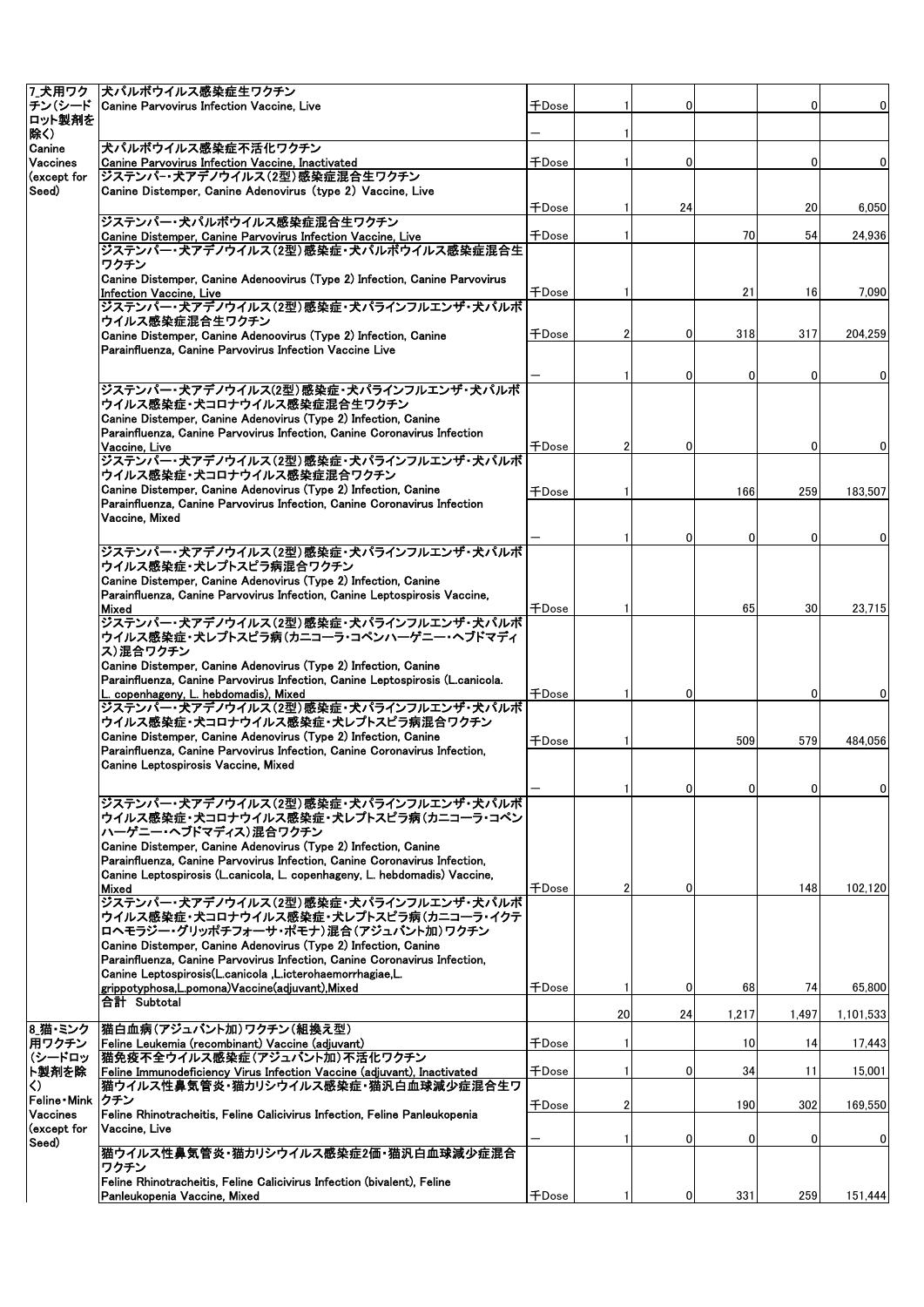|                              | 猫ウイルス性鼻気管炎・猫カリシウイルス感染症・猫汎白血球減少症混合(油<br>性アジュバント加)不活化ワクチン                                                                                                                   |                     |                |          |                |       |             |
|------------------------------|---------------------------------------------------------------------------------------------------------------------------------------------------------------------------|---------------------|----------------|----------|----------------|-------|-------------|
|                              | Feline Rhinotracheitis, Feline Calicivirus Infection, Feline Panleukopenia                                                                                                |                     |                | 0        |                | 0     | $\mathbf 0$ |
|                              | Vaccine (Oil adjuvant), Inactivated                                                                                                                                       | <b><i>FDose</i></b> |                |          | 181            | 185   | 152,476     |
|                              | 猫ウイルス性鼻気管炎・猫カリシウイルス感染症3価・猫汎白血球減少症・猫白<br>血病(組換え型)混合(油性アジュバント加)不活化ワクチン<br>Feline Rhinotracheitis, Feline Calicivirus Infection (trivalent), Feline                          |                     |                |          |                |       |             |
|                              | Panleukopenia, Feline Leukemia Vaccine (Oil adjuvant). Inactivated                                                                                                        |                     | $\overline{2}$ | 87       |                | 92    | 89,330      |
|                              | 猫ウイルス性鼻気管炎・猫カリシウイルス感染症・猫汎白血球減少症・猫白血<br>病・猫クラミジア感染症混合(油性アジュバント加)不活化ワクチン                                                                                                    |                     |                |          |                |       |             |
|                              | Feline Rhinotracheitis, Feline Calicivirus Infection, Feline Panleukopenia,<br>Feline Leukemia, Feline Chlamydia Vaccine (Oil adjuvant), Inactivated                      |                     |                | 85       |                | 61    | 75,050      |
|                              |                                                                                                                                                                           | <b>FDose</b>        |                |          | $\overline{0}$ | 75    | 85,201      |
|                              | 猫ウイルス性鼻気管炎・猫カリシウイルス感染症2価・猫汎白血球減少症・猫白<br>血病(猫白血病ウイルス由来防御抗原たん白遺伝子導入カナリア痘ウイル<br>ス)・猫クラミジア感染症混合ワクチン<br>Feline Rhinotracheitis, Feline Calicivirus Infection(bivalent), Feline |                     |                |          |                |       |             |
|                              | Panleukopenia, Feline Leukemia (Canarypox virus recombinant), Feline                                                                                                      |                     |                |          |                |       |             |
|                              | Chlamydiosis, Vaccine Infection<br>カナリア痘生ワクチン                                                                                                                             | <b><i>FDose</i></b> |                | 0        | 91             | 62    | 69,024      |
|                              | Canary Pox Vaccine, Live                                                                                                                                                  | <b>千Dose</b>        |                | 0        |                | 0     | $\mathbf 0$ |
|                              | 合計 Subtotal                                                                                                                                                               |                     | 14             | 172      | 838            | 1,061 | 824,519     |
| 9 牛用ワク<br>チン(シード             | 牛伝染性鼻気管炎・牛パラインフルエンザ混合生ワクチン(シード)<br>Infectious Bovine Rhinotracheitis.Bovine Parainfluenza Vaccine.Lived.Seed                                                              |                     |                |          |                |       |             |
| ロット製剤)                       |                                                                                                                                                                           | <b><i>FDose</i></b> |                | 0        | 82             | 12    | 7,731       |
| Bovine<br>Vaccines           | 牛流行熱(アジュバント加)不活化ワクチン(シード)<br>Bovine Ephemeral Fever Vaccine (adjuvant), Inactivated, Seed                                                                                 |                     | 2              | 0        | $\overline{0}$ | 35    | 1,730       |
| (Seed)                       | 牛流行熱・イバラキ病混合(アジュバント加)不活化ワクチン(シード)<br>Bovine Ephemeral Fever, Ibaraki Disease Vaccine (adjuvant), Inactivated,                                                             |                     |                |          |                |       |             |
|                              | Seed<br>アカバネ病・チュウザン病・アイノウイルス感染症混合(アジュバント加)不活化                                                                                                                             |                     |                | 164      |                | 81    | 12,960      |
|                              | ワクチン(シード)                                                                                                                                                                 |                     |                |          |                |       |             |
|                              | Akabane disease, Ibaraki disease, Bovine Ephemeral Fever, Chuzan disease<br>Vaccine (adjuvant), Inactivated, Seed                                                         |                     | 3              | 348      | $\overline{0}$ | 617   | 209,170     |
|                              | 牛ヒストフィルス・ソムニ(ヘモフィルス・ソムナス)感染症(アジュバント加)不活<br>化ワクチン(シード)                                                                                                                     |                     |                |          |                |       |             |
|                              | Heamophilus somnus Vaccine (adjuvant), Inactivated, Seed<br>牛レプトスピラ病(アジュバント加)不活化ワクチン(シード)                                                                                 |                     | 2              | 580      |                | 289   | 147,351     |
|                              | Bovine Leptospirosis Vaccine (adjuvant), Inactivated, Seed                                                                                                                |                     |                | 0        | $\overline{0}$ | 8     | 2,481       |
|                              | 炭疽生ワクチン(シード)<br>Anthrax Vaccine, Live, Seed                                                                                                                               | <b>千Dose</b>        |                | $\Omega$ |                | 121   | 13,927      |
|                              | マンヘミア・ヘモリチカ(1型)感染症不活化ワクチン(油性アジュバント加溶解用<br>液)(シード)<br>Mannheimia haemolytica(type1)Vaccine (oil adjuvant), Inactivated, Seed                                               |                     |                |          |                |       |             |
|                              | 牛クロストリジウム・ボツリヌス(C・D型)感染症(アジュバント加)トキソイド(シー                                                                                                                                 | $+$ Dose            | $\mathbf{1}$   | $\Omega$ | 137            | 211   | 135,832     |
|                              | F)<br>Bovine Clostridial Infection, Bovine Botulism (type C&D) toxoid (adjuvant),                                                                                         |                     |                |          |                |       |             |
|                              | Seed<br>破傷風(アジュバント加)トキソイド(シード)                                                                                                                                            |                     |                | 76       |                | 227   | 17,310      |
|                              | Tetanus toxoid (adjuvant), Seed<br>牛クロストリジウム感染症3種混合(アジュバント加)トキソイド(シード)                                                                                                    |                     |                | 23       | 0              | 20    | 9,374       |
|                              | Bovine Clostridial Infections 3-way toxoid (adjuvant), Seed                                                                                                               |                     |                | 333      |                | 633   | 130,330     |
|                              | 牛クロストリジウム感染症5種混合(アジュバント加)トキソイド(シード)<br>Bovine Clostridial Infections 5-way toxoid (adjuvant), Seed                                                                        |                     |                |          |                |       |             |
|                              | アカバネ病生ワクチン(シード)                                                                                                                                                           |                     |                | 483      |                | 301   | 103,420     |
|                              | Akabane Disease Vaccine, Live, Seed                                                                                                                                       | <b>千Dose</b>        | 2              | 178      | $\overline{0}$ | 172   | 124,768     |
|                              | イバラキ病生ワクチン(シード)<br>Ibaraki Disease Vaccine, Live, Seed                                                                                                                    | 千Dose               | 3              | 60       | $\overline{0}$ | 105   | 25,078      |
|                              | 合計 Subtotal                                                                                                                                                               |                     | 21             | 2,244    | 219            | 2,830 | 941,462     |
| 10_馬用ワク<br>チン(シード            | 馬鼻肺炎(アジュバント加)不活化ワクチン(シード)<br>Equine Viral Rhinopneumonitis Vaccine (adjuvant), Inactivated, Seed                                                                          |                     |                |          |                |       |             |
| ロット製剤)<br>Equine<br>Vaccines | 馬ロタウイルス感染症(アジュバント加)不活化ワクチン(シード)<br>Equine Rotavirus Infection Vaccine (adjuvant), Inactivated, Seed                                                                       |                     |                | 140      | $\mathbf 0$    | 106   | 107,593     |
| (Seed)                       | 日本脳炎・ゲタウイルス感染症混合不活化ワクチン(シード)<br>Japanese Encephalitis, Getahvirus Infection Vaccine, Inactivated, Seed                                                                    |                     |                | 15       | $\mathbf 0$    | 17    | 10,778      |
|                              | 合計 Subtotal                                                                                                                                                               |                     | 1              | 53       | $\overline{0}$ | 52    | 52,600      |
|                              |                                                                                                                                                                           |                     | 3              | 208      | $\overline{0}$ | 175   | 170,970     |
|                              |                                                                                                                                                                           |                     |                |          |                |       |             |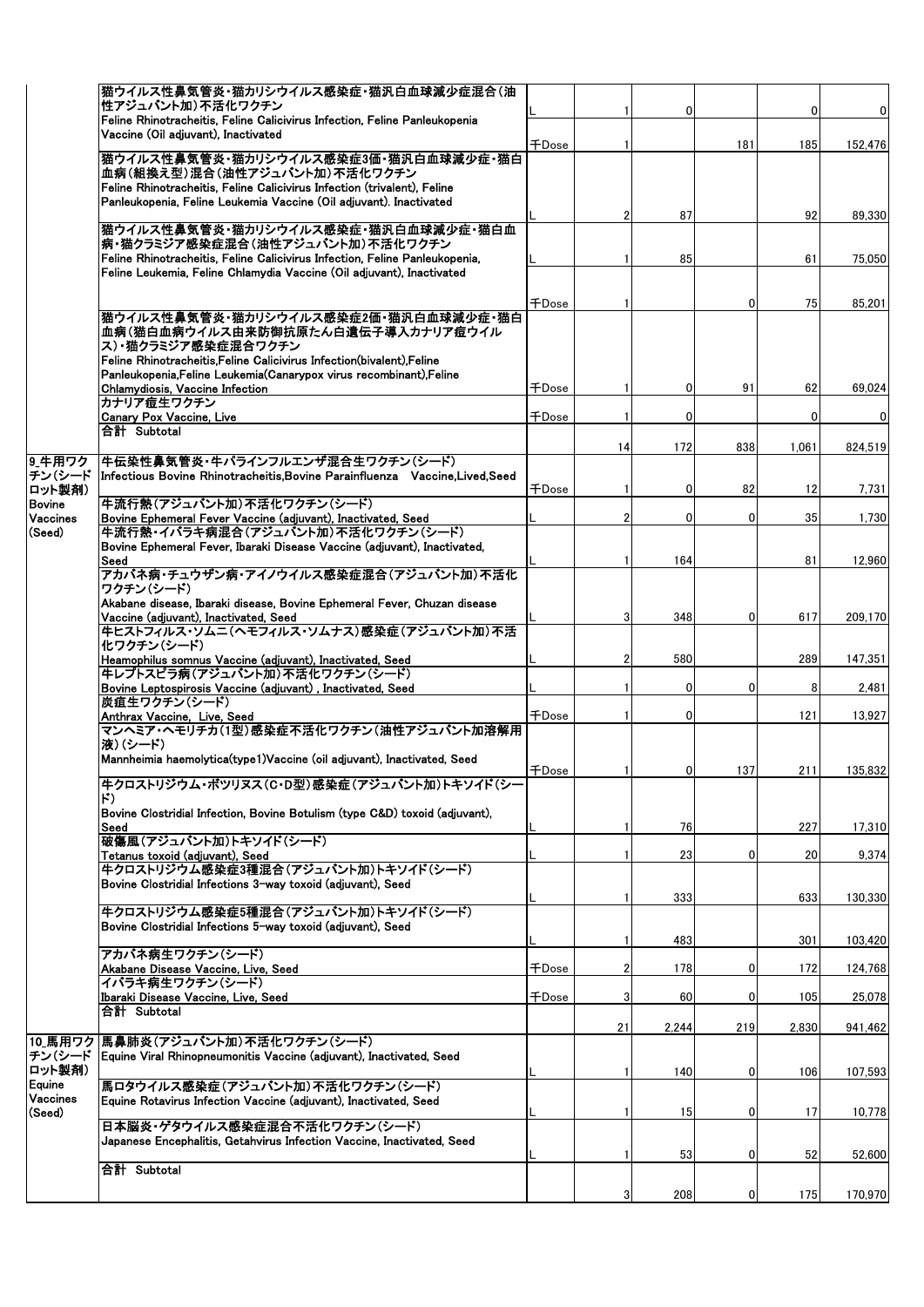|                 | 11_豚用ワク  豚コレラ生ワクチン(シード)                                                                                               |              |                |                |                |                |                |
|-----------------|-----------------------------------------------------------------------------------------------------------------------|--------------|----------------|----------------|----------------|----------------|----------------|
|                 | チン(シード  Hog Cholera Vaccine, Live, Seed                                                                               |              |                | 400            |                | $\overline{0}$ | $\overline{0}$ |
| ロット製剤)<br>Swine |                                                                                                                       | 個            |                | $\Omega$       |                | $\overline{0}$ | $\overline{0}$ |
| Vaccines        |                                                                                                                       | <b>千Dose</b> | 4              | 2,392          | $\overline{0}$ | $\overline{0}$ | $\overline{0}$ |
| (Seed)          | 日本脳炎生ワクチン(シード)                                                                                                        |              |                |                |                |                |                |
|                 | Japanese Encephalitis Vaccine, Live, Seed                                                                             | $\mp$ Dose   | $\overline{2}$ | 1,048          | 0              | 387            | 21,663         |
|                 | 日本脳炎不活化ワクチン(シード)<br>Japanese Encephalitis Vaccine, Inactivated, Seed                                                  |              | 3              | 925            | $\Omega$       | 1,117          | 72,783         |
|                 | 豚インフルエンザ(アジュバント加)不活化ワクチン(シード)                                                                                         |              |                |                |                |                |                |
|                 | Swine Influenza Vaccine (adjuvant), Inactivated, Seed                                                                 |              |                | 317            |                | 194            | 7,170          |
|                 | 豚オーエスキー病(gl-、tk+)生ワクチン(シード)                                                                                           |              |                |                |                |                |                |
|                 | Swine Aujeszky's Disease (Type gl-, tk+) Vaccine, Live, Seed<br>豚オーエスキー病(gI-、tk+)生ワクチン(アジュバント加溶解用液)(シード)              | <b>千Dose</b> |                | $\overline{0}$ |                | 327            | 24,616         |
|                 | Swine Aujeszky's Disease (Type gI-, tk+) Vaccine (adjuvant), Live, Seed                                               |              |                |                |                |                |                |
|                 |                                                                                                                       | $\mp$ Dose   |                | 663            |                | 700            | 53,599         |
|                 | 豚オーエスキー病(gI-、tk-)生ワクチン(シード)<br>Swine Aujeszky's Disease (Type gl-, tk-) Vaccine, Live, Seed                           | 千Dose        |                | 0              |                | $\overline{0}$ | $\mathbf 0$    |
|                 | 豚伝染性胃腸炎濃縮生ワクチン(母豚用)(シード)                                                                                              |              |                |                |                |                |                |
|                 | Swine Transmissible Gastroenteritis Vaccine, Concentrated, Live (for sow),                                            |              |                |                |                |                |                |
|                 | Seed<br>豚伝染性胃腸炎(アジュバント加)不活化ワクチン(シード)                                                                                  | 千Dose        |                | 19             | 0              | $6 \,$         | 2,898          |
|                 | Swine Transmissible Gastroenteritis Vaccine (adjuvant), Inactivated, Seed                                             |              |                |                |                |                |                |
|                 |                                                                                                                       |              |                | 21             | $\Omega$       | 6              | 3,539          |
|                 | 豚パルボウイルス感染症生ワクチン                                                                                                      | <b>FDose</b> |                |                |                |                |                |
|                 | Porcine Parvovirus Vaccine, Live, Seed<br>豚パルボウイルス感染症不活化ワクチン                                                          |              |                | 53             |                | 30             | 10,570         |
|                 | Porcine Parvovirus Vaccine, Inactivated, Seed                                                                         |              |                | 536            |                | 425            | 55,790         |
|                 | 豚流行性下痢生ワクチン(シード)                                                                                                      |              |                |                |                |                |                |
|                 | Porcine Epidemic Diarrhea Vaccine, Live, Seed<br>豚伝染性胃腸炎・豚流行性下痢混合生ワクチン(シード)                                           | <b>千Dose</b> |                | 452            | 0              | 175            | 31.288         |
|                 | Swine Transmissible Gastroenteritis, Porcine Epidemic Diarrhea Vaccine,                                               |              |                |                |                |                |                |
|                 | Live, Seed                                                                                                            | $\mp$ Dose   |                | 1.240          | 0              | 1,128          | 424,350        |
|                 | 日本脳炎・豚パルボウイルス感染症・豚ゲタウイルス感染症混合生ワクチン<br>(シード)                                                                           |              |                |                |                |                |                |
|                 | Japanese Encephalitis, Porcine Parvovirus, Swine Getahvirus Vaccine, Live,                                            | <b>千Dose</b> |                |                |                |                |                |
|                 | Seed                                                                                                                  |              |                | 286            | 0              | 278            | 104,510        |
|                 | 豚丹毒生ワクチン(シード)                                                                                                         | 個            |                | 564            |                | 601            | 18,639         |
|                 | Swine Erysipelas Vaccine, Live, Seed                                                                                  | 千Dose        | $6 \,$         | 3,123          | 0              | 3,038          | 78,924         |
|                 | 豚丹毒(アジュバント加)不活化ワクチン(シード)<br>Swine Erysipelas Vaccine (adjuvant), Inactivated, Seed                                    |              |                | 2,967          | 0              | 3,190          | 77,467         |
|                 |                                                                                                                       | 千Dose        |                | 878            |                | 1,201          | 27,670         |
|                 | 豚アクチノバシラス・プルロニューモニエ(2型)感染症(アジュバント加)不活化                                                                                |              |                |                |                |                |                |
|                 | ワクチン(シード)                                                                                                             |              |                |                |                |                |                |
|                 | Porcine Actinobacillus pleuropneumoniae (Serotype 2) Infection Vaccine<br>(adjuvant), Inactivated, Seed               |              | 2              | 671            | $\overline{0}$ | 50             | 11,700         |
|                 | 豚アクチノバシラス・プルロニューモニエ(2・5型)感染症(アジュバント加)不活                                                                               |              |                |                |                |                |                |
|                 | 化ワクチン(シード)                                                                                                            |              |                |                |                |                |                |
|                 | Porcine Actinobacillus pleuropneumoniae (Serotype 2, 5) Infection Vaccine<br>(adjuvant), Inactivated, Seed            |              |                | $\overline{0}$ | $\Omega$       | $\overline{0}$ | $\overline{0}$ |
|                 | 豚アクチノバシラス・プルロニューモニエ(1・2・5型)感染症(アジュバント加)不                                                                              |              |                |                |                |                |                |
|                 | 活化ワクチン(シード)                                                                                                           |              |                |                |                |                |                |
|                 | Porcine Actinobacillus pleuropneumoniae (Serotype 1, 2, 5) Infection Vaccine<br>(adjuvant), Inactivated, Seed         |              |                | $\mathbf{0}$   | 0              | $\overline{0}$ | $\overline{0}$ |
|                 |                                                                                                                       |              |                |                |                |                |                |
|                 |                                                                                                                       |              |                |                |                |                |                |
|                 | 豚アクチノバシラス・プルロニューモニエ(1・2・5型)感染症(油性アジュバント<br>加)不活化ワクチン(シード)                                                             |              |                |                |                |                |                |
|                 | Porcine Actinobacillus pleuropneumoniae (Serotype 1, 2, 5) Infection                                                  |              |                |                |                |                |                |
|                 | Vaccine (Oil adjuvant), Inactivated, Seed                                                                             |              |                | $\Omega$       |                | $\mathbf{0}$   | 0              |
|                 | 豚アクチノバシラス・プルロニューモニエ感染症(1型部分精製・無毒化毒素)<br>(酢酸トコフェロールアジュバント加)不活化ワクチン(シード)                                                |              |                |                |                |                |                |
|                 | Porcine Actinobacillus pleuropneumoniae ( partially purified outer membrane                                           |              |                |                |                |                |                |
|                 | protein of Serotype 1, toxoid) Vaccine (Tocopherolacetate adjuvant),                                                  |              |                |                |                |                |                |
|                 | Inactivated, Seed<br>豚ストレプトコッカス・スイス(2型)感染症(酢酸トコフェロールアジュバント加)不                                                         |              |                | $\mathbf{0}$   | 8,030          | 9,227          | 470,577        |
|                 | 活化ワクチン(シード)                                                                                                           |              |                |                |                |                |                |
|                 | Streptococcus Suis Infection (Serotype 2) Vaccine (Tocopherolacetate                                                  |              |                | 0              | 569            | 421            | 52,229         |
|                 | adjuvant), Inactivated, Seed                                                                                          |              |                |                |                |                |                |
|                 |                                                                                                                       |              |                |                |                |                |                |
|                 | 豚大腸菌性下痢症(K88保有全菌体・K99保有全菌体)(アジュバント加)不活化                                                                               |              |                |                |                |                |                |
|                 | ワクチン(シード)                                                                                                             |              |                |                |                |                |                |
|                 | Swine Colibacillosis (K88, K99) Vaccine (adjuvant) Inactivated, Seed<br>豚大腸菌性下痢症(K88ab・K88ac・K99・987P保有全菌体)(アジュバント加)不 |              |                | $\mathbf{0}$   |                | 24             | 2,670          |
|                 | 活化ワクチン(シード)                                                                                                           |              |                |                |                |                |                |
|                 | Swine Colibacillosis (K88ab, K88ac, K99, K987p) Vaccine (adjuvant)                                                    |              |                |                |                |                |                |
|                 | Inactivated. Seed                                                                                                     |              |                | 409            |                | 314            | 45,437         |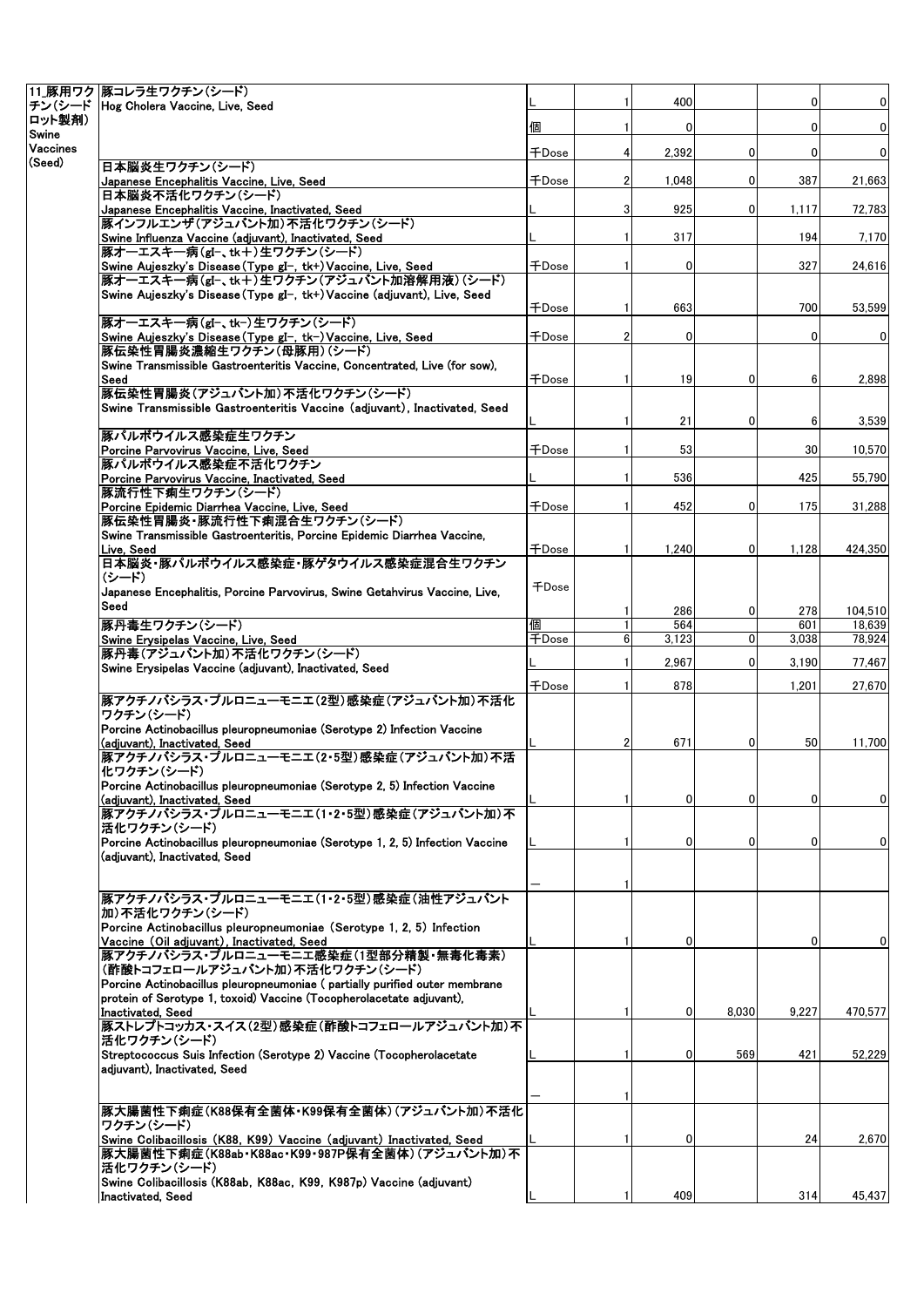| 豚ボルデテラ感染症(アジュバント加)不活化ワクチン(シード)                                                                         |              |                |              |             |         |             |
|--------------------------------------------------------------------------------------------------------|--------------|----------------|--------------|-------------|---------|-------------|
| Swine Bordetellosis Vaccine (adjuvant) Inactivated. Seed<br> 豚ボルデテラ感染症精製(油性アジュバント加)不活化ワクチン(シード)        |              |                | 0            | 0           | 0       | $\mathbf 0$ |
| Swine Bordetellosis Vaccine (Oil adjuvant, Purified) Inactivated, Seed                                 |              |                |              |             |         |             |
|                                                                                                        |              |                | 48           |             | 30      | 9,750       |
| ヘモフィルス・パラスイス(2・5型)感染症(アジュバント加)不活化ワクチン(シー                                                               |              |                |              |             |         |             |
| F)<br>Haemophilus Parasuis (Serotype 2, 5) Infection Vaccine (adjuvant)                                |              |                |              |             |         |             |
| Inactivated, Seed                                                                                      |              |                | 736          | 0           | 511     | 100,171     |
| マイコプラズマ・ハイオニューモニエ感染症(アジュバント加)不活化ワクチン                                                                   |              |                |              |             |         |             |
| (シード)                                                                                                  |              |                |              |             |         |             |
| Mycoplasma hyopneumoniae Infection Vaccine (adjuvant) Inactivated, Seed                                |              | 3              | 1,019        | 0           | 1,672   |             |
| マイコプラズマ・ハイオニューモニエ感染症(カルボキシビニルポリマーアジュバ                                                                  |              |                |              |             |         | 69,277      |
| ント加)不活化ワクチン(シード)                                                                                       |              |                |              |             |         |             |
| Mycoplasma hyopneumoniae Infection Vaccine (Carboxyvinylpolymer                                        |              |                |              |             |         |             |
| adjuvant) Inactivated, Seed<br>マイコプラズマ・ハイオニューモニエ感染症(油性アジュバント加)不活化ワクチ                                   | <b>千Dose</b> |                | 0            | 0           | 652     | 52,139      |
| ン(シード)                                                                                                 |              |                |              |             |         |             |
| Mycoplasma hyopneumoniae Infection Vaccine (Oil adjuvant) Inactivated.                                 |              |                |              |             |         |             |
| Seed                                                                                                   | <b>千Dose</b> | $\overline{2}$ | $\Omega$     | 6,154       | 7,384   | 1,241,609   |
| 豚アクチノバシラス・プルロニューモニエ(1・2・5型)感染症・豚丹毒混合(油性<br>アジュバント加)不活化ワクチン(シード)                                        |              |                |              |             |         |             |
| Porcine Actinobacillus pleuropneumoniae (Serotype 1, 2, 5) Infection, Swine                            |              |                |              |             |         |             |
| Erysipelas Vaccine (Oil adjuvant), Inactivated, Seed                                                   |              |                | 4,430        |             | 2,769   | 397,880     |
| 豚ボルデテラ感染症精製(アフィニテイークロマトグラフィー部分精製)・豚パス                                                                  |              |                |              |             |         |             |
| ツレラ症混合(油性アジュバント加)不活化ワクチン<br>Swine Bordetellosis (partially purified by affinity chromatography), Swine |              |                |              |             |         |             |
| Pasteurellosis (Oil adjuvant) Vaccine, Inactivated, Seed                                               |              |                |              |             |         |             |
|                                                                                                        | $\mp$ Dose   |                | 0            |             | 33      | 11,339      |
| 豚ボルデテラ感染症精製・豚パスツレラ症混合(油性アジュバント加)不活化ワ                                                                   |              |                |              |             |         |             |
| クチン<br>Swine Bordetellosis(Purified), Swine Pasteurellosis Vaccine (Oil adjuvant),                     |              |                |              |             |         |             |
| Inactivated                                                                                            |              |                | $\mathbf{0}$ |             | 0       | $\mathbf 0$ |
| パスツレラ・ムルトシダ(アジュバント加)トキソイド(シード)                                                                         |              |                |              |             |         |             |
| Pasteurella multocida toxoid (adjuvant), Seed<br>ボルデテラ・ブロンキセプチカ・パスツレラ・ムルトシダ混合(アジュバント加)トキ               |              |                | 159          |             | 69      | 6,787       |
| ソイド(シード)                                                                                               |              |                |              |             |         |             |
| Bordetella bronchiseptica, Pasteurella multocida toxoid (adjuvant), Seed                               |              |                | 822          |             | 1,546   | 282,359     |
| 豚大腸菌性下痢症不活化・クロストリジウム・パーフリンゲンストキソイド混合                                                                   |              |                |              |             |         |             |
| (アジュバント加)ワクチン(シード)<br>Swine Colibacillosis Vaccine Inactivated, Clostridium perfringens toxoid         |              |                |              |             |         |             |
| (adjuvant), Seed                                                                                       | $\mp$ Dose   |                | 0            | 361         | 408     | 149,229     |
| 豚ボルデテラ感染症不活化・パスツレラ・ムルトシダトキソイド混合(アジュバン                                                                  |              |                |              |             |         |             |
| ト加)ワクチン(シード)                                                                                           |              |                |              |             |         |             |
| Swine Bordetellosis Vaccine Inactivated, Pasteurella multocida toxoid<br>(adjuvant), Seed              |              |                | 459          | 0           | 289     | 19,622      |
| 豚ボルデテラ感染症不活化・パスツレラ・ムルトシダトキソイド混合(油性アジュ                                                                  |              |                |              |             |         |             |
| バント加)ワクチン(シード)                                                                                         |              |                |              |             |         |             |
| Swine Bordetellosis Vaccine Iinactivated, Pasteurella multocida toxoid (Oil                            |              |                |              |             |         |             |
| adjuvant),Seed<br> 豚ボルデテラ感染症・豚パスツレラ症(全菌体・部分精製トキソイド)混合(油性                                               |              |                | 1,458        | 0           | 1,024   | 154,963     |
| アジュバント加)不活化ワクチン(シード)                                                                                   |              |                |              |             |         |             |
| Swine Bordetellosis, Swine Pasteurellosis (whole cell, partially purified                              |              |                |              |             |         |             |
| toxoid) Vaccine (Oil adjuvant), Inactivated, Seed<br> 豚ボルデテラ感染症不活化・パスツレラ・ムルトシダトキソイド・豚丹毒不活化混            |              |                | 0            | 0           | 205     | 41,000      |
| 合(アジュバント加)ワクチン(シード)                                                                                    |              |                |              |             |         |             |
| Swine Bordetellosis Vaccine Iinactivated, Pasteurella multocida toxoid, Swine                          |              |                |              |             |         |             |
| Erysipelas Vaccine Inactivated (adjuvant), Seed                                                        |              |                | 881          | 0           | 1,148   | 114,666     |
| 豚インフルエンザ・豚パスツレラ症・マイコプラズマ・ハイオニューモニエ感染症<br> 混合(アジュバント加)不活化ワクチン(シード)                                      |              |                |              |             |         |             |
| Swine Influenza, Swine Pasteurellosis, Mycoplasma hyopneumoniae Vaccine                                |              |                |              |             |         |             |
| (adjuvant) Inactivated, Seed                                                                           |              |                | 834          |             | 852     | 40,610      |
| 合計 Subtotal                                                                                            |              |                |              |             |         |             |
| 鶏痘生ワクチン(シード)<br>12.鶏用ワク                                                                                |              | 64             | 27,809       | 15,115      | 41,434  | 4,289,490   |
| <b>Fowl Pox Vaccine, Live, Seed</b>                                                                    | $\mp$ Dose   | 6              | 229,948      | 0           | 239,033 | 158,124     |
| チン(シード<br> 産卵低下症候群ー1976(アジュバント加)不活化ワクチン(シード)                                                           |              |                |              |             |         |             |
| Egg Drop Syndrome-1976 Vaccine (adjuvant) Inactivated, Seed                                            |              |                | 1,742        | 0           | 2,104   | 59,122      |
| 産卵低下症候群-1976(油性アジュバント加)不活化ワクチン(シード)<br>Egg Drop Syndrome-1976 Vaccine (adjuvant) Inactivated, Seed     |              | $\overline{2}$ | 863          | $\mathbf 0$ | 331     | 8,935       |
|                                                                                                        | <b>千Dose</b> |                |              | 2,896       | 1,910   | 14,325      |
| トリニューモウイルス感染症生ワクチン(シード)                                                                                | <b>千Dose</b> |                | $\mathbf{0}$ | 44,200      | 20,470  | 22,005      |
| Avian Pneumovirus Infection Vaccine, Live, Seed                                                        |              |                |              |             |         |             |
| トリレオウイルス感染症(油性アジュバント加)不活化ワクチン(シード)                                                                     |              |                |              |             |         |             |
| Avian Reovirus Infection Vaccine (Oil adjuvant) Inactivated, Seed                                      |              |                |              |             |         |             |
| ニューカッスル病生ワクチン(シード)                                                                                     |              | -1             | 712          |             | 587     | 58,440      |
| Newcastle Disease Vaccine, Live, Seed                                                                  |              |                |              |             |         | 159,982     |
|                                                                                                        | <b>千Dose</b> | 8              | 717,796      | 60,398      | 754,155 |             |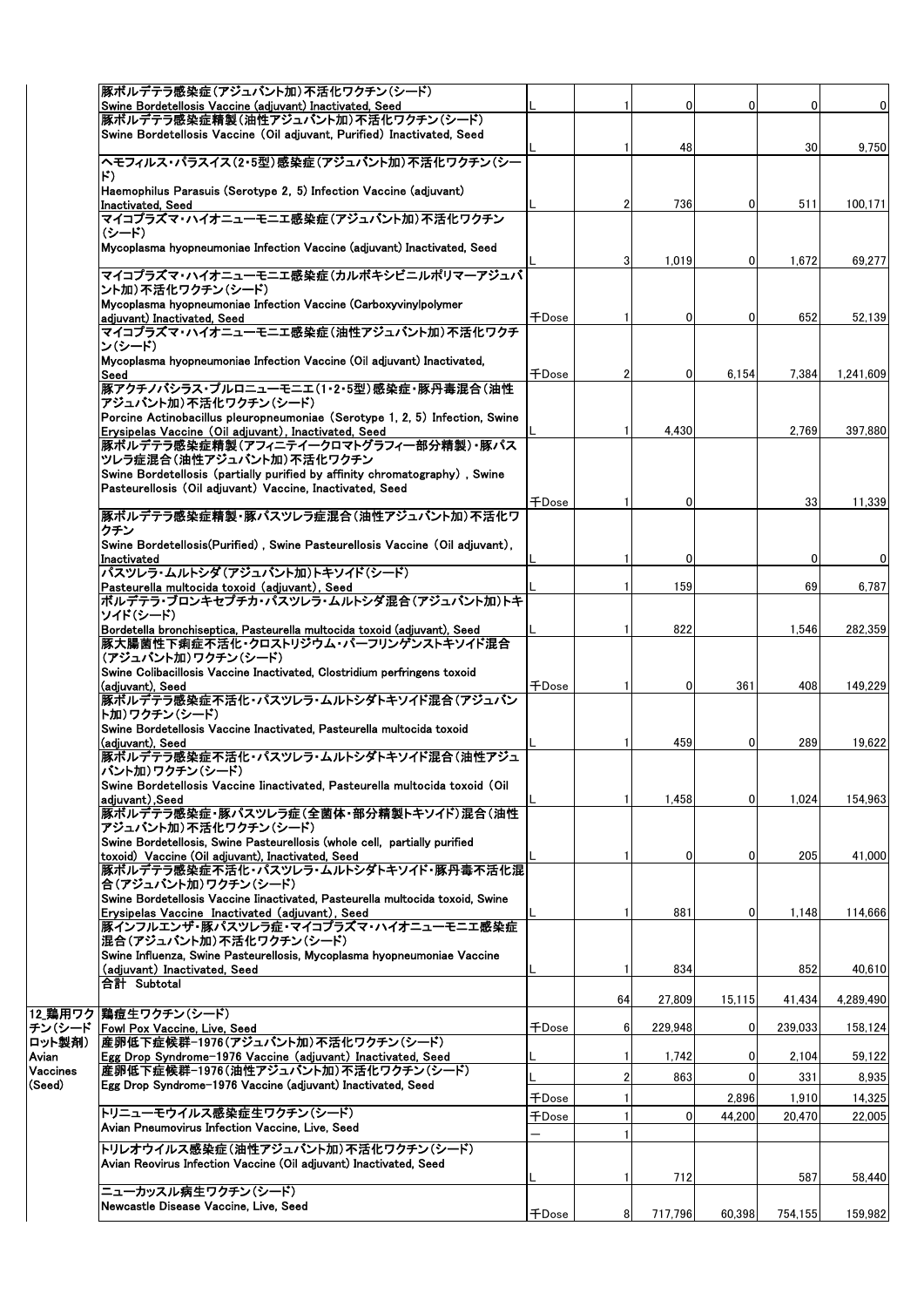| 鶏伝染性気管支炎生ワクチン(シード)                                                                                                                           |              |                |              |         |                |         |
|----------------------------------------------------------------------------------------------------------------------------------------------|--------------|----------------|--------------|---------|----------------|---------|
| Avian Infectious Bronchitis Vaccine, Live, Seed                                                                                              | <b>千Dose</b> | 16             | 753,375      | 192,420 | 994,332        | 762,077 |
|                                                                                                                                              |              |                |              |         |                |         |
|                                                                                                                                              |              | 1              |              |         |                |         |
| 鶏伝染性喉頭気管炎生ワクチン(シード)                                                                                                                          |              |                |              |         |                |         |
| Avian Infectious Laryngotrachitis Vaccine, Live, Seed                                                                                        | <b>千Dose</b> | 3              | 60,326       | 0       | 60,063         | 128,296 |
| 鶏伝染性喉頭気管炎凍結生ワクチン(シード)                                                                                                                        |              |                |              |         |                |         |
| Avian Infectious Laryngotrachitis Vaccine, Frozen Live, Seed                                                                                 |              |                |              |         |                |         |
| 鶏伝染性ファブリキウス嚢病生ワクチン(大ひな用)(シード)                                                                                                                | <b>千Dose</b> | 1              | $\Omega$     |         | 0              | 0       |
| Avian Infectious Bursal Disease Vaccine, Live (for large chicks), Seed                                                                       |              |                |              |         |                |         |
|                                                                                                                                              | <b>千Dose</b> | $\overline{2}$ | 228,651      | 0       | 100.248        | 193,487 |
| 鶏伝染性ファブリキウス嚢病生ワクチン(ひな用)(シード)                                                                                                                 |              |                |              |         |                |         |
| Avian Infectious Bursal Disease Vaccine, Live (for chicks), Seed                                                                             |              |                |              |         |                |         |
| 鶏伝染性ファブリキウス嚢病生ワクチン(ひな用中等毒)(シード)                                                                                                              | 千Dose        | 8              | 258,100      | 280.698 | 599.931        | 647,668 |
| Avian Infectious Bursal Disease Vaccine, Live (for chicks, mesopathogenic                                                                    | <b>千Dose</b> | $\overline{2}$ | $\Omega$     | 12,921  | 8,571          | 28,697  |
| type). Seed                                                                                                                                  |              |                |              |         |                |         |
|                                                                                                                                              |              | 1.             |              |         |                |         |
| 鶏伝染性ファブリキウス嚢病(アジュバント加)不活化ワクチン(シード)                                                                                                           |              |                |              |         |                |         |
| Avian Infectious Bursal Disease Vaccine (adjuvant) Inactivated, Seed                                                                         |              |                |              |         |                |         |
|                                                                                                                                              |              | 1              | 0            | 0       | $\overline{0}$ | 0       |
| 鶏脳脊髄炎生ワクチン(シード)                                                                                                                              |              |                |              |         |                |         |
| Avian Encephalomyelitis Vaccine, Live, Seed                                                                                                  | <b>千Dose</b> | 3              | 38,072       | 0       | 38,559         | 173,493 |
| 鶏貧血ウイルス感染症生ワクチン(シード)                                                                                                                         |              |                |              |         |                |         |
| Chicken Anemia Virus Vaccine, Live, Seed                                                                                                     |              |                |              |         |                |         |
|                                                                                                                                              | 千Dose        |                |              | 7,800   | 6,971          | 81,579  |
| マレック病(七面鳥ヘルペスウイルス)生ワクチン(シード)                                                                                                                 |              |                |              |         |                |         |
| Marek's Disease (Turkey Herpesvirus) Vaccine, Live, Seed                                                                                     | <b>千Dose</b> | 7              | 157,254      |         | 130,422        | 202,744 |
| マレック病(マレック病ウイルス1型)凍結生ワクチン(シード)                                                                                                               |              |                |              |         |                |         |
| Marek's Disease (Type 1) Vaccine, Frozen, Live, Seed                                                                                         | <b>千Dose</b> | 5 <sup>1</sup> | 266,249      |         | 307,106        | 436,777 |
| マレック病(マレック病ウイルス1型・七面鳥ヘルペスウイルス)凍結生ワクチン                                                                                                        |              |                |              |         |                |         |
| (シード)                                                                                                                                        |              |                |              |         |                |         |
| Marek's Disease (Type 1, Turkey Herpesvirus) Vaccine, Frozen, Live, Seed                                                                     |              |                |              |         |                |         |
| マレック病(マレック病ウイルス2型・七面鳥ヘルペスウイルス)凍結生ワクチン                                                                                                        | <b>千Dose</b> | 1              | 0            |         | 0              | 0       |
| (シード)                                                                                                                                        |              |                |              |         |                |         |
| Marek's Disease (Type 2, Turkey Herpesvirus) Vaccine, Frozen, Live, Seed                                                                     |              |                |              |         |                |         |
|                                                                                                                                              | 千Dose        | 5 <sub>l</sub> | 212,502      |         | 223,543        | 405,626 |
| ニューカッスル病・鶏伝染性気管支炎混合生ワクチン(シード)                                                                                                                |              |                |              |         |                |         |
| Newcastle Disease, Avian Infectious Bronchitis Vaccine, Live, Seed                                                                           |              | 9              |              |         |                |         |
| ニューカッスル病・鶏伝染性気管支炎混合(油性アジュバント加)不活化ワクチ                                                                                                         | 千Dose        |                | 507,894      | 20,386  | 523,266        | 348,669 |
| ン(シード)                                                                                                                                       |              |                |              |         |                |         |
| Newcastle Disease, Avian Infectious Bronchitis Vaccine (Oil adjuvant)                                                                        |              |                |              |         |                |         |
| Inactivated, Seed                                                                                                                            |              | 2              | 892          | 0       | 485            | 6,624   |
| ニューカッスル病・鶏伝染性気管支炎2価混合(油性アジュバント加)不活化ワ                                                                                                         |              |                |              |         |                |         |
| クチン(シード)                                                                                                                                     |              |                |              |         |                |         |
| Newcastle Disease, Avian Infectious Bronchitis (bivalent) Vaccine (Oil                                                                       |              |                |              |         |                |         |
| adjuvant) Inactivated, Seed<br>マレック病(マレック病ウイルス2型・七面鳥ヘルペスウイルス)・鶏痘混合生ワ                                                                         |              | 2              | 2,739        |         | 2,356          | 80,788  |
| クチン(シード)                                                                                                                                     |              |                |              |         |                |         |
| Marek's Disease (Type 2, Turkey Herpesvirus). Fowl Pox Vaccine, Live, Seed                                                                   |              |                |              |         |                |         |
|                                                                                                                                              | <b>千Dose</b> |                | 30,280       |         | 29,160         | 67,068  |
| 二ュ一カッスル病・鶏伝染性気管支炎2価・産卵低下症候群-1976混合(油性ア                                                                                                       |              |                |              |         |                |         |
| ジュバント加)不活化ワクチン(シード)                                                                                                                          |              |                |              |         |                |         |
| Newcastle Disease. Avian Infectious Bronchitis (bivalent). Egg Drop                                                                          |              |                |              |         |                |         |
| Syndrome-1976 Vaccine (Oil adjuvant) Inactivated, Seed<br>ニューカッスル病・鶏伝染性気管支炎2価・鶏伝染性ファブリキウス嚢病混合                                                |              |                |              | 1,550   | 1,911          | 35,297  |
| (油性アジュバント加)不活化ワクチン(シード)                                                                                                                      |              |                |              |         |                |         |
| Newcastle Disease, Avian Infectious Bronchitis (bivalent), Avian Infectious                                                                  |              |                |              |         |                |         |
| Bursal Disease Vaccine (Oil adjuvant) Inactivated, Seed                                                                                      |              |                |              |         |                |         |
|                                                                                                                                              |              |                | 1,895        |         | 1,048          | 64,015  |
| ニューカッスル病・鶏伝染性気管支炎2価・鶏伝染性ファブリキウス嚢病・産卵                                                                                                         |              |                |              |         |                |         |
| 低下症候群-1976混合(油性アジュバント加)不活化ワクチン(シード)                                                                                                          |              |                |              |         |                |         |
| Newcastle Disease, Avian Infectious Bronchitis (bivalent), Avian Infectious<br>Bursal Disease, Egg Drop Syndrome-1976 Vaccine (Oil adjuvant) |              |                |              |         |                |         |
| Inactivated, Seed                                                                                                                            |              |                | $\mathbf{0}$ | 0       | 73             | 8,959   |
| ニューカッスル病・鶏伝染性気管支炎2価・鶏伝染性ファブリキウス嚢病・トリレ                                                                                                        |              |                |              |         |                |         |
| オウイルス感染症混合(油性アジュバント加)不活化ワクチン(シード)                                                                                                            |              |                |              |         |                |         |
| Newcastle Disease, Avian Infectious Bronchitis (bivalent), Avian Infectious                                                                  |              |                |              |         |                |         |
| Bursal Disease, Avian Reovirus Infection Vaccine (Oil adjuvant) Inactivated,                                                                 |              |                |              |         |                |         |
| Seed                                                                                                                                         |              | 1              | $\mathbf{0}$ |         | 953            | 98,748  |
| 鶏サルモネラ症(サルモネラ・エンテリティディス)(アジュバント加)不活化ワク                                                                                                       |              |                |              |         |                |         |
| チン(シード)<br>Poultry Salmonellosis(S. enteritidis) Vaccine (adjuvant) Inactivated, Seed                                                        |              |                |              |         |                |         |
|                                                                                                                                              |              |                |              | 1,644   | 2,098          | 31,567  |
|                                                                                                                                              |              |                |              |         |                |         |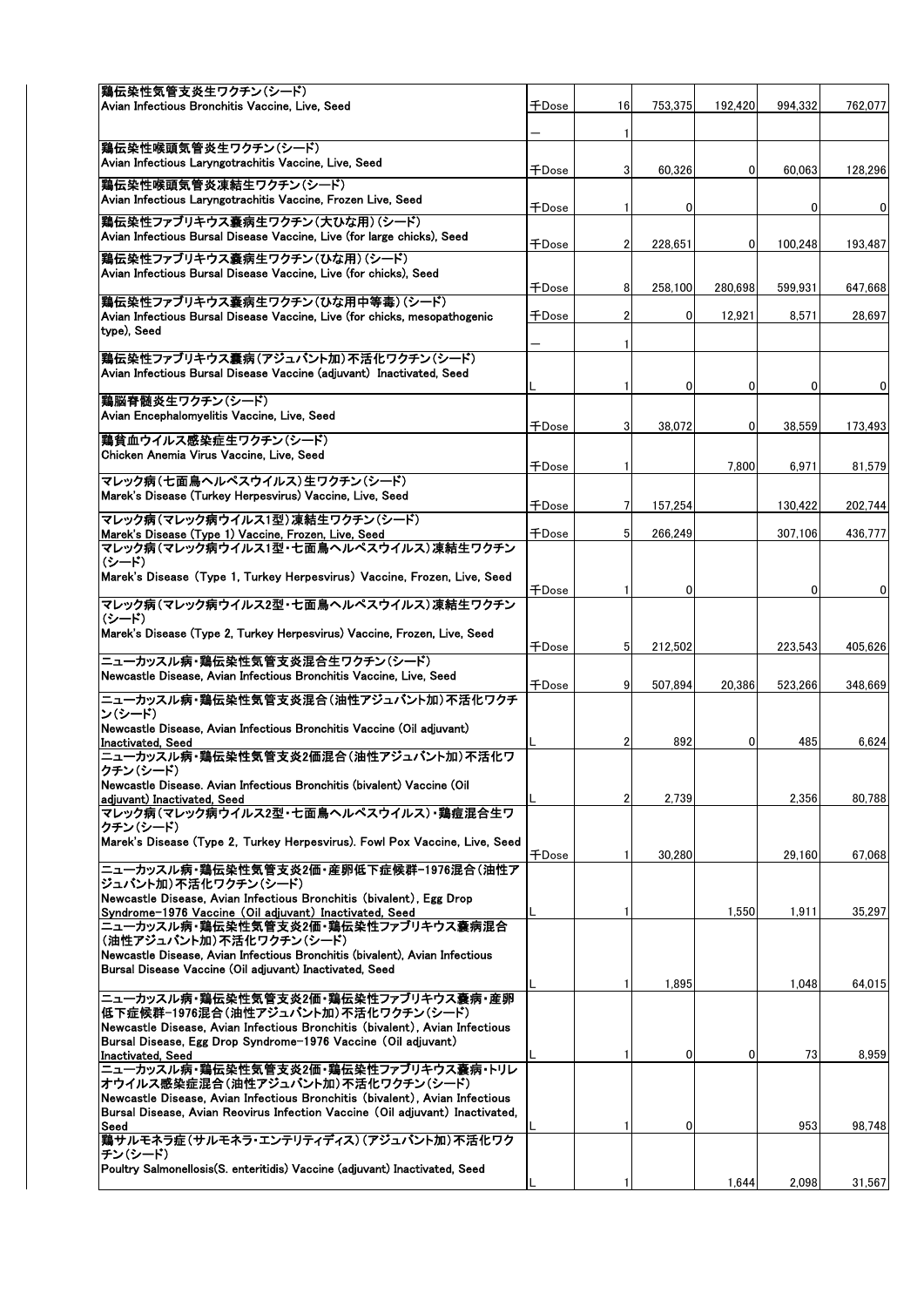|          | 鶏サルモネラ症(サルモネラ・エンテリティディス)(油性アジュバント加)不活化                                         |              |                |           |              |                   |           |
|----------|--------------------------------------------------------------------------------|--------------|----------------|-----------|--------------|-------------------|-----------|
|          | ワクチン(シード)                                                                      |              |                |           |              |                   |           |
|          | Poultry Salmonellosis(S. enteritidis) Vaccine (Oil adjuvant) Inactivated, Seed |              |                |           |              |                   |           |
|          |                                                                                |              | $\overline{2}$ | 0         | 3,614        | 2,151             | 16,863    |
|          | 鶏サルモネラ症(サルモネラ・エンテリティディス)(油性アジュバント加)不活化                                         |              |                |           |              |                   |           |
|          | ワクチン(シード)                                                                      |              |                |           |              |                   |           |
|          | Poultry Salmonellosis(S. enteritidis) Vaccine (Oil adjuvant) Inactivated, Seed |              |                |           |              |                   |           |
|          |                                                                                | <b>千Dose</b> | $\overline{2}$ | 0         | 3,950        | 5,742             | 54,549    |
|          | 鶏サルモネラ症(サルモネラ・インファンティス・サルモネラ・エンテリティディス・                                        |              |                |           |              |                   |           |
|          | サルモネラ・ティフィムリウム)(油性アジュバント加)不活化ワクチン(シード)                                         |              |                |           |              |                   |           |
|          | Poultry Salmonellosis(S. enteritidis, S. typhimurium) Vaccine (Oil adjuvant)   |              |                |           |              |                   |           |
|          | <b>Inactivated, Seed</b>                                                       |              |                |           |              |                   |           |
|          |                                                                                |              |                | 11,416    |              | 11,312            | 320,631   |
|          | 鶏伝染性コリーザ(A・C型)(アジュバント加)不活化ワクチン(シード)                                            |              |                |           |              |                   |           |
|          | Avian Infectious Coryza (Type A&C) Vaccine (adjuvant) Inactivated, Seed        |              |                |           |              |                   |           |
|          |                                                                                |              |                | 3,938     | 0            | 3,974             | 20,198    |
|          | マイコプラズマ・ガリセプチカム感染症生ワクチン(シード)                                                   |              |                |           |              |                   |           |
|          | Mycoplasma gallisepticum Vaccine Live, Seed                                    | <b>FDose</b> | 3              | 28.696    | 5.570        | 40.507            | 452,545   |
|          | マイコプラズマ・ガリセプチカム感染症凍結生ワクチン(シード)                                                 |              |                |           |              |                   |           |
|          | Mycoplasma gallisepticum Vaccine, Frozen, Live, Seed                           | <b>千Dose</b> |                |           | 19,202       | 23,937            | 307,112   |
|          | マイコプラズマ・ガリセプチカム感染症(アジュバント加)不活化ワクチン(シー                                          |              |                |           |              |                   |           |
|          | $\ket{F}$                                                                      |              |                |           |              |                   |           |
|          | Mycoplasma gallisepticum Vaccine (adjuvant) Inactivated, Seed                  |              |                | 928       | $\mathbf{0}$ | 504               | 9,827     |
|          | マイコプラズマ・ガリセプチカム感染症(油性アジュバント加)不活化ワクチン                                           |              |                |           |              |                   |           |
|          | (シード)                                                                          |              | 3              | 500       | 0            | 786               | 39,781    |
|          | Mycoplasma gallisepticum Vaccine (Oil adjuvant) Inactivated, Seed              |              |                |           |              |                   |           |
|          |                                                                                | <b>千Dose</b> |                | 0         | 1,970        | 1,424             | 19,224    |
|          | 鶏伝染性コリーザ(A・C型)・マイコプラズマ・ガリセプチカム感染症混合(アジュ                                        |              |                |           |              |                   |           |
|          | バント・油性アジュバント加)不活化ワクチン(シード)                                                     |              |                |           |              |                   |           |
|          | Avian Infectious Coryza (Type A&C), Mycoplasma gallisepticum Vaccine (Oil      |              |                |           |              |                   |           |
|          | adiuvant), Inactivated, Seed                                                   |              |                | 2,803     | 0            | 2,471             | 66,051    |
|          | ニューカッスル病・鶏伝染性気管支炎・鶏伝染性コリーザ(A・C型)液状混合(ア                                         |              |                |           |              |                   |           |
|          | ジュバント加)不活化ワクチン(シード)                                                            |              |                |           |              |                   |           |
|          | Newcastle Disease, Avian Infectious Bronchitis, Avian Infectious Coryza        |              |                |           |              |                   |           |
|          | (Type A&C) Vaccine (adjuvant), Liquid, Inactivated, Seed                       |              |                | 1,612     |              | 1,617             | 18,500    |
|          | ニューカッスル病・鶏伝染性気管支炎・鶏伝染性コリーザ(A・C型菌処理)混合                                          |              |                |           |              |                   |           |
|          | (アジュバント加)不活化ワクチン(シード)                                                          |              |                |           |              |                   |           |
|          | Newcastle Disease, Avian Infectious Bronchitis, Avian Infectious Coryza        |              |                |           |              |                   |           |
|          | (Type A&C, ultrasonicated) Vaccine (adjuvant), Inactivated, Seed               |              |                | 780       |              | 716               | 8,792     |
|          | ニューカッスル病・鶏伝染性気管支炎・鶏伝染性コリーザ(A-C型)混合(油性ア                                         |              |                |           |              |                   |           |
|          | ジュバント加)不活化ワクチン(シード)                                                            |              |                |           |              |                   |           |
|          | Newcastle Disease, Avian Infectious Bronchitis, Avian Infectious Coryza        |              |                |           |              |                   |           |
|          | (Type A&C) Vaccine (Oil adjuvant) Inactivated, Seed                            |              |                | 0         |              | 2,019             | 44,159    |
|          | ニューカッスル病・鶏伝染性気管支炎2価・鶏伝染性コリーザ(A・C型)混合(ア                                         |              |                |           |              |                   |           |
|          | ジュバント加)不活化ワクチン(シード)                                                            |              |                |           |              |                   |           |
|          | Newcastle Disease, Avian Infectious Bronchitis (bivalent), Avian Infectious    |              |                |           |              |                   |           |
|          | Coryza (Type A&C) Vaccine (adjuvant), Inactivated, Seed                        |              |                | 5,064     | 0            | 4.067             | 49.170    |
|          | ニューカッスル病・鶏伝染性気管支炎2価・鶏伝染性コリーザ(A・C型)混合(油                                         |              |                |           |              |                   |           |
|          | 性アジュバント加)不活化ワクチン(シード)                                                          |              |                |           |              |                   |           |
|          | Newcastle Disease, Avian Infectious Bronchitis, Avian Infectious Coryza        |              |                |           |              |                   |           |
|          | (Type A&C) Vaccine (Oil adjuvant) Inactivated, Seed                            |              |                | 0         |              | 2,553             | 109.699   |
|          | ニューカッスル病・鶏伝染性気管支炎・鶏伝染性コリーザ(A・C型)・マイコプラ                                         |              |                |           |              |                   |           |
|          | ズマ・ガリセプチカム感染症混合(油性アジュバント加)不活化ワクチン(シード)                                         |              |                |           |              |                   |           |
|          | Newcastle Disease, Avian Infectious Bronchitis, Avian Infectious Coryza        |              |                |           |              |                   |           |
|          | (Type A&C), Mycoplasma gallisepticum Vaccine (Oil adjuvant), Inactivated,      |              |                |           |              |                   |           |
|          | Seed                                                                           |              | -1             | 1,603     |              | 2.856             | 139,560   |
|          | ニューカッスル病・鶏伝染性気管支炎2価・鶏伝染性コリーザ(A・C型)・マイコプ                                        |              |                |           |              |                   |           |
|          | ラズマ・ガリセプチカム感染症混合(油性アジュバント加)不活化ワクチン(シー                                          |              |                |           |              |                   |           |
|          | $\ket{\mathfrak{r}}$                                                           |              |                |           |              |                   |           |
|          | Newcastle Disease, Avian Infectious Bronchitis (bivalent), Avian Infectious    |              |                |           |              |                   |           |
|          | Corvza (Type A&C), Mycoplasma gallisepticum Vaccine (Oil adiuvant),            |              | $\overline{2}$ |           |              | 3,570             |           |
|          | lInactivated. Seed<br>合計 Subtotal                                              |              |                | 5,710     |              |                   | 181,886   |
|          |                                                                                |              |                |           |              |                   |           |
|          |                                                                                |              | 124            | 3,532,337 |              | 659,218 4,159,886 | 6,141,659 |
| 14_犬用ワク  | 犬パルボウイルス感染症生ワクチン(シード)                                                          |              |                |           |              |                   |           |
| チン(シード   | Canine Parvovirus Infection Vaccine, Live, Seed                                | <b>千Dose</b> |                |           | 60           | 36                | 13,745    |
| ロット製剤)   | 狂犬病組織培養不活化ワクチン(シード)                                                            |              |                |           |              |                   |           |
| Canine   | Rabies (tissue culture) Vaccine, Inactivated, Seed                             |              | 5              | 4,682     | 0            | 4,605             | 1,376,817 |
| Vaccines | ジステンパー・犬アデノウイルス(2型)感染症・犬パラインフルエンザ・犬パルボ                                         |              |                |           |              |                   |           |
| (Seed)   | ウイルス感染症混合生ワクチン(シード)                                                            |              |                |           |              |                   |           |
|          | Canine Distemper, Canine Adenovirus (Type 2) Infection, Canine                 |              |                |           |              |                   |           |
|          | Parainfluenza, Canine Parvovirus Infection, Vaccine, Live, Seed                | <b>千Dose</b> | $\overline{2}$ | 0         | 388          | 354               | 185,030   |
|          | ジステンパー・犬アデノウイルス(2型)感染症・犬パラインフルエンザ・犬パルボ                                         |              |                |           |              |                   |           |
|          | ウイルス感染症・犬コロナウイルス感染症混合ワクチン(シード)                                                 |              |                |           |              |                   |           |
|          | Canine Distemper, Canine Adenovirus (Type 2) Infection, Canine                 |              |                |           |              |                   |           |
|          | Parainfluenza, Canine Parvovirus Infection, Canine Coronavirus Infection       |              |                |           |              |                   |           |
|          | Vaccine, Mixed, Seed                                                           | 千Dose        | 2              | 417       | 418          | 1,059             | 580,017   |
|          | 犬レプトスピラ病不活化ワクチン(シード)                                                           |              |                |           |              |                   |           |
|          | Canine Leptospirosis Vaccine, Inactivated, Seed                                | <b>千Dose</b> | $\overline{2}$ | 0         |              | 17                | 3,895     |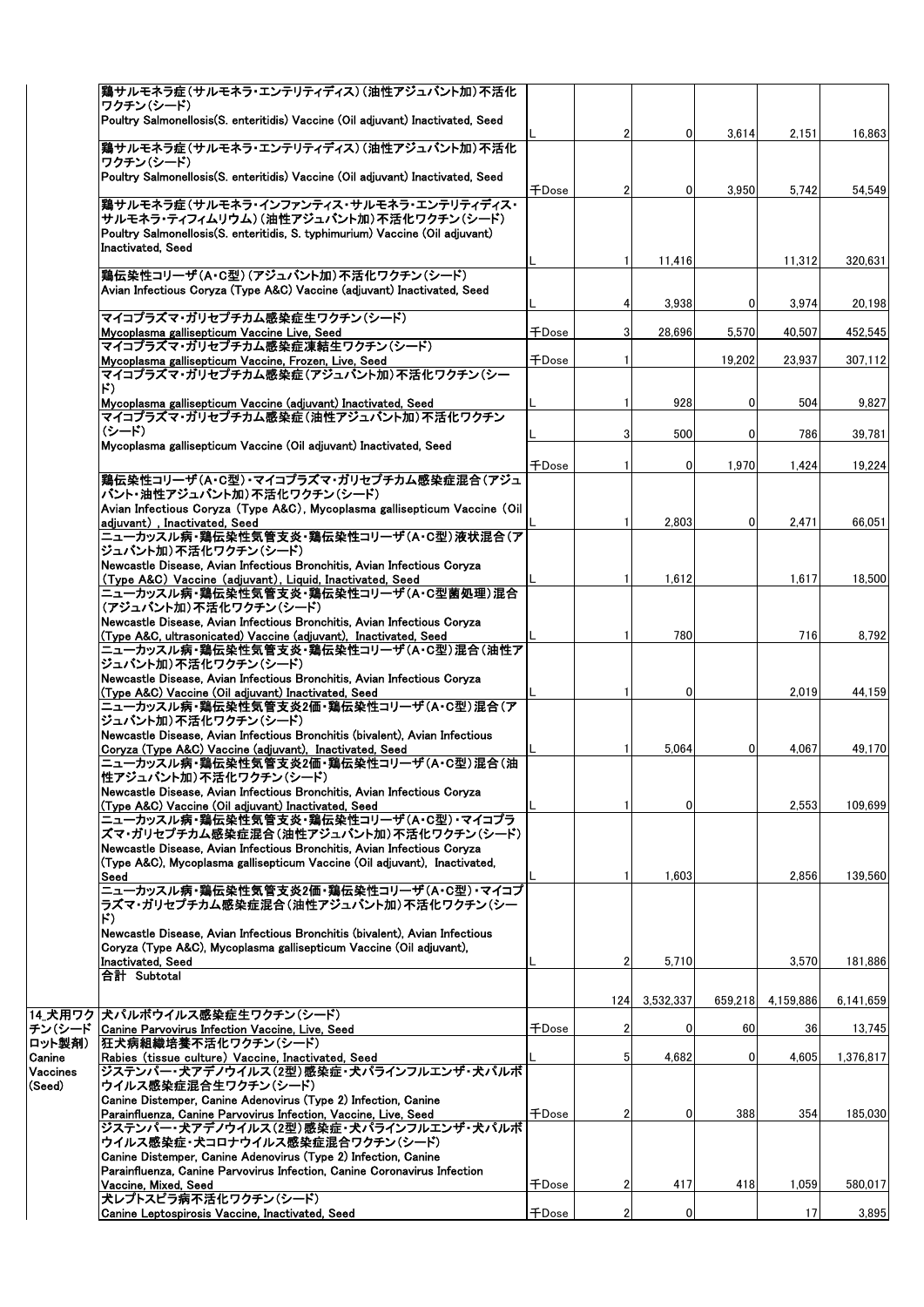|                 | 犬レプトスピラ病(カニコーラ・イクテロへモラジー・グリッポチフォーサ・ポモナ)                                                                                                           |                     |                |          |                |       |              |
|-----------------|---------------------------------------------------------------------------------------------------------------------------------------------------|---------------------|----------------|----------|----------------|-------|--------------|
|                 | 不活化ワクチン(アジュバント加溶解用液)(シード)<br>Canine Leptospirosis (L.canicola,L.icterohaemorrhagiae, L.grippotyphosa, L.                                          |                     |                |          |                |       |              |
|                 | pomona) Vaccine (adjuvant), Inactivated, Seed.                                                                                                    | <b>千Dose</b>        |                | 0        | 10             | 6     | 2,592        |
|                 | 犬アデノウイルス(2型)感染症・犬パラインフルエンザ・犬ボルデテラ感染症(部                                                                                                            |                     |                |          |                |       |              |
|                 | 分精製赤血球凝集素)混合不活化ワクチン(シード)                                                                                                                          |                     |                |          |                |       |              |
|                 | Canine Adenovirus(type2) Infection, Canine Parainfluenza Infection, Canine<br>Bordetella Infection(partial purified HA)Vaccine, inactivated, Seed |                     |                |          |                |       |              |
|                 |                                                                                                                                                   | $\mp$ Dose          |                | 150      |                | 58    | 21,823       |
|                 | ジステンパー・犬アデノウイルス(2型)感染症・犬パラインフルエンザ・犬パルボ                                                                                                            |                     |                |          |                |       |              |
|                 | ウイルス感染症・犬レプトスピラ病混合生ワクチン(シード)<br>Canine Distemper, Canine Adenovirus (Type 2) Infection, Canine                                                    |                     |                |          |                |       |              |
|                 | Parainfluenza, Canine Parvovirus Infection, Canine Leptospirosis Vaccine,                                                                         |                     |                |          |                |       |              |
|                 | Mixed, Seed                                                                                                                                       | 千Dose               | $\overline{2}$ | $\Omega$ | 116            | 189   | 126,279      |
|                 | ジステンパー・犬アデノウイルス(2型)感染症・犬パラインフルエンザ・犬パルボ<br>ウイルス感染症・犬レプトスピラ病(カニコーラ・コペンハーゲニー・ヘブドマディ                                                                  |                     |                |          |                |       |              |
|                 | ス)混合ワクチン(シード)                                                                                                                                     |                     |                |          |                |       |              |
|                 | Distemper, Canine Adenovirus(type2) Infection, Canine Parainfluenza, Canine                                                                       |                     |                |          |                |       |              |
|                 | Parvovirus Infection, Canine Leptospirosis<br>(L.Canicola,L.Copenhageny,L.Hebdomadis) Vaccine,Mixed,Seed                                          | $\mp$ Dose          |                | 41       |                | 82    | 49,470       |
|                 | ジステンパー・犬アデノウイルス(2型)感染症・犬パラインフルエンザ・犬パルボ                                                                                                            |                     |                |          |                |       |              |
|                 | ウイルス感染症・犬コロナウイルス感染症・犬レプトスピラ病混合ワクチン(シー                                                                                                             |                     |                |          |                |       |              |
|                 | $\boldsymbol{F}$                                                                                                                                  |                     |                |          |                |       |              |
|                 | Canine Distemper, Canine Adenovirus (Type 2) Infection, Canine<br>Parainfluenza, Canine Parvovirus Infection, Canine Coronavirus Infection.       |                     |                |          |                |       |              |
|                 | Canine Leptospirosis Vaccine, Mixed, Seed                                                                                                         | 千Dose               |                | 0        | 209            | 327   | 272.988      |
|                 | ジステンパー・犬アデノウイルス(2型)感染症・犬パラインフルエンザ・犬パルボ                                                                                                            |                     |                |          |                |       |              |
|                 | ウイルス感染症・犬コロナウイルス感染症・犬レプトスピラ病(カニコーラ・コペン<br>ハーゲニー・ヘブドマディス)混合ワクチン(シード)                                                                               |                     |                |          |                |       |              |
|                 | Canine Distemper, Canine Adenovirus (Type 2) Infection, Canine                                                                                    |                     |                |          |                |       |              |
|                 | Parainfluenza, Canine Parvovirus Infection, Canine Coronavirus Infection,                                                                         |                     |                |          |                |       |              |
|                 | Canine Leptospirosis (L.canicola, L. copenhageny, L. hebdomadis) Vaccine,<br>Mixed, Seed                                                          | <b><i>FDose</i></b> | 2              | 411      |                | 547   | 386,110      |
|                 | ジステンパー・犬アデノウイルス(2型)感染症・犬パラインフルエンザ・犬パルボ                                                                                                            |                     |                |          |                |       |              |
|                 | ウイルス感染症・犬コロナウイルス感染症・犬レプトスピラ病(カニコーラ・コペン                                                                                                            |                     |                |          |                |       |              |
|                 | ハーゲニー・ヘブドマディス・オータムナリス・オーストラリス)混合ワクチン(シー<br>F)                                                                                                     |                     |                |          |                |       |              |
|                 | Canine Distemper, Canine Adenovirus (Type 2) Infection, Canine                                                                                    |                     |                |          |                |       |              |
|                 | Parainfluenza, Canine Parvovirus Infection, Canine Coronavirus Infection,                                                                         |                     |                |          |                |       |              |
|                 | Canine Leptospirosis(L.Canicola ,L.Copenhageny<br>,L.Hebdomadis,L.Autumnalis,L.Australis) Vaccine, Mixed, Seed                                    | <b>千Dose</b>        |                | 247      |                | 96    | 81,450       |
|                 | 合計 Subtotal                                                                                                                                       |                     |                |          |                |       |              |
|                 |                                                                                                                                                   |                     | 22             | 5,949    | 1,201          | 7,376 | 3,100,214    |
|                 | 15_猫・ミンク 猫ウイルス性鼻気管炎・猫カリシウイルス感染症・猫汎白血球減少症混合生ワ                                                                                                      |                     |                |          |                |       |              |
| 用ワクチン<br>(シードロッ | クチン(シード)<br>Feline Rhinotracheitis. Feline Calicivirus Infection. Feline Panleukopenia                                                            |                     |                |          |                |       |              |
| ト製剤)            | Vaccine, Live, Seed                                                                                                                               | $\mp$ Dose          | 2              | 0        | 627            | 488   | 284.883      |
|                 | 猫ウイルス性鼻気管炎・猫カリシウイルス感染症3価・猫汎白血球減少症混合                                                                                                               |                     |                |          |                |       |              |
|                 | ワクチン(シード)<br>Feline Rhinotracheitis, Feline Calicivirus Infection (trivalent), Feline                                                             |                     | -1             | 43       |                | 49    | 38,110       |
|                 | Panleukopenia Vaccine, Live, Seed                                                                                                                 |                     |                |          |                |       |              |
|                 |                                                                                                                                                   |                     |                |          |                |       |              |
|                 | 合計 Subtotal                                                                                                                                       | <b>千Dose</b>        |                |          |                |       |              |
|                 |                                                                                                                                                   |                     |                | 0        |                | 0     | 0            |
|                 |                                                                                                                                                   |                     |                |          |                |       |              |
|                 |                                                                                                                                                   |                     |                | 43       | 627            | 537   | 322,993      |
| 16_診断液          | アカバネ病診断用抗原                                                                                                                                        |                     |                |          |                |       |              |
| Diagnostics     | Akabane Disease diagnostic Antigen                                                                                                                | kit                 | 2              | 0        | 0              | 0     | 0            |
|                 | アカバネ診断用酵素抗体反応キット<br>Akabane Disease diagnostic ELISA Kit                                                                                          | kit                 |                | 18       | 0              | 11    | 550          |
|                 | イバラキ病診断用抗原                                                                                                                                        |                     |                |          |                |       |              |
|                 | Ibaraki Disease diagnostic Antigen                                                                                                                | kit                 | 2              | 0        | 0              | 0     | 0            |
|                 | 牛RSウイルス感染症診断用抗原<br>Bovine Respiratory Syncytial Virus Infection diagnostic Antigen                                                                | kit                 |                | 0        |                | 0     | 0            |
|                 | 牛アデノウイルス感染症診断用抗原                                                                                                                                  |                     |                |          |                |       |              |
|                 | Bovine Adenovirus Infection diagnostic Antigen                                                                                                    | kit                 | 2              | 0        | 0              | 0     | 0            |
|                 | 牛アデノウイルス感染症診断用酵素抗体反応キット<br>Bovine Adenovirus Infection diagnostic ELISA Kit                                                                       | kit                 |                | 0        | 0              | 0     | 0            |
|                 | 牛ウイルス性下痢−粘膜病診断用金コロイド標識抗体反応キット                                                                                                                     |                     |                |          |                |       |              |
|                 | Bovine Viral Diarrhea-Mucosal Disease diagnostic Colloidal gold-labeled                                                                           |                     | 1              |          | $\mathbf 0$    |       |              |
|                 | antibody dy reaction Kit<br>牛ウイルス性下痢-粘膜病診断用酵素抗体反応キット                                                                                              | 個                   |                | 2,180    |                | 2,120 | 1,261        |
|                 | Bovine Viral Diarrhea-Mucosal Disease diagnostic ELISA Kit                                                                                        | 個                   |                |          | 794            | 318   | 10,799       |
|                 | 牛伝染性鼻気管炎診断用抗原                                                                                                                                     | kit                 | 2              | 0        |                | 0     | 0            |
|                 | Infectious Bovine Rhinotracheitis diagnostic Antigen<br>牛ネオスポラ症診断用抗原                                                                              |                     |                |          |                |       |              |
|                 | Bovine Neosporosis diagnostic Antigen                                                                                                             | kit                 |                | 0        |                | 0     | 0            |
|                 | 牛パラインフルエンザウイルス感染症診断用抗原<br>Bovine Parainfluenza diagnostic Antigen                                                                                 | kit                 | $\overline{2}$ | 0        | $\overline{0}$ | 0     | $\mathbf{0}$ |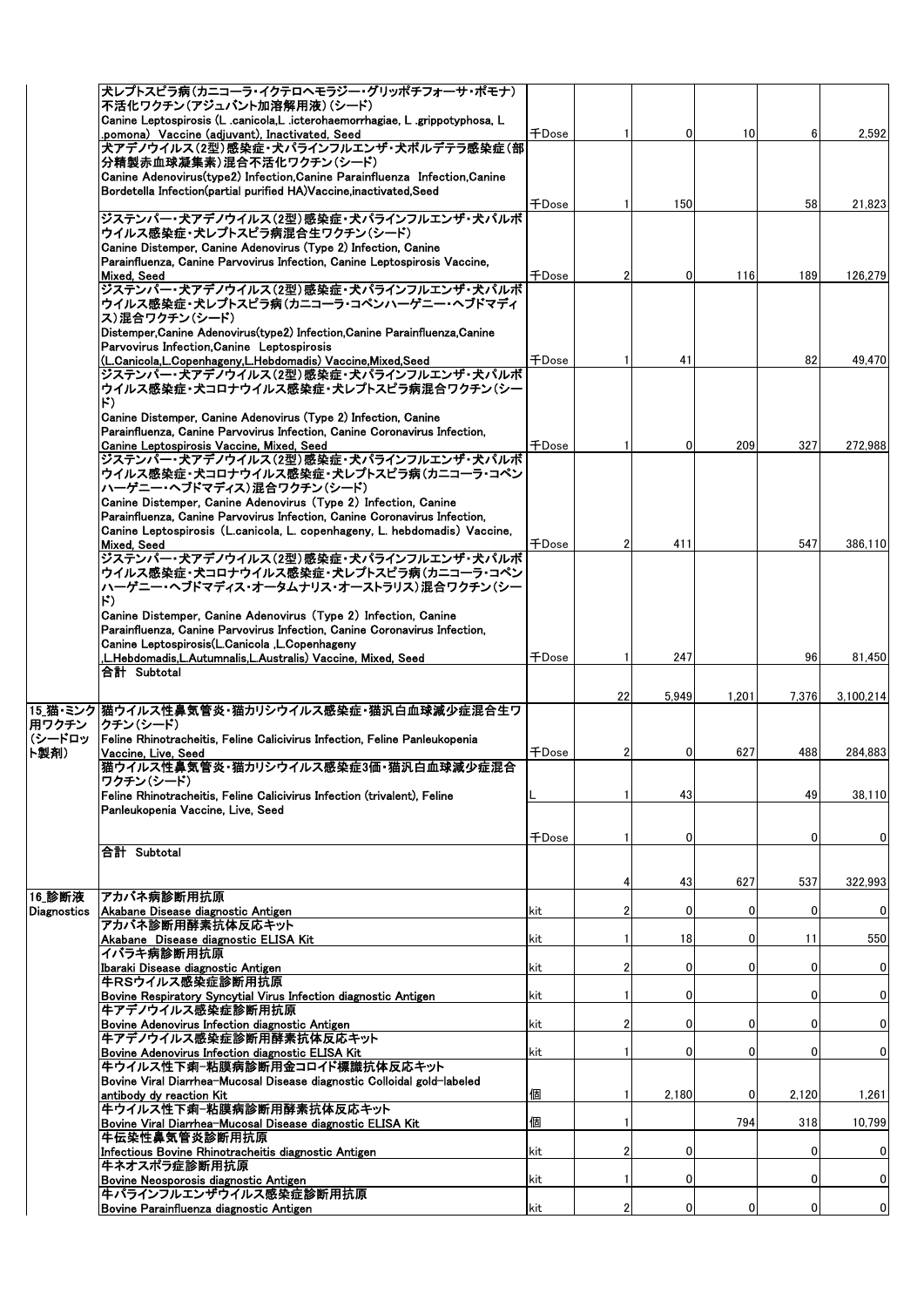| 牛白血病診断用受身赤血球凝集反応抗原                                                                               |     |                |                 |                |                |             |
|--------------------------------------------------------------------------------------------------|-----|----------------|-----------------|----------------|----------------|-------------|
| Bovine Leukemia diagnostic HA Antigen                                                            | kit | 1              | 649             | $\Omega$       | 671            | 16,540      |
| 牛白血病診断用酵素抗体反応キット                                                                                 |     |                |                 |                |                |             |
| Bovine Leukemia diagnostic ELISA Kit                                                             | kit | 1              | 846             | $\Omega$       | 723            | 61,329      |
| 牛白血病診断用沈降反応抗原<br>Bovine Leukemia diagnostic AGP Antigen                                          |     | 1              | 0               | $\overline{0}$ | $\overline{0}$ | 0           |
| 牛ロタウイルス感染症診断用酵素抗体反応キット                                                                           |     |                |                 |                |                |             |
| Bovine Rotavirus Infection diagnostic ELISA Kit                                                  | kit | $\overline{2}$ | 1,405           | $\Omega$       | 2,884          | 46,760      |
| カンピロバクタ―病診断用菌液<br>Campylobacter diagnostic Antigen                                               | 個   | 1              |                 |                |                |             |
| カンピロバクター病診断用蛍光抗体                                                                                 |     |                |                 |                |                |             |
| Campylobacter diagnostic Fluorescent Antibody                                                    | 個   | 1              | 352             |                | 124            | 1,009       |
| 牛肺疫診断用補体結合反応抗原                                                                                   |     |                |                 |                |                |             |
| Bovine Pleuropneumonia diagnostic CF Antigen<br>炭疽診断用沈降反応血清                                      | 個   | 1              | 18              |                | 5              | 39          |
| Anthrax diagnostic Serum for precipitation reaction                                              | 個   |                | 403             |                | 333            | 565         |
| ツベルクリン                                                                                           |     |                | 51              |                | 45             | 32.471      |
| Tuberculin<br>ブルセラ病急速診断用菌液                                                                       |     |                | $\overline{24}$ |                | 14             | 22,304      |
| Brucellosis Rapid diagnostic Antigen                                                             |     |                |                 |                |                |             |
| ブルセラ病診断用菌液                                                                                       |     |                |                 |                |                |             |
| Brucellosis diagnostic Antigen                                                                   | 個   | 1              | 173             |                | 47             | 279         |
| ブルセラ病診断用抗原固相化酵素抗体反応キット<br>Brucellosis diagnostic Solid Phase ELISA Kit                           | kit | 1              | 160             | $\mathbf 0$    | 138            | 14,076      |
| ブルセラ病診断用補体結合反応抗原                                                                                 |     |                |                 |                |                |             |
| Brucellosis diagnostic CF Antigen                                                                | 個   |                | 102             |                | 84             | 218         |
| ヨーニン<br>Johnin                                                                                   | 個   |                |                 |                | 501            | 922         |
| ヨーネ病診断用抗原固相化酵素抗体反応キット(不活化マイコバクテリウム・フ                                                             |     |                |                 |                |                |             |
| レイ菌可溶化たん白吸収剤)                                                                                    |     |                |                 |                |                |             |
| Johne's Disease diagnostic Solid Phase ELISA Kit(absorbent of inactivated                        |     |                |                 |                |                |             |
| Mycobacterium phlei solubilized protein)<br>ヨ―ネ病診断用抗原固相化酵素抗体反応キット(予備的検出用)                        | kit | 2              | 0               |                | $\overline{0}$ | 0           |
| Johne's Disease diagnostic Solid Phase ELISA Kit (for screening)                                 | kit | 1              | 3,922           |                | 3,452          | 70,820      |
| ヨーネ病診断用酵素抗体反応キット                                                                                 |     |                |                 |                |                |             |
| Johne's Disease diagnostic ELISA Kit<br> ヨ―ネ病診断用補体結合反応抗原                                         |     | 1              |                 |                |                |             |
| Johne's Disease diagnostic CF Antigen                                                            | 個   | 1              | 121             |                | 25             | 556         |
| ヨーネ病診断用リアルタイムポリメラーゼ連鎖反応キット                                                                       |     |                |                 |                |                |             |
| Johne's Disease Real time PCR Kit                                                                | kit | 1              | 197             |                | 235            | 69,348      |
|                                                                                                  |     | 1              |                 |                |                |             |
| アナプラズマ病診断用補体結合反応抗原                                                                               |     |                |                 |                |                |             |
| Anaplasmosis diagnostic CF Antigen<br>牛海綿状脳症診断用酵素抗体反応キット                                         |     | 1              | 0               |                | $\overline{0}$ | 7,000       |
| <b>BSE diagnostic ELISA kit</b>                                                                  | kit | $\overline{2}$ | 0               | $\Omega$       | 202            | 7,086       |
| 牛海綿状脳症診断用酵素抗体反応キット(ワンステップ測定法)                                                                    |     |                |                 |                |                |             |
| BSE diagnostic ELISA kit(one-step measurement method)<br>牛海綿状脳症診断用酵素抗体反応キット(ワンポット前処理法)           | kit | $\mathbf{0}$   | 0               |                | 364            | 43,680      |
| BSE diagnostic ELISA kit(one-pot pretreatment method)                                            | kit | 11             | 2,468           | $\overline{0}$ | 2,416          | 158,642     |
| 馬インフルエンザウイルス診断用抗原                                                                                |     |                |                 |                |                |             |
| Equine Influenza diagnostic Antigen                                                              | kit | $\overline{2}$ | 0               | $\Omega$       | $\overline{0}$ | 0           |
| 馬伝染性貧血診断用沈降反応抗原<br>Equine Infectious Anemia diagnostic AGP Antigen                               | kit | 1              | 1,941           | $\Omega$       | 1,954          | 25,466      |
|                                                                                                  |     |                |                 |                |                |             |
|                                                                                                  |     | 1              |                 |                |                |             |
| 馬伝染性貧血診断用酵素抗体反応キット(予備的検出用)<br>Equine Infectious Anemia diagnostic ELISA Kit (for screening)      | kit | 1              | 0               | $\mathbf{0}$   | $\overline{0}$ | 0           |
| 馬鼻肺炎ウイルス抗体検出用酵素抗体反応キット                                                                           |     |                |                 |                |                |             |
| Equine Viral Rhinotracheitis diagnostic ELISA Kit                                                | kit | 1              | 0               | 0              | $\overline{0}$ | 0           |
| 馬パラチフス診断用菌液<br>Equine Paratyphoid diagnostic Antigen                                             | 個   | 1              | 831             |                | 691            | 4,456       |
| ゲタウイルス感染症診断用抗原                                                                                   |     |                |                 |                |                |             |
| Getahvirus Infection diagnostic Antigen                                                          | kit | 1              | 0               |                | $\overline{0}$ | $\mathbf 0$ |
| アクチノバシラス・プロモニューモニエラテックス診断用抗原<br>Porcine Actinobacillus Pleuropneumoniae diagnostic Latex Antigen |     |                |                 |                |                |             |
|                                                                                                  | kit | 1              | 341             | $\mathbf{0}$   | 184            | 2,576       |
| オーエスキー病ウイルス糖たん白gI抗体識別用酵素抗体反応キット(抗原吸                                                              |     |                |                 |                |                |             |
| 着・ペルオキシダーゼ標識抗体)<br>Aujeszky's Disease Virus gI Antibody distinguish ELISA Kit (antigen absorbed, | kit | 1              |                 | 0              | $\overline{0}$ | $\mathbf 0$ |
| peroxide labeled antibody)                                                                       |     |                |                 |                |                |             |
|                                                                                                  |     |                |                 |                |                |             |
| オーエスキー病ウイルス糖たん白gl抗体識別用酵素抗体反応キット(抗体吸                                                              | 個   | 1              |                 | 2,334          | 2,070          | 58,890      |
| 着・抗原−ペルオキシダーゼ標識抗体)                                                                               |     |                |                 |                |                |             |
| Aujeszky's Disease Virus gI Antibody distinguish ELISA Kit (antibody                             |     |                |                 |                |                |             |
| absorbed antigen, peroxide labeled antibody)                                                     | 個   | 1              |                 | 1,180          | 1,005          | 19,083      |
| オーエスキー病診断用蛍光抗体<br>Aujeszky's Disease diagnostic Fluorescent Antibody                             | kit | 1              | 0               |                | $\overline{0}$ | $\mathbf 0$ |
|                                                                                                  |     |                |                 |                |                |             |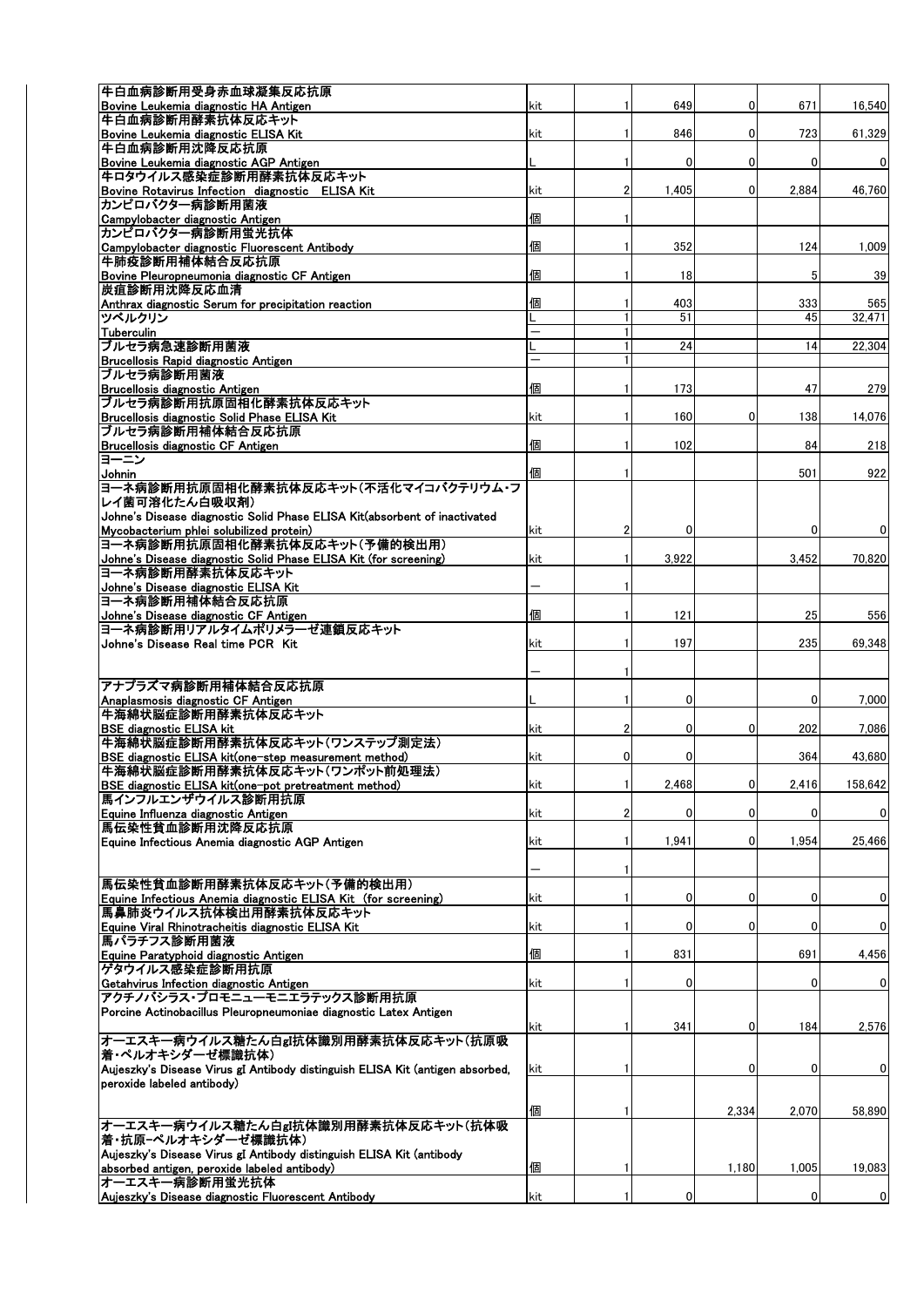| オーエスキー病診断用ラテックス凝集反応抗原<br>Aujeszky's Disease diagnostic Latex Agglutination Antigen              | kit | $\overline{2}$ | 987             | $\Omega$     | 895            | 40,273           |
|-------------------------------------------------------------------------------------------------|-----|----------------|-----------------|--------------|----------------|------------------|
| トキソプラズマ病診断用抗原<br>Toxoplasma diagnostic Antigen                                                  | 個   |                | 450             |              | 450            | 2,580            |
| トキソプラズマ病診断用蛍光抗体                                                                                 |     |                |                 |              |                |                  |
| Toxoplasma diagnostic Fluorescent Antibody<br>豚コレラ診断用蛍光抗体                                       | kit |                | $\Omega$        |              | $\mathbf{0}$   | $\mathbf 0$      |
| Hog Cholera diagnostic Fluorescent Antibody<br>豚コレラ診断用酵素抗体反応キット                                 | kit | 2              | 572             | 0            | 476            | 6,180            |
| Hog Cholera diagnostic ELISA Kit                                                                | kit |                | 117             | 0            | 155            | 14,725           |
| 豚マイコプラズマ肺炎診断用酵素抗体反応キット<br>Mycoplasmal pneumonia diagnostic ELISA Kit                            | kit |                | 0               | 0            | $\mathbf{0}$   | $\mathbf 0$      |
|                                                                                                 | 個   |                |                 | 345          | 50             | 1,546            |
| マイコプラズマ・ハイオニューモニエ補体結合反応用抗原                                                                      |     |                |                 |              |                |                  |
| Mycoplasma Hyopneumoniae diagnostic CF Antigen                                                  | kit |                | $\Omega$        |              | 63             | 946              |
| 豚丹毒診断用抗原                                                                                        |     |                |                 |              |                |                  |
| Swine Ervsipelas diagnostic Antigen                                                             | kit | 2              | 506             | $\mathbf{0}$ | 357            | 5,492            |
| 日本脳炎診断用抗原<br>Japanese Encephalitis diagnostic Antigen                                           | kit |                | 379             |              | 324            | 2,700            |
| 豚繁殖 呼吸障害症候群診断用抗原<br>Porcine Reproductive and Respiratory Syndrome diagnostic Antigen            |     |                |                 |              |                |                  |
| 豚アクチノマイセス感染症診断用抗原                                                                               | 個   |                |                 | 2,690        | 2,675          | 102,010          |
| Swine Actinomyces Infection diagnostic Antigen                                                  | kit |                | 43              |              | 22             | 1,082            |
|                                                                                                 |     |                |                 |              |                |                  |
| 豚伝染性胃腸炎診断用蛍光抗体<br>Swine Transmissible Gastroenteritis diagnostic Fluorescent Antibody           |     |                |                 |              |                |                  |
| 豚パルボウイルス感染症診断用抗原                                                                                | kit |                | 0               |              | $\mathbf{0}$   | 0                |
| Swine Parvovirus Infection diagnostic Antigen                                                   | kit |                | 0               |              | 195            | 1,700            |
| 豚ボルデテラ感染症診断用抗原<br>Swine Bordetellosis diagnostic Antigen                                        | kit |                | $\Omega$<br>189 | 0            | $\Omega$<br>74 | 1,340            |
| 精製鳥型ツベルクリン<br><b>Purified Avian Tuberculin</b>                                                  | 個   |                | 138             |              |                | 41               |
| A型インフルエンザ診断用酵素標識抗体反応キット                                                                         |     |                |                 |              |                |                  |
| Influenza (Type A) diagnostic Enzyme-labeled Antibody reaction kit                              | kit |                | 1,858           |              | 2,194          | 18,429           |
| A型インフルエンザ診断用ラテックス標識抗体反応キット<br>Influenza (Type A) diagnostic Latex-labeled Antibody reaction Kit |     |                |                 |              |                |                  |
| 鳥インフルエンザ診断用酵素標識抗体反応キット                                                                          | 個   | 2              | 600             | 0            | 990            | 9,702            |
| Avian Influenza diagnostic Enzyme-labeled Antibody reaction Kit                                 | 個   |                |                 | 2,870        | 2,765          | 49,770           |
| 鳥インフルエンザウイルスA型遺伝子検出用酵素抗体反応キット<br>Avian Influenza Virus Type A gene detection ELISA Kit          | kit |                |                 | 0            | $\Omega$       | $\mathbf{0}$     |
| 鳥インフルエンザウイルスH5亜型遺伝子検出用酵素抗体反応キット                                                                 |     |                |                 |              |                |                  |
| Avian Influenza Virus Subtype H5 gene detection ELISA Kit                                       | kit |                |                 | 0            | 0              | $\overline{0}$   |
| ニューカッスル病診断用赤血球凝集抗原<br>Newcastle Disease diagnostic Hemagglutination Antigen                     | kit |                | 0               | 0            | 0              | $\mathbf 0$      |
|                                                                                                 |     |                |                 |              |                |                  |
| ニューカッスル病診断用抗原                                                                                   |     |                |                 |              | 1              | 5,233            |
| Newcastle Disease diagnostic Antigen                                                            | kit |                | 36              |              | 34             | 990              |
| 鶏伝染性コリーザ(A型)診断用赤血球凝集抗原                                                                          | 個   | 2              |                 | 510          | 850            | 9,624            |
| Avian Infectious Coryza (Type A) diagnostic Hemagglutination Antigen                            | kit |                | 286             | 0            | 222            | 810              |
| 鶏伝染性コリーザ(C型)診断用赤血球凝集抗原                                                                          |     |                | $\Omega$        | 0            | $\mathbf{0}$   | 0                |
| Avian Infectious Coryza (Type C) diagnostic Hemagglutination Antigen                            | kit |                | 212             |              | 167            | 2,373            |
|                                                                                                 |     |                | 0               | 0            | 0              | $\mathbf{0}$     |
| 鶏伝染性気管支炎診断用抗原<br>Infectious Bronchitis diagnostic Antgen                                        | kit |                | 72              |              | 68             | 2,490            |
| 伝染性ファブリキウス嚢病ウイルス感染症診断用酵素抗体反応キット                                                                 | 個   |                |                 | 1,530        | 1,415          | 9,689            |
| Avian Infection Bursal Disease Infection diagnostic ELISA Kit                                   |     |                |                 |              |                |                  |
| 鶏伝染性ファブリキウス嚢病抗体診断用ラテックス診断液                                                                      | kit |                | 0               | 0            | 0              | $\mathbf 0$      |
| Avian Infection Bursal Disease Infection diagnostic Latex Antigen                               |     |                | 0               | 0            | 0              |                  |
| 鶏伝染性フアブリキウス嚢病診断用抗原                                                                              | kit |                |                 |              |                | 0                |
| Avian Infectious Bursal Disease diagnostic Antigen                                              | kit |                | 0               |              | 0              | $\boldsymbol{0}$ |
| 鶏脳脊髄炎診断用抗原                                                                                      | 個   |                |                 | 1,585        | 1,505          | 10,379           |
| Avian Encephalomyelitis diagnostic Antigen                                                      | 個   |                |                 | 755          | 675            | 8,534            |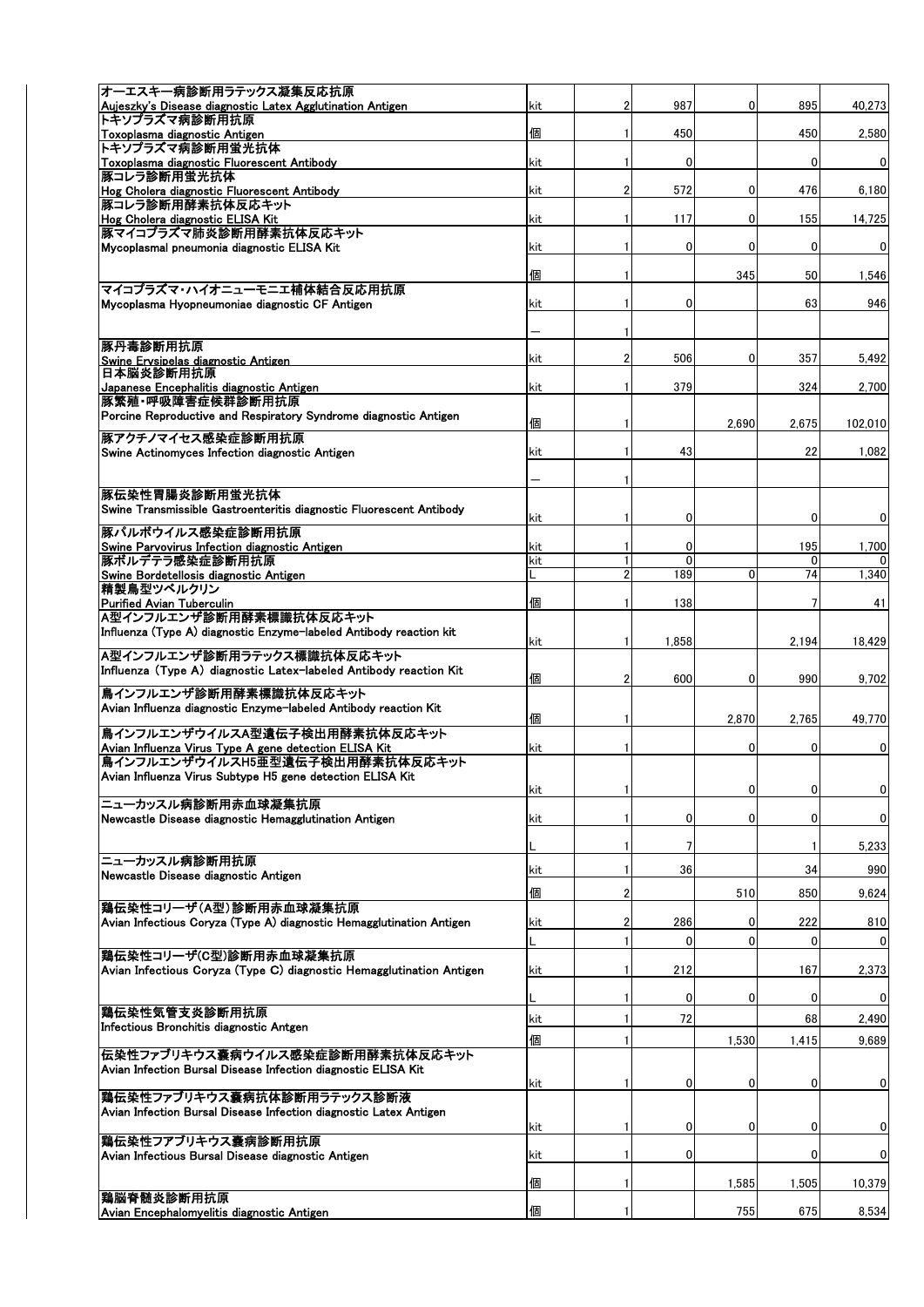| ひな白痢急速診断用菌液                                                                                                               |     |                |        |                |             |                                          |
|---------------------------------------------------------------------------------------------------------------------------|-----|----------------|--------|----------------|-------------|------------------------------------------|
| Pullorum Disease Rapid diagnostic Antigen<br>マイコプラズマ感染症診断用抗原(牛肺疫診断用補体結合反応抗原を除く。)                                          | 個   |                |        |                | 739         | 2,267                                    |
| Mycoplasma Infection diagnostic Antigen (except for Contagious Bovine                                                     |     |                |        |                |             |                                          |
| Pleuropneumonia CF Antigen)<br>マイコプラズマ・ガリセプチカム感染症急速診断用菌液                                                                  | kit |                |        | 207            | 306         | 12,132                                   |
| Mycoplasma gallisepticum Rapid diagnostic Antigen                                                                         | kit |                | 0      |                | $\mathbf 0$ | $\mathbf{0}$                             |
|                                                                                                                           |     |                | 35     | $\Omega$       | 21          | 12,983                                   |
| マイコプラズマ・シノビエ感染症急速診断用菌液                                                                                                    |     |                |        |                |             |                                          |
| Mycoplasma synoviae Rapid diagnostic Antigen<br>ロイコチトゾーン病診断用抗原                                                            |     | 2              | 20     | $\mathbf{0}$   | 17          | 17,286                                   |
| Leucocytozoonosis diagnostic Antigen                                                                                      | kit |                | 124    |                | 62          | 512                                      |
| 犬エキノコックス症診断用ラテックス標識抗体反応キット<br>Canine Echinococcosis diagnostic Latex-labeled antibody reaction kit                        |     |                |        |                |             |                                          |
|                                                                                                                           | 個   |                |        |                | 0           | 0                                        |
| 犬パルボウイルス感染症診断用金コロイド標識抗体反応キット                                                                                              |     |                |        |                |             |                                          |
| Canine Parvovirus Infection diagnostic Colloidal gold-labeled antibody<br>reaction kit                                    | kit | 3              | 14,400 |                | 14,400      | 37,800                                   |
| 犬パルボウイルス感染症診断用酵素抗体反応キット                                                                                                   |     |                |        |                |             |                                          |
| Canine Parvovirus Infection diagnostic ELISA Kit<br>犬パルボウイルス感染症診断用ラテックス凝集反応抗体                                             | 個   |                |        | 4,090          | 4,005       | 3,372                                    |
| Canine Parvovirus Infection diagnostic Latex Antigen                                                                      | kit |                | 0      |                | 799         | 3,080                                    |
| 犬パルボウイルス感染症及び犬コロナウイルス感染症診断用金コロイド標識<br>抗体反応キット                                                                             |     |                |        |                |             |                                          |
| Canine Parvovirus Infection, Canine Coronavirus Infection diagnostic                                                      |     |                |        |                |             |                                          |
| Colloidal Gold-labeled Antibody eaction Kit                                                                               | kit | -1             | 0      | $\mathbf 0$    | 0           | 0                                        |
| 犬ブルセラ病診断用菌液<br>Canine Brucellosis diagnostic Antigen                                                                      |     | $\mathfrak{p}$ | 31     | $\Omega$       | 213         | 4,499                                    |
| 犬糸状虫症診断用凝集反応抗体                                                                                                            |     |                |        |                |             |                                          |
| Canine Filariasis diagnostic agglutination reaction Antibody<br>犬糸状虫症診断用金コロイド標識抗体反応キット                                    | kit |                | 50,004 |                | 90,904      | 189,690                                  |
| Canine Filariasis diagnostic Colloidal gold-labeled antibody reaction kit                                                 | kit | $\overline{2}$ | 0      | 61,500         | 47,671      | 59,405                                   |
| 犬糸状虫症診断用酵素抗体反応キット(ペルオキシダーゼ標識抗犬糸状虫成                                                                                        | 個   |                | 0      | 495            | 495         | 683                                      |
| 虫抗原モノクローナル抗体)                                                                                                             |     |                |        |                |             |                                          |
| Canine Filariasis diagnostic ELISA Kit(peroxide labeled antibody)                                                         |     |                |        |                |             |                                          |
| 犬糸状虫症診断用ラテックス標識抗体反応キット                                                                                                    | kit |                | 0      |                | 0           | 0                                        |
| Canine Filariasis diagnostic Latex-labeled antibody reaction kit                                                          |     |                |        |                |             |                                          |
| 犬糸状虫症診断用抗体                                                                                                                | kit |                |        | 399,570        | 344.000     | 75,979                                   |
| Canine Filariasis diagnostic Antibody                                                                                     | 個   |                |        | 579,115        | 570,235     | 151,571                                  |
| ジステンパー診断用金コロイド標識抗体反応キット<br>Distemper diagnostic Colloidal gold-labeled antibody reaction kit                              | kit |                | 300    |                | 300         | 1,095                                    |
| ジアルジア症診断用抗体                                                                                                               | kit |                | 990    |                | 188         | 1,340                                    |
| Giardia intestinalis diagnostic Antibody<br>猫白血病診断用金コロイド標識抗体反応キット                                                         | 個   |                |        | 27,135         | 27,060      | 29,005                                   |
| Feline Leukemia diagnostic Colloidal gold-labeled antibody reaction kit                                                   | kit | $\overline{2}$ | 1,500  |                | 1.500       | 7,500                                    |
| 猫白血病診断用抗体                                                                                                                 |     |                |        |                |             |                                          |
| Feline Leukemia diagnostic Antigen<br>猫白血病・猫免疫不全ウイルス感染症診断用金コロイド標識抗体反応複合                                                   | 個   |                |        | $\overline{0}$ | $\mathbf 0$ | 0                                        |
| キット                                                                                                                       |     |                |        |                |             |                                          |
| Feline Leukemia, Feline Immunodeficiency Virus Infection diagnostic Colloidal<br>gold-labeled antibody reaction kit       | kit |                |        |                |             |                                          |
| 猫白血病・猫免疫不全ウイルス感染症診断用酵素抗体反応複合キット(組換え                                                                                       |     |                |        |                |             |                                          |
| 型猫免疫不全ウイルス抗原)<br>Feline Leukemia, Feline Immunodeficiency Virus Infection diagnostic ELISA                                |     |                |        |                |             |                                          |
| Kit (recombinant FeLV virus antigen)                                                                                      |     |                |        |                |             |                                          |
|                                                                                                                           | 個   | -1             |        | 246.380        | 245,105     | 367,530                                  |
| 猫白血病・猫免疫不全ウイルス感染症診断用酵素抗体反応複合キット(組換え<br>型・合成型猫免疫不全ウイルス抗原)                                                                  |     |                |        |                |             |                                          |
| Feline Leukemia. Feline Immunodeficiency Virus Infection diagnostic ELISA                                                 |     |                |        |                |             |                                          |
| Kit (recombinant synthesis FeLV virus antigen)                                                                            |     |                |        |                |             |                                          |
| 猫白血病診断用抗体・猫免疫不全ウイルス感染症・猫の犬糸状虫症診断用抗                                                                                        | 個   |                |        | 0              | 0           | 0                                        |
| 原複合キット                                                                                                                    |     |                |        |                |             |                                          |
| Feline Leukemia diagnostic Antibody, Feline Immunodeficiency Virus<br>Infection, Feline Filariasis diagnostic Antigen Kit |     |                |        |                |             |                                          |
|                                                                                                                           | 個   |                |        | 0              | 0           | 0                                        |
| 猫免疫不全症診断用酵素抗体反応キット<br>Feline Immunodeficiency Infection diagnostic ELISA Kit                                              | kit | 2              | 900    |                | 900         | 4,500                                    |
| 血液型判定用抗体                                                                                                                  |     |                |        |                |             |                                          |
| <b>Blood Typing Antibody</b>                                                                                              | kit | 2              |        | 2,613          | 2,504       | 31,926                                   |
| 抗猫ウイルス性鼻気管炎ウイルス・抗猫カリシウイルス混合抗体(組換え型)<br>Feline Rhinotracheitis, Feline Calicievirus Antibodies (recombinant), Mixed        |     |                |        |                |             |                                          |
|                                                                                                                           |     | -1             | 0      |                | 0           | 0                                        |
| 合計 Subtotal                                                                                                               |     | 141            | 90,957 | 1,335,698      | 1,388,668   | 1,999,518                                |
|                                                                                                                           |     |                |        |                |             |                                          |
|                                                                                                                           |     | 6361           |        |                |             | 3,875,747 2,495,066 6,224,483 31,983,935 |

**総計<br>Total**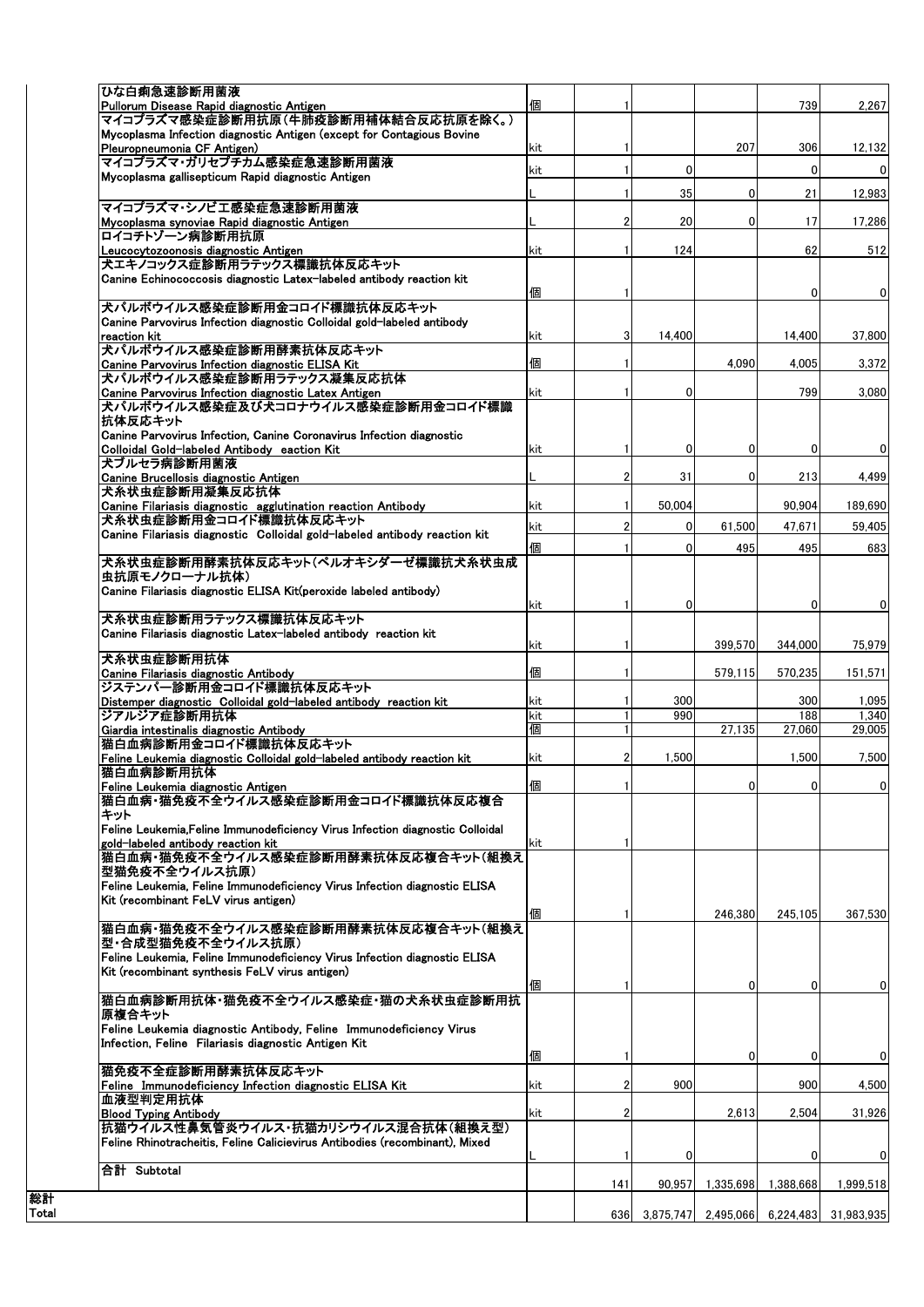#### 第6表 医療機器の製造販売高

Table 6 Sales Amount of Manufactured Medical Devices for Animal Use

| 類別<br>Classification                                                                                  | 用途別<br>品目数<br>Use<br>Number |                 | 製造数量<br>Manufactured | 輸入数量<br>Imported | 販売高<br>Sales   |              |  |
|-------------------------------------------------------------------------------------------------------|-----------------------------|-----------------|----------------------|------------------|----------------|--------------|--|
|                                                                                                       |                             | of<br>Medicines | Quantity             | Quantity         | 数量<br>Quantity | 金額<br>Amount |  |
| 内蔵機能代用器<br>Organ function replacement devices                                                         | 愛玩動物用                       |                 | 400                  | $\mathbf 0$      | 400            | 1,150        |  |
| 麻酔器並びに麻酔用呼吸囊及びガス吸<br>収かん                                                                              | 愛玩動物用                       | 12              | 128                  | 82               | 328            | 109,338      |  |
| Anesthetic devices, rebreathing bags and  <br>其用(畜産、愛玩、実験動物共用)<br>gas absorption tubes for anesthetic |                             | 11              | 172                  | 0                | 356            | 62,958       |  |
| devices                                                                                               | 畜産動物用                       | 5               | $\mathbf{0}$         | $\mathbf 0$      | $\mathbf{0}$   | $\mathbf 0$  |  |
| 呼吸補助器<br>Respirators                                                                                  | 愛玩動物用                       | $\overline{7}$  | 148                  | 0                | 212            | 149,968      |  |
|                                                                                                       | 共用(畜産、愛玩、実験動物共用)            | $6\phantom{1}$  | 149                  | 6                | 167            | 58.481       |  |
| 保育器<br>Nursery equipment                                                                              | 愛玩動物用                       | $\overline{7}$  | 189                  | 0                | 188            | 205,318      |  |
|                                                                                                       | -                           | 1               | 39                   |                  | 39             | 81,120       |  |
| 医療用エックス線装置及び医療用エック<br>ス線装置用エックス線管                                                                     | 愛玩動物用                       | 26              | 455                  | $\mathbf 0$      | 437            | 295,638      |  |
| X-ray equipment and X-ray tube<br>assemblies for veterinary use                                       | 共用(畜産、愛玩、実験動物共用)            | 32              | 441                  | 241              | 526            | 356,674      |  |
| 理学診療用器具<br>Physical therapy instruments and                                                           | 畜産動物用                       | 40              | 49,103               | 70,112           | 98,489         | 379.413      |  |
| equipment                                                                                             | 愛玩動物用                       | 16              | 336                  | 21               | 357            | 52,771       |  |
|                                                                                                       | 共用(畜産、愛玩、実験動物共用)            | 39              | 190                  | 66               | 199            | 317,948      |  |
| 血液検査用器具<br>Hematological test equipment                                                               | -                           | 1               | 30                   | 0                | 30             | 9,000        |  |
|                                                                                                       | 愛玩動物用                       | 35              | 3,473                | 2,251            | 4,950          | 1,166,421    |  |
|                                                                                                       | 共用(畜産、愛玩、実験動物共用)            | 23              | 952                  | 194              | 812            | 647,360      |  |
|                                                                                                       | 畜産動物用                       | 4               | 14,727               | 0                | 14,508         | 158,438      |  |
| 内臓機能検査用器具<br>Testing instruments for internal organs                                                  | 愛玩動物用                       | 30              | 1,220                | 241              | 1,178          | 917,030      |  |
|                                                                                                       | 共用(畜産、愛玩、実験動物共用)            | $6\phantom{1}6$ | $\mathbf 0$          | 18               | 17             | 2,960        |  |
| 雷気手術器<br>Electro surgical units                                                                       | 愛玩動物用                       | 69              | 0                    | 4,101            | 4,867          | 70,512       |  |
|                                                                                                       | 共用(畜産、愛玩、実験動物共用)            | 1               |                      |                  |                |              |  |
|                                                                                                       | 畜産動物用                       | 1               |                      | 0                | 0              | 0            |  |
| 注射針及び穿刺針<br>Injection devices and puncture devices                                                    | 愛玩動物用                       | 10              | 0                    | 178,815          | 155,654        | 92,098       |  |
|                                                                                                       | 畜産動物用                       | 5               | 25,000               | 0                | 23,248         | 21,570       |  |
| 注射筒<br><b>Syringes</b>                                                                                | 愛玩動物用                       | 114             | 1,907                | 1,923            | 2,681          | 6,393        |  |
|                                                                                                       | 共用(畜産、愛玩、実験動物共用)            | 1               | $\mathbf{0}$         | 0                | 1              | 24           |  |
|                                                                                                       | 畜産動物用                       | $6\phantom{1}$  | 0                    | 30               | 16             | 22,076       |  |
| 医薬品注入器<br>Pharmaceutical products infuser                                                             | 愛玩動物用                       | 1               | 0                    | 58,400           | 60,400         | 4,651        |  |
|                                                                                                       | 共用(畜産、愛玩、実験動物共用)            | 32              | 14,260               | 3,457,490        | 3,112,246      | 302,096      |  |
|                                                                                                       | 畜産動物用                       | 13              | 30,623               | 635,066          | 675,916        | 131,561      |  |
| 縫合糸<br>Surgical sutures                                                                               | 愛玩動物用                       | 24              | 565                  | 111,248          | 21,229         | 132,748      |  |
| 整形用品<br>Orthopedic material                                                                           | 愛玩動物用                       | 310             | 24,800               | 35,826           | 68,791         | 221,033      |  |
|                                                                                                       | 共用(畜産、愛玩、実験動物共用)            | 1               | 2,550                | 0                | 3,420          | 2,833        |  |
|                                                                                                       | 畜産動物用                       | 1               | $\mathbf{0}$         | 0                | 0              | $\mathbf{0}$ |  |
| 妊娠診断用器具<br>Pregnancy testers                                                                          | 愛玩動物用                       | 1               |                      | 0                | 0              | 0            |  |
|                                                                                                       | 畜産動物用                       | 8               |                      | 8                | 9              | 1,260        |  |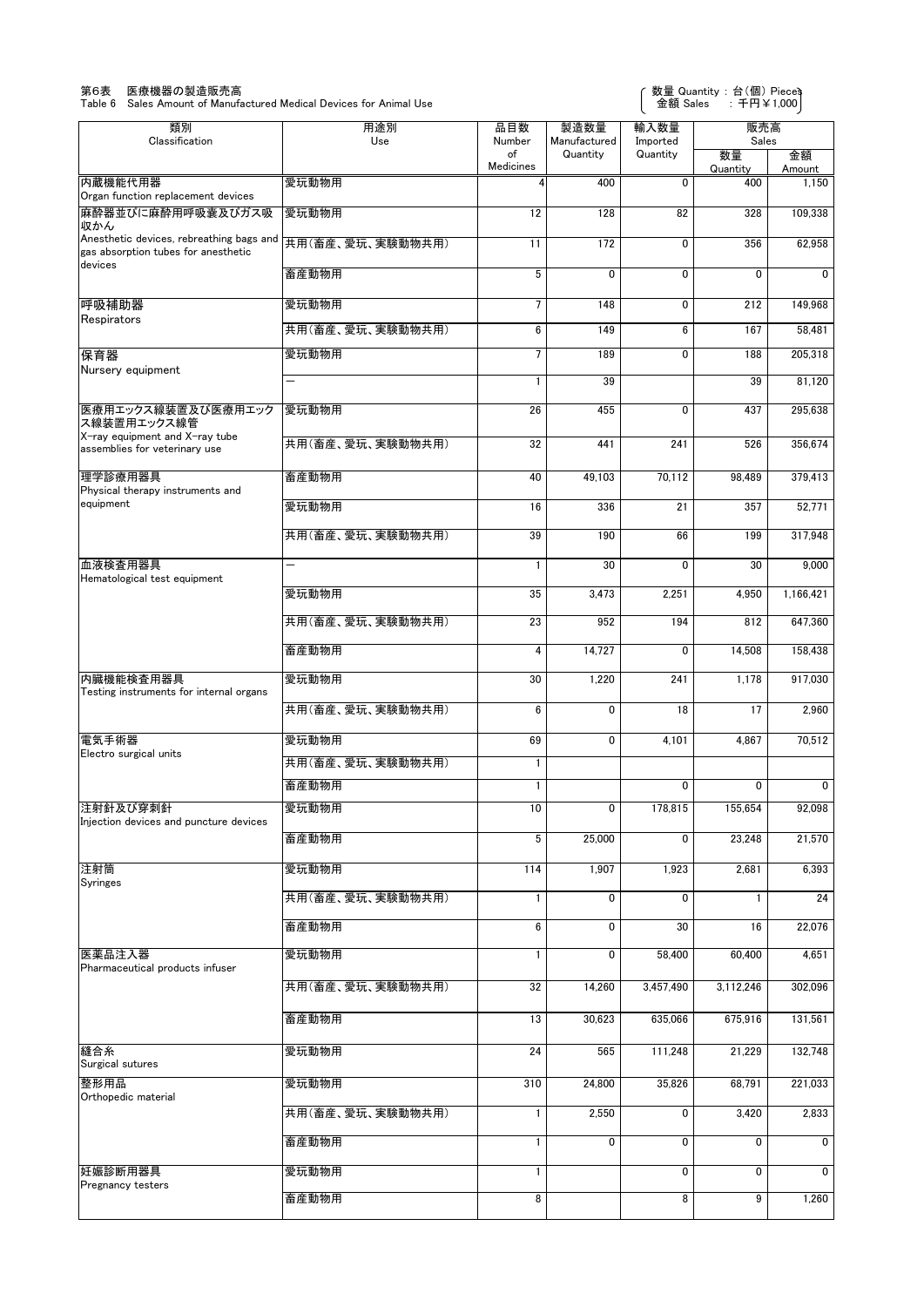| 手術台及び治療台                                                                | 愛玩動物用            | 94                      | 681             | 0      | 700                     | 220,518        |
|-------------------------------------------------------------------------|------------------|-------------------------|-----------------|--------|-------------------------|----------------|
| Operating and treatment tables for<br>veterinary use                    | 共用(畜産、愛玩、実験動物共用) | 11                      | $\mathbf 0$     | 0      | $\overline{\mathbf{c}}$ | 530            |
|                                                                         | 畜産動物用            | 3                       | 4               |        | 4                       | 51,000         |
|                                                                         |                  |                         |                 |        |                         |                |
| 医療用照明器具<br>Lamps and light for veterinary use                           | 愛玩動物用            | 114                     | 176             | 183    | 399                     | 114,378        |
|                                                                         | 共用(畜産、愛玩、実験動物共用) | $\mathbf{1}$            |                 |        |                         |                |
|                                                                         | 畜産動物用            | $\mathbf{1}$            |                 |        |                         |                |
| 医療用消毒器<br>Medical sterllizer                                            | 共用(畜産、愛玩、実験動物共用) | $\overline{\mathbf{c}}$ |                 |        |                         |                |
|                                                                         | 畜産動物用            | $\overline{7}$          | $\overline{22}$ | 0      | 22                      | 19,186         |
| 聴診器<br>Stethoscopes                                                     | 愛玩動物用            | $\overline{\mathbf{2}}$ | 49              | 0      | 21                      | 4,117          |
|                                                                         | 共用(畜産、愛玩、実験動物共用) | 2                       | 60              |        | 60                      | 362            |
|                                                                         | 畜産動物用            | 1                       |                 |        | $\overline{\mathbf{c}}$ | $\overline{2}$ |
| 打診器<br><b>Percussion hammers</b>                                        | 愛玩動物用            | $\overline{\mathbf{c}}$ |                 | 12     | 3                       | 6              |
|                                                                         | 畜産動物用            | $\mathbf{1}$            |                 |        |                         |                |
| 舌圧子                                                                     | 愛玩動物用            | 5                       | 0               | 17     | 27                      | 140            |
| Tongue depressor                                                        |                  |                         |                 |        |                         |                |
| 体温計<br>Clinical thermometers                                            | 愛玩動物用            | 10                      | 0               | 14,652 | 12,200                  | 21,880         |
|                                                                         | 共用(畜産、愛玩、実験動物共用) | 4                       | $\mathbf 0$     | 1,000  | 1,278                   | 2,125          |
|                                                                         | 畜産動物用            | 11                      | 5               | 6,000  | 22,723                  | 52,340         |
| 血圧検査又は脈波検査用器具<br>Blood pressure measuring equipment                     | 愛玩動物用            | $\overline{\mathbf{4}}$ | 25              | 233    | 176                     | 19,757         |
|                                                                         | 共用(畜産、愛玩、実験動物共用) | 2                       | 82              | 0      | 82                      | 7,872          |
| 尿検査又は糞便検査用器具<br>Urine and excrement test instruments                    | 愛玩動物用            | 4                       | 81,790          | 0      | 85,540                  | 10,150         |
|                                                                         | 共用(畜産、愛玩、実験動物共用) | 3                       | 295             |        | 295                     | 6,194          |
|                                                                         | 畜産動物用            | 5                       | $\mathbf 0$     | 0      | 0                       | 0              |
| 体液検査用器具<br>Utensils for body fluid tests                                | 畜産動物用            | 3                       | 4,983           | 0      | 2,828                   | 1,916          |
| 検眼用器具<br>Testing instruments for eye                                    | 愛玩動物用            | 8                       | $\mathbf 0$     | 90     | 99                      | 23,396         |
|                                                                         | 共用(畜産、愛玩、実験動物共用) | $\overline{7}$          | 245             | 0      | 184                     | 68,950         |
|                                                                         | 畜産動物用            | 1                       | 0               | 0      | 0                       | $\mathbf 0$    |
| 知覚検査又は運動機能検査用器具<br>Perception and locomotion organ testing<br>equipment | 愛玩動物用            | 4                       |                 | 6      | 14                      | 111            |
|                                                                         | 共用(畜産、愛玩、実験動物共用) | $\mathbf{1}$            |                 |        |                         |                |
|                                                                         | 畜産動物用            | $\mathbf{1}$            |                 |        |                         |                |
| 医療用鏡<br>Medical speculum                                                | 愛玩動物用            | 89                      | 340             | 180    | 346                     | 172,955        |
|                                                                         | 共用(畜産、愛玩、実験動物共用) | 16                      | 39              | 73     | 47                      | 6,710          |
|                                                                         | 畜産動物用            | 27                      | $\overline{0}$  | 0      | $\overline{5}$          | 792            |
| 医療用ミクロトーム<br>Microtomes for medical use                                 | 共用(畜産、愛玩、実験動物共用) | $\overline{2}$          | $\mathbf 0$     |        | 0                       | $\mathbf 0$    |
| 医療用定温器<br>Clinical thermostats                                          | 畜産動物用            | 6                       | 3               | 0      | 6                       | 779            |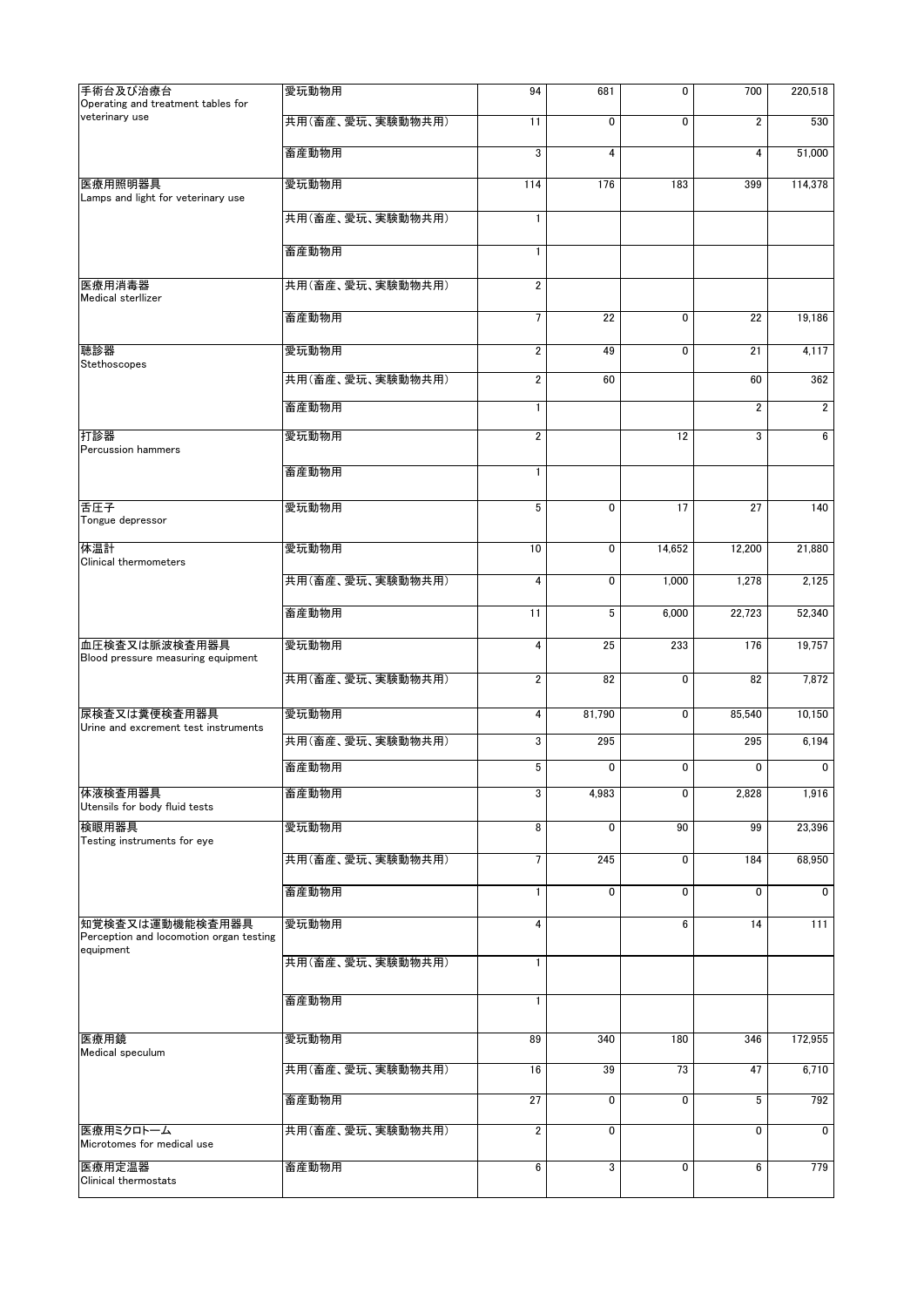| 結紮器及び縫合器                                                   | 愛玩動物用            | 81             | 3            | 5,245       | 3,344                   | 10,674       |
|------------------------------------------------------------|------------------|----------------|--------------|-------------|-------------------------|--------------|
| Apparatus for ligature                                     | 共用(畜産、愛玩、実験動物共用) | 9              | 10           | 30          | 43                      | 175          |
|                                                            | 畜産動物用            | 7              | 30           | 0           | 38                      | 93           |
| 医療用焼灼器<br>Cautery instruments                              | -                |                | 0            | 0           | $\mathbf{0}$            | $\mathbf{0}$ |
|                                                            | 愛玩動物用            | 73             | 1,880        | 501         | 2,186                   | 153,175      |
|                                                            | 共用(畜産、愛玩、実験動物共用) | 22             | 1,061        | 376         | 1,120                   | 265,291      |
|                                                            | 畜産動物用            | 8              | $\mathbf 0$  | 52          | 199                     | 3,282        |
| 医療用吸引器<br>Aspirators for veterinary use                    | 愛玩動物用            | 6              | $\mathbf{0}$ | 10          | 244                     | 409          |
|                                                            | 共用(畜産、愛玩、実験動物共用) | 1              |              |             |                         |              |
|                                                            | 畜産動物用            | $\overline{2}$ | 3            |             | 3                       | 1,016        |
| 気胸器及び気腹器<br>Pneumothorax and pneumoperipheral<br>apparatus | 愛玩動物用            | 2              | 0            | 0           | 0                       | 0            |
| 医療用刀<br>Medical scalpel knife                              | 愛玩動物用            | 16             | 8            | 71          | 86                      | 556          |
|                                                            | 共用(畜産、愛玩、実験動物共用) | 5              | 0            |             | 0                       | $\mathbf 0$  |
|                                                            | 畜産動物用            | 16             | 800          |             | 447                     | 344          |
| 医療用はさみ<br><b>Medical scissors</b>                          | 愛玩動物用            | 173            | 300          | 974         | 1,850                   | 13,237       |
|                                                            | 共用(畜産、愛玩、実験動物共用) | 8              | 0            | 261         | 225                     | 1,905        |
|                                                            | 畜産動物用            | 7              |              | 130         | 167                     | 2,325        |
| 医療用ピンセット<br>Medical tweezer                                | 愛玩動物用            | 99             | 12,000       | 482         | 5,839                   | 6,646        |
|                                                            | 共用(畜産、愛玩、実験動物共用) | 1              |              |             |                         |              |
| 医療用匙<br>Medical curette                                    | 愛玩動物用            | 61             | $\mathbf{0}$ | 624         | 707                     | 4,618        |
|                                                            | 共用(畜産、愛玩、実験動物共用) | $\overline{2}$ |              |             |                         |              |
|                                                            | 畜産動物用            | 6              | 0            | $\mathbf 0$ | 5                       | 263          |
| 医療用鈎<br>Medical hook                                       | 愛玩動物用            | 21             | 117          | 256         | 419                     | 2,016        |
|                                                            | 共用(畜産、愛玩、実験動物共用) | 4              |              |             |                         |              |
|                                                            | 畜産動物用            | 12             |              |             | $\overline{\mathbf{c}}$ | 15           |
| 医療用鉗子<br>Medical forceps                                   | 愛玩動物用            | 330            | 30           | 4,740       | 6,330                   | 35,583       |
|                                                            | 共用(畜産、愛玩、実験動物共用) | 9              | $\mathbf 0$  | 166         | 133                     | 792          |
|                                                            | 畜産動物用            | 22             |              | 57          | 75                      | 1,113        |
| 医療用のこぎり<br>Medical saw                                     | 愛玩動物用            | 23             | 848          | 213         | 1,249                   | 7,885        |
|                                                            | 共用(畜産、愛玩、実験動物共用) | 1              |              |             |                         |              |
|                                                            | 畜産動物用            | 4              | 100          | 380         | 511                     | 1,564        |
| 医療用のみ<br>Medical chisel                                    | 愛玩動物用            | 17             |              | 265         | 358                     | 2,489        |
|                                                            | 共用(畜産、愛玩、実験動物共用) | 1              |              |             |                         |              |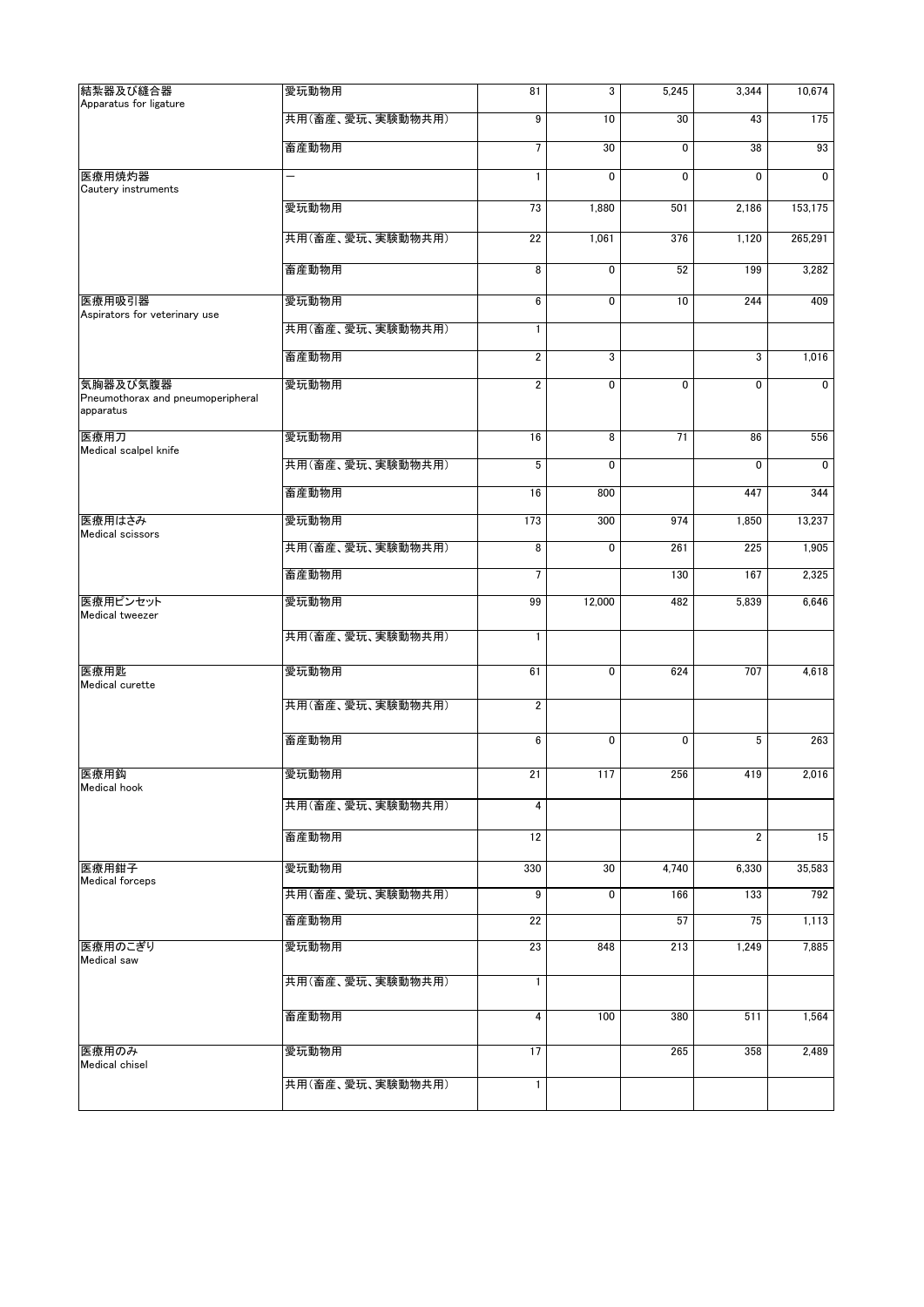| 医療用剥離子                                                    | 愛玩動物用            | 13                      | 5           | 215        | 346                     | 1,396        |
|-----------------------------------------------------------|------------------|-------------------------|-------------|------------|-------------------------|--------------|
| Medical raspatory                                         |                  |                         |             |            |                         |              |
|                                                           | 共用(畜産、愛玩、実験動物共用) | $\mathbf{1}$            |             |            |                         |              |
|                                                           |                  |                         |             |            |                         |              |
| 医療用つち<br>Medical hammer                                   | 愛玩動物用            | 3                       |             | 41         | 48                      | 866          |
|                                                           | 共用(畜産、愛玩、実験動物共用) | $\mathbf{1}$            |             |            |                         |              |
| 医療用やすり<br><b>Medical file</b>                             | 愛玩動物用            | 14                      | 6           | 165        | 162                     | 1,385        |
|                                                           | 共用(畜産、愛玩、実験動物共用) | 1                       |             |            |                         |              |
|                                                           | 畜産動物用            | 17                      | 0           | 0          | 0                       | $\mathbf{0}$ |
| 医療用てこ<br>Medical pry                                      | 愛玩動物用            | 18                      | $\mathbf 0$ | 166        | 307                     | 1,461        |
|                                                           | 畜産動物用            | $\overline{\mathbf{c}}$ |             |            | $\overline{\mathbf{c}}$ | 21           |
| 医療用絞断器<br>Medical embryotory instrument                   | 愛玩動物用            | 20                      |             | 74         | 106                     | 2,680        |
|                                                           | 共用(畜産、愛玩、実験動物共用) | 9                       |             |            |                         |              |
|                                                           | 畜産動物用            | 3                       |             | 840        | 357                     | 373          |
| 注射針及び穿刺針<br>Injection devices and puncture devices        | 愛玩動物用            | 6                       | 0           | 15,511,758 | 15,376,458              | 37,222       |
|                                                           | 共用(畜産、愛玩、実験動物共用) | 11                      | 178,882     | 22,382,400 | 20,365,482              | 60,151       |
|                                                           | 畜産動物用            | 41                      | 504,730     | 27,000     | 532,878                 | 55,905       |
| 注射筒<br>Syringes                                           | ÷.               | 8                       | 0           | 0          | 0                       | $\mathbf{0}$ |
|                                                           | 愛玩動物用            | 1                       | 7,969,000   | 0          | 8,317,025               | 74,164       |
|                                                           | 共用(畜産、愛玩、実験動物共用) | 29                      | 770         | 11,740,400 | 10,326,916              | 101,329      |
|                                                           | 畜産動物用            | 85                      | 2,644       | 52,564     | 45,062                  | 33,269       |
| 医療用穿刺器、穿削器及び穿孔器<br>Puncture                               | 愛玩動物用            | 30                      | 1,657       | 103        | 1,795                   | 7,593        |
|                                                           | 共用(畜産、愛玩、実験動物共用) | 1                       |             |            | 3                       | 13           |
|                                                           | 畜産動物用            | 17                      | 280         |            | 239                     | 1,061        |
| 開創又は開孔用器具<br>Retractor                                    | 愛玩動物用            | 134                     | 125         | 1,612      | 2,757                   | 22,390       |
|                                                           | 共用(畜産、愛玩、実験動物共用) | $\mathbf{1}$            |             |            |                         |              |
|                                                           | 畜産動物用            | 19                      | 64          |            | 64                      | 2,504        |
| 医療用嘴管及び体液誘導管<br>Suckers, tubes and catheters for infusion | 愛玩動物用            | 127                     | 9,720       | 8,699      | 14,856                  | 25,826       |
| or drainage                                               | 共用(畜産、愛玩、実験動物共用) | 4                       | 0           | 130,720    | 10,140                  | 1,096        |
|                                                           | 畜産動物用            | 23                      | 10,993      | 2,403      | 12,391                  | 18,098       |
| 医療用拡張器<br>Medical dilator                                 | 愛玩動物用            | $\overline{\mathbf{c}}$ | $\mathbf 0$ | 0          | $\overline{0}$          | 0            |
|                                                           | 共用(畜産、愛玩、実験動物共用) | $\mathbf{1}$            |             |            |                         |              |
|                                                           | 畜産動物用            | 9                       | 100         | 400        | 418                     | 1,585        |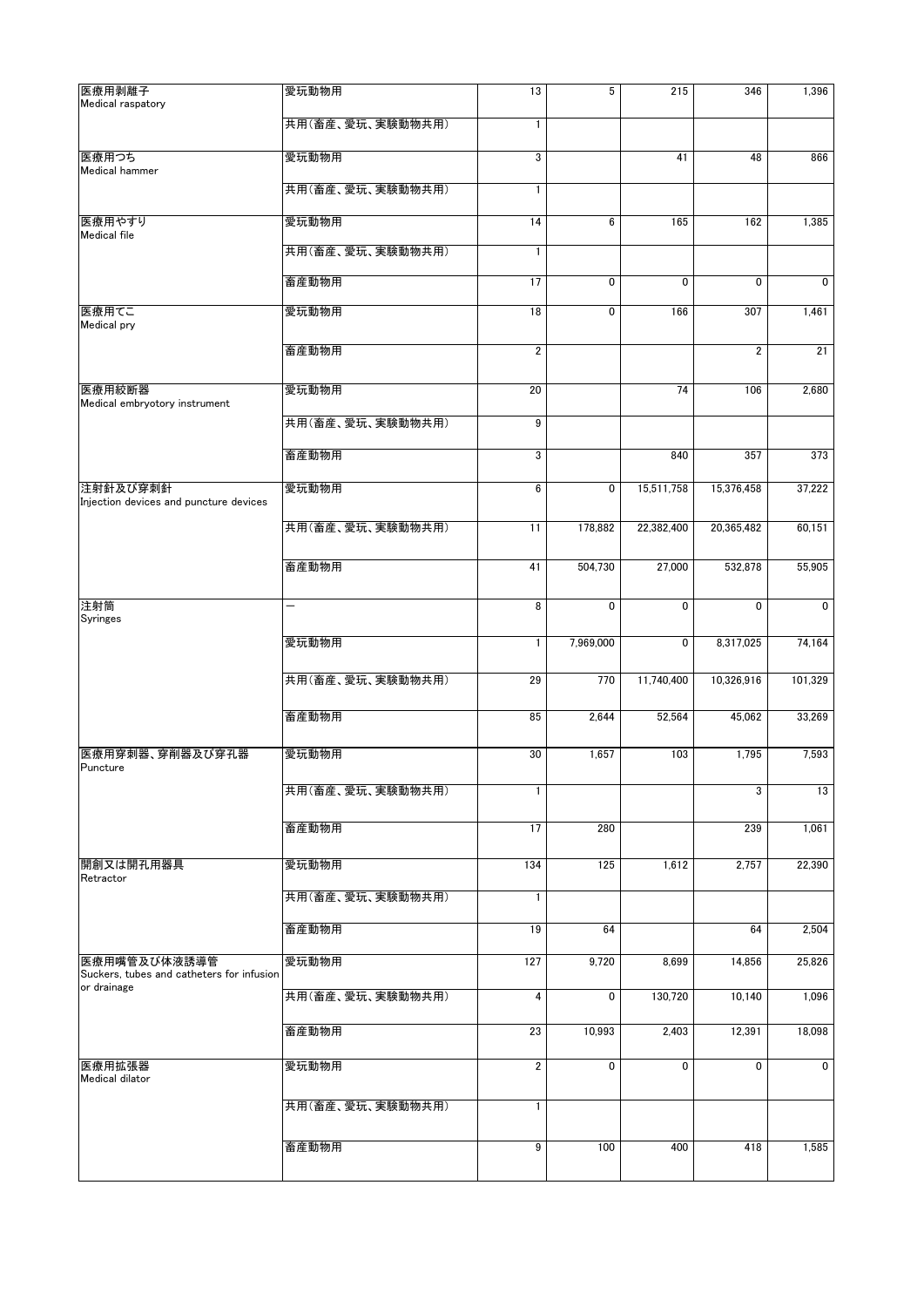| 医療用消息子                                                   | 愛玩動物用            | $\overline{2}$ |             |        | 6                       | 31          |
|----------------------------------------------------------|------------------|----------------|-------------|--------|-------------------------|-------------|
| Medical sound (bougie)                                   |                  |                |             |        |                         |             |
|                                                          | 共用(畜産、愛玩、実験動物共用) | 1              |             |        |                         |             |
|                                                          |                  |                |             |        |                         |             |
|                                                          | 畜産動物用            | 3              |             |        |                         |             |
| 医療用捲綿子                                                   | 愛玩動物用            | 1              |             | 100    | 161                     | 173         |
| Medical applicator                                       |                  |                |             |        |                         |             |
|                                                          | 畜産動物用            | 1              |             |        |                         |             |
|                                                          |                  |                |             |        |                         |             |
| 医療用洗浄器                                                   | 愛玩動物用            | 16             | 6           | 0      | $\overline{\mathbf{c}}$ | 39          |
| Medical irrigator                                        |                  |                |             |        |                         |             |
|                                                          | 共用(畜産、愛玩、実験動物共用) | 3              | $\mathbf 0$ | 0      | 0                       | $\mathbf 0$ |
|                                                          | 畜産動物用            | 9              | 10          | 0      | 6                       | 272         |
|                                                          |                  |                |             |        |                         |             |
| 整形用器具器械<br>Orthopedic instruments and apparatus          | 愛玩動物用            | 508            | 5,174       | 11.067 | 17,894                  | 266,121     |
|                                                          | 愛玩動物用            | 5              |             | 40     | 75                      | 1,344       |
|                                                          |                  |                |             |        |                         |             |
| 歯科用ユニット                                                  | 愛玩動物用            | 12             | 101         | 0      | 101                     | 47,157      |
| Dental unit                                              |                  |                |             |        |                         |             |
| 歯科用エンジン                                                  | 愛玩動物用            | 12             | 221         | 0      | 220                     | 16,051      |
| Dental engine                                            |                  |                |             |        |                         |             |
| 歯科用ハンドピース                                                | 愛玩動物用            | 24             | 272         | 0      | 265                     | 10,337      |
| Dental hand piece                                        |                  |                |             |        |                         |             |
| 歯科用切削器                                                   | 愛玩動物用            | 42             | 3,320       | 153    | 3,493                   | 16,492      |
| Dental cutter                                            |                  |                |             |        |                         |             |
|                                                          | 畜産動物用            | 4              |             | 15     | 15                      | 961         |
|                                                          |                  |                |             |        |                         |             |
| 歯科用探針                                                    | 愛玩動物用            | 7              |             | 6      | 17                      | 171         |
| Dental probe                                             |                  |                |             |        |                         |             |
| 歯科用蒸和器及び重合器                                              | 愛玩動物用            | 3              |             |        |                         |             |
| Evaporators and polymerization devices<br>for dental use |                  |                |             |        |                         |             |
| 視力補正用レンズ                                                 | 愛玩動物用            | 6              | 500         | 2,331  | 2,765                   | 36,150      |
| Vision correction lens                                   |                  |                |             |        |                         |             |
| 医薬品注入器                                                   | 畜産動物用            | 10             | 76          | 0      | 75                      | 793         |
| Pharmaceutical products infuser                          |                  |                |             |        |                         |             |
| 脱疾治療用器具                                                  | 愛玩動物用            | 4              |             |        | 1,126                   | 2,187       |
| Hernia supporters                                        |                  |                |             |        |                         |             |
|                                                          | 畜産動物用            | 6              | 0           | 76     | 54                      | 161         |
|                                                          |                  |                |             |        |                         |             |
| 医療用吸入器                                                   | 愛玩動物用            | 37             | 59          | 260    | 547                     | 2,398       |
| Medical inholation apparatus                             |                  |                |             |        |                         |             |
|                                                          | 共用(畜産、愛玩、実験動物共用) | 4              |             | 0      | 0                       | 0           |
|                                                          |                  |                |             |        |                         |             |
|                                                          | 畜産動物用            | 21             |             | 171    | 171                     | 3,235       |
| はり又はきゆう用器具                                               |                  |                | 0           |        | 0                       | 0           |
| Utensils for moxibustion and acupuncture                 | 愛玩動物用            | 1              |             |        |                         |             |
|                                                          | 畜産動物用            | 4              | 0           | 0      | 0                       | $\mathbf 0$ |
|                                                          |                  |                |             |        |                         |             |
| 縫合糸<br>Surgical sutures                                  | 愛玩動物用            | 35             | 0           | 11,342 | 10,720                  | 49,334      |
|                                                          | 畜産動物用            | 1              | 2,700       |        | 2,700                   | 3,592       |
|                                                          |                  |                |             |        |                         |             |
|                                                          |                  |                |             |        |                         |             |